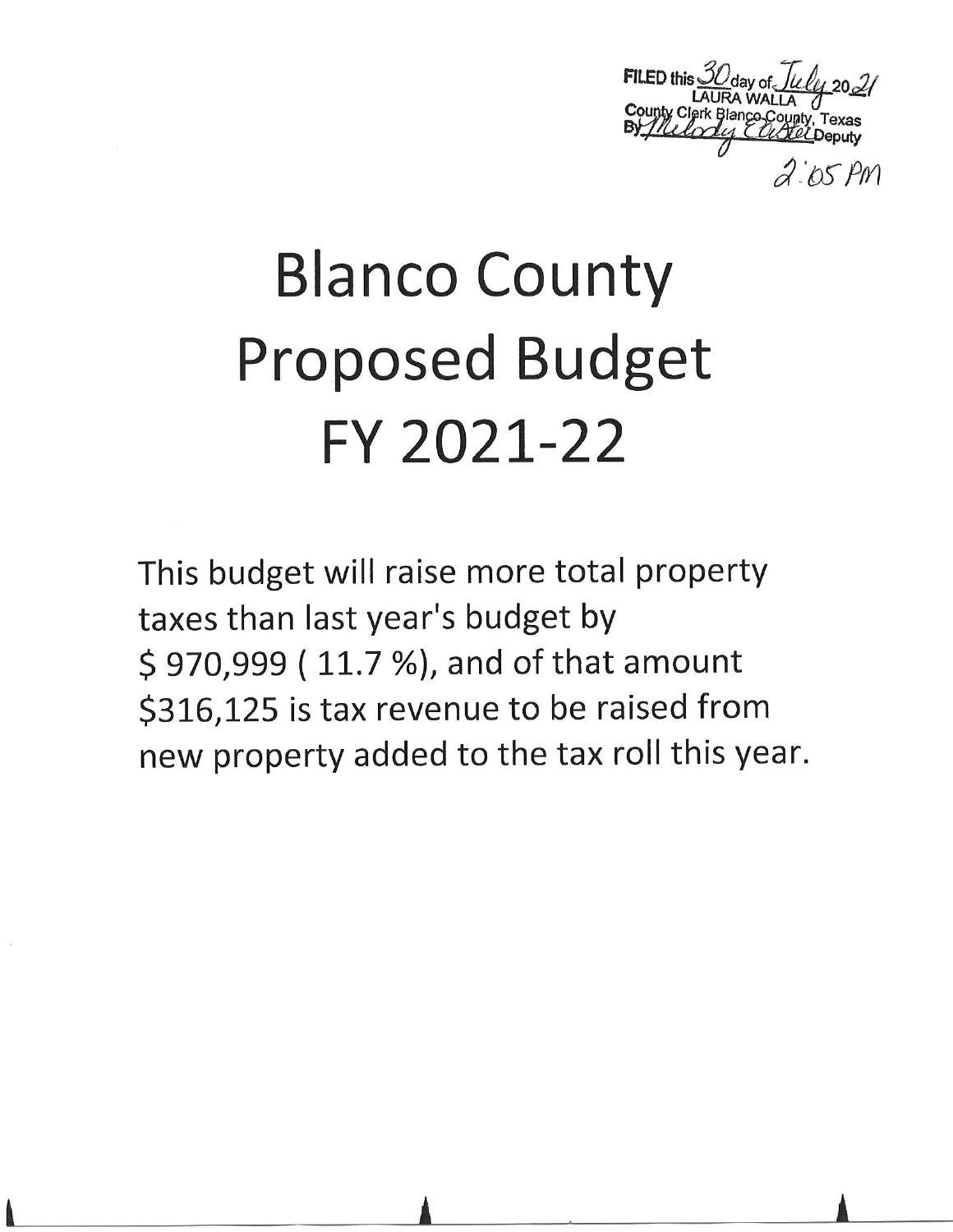## **TABLE OF CONTENTS**

| <u>IADLE UF CUNTENIS</u>                             |                        |
|------------------------------------------------------|------------------------|
| <b>General Fund Revenues</b>                         | Page<br>$\overline{4}$ |
|                                                      |                        |
| <b>General Fund Grant Revenues</b>                   | 5                      |
| Road & Bridge Revenues                               | 6                      |
| <b>Total Revenues</b>                                | 6                      |
| <b>General Fund Expenditures:</b>                    |                        |
| County Judge                                         | 7                      |
| County Clerk                                         | 8                      |
| Elections Administrator                              | 9                      |
| District Clerk                                       | 10                     |
| County Attorney                                      | 11                     |
| County Tax Assessor/Collector                        | 12                     |
| County Sheriff                                       | $13 - 15$              |
| <b>County Treasurer</b>                              | 16                     |
| County Auditor                                       | 17                     |
| Indigent Health Care                                 | 18                     |
| <b>Extension Service</b>                             | 19                     |
| <b>Emergency Management</b>                          | 20                     |
| Judicial Expenditures                                | 21                     |
| District Judge                                       | 22                     |
|                                                      | 23                     |
| <b>District Attorney</b>                             |                        |
| Juvenile Probation                                   | 24                     |
| <b>Community Services Expenditures</b>               | 25                     |
| <b>County Commissioners</b>                          | 26                     |
| <b>State Agencies Services</b>                       | 27                     |
| Non-Departmental Services                            | 28                     |
| Justice of the Peace #1                              | 29                     |
| Justice of the Peace #4                              | 30                     |
| County Constable #1                                  | 31                     |
| County Constable #4                                  | 32                     |
| Rural Addressing (County)                            | 33                     |
| Recycling Coordinator                                | 34                     |
| General Fund Capital Equip                           | $35 - 36$              |
| County Inspector                                     | 37                     |
| Veteran Services                                     | 38                     |
| Summary Sheet of General Fund Expenditures           | 39                     |
| Road & Bridge Expenditures:                          |                        |
| Precinct No. 1                                       | 40                     |
| Precinct No. 2                                       | 41                     |
| Precinct No. 3                                       | 42                     |
| Precinct No. 4                                       | 43                     |
| Summary Sheet of Road & Bridge Expenditures          | 44                     |
| <b>Interest &amp; Sinking Fund Debt Tax Receipts</b> | 45                     |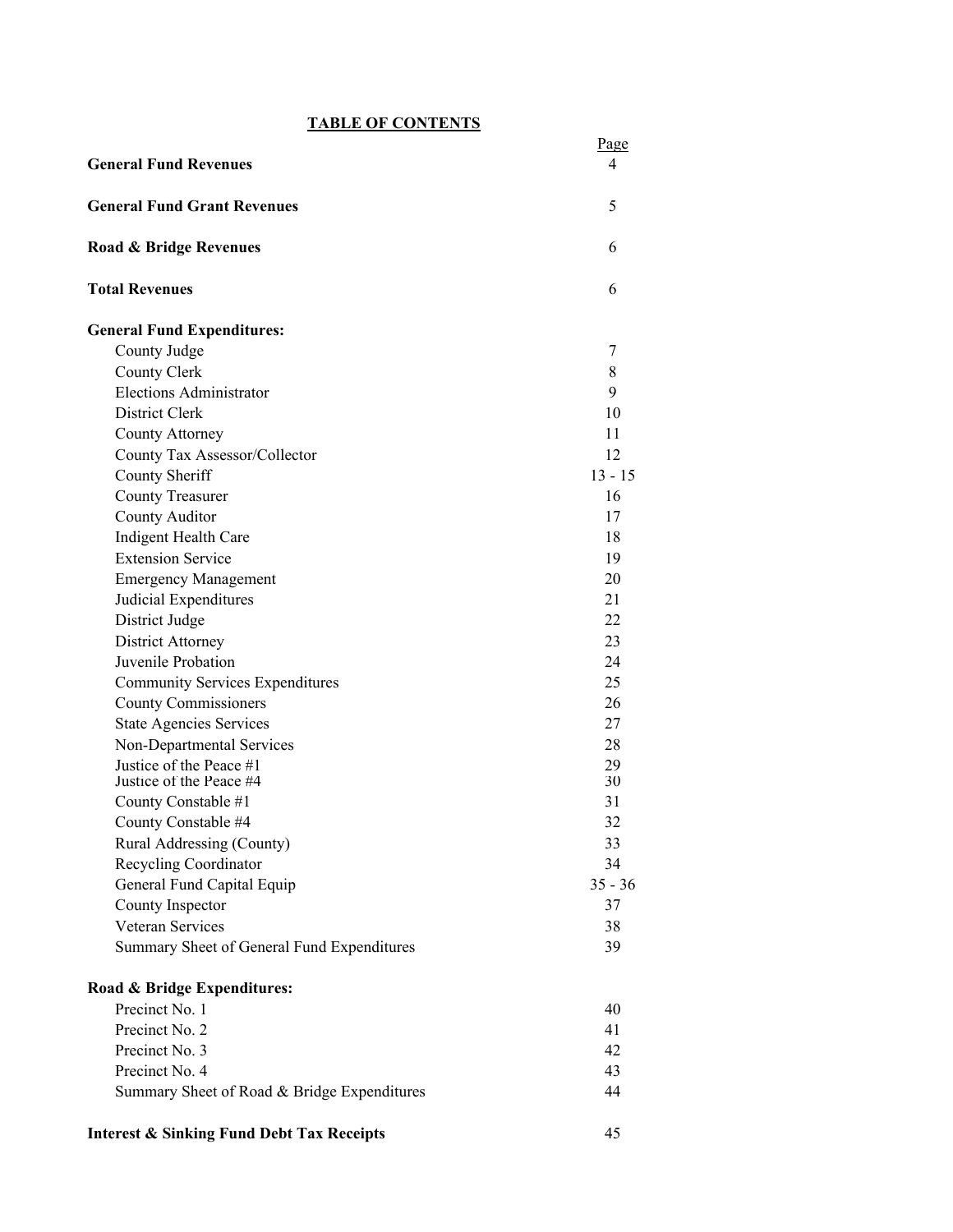| Total of General Fund and Road & Bridge Expenditures      | 46 |
|-----------------------------------------------------------|----|
| <b>Special Funds:</b>                                     |    |
| Permanent School Land Fund                                | 47 |
| Hot Check Fund                                            | 48 |
| Records Management - County Court Fund                    | 49 |
| Records Preservation Fund                                 | 50 |
| Courthouse Security Fund                                  | 51 |
| Child Safety Fund                                         | 52 |
| Records Management - District Court Fund                  | 53 |
| County Emergency Radio Repeater Maintenance & Repair Fund | 54 |
| County Cleanup & Hazardous Waste Collection               | 55 |
| District Records Management Fund                          | 56 |
| JP #1 Tech Fund                                           | 57 |
| JP #4 Tech Fund                                           | 58 |
| County Clerk Archive Fund                                 | 59 |
| County Clerk Vital Statistics Fund                        | 60 |
| Third Court of Appeals Fund                               | 61 |
| Family Protection Plan Fund                               | 62 |
| Chapter 19 Fund                                           | 63 |
| Supplemental Guardianship Fees Fund                       | 64 |
| Child Abuse Prevention Fund                               | 65 |
| County & District Court Technology Fund                   | 66 |
| County Court Technology Fund                              | 67 |
| <b>Court Records Preservation Fund</b>                    | 68 |
| County Court Records Preservation Fund                    | 69 |
| District Court Technology Fund                            | 70 |
| <b>Historical Commission Fund</b>                         | 71 |
| Jail Commissary Fund                                      | 72 |
| Road & Bridge Improvement Fund                            | 73 |
| E-Filing Fee Fund                                         | 74 |
| VHF Trunking Improvement & Replacement Fund               | 75 |
| 2017 Tax Notes                                            | 76 |
| 2021Tax Note                                              | 77 |
| <b>Truancy Account</b>                                    | 78 |
| American Rescue Plan Grant Fund                           | 79 |
| Blanco County Sheriff Office Special Fund                 | 80 |
| County Jury Fund                                          | 81 |
| District Clerk Account                                    | 82 |
| <b>Specialty Court Account</b>                            | 83 |
| <b>Emergency Management Grant Fund</b>                    | 84 |
| <b>Summary Sheet (Revenues vs Expenditures)</b>           | 85 |
| <b>Fund Balance - Cash Basis</b>                          | 86 |
| <b>Cash on Hand</b>                                       | 87 |
| <b>Current Tax and Valuation History</b>                  | 88 |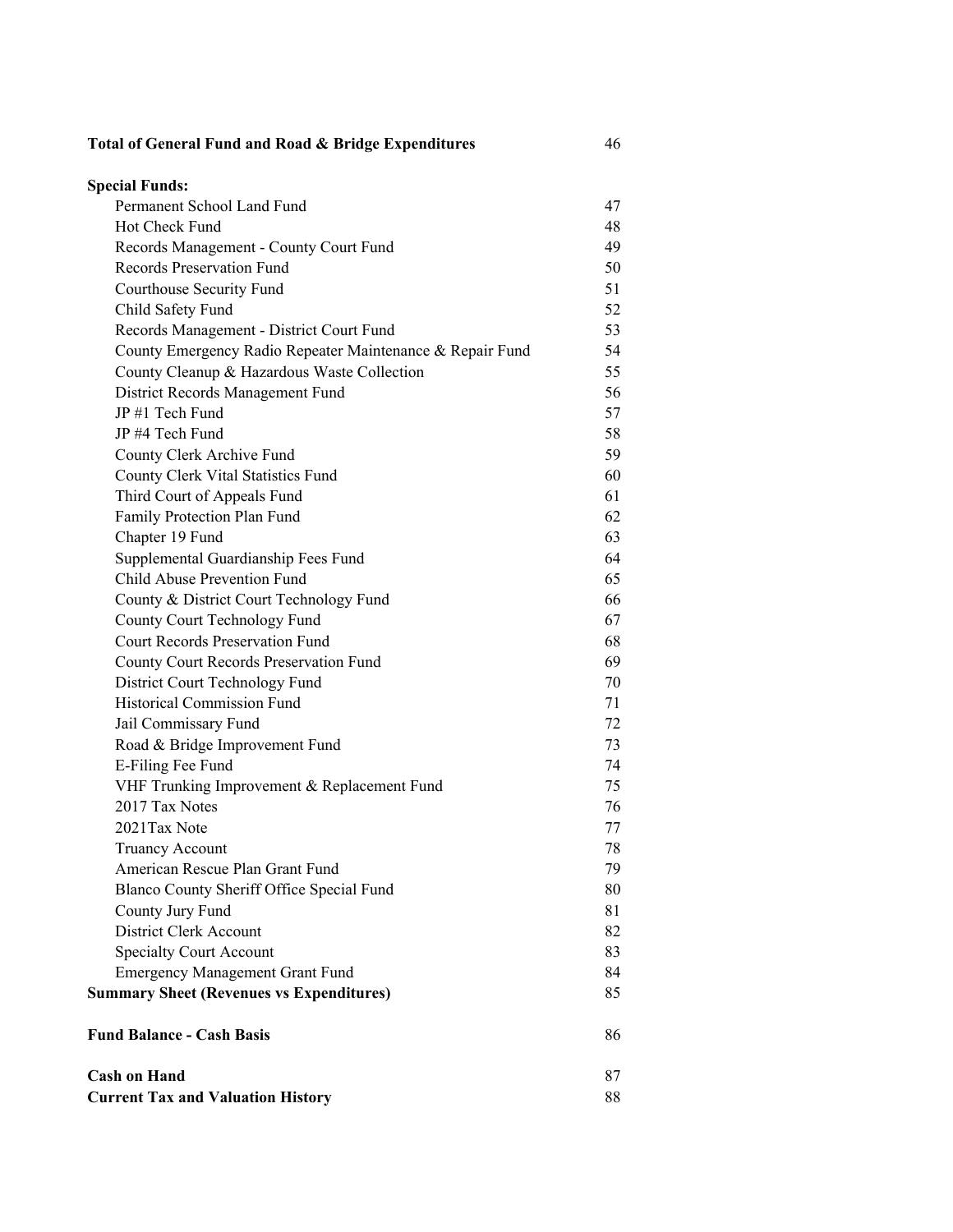#### **GENERAL FUND REVENUES BLANCO COUNTY BUDGET YEAR 2021-22**

| <b>ACCOUNT</b>           | <b>ACCOUNT</b>                                  |                 | 2019-20                  |                           | 2020-21                  |    | 2021-22                  |  |
|--------------------------|-------------------------------------------------|-----------------|--------------------------|---------------------------|--------------------------|----|--------------------------|--|
|                          | <b>DESCRIPTION</b>                              |                 | <b>BUDGET</b>            |                           | <b>BUDGET</b>            |    | <b>BUDGET</b>            |  |
| $10 - 300 - 108$         | <b>Tax Certificate</b>                          |                 |                          |                           |                          |    | <b>BB</b> proposed       |  |
| 10-300-110               | Current Taxes (34.25 cents per \$100 valuation) | \$              | 6,152,971                | \$                        | 6,583,427                | \$ | 7,288,537                |  |
| 10-300-110               | Dis., Pen. & Int. & Delinquent Tax              | \$              | 35,000                   | \$                        | 35,000                   | \$ | 35,000                   |  |
| 10-300-110               | In Lieu of Taxes (Federal)                      |                 |                          |                           |                          |    |                          |  |
| 10-300-112               | Debt Service (I&S Acct)                         |                 |                          |                           |                          |    |                          |  |
| <b>REVENUES</b>          |                                                 |                 |                          |                           |                          |    |                          |  |
| 10-300-116               | Mixed Beverage Tax                              | \$              | 12,000                   | \$                        | 15,000                   | \$ | 15,000                   |  |
| 10-300-117               | Liquor Tax                                      | \$              | 5,000                    | \$                        | 7,000                    | \$ | 7,000                    |  |
| $\overline{10}$ -300-119 | <b>Commission Collection Motor Vehicle</b>      | \$              | 15,000                   | \$                        | 15,000                   | \$ | 25,000                   |  |
| 10-300-120               | County Judge                                    | \$              | 250                      | $\sqrt[6]{\frac{1}{2}}$   | 250                      | \$ | 250                      |  |
| 10-300-125               | <b>County Sheriff</b>                           | \$              | 12,000                   | \$                        | 15,000                   | \$ | 15,000                   |  |
| 10-300-126               | Out of Co boarding, prisoners                   | \$              | 12,000                   | \$                        | 10,000                   | \$ | 10,000                   |  |
| 10-300-130               | <b>County Clerk</b>                             | \$              | 100,000                  | \$                        | 100,000                  | \$ | 120,000                  |  |
| 10-300-131               | Special Expense Fund                            |                 |                          |                           |                          |    |                          |  |
| 10-300-133               | <b>District Clerk</b>                           | \$              | 20,000                   | \$                        | 20,000                   | \$ | 20,000                   |  |
| $\overline{10}$ -300-135 | County Tax Assessor                             | \$              | 10,000                   | $\boldsymbol{\mathsf{S}}$ | 10,000                   | \$ | 10,000                   |  |
| 10-300-140               | <b>County Attorney</b>                          | \$              | 900                      | $\boldsymbol{\mathsf{S}}$ | 900                      |    | 900                      |  |
|                          |                                                 |                 |                          |                           |                          | \$ | 28,000                   |  |
| 10-300-145               | Justice of the Peace #1                         | \$              | 28,000                   | \$                        | 28,000                   | \$ |                          |  |
| $10 - 300 - 146$         | JP #1 iTicket fees                              | $\overline{\$}$ | 2,000                    | \$                        | 2,000                    | \$ | 2,000                    |  |
| 10-300-150               | Justice of the Peace #4                         | \$              | 12,000                   | \$                        | 12,000                   | \$ | 12,000                   |  |
| 10-300-151               | JP #4 iTicket fees                              | \$              | 600                      | \$                        | 600                      | \$ | 600                      |  |
| 10-300-155               | Constable #1                                    | \$              |                          | \$                        | 3,000                    | \$ | 6,000                    |  |
| 10-300-160               | Constable #4                                    | \$              | 3,000                    | \$                        | 3,000                    | \$ | 3,000                    |  |
| 10-300-165               | Law Library                                     | \$              | 5,000                    | \$                        | 5,000                    | \$ | 5,000                    |  |
| 10-300-170               | <b>Landfill Lease</b>                           | \$              | 24,000                   | \$                        | 24,000                   | \$ | 24,000                   |  |
| 10-300-171               | Gov Cap lease                                   | \$              | 399,887                  | \$                        | 624,621                  | \$ | 541,692                  |  |
| 10-300-172               | Road Sign Revenues                              | \$              |                          | \$                        | $\overline{\phantom{a}}$ | \$ |                          |  |
| 10-300-175               | Surplus Sales                                   | \$              | $\overline{\phantom{a}}$ | \$                        | $\overline{\phantom{a}}$ | \$ | $\overline{\phantom{a}}$ |  |
| 10-300-180               | Rental Income*                                  | \$              |                          | \$                        |                          | \$ |                          |  |
| 10-300-185               | State Supplement/Judge                          | \$              | 25,200                   | \$                        | 25,200                   | \$ | 25,200                   |  |
| 10-300-190               | State Supplement/Attorney                       | \$              | 23,333                   | \$                        | 23,333                   | \$ | 23,333                   |  |
| 10-300-195               | <b>Interest Earnings</b>                        | \$              | 1,000                    | \$                        | 2,000                    | \$ | 2,000                    |  |
| 10-300-200               | Miscellaneous Income                            |                 |                          |                           |                          |    |                          |  |
|                          | and Reimbursements                              | \$              | 5,000                    | \$                        | 5,000                    | \$ | 5,000                    |  |
| 10-300-205               | <b>County Sales Tax</b>                         | \$              | 512,000                  | \$                        | 550,000                  | \$ | 600,000                  |  |
| 10-300-211               | <b>Bingo Allocation</b>                         | $\overline{\$}$ |                          | \$                        |                          | \$ |                          |  |
| 10-300-212               | <b>Blanco Recycle Center</b>                    | \$              | 4,000                    | \$                        | 4,000                    | \$ | 4,000                    |  |
| 10-300-213               | Blanco Recycle Center/City of Blanco            | \$              |                          | \$                        |                          | \$ |                          |  |
| 10-300-215               | Trash Off Day                                   | \$              | $\blacksquare$           | \$                        | $\overline{\phantom{a}}$ | \$ | $\overline{\phantom{0}}$ |  |
| 10-300-216               | Donations, Trash Off Day                        | \$              | 1,000                    | \$                        | $\blacksquare$           | \$ | $\blacksquare$           |  |
|                          |                                                 |                 |                          |                           |                          |    |                          |  |
| $\overline{10}$ -300-230 | Septic Tank Permits                             | \$              | 30,000                   | \$                        | 35,000                   | \$ | 35,000                   |  |
| 10-300-232               | Water Availability Fees                         | \$              | $\sim 100$               | \$                        |                          | \$ |                          |  |
| 10-300-274               | Private Collection fees                         | \$              | $18,000$ \$              |                           | 18,000                   | \$ | 18,000                   |  |
| 10-300-275               | <b>County Portion/State Fines</b>               | \$              | $5,000$ \$               |                           | 20,000                   | \$ | 20,000                   |  |
| 10-300-276               | Jury Reimbursement, State                       | \$              | 2,000                    | \$                        | 2,000                    | \$ | 2,000                    |  |
| 10-300-280               | County Tobacco Claims IHC                       | \$              | $\blacksquare$           | \$                        |                          | \$ |                          |  |
| 10-300-291               | <b>Transfer From Reserves</b>                   | \$              | 763,500                  | \$                        | 1,358,500                | \$ | 1,432,000                |  |
| 10-300-292               | <b>Estray Account</b>                           | \$              |                          | \$                        |                          | \$ |                          |  |
| 10-300-287               | Trunking subscriber fees                        | \$              | $25,000$ \$              |                           | 25,000                   | \$ | 25,000                   |  |
| 10-300-288               | Dispatch                                        | \$              | 32,445                   | - \$                      | 33,418                   | \$ | 33,418                   |  |
| 10-300-299               | <b>TOTAL GENERAL FUND</b>                       |                 |                          |                           |                          |    |                          |  |
|                          | <b>REVENUE</b>                                  | \$              | 7,533,586                | S.                        | 8,256,749                | \$ | 8,961,930                |  |
|                          |                                                 |                 |                          |                           |                          |    |                          |  |
|                          |                                                 |                 |                          |                           |                          |    |                          |  |
|                          |                                                 |                 |                          |                           |                          |    |                          |  |
|                          |                                                 |                 |                          |                           |                          |    |                          |  |
|                          |                                                 |                 |                          |                           |                          |    |                          |  |
|                          |                                                 |                 |                          |                           |                          |    |                          |  |
|                          |                                                 |                 |                          |                           |                          |    |                          |  |
|                          |                                                 |                 |                          |                           |                          |    |                          |  |
|                          |                                                 |                 |                          |                           |                          |    |                          |  |
|                          |                                                 |                 |                          |                           |                          |    |                          |  |
|                          |                                                 |                 |                          |                           |                          |    |                          |  |
|                          |                                                 |                 |                          |                           |                          |    |                          |  |
|                          |                                                 |                 |                          |                           |                          |    |                          |  |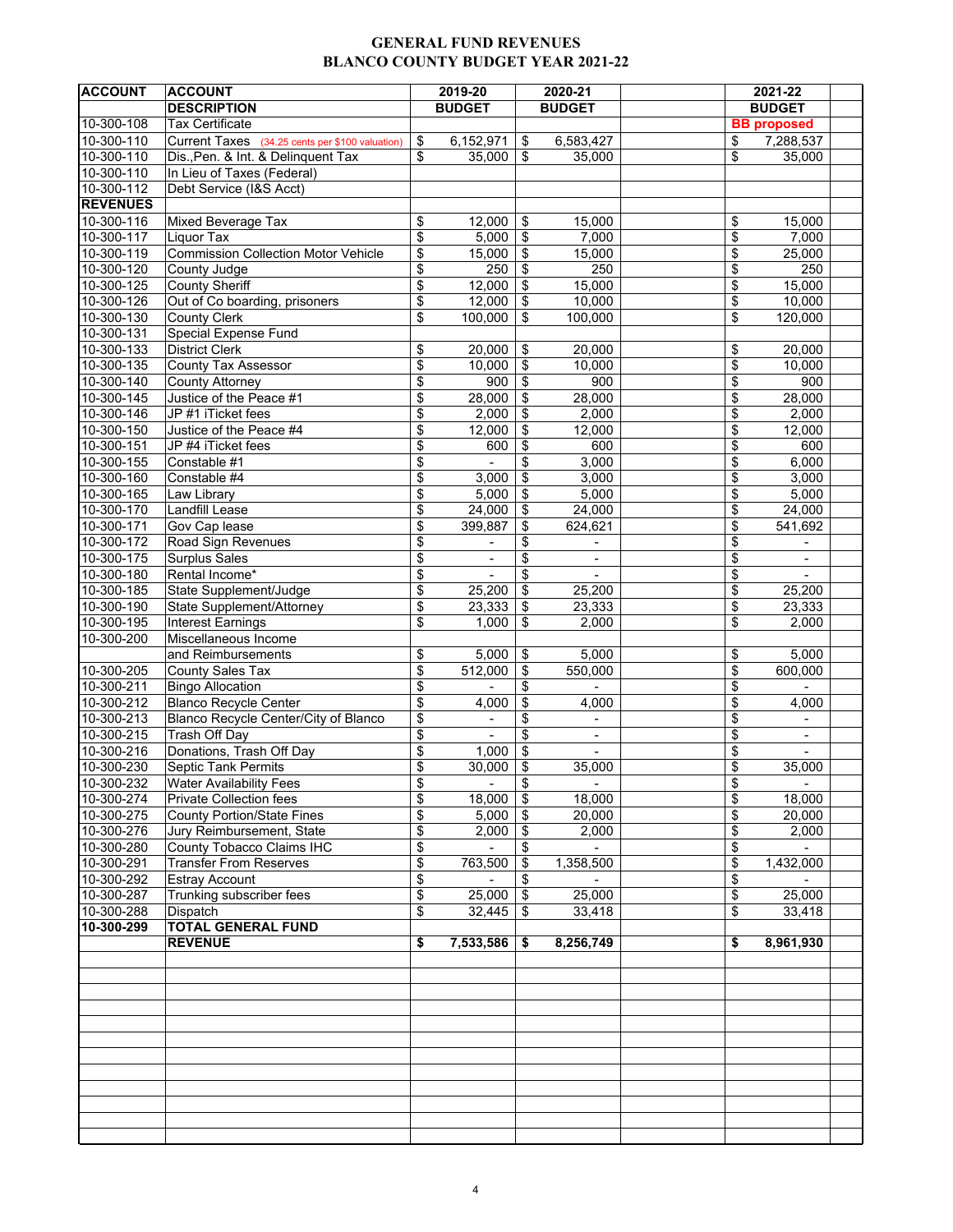#### **GENERAL FUND REVENUES BLANCO COUNTY BUDGET YEAR 2021-22**

| <b>ACCOUNT</b> | <b>ACCOUNT</b>                 | 2019-20       |                | 2020-21       | 2021-22            |  |
|----------------|--------------------------------|---------------|----------------|---------------|--------------------|--|
|                | <b>DESCRIPTION</b>             | <b>BUDGET</b> |                | <b>BUDGET</b> | <b>BUDGET</b>      |  |
|                |                                |               |                |               | <b>BB</b> proposed |  |
| 10-310-101     | CAPCOG 911                     | \$            | 40,000         | \$<br>40,000  | \$<br>40,000       |  |
| 10-310-102     | <b>PSAP</b>                    |               |                |               |                    |  |
| 10-310-105     | 2016 Peace Officer Allocation  |               |                |               |                    |  |
| 10-310-109     | Sheriff TCLEOSE 2014           |               |                |               |                    |  |
| 10-310-111     | Peace Officer Alloc. 2002      |               |                |               |                    |  |
| 10-310-112     | Indigent Defense Grant         | \$            | 4,000          | \$<br>11,000  | \$<br>11,000       |  |
| 10-310-113     | <b>Homeland Security Grant</b> |               |                |               |                    |  |
| 10-310-114     | Co. Atty LEOSE 2015            |               |                |               |                    |  |
| 10-310-115     | Sheriff TCLEOSE 2015           |               |                |               |                    |  |
| 10-310-116     | 2017 PSAP Sheriff Fund         |               |                |               |                    |  |
| 10-310-118     | Constable 4 LEOSE 2017         |               |                |               |                    |  |
| 10-310-127     | <b>CAPCOG Dispatch Equip</b>   |               |                |               |                    |  |
| new line item  | Hazard Mitigation Plan Grant   |               |                |               | \$<br>60,000       |  |
|                |                                |               |                |               |                    |  |
| 10-310-199     | <b>TOTAL GRANT REVENUE</b>     | \$            | 44,000         | \$<br>51,000  | \$<br>111,000      |  |
|                |                                |               |                |               |                    |  |
|                | <b>TOTAL GENERAL FUND</b>      |               |                |               |                    |  |
|                | <b>&amp; GRANT REVENUES</b>    | \$            | $7,577,586$ \$ | 8,307,749     | \$<br>9,072,930    |  |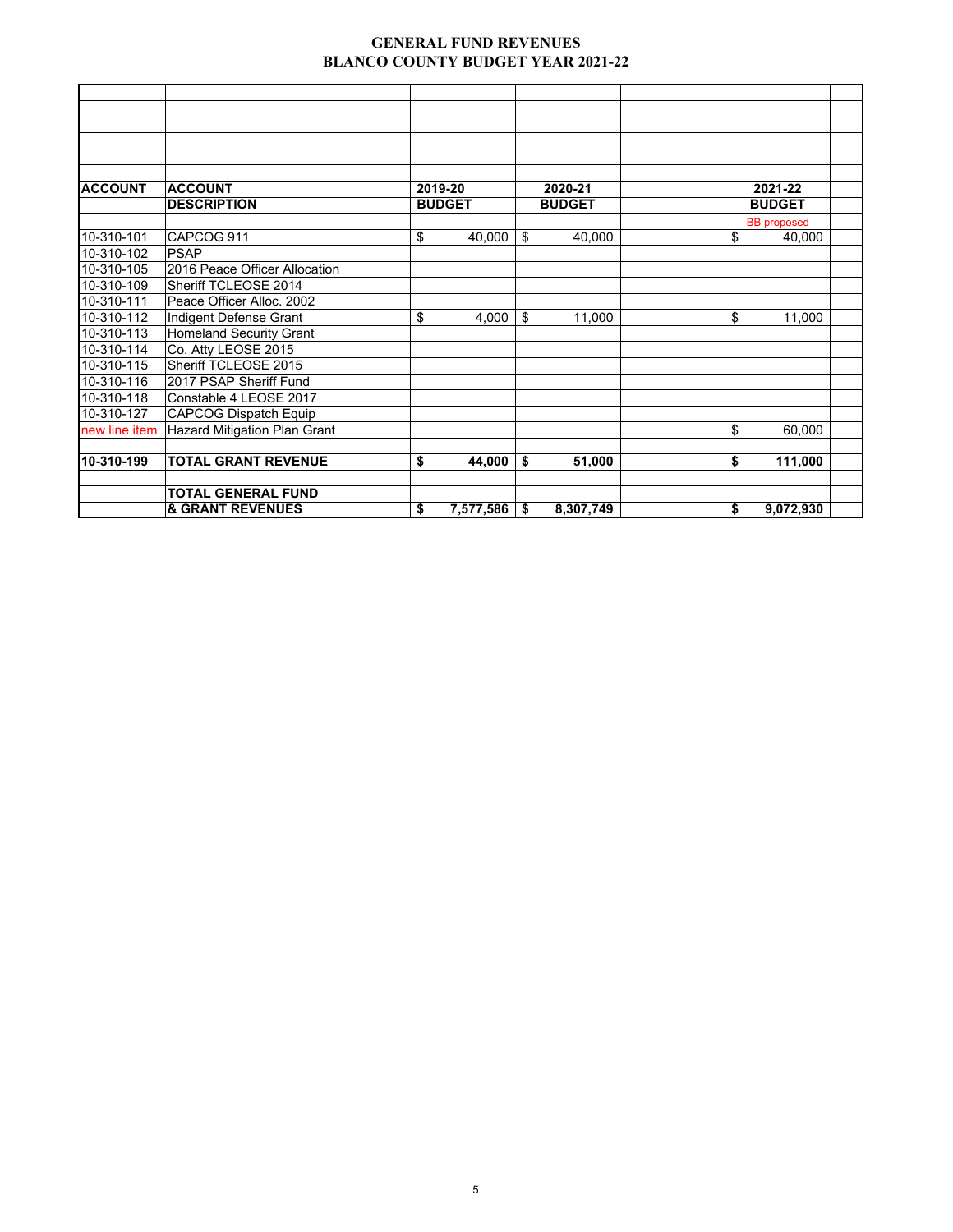## **ROAD BRIDGE REVENUE BLANCO COUNTY BUDGET YEAR 2021-22**

| <b>ACCOUNT</b> | <b>ACCOUNT</b>                           | 2019-20       | 2020-21         |    | 2021-22            |
|----------------|------------------------------------------|---------------|-----------------|----|--------------------|
|                | <b>DESCRIPTION</b>                       | <b>BUDGET</b> | <b>BUDGET</b>   |    | <b>BUDGET</b>      |
|                |                                          |               |                 |    | <b>BB</b> proposed |
| 15-300-210     | Auto Registration (Co. Share)            | \$<br>300,000 | \$<br>300,000   | \$ | 300,000            |
| 15-300-215     | Traffic Fines (Road/Bridge)              | \$<br>100,000 | \$<br>100,000   | \$ | 100,000            |
| 15-300-220     | Auto Registration (Add-on Fee)           | \$<br>100,000 | \$<br>100,000   | \$ | 100,000            |
| 15-300-225     | Lateral Road Fund                        | \$<br>16,000  | \$<br>16,000    | \$ | 16,000             |
| 15-300-235     | <b>TXDOT (Prorated Axle Tax)</b>         | \$<br>20,000  | \$<br>20,000    | \$ | 20,000             |
| 15-300-240     | <b>Surplus Property</b>                  | \$            |                 |    |                    |
| 15-300-299     | <b>TOTAL ROAD &amp; BRIDGE</b>           |               |                 |    |                    |
|                | <b>REVENUES</b>                          | \$<br>536,000 | \$<br>536,000   | \$ | 536,000            |
|                |                                          |               |                 |    |                    |
|                |                                          |               |                 |    |                    |
| 15-300-245     | Transferred from Gen. Fund               |               |                 |    |                    |
|                | (Capital Equipment-current)              |               |                 |    |                    |
| 15-300-257     | Transferred from Gen. Fund               |               |                 |    |                    |
|                | (Special projects/operating budget)      |               |                 |    |                    |
| 15-300-255     | Transferred from Gen. Fund               |               |                 |    |                    |
|                | (R&B tax)                                |               |                 |    |                    |
|                |                                          |               |                 |    |                    |
|                | <b>TOTAL TRANSFERS FROM GENERAL FUND</b> |               |                 |    |                    |
|                | <b>TO ROAD &amp; BRIDGE</b>              | \$<br>457,770 | \$<br>1,034,607 | \$ | 1,077,814          |
|                |                                          |               |                 |    |                    |
|                | <b>GRAND TOTAL ROAD &amp;</b>            |               |                 |    |                    |
|                | <b>BRIDGE REVENUES</b>                   | \$<br>993,770 | \$<br>1,570,607 | \$ | 1,613,814          |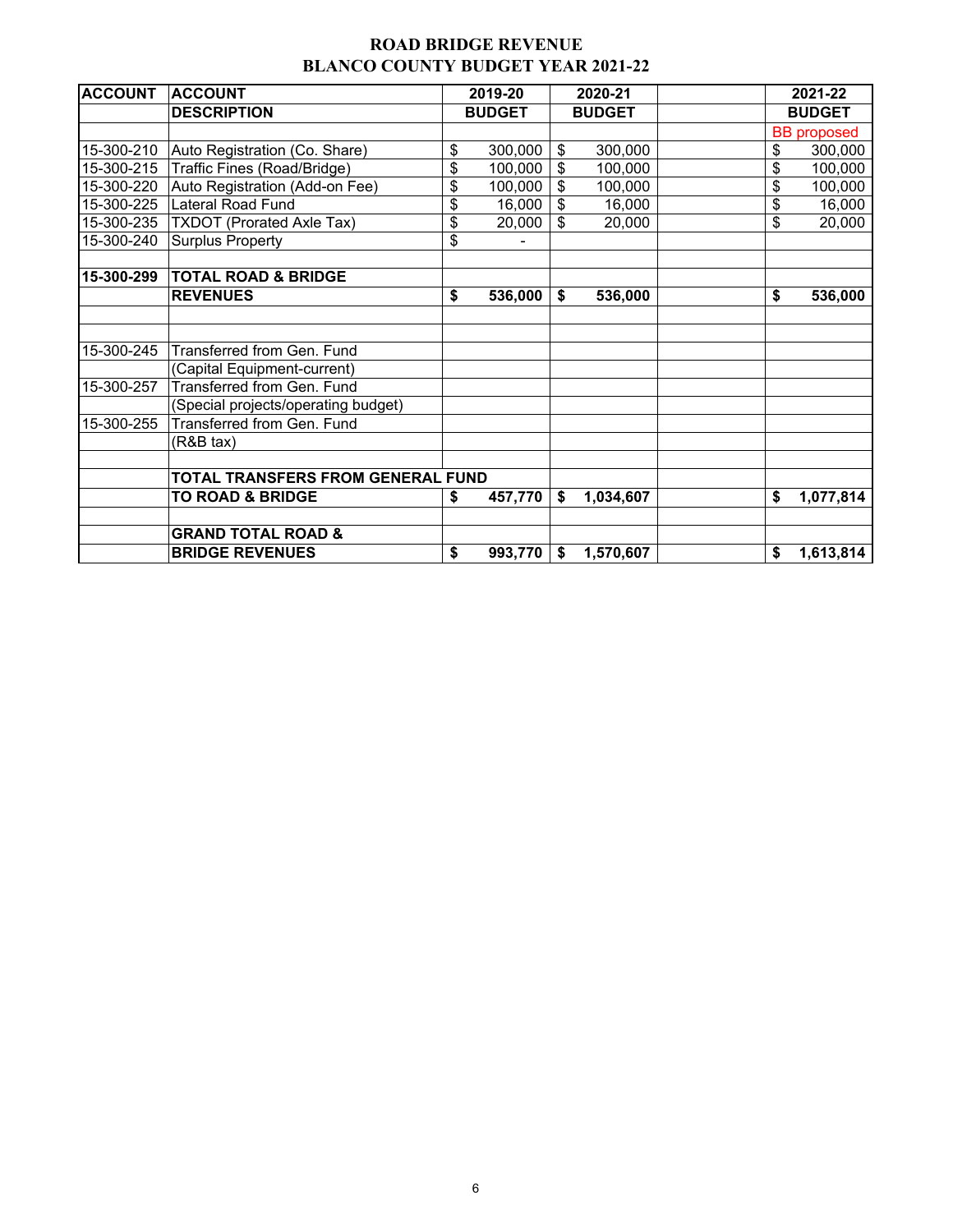## **BLANCO COUNTY JUDGE BUDGET YEAR 2021-22**

| <b>DESCRIPTION</b><br><b>BUDGET</b><br><b>BUDGET</b><br><b>BUDGET</b><br><b>COUNTY JUDGE</b><br>10-400-000<br><b>Base Salary</b><br>2020-21<br>$10-400-101$<br>Salary, County Judge (Bray)<br>\$<br>47,842<br>\$<br>50,713<br>50,713<br>\$<br>10-400-102<br>Salary, Secretary/Coordinator (C Harrison<br>$\mathfrak s$<br>\$<br>$\boldsymbol{\mathsf{S}}$<br>$\sqrt[6]{\frac{1}{2}}$<br>46,405<br>31,500<br>37,754<br>44,728<br>Co. Judge State Supp<br>\$<br>10-400-103<br>\$<br>\$<br>25,200<br>25,200<br>25,200<br>Juvenile Probation Board<br>$\overline{\mathbf{S}}$<br>\$<br>1,200<br>10-400-104<br>\$<br>1,200<br>1,200<br>10-400-105<br>\$<br>2,400<br>$\mathsf{\$}$<br>\$<br>2,783<br>2,682<br>Public Information Office Asst. (Charrison 5.08)<br>10-400-106<br>31,500<br>\$<br>31,500<br>Maintenance supervisor (vacant)<br>$\mathsf{\$}$<br>31,500<br>\$<br>31,000<br>\$<br>\$<br>10-400-107<br>\$<br>19,500<br>Janitor, part-time (B Corley 1.04)<br>19,500<br>$\blacksquare$<br>\$<br>2,500<br>new line item Janitor, part-time South Annex<br><b>TOTAL SALARIES</b><br>10-400-199<br>\$<br>179,801<br>\$<br>145,396<br>\$<br>175,523<br>10-400-200<br>Social Security<br>10,971<br>\$<br>13,276<br>\$<br>13,603<br>\$<br>10-400-202<br>Unemployment Tax<br>\$<br>$\mathbb{S}$<br>\$<br>504<br>504<br>756<br>46,284<br>10-400-204<br>Insurance Benefits<br>\$<br>40,427<br>\$<br>43,256<br>\$<br>10-400-206<br>Retirement<br>\$<br>13,280<br>$\boldsymbol{\mathsf{S}}$<br>16,070<br>\$<br>16,466<br>Workman's Compensation**<br>\$<br>$\overline{\mathbf{S}}$<br>\$<br>10-400-208<br>371<br>522<br>513<br>10-400-275<br><b>Optional Benefits</b><br>720<br>720<br>\$<br>720<br>\$<br>\$<br><b>TOTAL EMPL. BENEFITS</b><br>10-400-299<br>\$<br>66,273<br>\$<br>\$<br>74,339<br>78,351<br>10-400-302<br><b>Office Supplies</b><br>\$<br>1,250<br>$\boldsymbol{\mathsf{S}}$<br>\$<br>1,500<br>1,500<br>10-400-305<br>\$<br>$\boldsymbol{\mathsf{S}}$<br>\$<br>Travel<br>1,500<br>2,000<br>2,500<br>10-400-306<br>Education/All Expenses<br>\$<br>$\boldsymbol{\mathsf{S}}$<br>\$<br>1,500<br>1,500<br>2,000<br>\$<br>\$<br>\$<br>10-400-315<br>800<br>Dues<br>800<br>800<br><b>SUBTOTAL OF OP EXP</b><br>\$<br>5,050<br>\$<br>5,800<br>\$<br>6,800<br><b>TOTAL OPERATING EXP.</b><br>10-400-399<br>\$<br>5,050<br>\$<br>5,800<br>\$<br>6,800<br><b>TOTAL JUDGE'S BUDGET</b><br>\$<br>216,348<br>\$<br>255,149<br>\$<br>264,430 | <b>ACCOUNT</b> | <b>ACCOUNT</b>                        |  | 2019-20 | 2020-21 | 2021-22 |
|-------------------------------------------------------------------------------------------------------------------------------------------------------------------------------------------------------------------------------------------------------------------------------------------------------------------------------------------------------------------------------------------------------------------------------------------------------------------------------------------------------------------------------------------------------------------------------------------------------------------------------------------------------------------------------------------------------------------------------------------------------------------------------------------------------------------------------------------------------------------------------------------------------------------------------------------------------------------------------------------------------------------------------------------------------------------------------------------------------------------------------------------------------------------------------------------------------------------------------------------------------------------------------------------------------------------------------------------------------------------------------------------------------------------------------------------------------------------------------------------------------------------------------------------------------------------------------------------------------------------------------------------------------------------------------------------------------------------------------------------------------------------------------------------------------------------------------------------------------------------------------------------------------------------------------------------------------------------------------------------------------------------------------------------------------------------------------------------------------------------------------------------------------------------------------------------------------------------------------------------------------------------------------------------------------------------------------------------------------------------------------------------------------------------------------------------|----------------|---------------------------------------|--|---------|---------|---------|
|                                                                                                                                                                                                                                                                                                                                                                                                                                                                                                                                                                                                                                                                                                                                                                                                                                                                                                                                                                                                                                                                                                                                                                                                                                                                                                                                                                                                                                                                                                                                                                                                                                                                                                                                                                                                                                                                                                                                                                                                                                                                                                                                                                                                                                                                                                                                                                                                                                           |                |                                       |  |         |         |         |
|                                                                                                                                                                                                                                                                                                                                                                                                                                                                                                                                                                                                                                                                                                                                                                                                                                                                                                                                                                                                                                                                                                                                                                                                                                                                                                                                                                                                                                                                                                                                                                                                                                                                                                                                                                                                                                                                                                                                                                                                                                                                                                                                                                                                                                                                                                                                                                                                                                           |                |                                       |  |         |         |         |
|                                                                                                                                                                                                                                                                                                                                                                                                                                                                                                                                                                                                                                                                                                                                                                                                                                                                                                                                                                                                                                                                                                                                                                                                                                                                                                                                                                                                                                                                                                                                                                                                                                                                                                                                                                                                                                                                                                                                                                                                                                                                                                                                                                                                                                                                                                                                                                                                                                           |                |                                       |  |         |         |         |
|                                                                                                                                                                                                                                                                                                                                                                                                                                                                                                                                                                                                                                                                                                                                                                                                                                                                                                                                                                                                                                                                                                                                                                                                                                                                                                                                                                                                                                                                                                                                                                                                                                                                                                                                                                                                                                                                                                                                                                                                                                                                                                                                                                                                                                                                                                                                                                                                                                           |                |                                       |  |         |         |         |
|                                                                                                                                                                                                                                                                                                                                                                                                                                                                                                                                                                                                                                                                                                                                                                                                                                                                                                                                                                                                                                                                                                                                                                                                                                                                                                                                                                                                                                                                                                                                                                                                                                                                                                                                                                                                                                                                                                                                                                                                                                                                                                                                                                                                                                                                                                                                                                                                                                           |                |                                       |  |         |         |         |
|                                                                                                                                                                                                                                                                                                                                                                                                                                                                                                                                                                                                                                                                                                                                                                                                                                                                                                                                                                                                                                                                                                                                                                                                                                                                                                                                                                                                                                                                                                                                                                                                                                                                                                                                                                                                                                                                                                                                                                                                                                                                                                                                                                                                                                                                                                                                                                                                                                           |                |                                       |  |         |         |         |
|                                                                                                                                                                                                                                                                                                                                                                                                                                                                                                                                                                                                                                                                                                                                                                                                                                                                                                                                                                                                                                                                                                                                                                                                                                                                                                                                                                                                                                                                                                                                                                                                                                                                                                                                                                                                                                                                                                                                                                                                                                                                                                                                                                                                                                                                                                                                                                                                                                           |                |                                       |  |         |         |         |
|                                                                                                                                                                                                                                                                                                                                                                                                                                                                                                                                                                                                                                                                                                                                                                                                                                                                                                                                                                                                                                                                                                                                                                                                                                                                                                                                                                                                                                                                                                                                                                                                                                                                                                                                                                                                                                                                                                                                                                                                                                                                                                                                                                                                                                                                                                                                                                                                                                           |                |                                       |  |         |         |         |
|                                                                                                                                                                                                                                                                                                                                                                                                                                                                                                                                                                                                                                                                                                                                                                                                                                                                                                                                                                                                                                                                                                                                                                                                                                                                                                                                                                                                                                                                                                                                                                                                                                                                                                                                                                                                                                                                                                                                                                                                                                                                                                                                                                                                                                                                                                                                                                                                                                           |                |                                       |  |         |         |         |
|                                                                                                                                                                                                                                                                                                                                                                                                                                                                                                                                                                                                                                                                                                                                                                                                                                                                                                                                                                                                                                                                                                                                                                                                                                                                                                                                                                                                                                                                                                                                                                                                                                                                                                                                                                                                                                                                                                                                                                                                                                                                                                                                                                                                                                                                                                                                                                                                                                           |                |                                       |  |         |         |         |
|                                                                                                                                                                                                                                                                                                                                                                                                                                                                                                                                                                                                                                                                                                                                                                                                                                                                                                                                                                                                                                                                                                                                                                                                                                                                                                                                                                                                                                                                                                                                                                                                                                                                                                                                                                                                                                                                                                                                                                                                                                                                                                                                                                                                                                                                                                                                                                                                                                           |                |                                       |  |         |         |         |
|                                                                                                                                                                                                                                                                                                                                                                                                                                                                                                                                                                                                                                                                                                                                                                                                                                                                                                                                                                                                                                                                                                                                                                                                                                                                                                                                                                                                                                                                                                                                                                                                                                                                                                                                                                                                                                                                                                                                                                                                                                                                                                                                                                                                                                                                                                                                                                                                                                           |                |                                       |  |         |         |         |
|                                                                                                                                                                                                                                                                                                                                                                                                                                                                                                                                                                                                                                                                                                                                                                                                                                                                                                                                                                                                                                                                                                                                                                                                                                                                                                                                                                                                                                                                                                                                                                                                                                                                                                                                                                                                                                                                                                                                                                                                                                                                                                                                                                                                                                                                                                                                                                                                                                           |                |                                       |  |         |         |         |
|                                                                                                                                                                                                                                                                                                                                                                                                                                                                                                                                                                                                                                                                                                                                                                                                                                                                                                                                                                                                                                                                                                                                                                                                                                                                                                                                                                                                                                                                                                                                                                                                                                                                                                                                                                                                                                                                                                                                                                                                                                                                                                                                                                                                                                                                                                                                                                                                                                           |                |                                       |  |         |         |         |
|                                                                                                                                                                                                                                                                                                                                                                                                                                                                                                                                                                                                                                                                                                                                                                                                                                                                                                                                                                                                                                                                                                                                                                                                                                                                                                                                                                                                                                                                                                                                                                                                                                                                                                                                                                                                                                                                                                                                                                                                                                                                                                                                                                                                                                                                                                                                                                                                                                           |                |                                       |  |         |         |         |
|                                                                                                                                                                                                                                                                                                                                                                                                                                                                                                                                                                                                                                                                                                                                                                                                                                                                                                                                                                                                                                                                                                                                                                                                                                                                                                                                                                                                                                                                                                                                                                                                                                                                                                                                                                                                                                                                                                                                                                                                                                                                                                                                                                                                                                                                                                                                                                                                                                           |                |                                       |  |         |         |         |
|                                                                                                                                                                                                                                                                                                                                                                                                                                                                                                                                                                                                                                                                                                                                                                                                                                                                                                                                                                                                                                                                                                                                                                                                                                                                                                                                                                                                                                                                                                                                                                                                                                                                                                                                                                                                                                                                                                                                                                                                                                                                                                                                                                                                                                                                                                                                                                                                                                           |                |                                       |  |         |         |         |
|                                                                                                                                                                                                                                                                                                                                                                                                                                                                                                                                                                                                                                                                                                                                                                                                                                                                                                                                                                                                                                                                                                                                                                                                                                                                                                                                                                                                                                                                                                                                                                                                                                                                                                                                                                                                                                                                                                                                                                                                                                                                                                                                                                                                                                                                                                                                                                                                                                           |                |                                       |  |         |         |         |
|                                                                                                                                                                                                                                                                                                                                                                                                                                                                                                                                                                                                                                                                                                                                                                                                                                                                                                                                                                                                                                                                                                                                                                                                                                                                                                                                                                                                                                                                                                                                                                                                                                                                                                                                                                                                                                                                                                                                                                                                                                                                                                                                                                                                                                                                                                                                                                                                                                           |                |                                       |  |         |         |         |
|                                                                                                                                                                                                                                                                                                                                                                                                                                                                                                                                                                                                                                                                                                                                                                                                                                                                                                                                                                                                                                                                                                                                                                                                                                                                                                                                                                                                                                                                                                                                                                                                                                                                                                                                                                                                                                                                                                                                                                                                                                                                                                                                                                                                                                                                                                                                                                                                                                           |                |                                       |  |         |         |         |
|                                                                                                                                                                                                                                                                                                                                                                                                                                                                                                                                                                                                                                                                                                                                                                                                                                                                                                                                                                                                                                                                                                                                                                                                                                                                                                                                                                                                                                                                                                                                                                                                                                                                                                                                                                                                                                                                                                                                                                                                                                                                                                                                                                                                                                                                                                                                                                                                                                           |                |                                       |  |         |         |         |
|                                                                                                                                                                                                                                                                                                                                                                                                                                                                                                                                                                                                                                                                                                                                                                                                                                                                                                                                                                                                                                                                                                                                                                                                                                                                                                                                                                                                                                                                                                                                                                                                                                                                                                                                                                                                                                                                                                                                                                                                                                                                                                                                                                                                                                                                                                                                                                                                                                           |                |                                       |  |         |         |         |
|                                                                                                                                                                                                                                                                                                                                                                                                                                                                                                                                                                                                                                                                                                                                                                                                                                                                                                                                                                                                                                                                                                                                                                                                                                                                                                                                                                                                                                                                                                                                                                                                                                                                                                                                                                                                                                                                                                                                                                                                                                                                                                                                                                                                                                                                                                                                                                                                                                           |                |                                       |  |         |         |         |
|                                                                                                                                                                                                                                                                                                                                                                                                                                                                                                                                                                                                                                                                                                                                                                                                                                                                                                                                                                                                                                                                                                                                                                                                                                                                                                                                                                                                                                                                                                                                                                                                                                                                                                                                                                                                                                                                                                                                                                                                                                                                                                                                                                                                                                                                                                                                                                                                                                           |                |                                       |  |         |         |         |
|                                                                                                                                                                                                                                                                                                                                                                                                                                                                                                                                                                                                                                                                                                                                                                                                                                                                                                                                                                                                                                                                                                                                                                                                                                                                                                                                                                                                                                                                                                                                                                                                                                                                                                                                                                                                                                                                                                                                                                                                                                                                                                                                                                                                                                                                                                                                                                                                                                           |                |                                       |  |         |         |         |
|                                                                                                                                                                                                                                                                                                                                                                                                                                                                                                                                                                                                                                                                                                                                                                                                                                                                                                                                                                                                                                                                                                                                                                                                                                                                                                                                                                                                                                                                                                                                                                                                                                                                                                                                                                                                                                                                                                                                                                                                                                                                                                                                                                                                                                                                                                                                                                                                                                           |                |                                       |  |         |         |         |
|                                                                                                                                                                                                                                                                                                                                                                                                                                                                                                                                                                                                                                                                                                                                                                                                                                                                                                                                                                                                                                                                                                                                                                                                                                                                                                                                                                                                                                                                                                                                                                                                                                                                                                                                                                                                                                                                                                                                                                                                                                                                                                                                                                                                                                                                                                                                                                                                                                           |                |                                       |  |         |         |         |
|                                                                                                                                                                                                                                                                                                                                                                                                                                                                                                                                                                                                                                                                                                                                                                                                                                                                                                                                                                                                                                                                                                                                                                                                                                                                                                                                                                                                                                                                                                                                                                                                                                                                                                                                                                                                                                                                                                                                                                                                                                                                                                                                                                                                                                                                                                                                                                                                                                           |                |                                       |  |         |         |         |
|                                                                                                                                                                                                                                                                                                                                                                                                                                                                                                                                                                                                                                                                                                                                                                                                                                                                                                                                                                                                                                                                                                                                                                                                                                                                                                                                                                                                                                                                                                                                                                                                                                                                                                                                                                                                                                                                                                                                                                                                                                                                                                                                                                                                                                                                                                                                                                                                                                           |                |                                       |  |         |         |         |
|                                                                                                                                                                                                                                                                                                                                                                                                                                                                                                                                                                                                                                                                                                                                                                                                                                                                                                                                                                                                                                                                                                                                                                                                                                                                                                                                                                                                                                                                                                                                                                                                                                                                                                                                                                                                                                                                                                                                                                                                                                                                                                                                                                                                                                                                                                                                                                                                                                           |                |                                       |  |         |         |         |
|                                                                                                                                                                                                                                                                                                                                                                                                                                                                                                                                                                                                                                                                                                                                                                                                                                                                                                                                                                                                                                                                                                                                                                                                                                                                                                                                                                                                                                                                                                                                                                                                                                                                                                                                                                                                                                                                                                                                                                                                                                                                                                                                                                                                                                                                                                                                                                                                                                           |                |                                       |  |         |         |         |
|                                                                                                                                                                                                                                                                                                                                                                                                                                                                                                                                                                                                                                                                                                                                                                                                                                                                                                                                                                                                                                                                                                                                                                                                                                                                                                                                                                                                                                                                                                                                                                                                                                                                                                                                                                                                                                                                                                                                                                                                                                                                                                                                                                                                                                                                                                                                                                                                                                           |                |                                       |  |         |         |         |
|                                                                                                                                                                                                                                                                                                                                                                                                                                                                                                                                                                                                                                                                                                                                                                                                                                                                                                                                                                                                                                                                                                                                                                                                                                                                                                                                                                                                                                                                                                                                                                                                                                                                                                                                                                                                                                                                                                                                                                                                                                                                                                                                                                                                                                                                                                                                                                                                                                           |                |                                       |  |         |         |         |
|                                                                                                                                                                                                                                                                                                                                                                                                                                                                                                                                                                                                                                                                                                                                                                                                                                                                                                                                                                                                                                                                                                                                                                                                                                                                                                                                                                                                                                                                                                                                                                                                                                                                                                                                                                                                                                                                                                                                                                                                                                                                                                                                                                                                                                                                                                                                                                                                                                           |                |                                       |  |         |         |         |
|                                                                                                                                                                                                                                                                                                                                                                                                                                                                                                                                                                                                                                                                                                                                                                                                                                                                                                                                                                                                                                                                                                                                                                                                                                                                                                                                                                                                                                                                                                                                                                                                                                                                                                                                                                                                                                                                                                                                                                                                                                                                                                                                                                                                                                                                                                                                                                                                                                           |                |                                       |  |         |         |         |
|                                                                                                                                                                                                                                                                                                                                                                                                                                                                                                                                                                                                                                                                                                                                                                                                                                                                                                                                                                                                                                                                                                                                                                                                                                                                                                                                                                                                                                                                                                                                                                                                                                                                                                                                                                                                                                                                                                                                                                                                                                                                                                                                                                                                                                                                                                                                                                                                                                           |                |                                       |  |         |         |         |
|                                                                                                                                                                                                                                                                                                                                                                                                                                                                                                                                                                                                                                                                                                                                                                                                                                                                                                                                                                                                                                                                                                                                                                                                                                                                                                                                                                                                                                                                                                                                                                                                                                                                                                                                                                                                                                                                                                                                                                                                                                                                                                                                                                                                                                                                                                                                                                                                                                           |                |                                       |  |         |         |         |
|                                                                                                                                                                                                                                                                                                                                                                                                                                                                                                                                                                                                                                                                                                                                                                                                                                                                                                                                                                                                                                                                                                                                                                                                                                                                                                                                                                                                                                                                                                                                                                                                                                                                                                                                                                                                                                                                                                                                                                                                                                                                                                                                                                                                                                                                                                                                                                                                                                           |                |                                       |  |         |         |         |
|                                                                                                                                                                                                                                                                                                                                                                                                                                                                                                                                                                                                                                                                                                                                                                                                                                                                                                                                                                                                                                                                                                                                                                                                                                                                                                                                                                                                                                                                                                                                                                                                                                                                                                                                                                                                                                                                                                                                                                                                                                                                                                                                                                                                                                                                                                                                                                                                                                           |                |                                       |  |         |         |         |
|                                                                                                                                                                                                                                                                                                                                                                                                                                                                                                                                                                                                                                                                                                                                                                                                                                                                                                                                                                                                                                                                                                                                                                                                                                                                                                                                                                                                                                                                                                                                                                                                                                                                                                                                                                                                                                                                                                                                                                                                                                                                                                                                                                                                                                                                                                                                                                                                                                           |                | based on 12.5 hrs/week x 52 (\$30/hr) |  |         |         |         |
|                                                                                                                                                                                                                                                                                                                                                                                                                                                                                                                                                                                                                                                                                                                                                                                                                                                                                                                                                                                                                                                                                                                                                                                                                                                                                                                                                                                                                                                                                                                                                                                                                                                                                                                                                                                                                                                                                                                                                                                                                                                                                                                                                                                                                                                                                                                                                                                                                                           |                |                                       |  |         |         |         |
| based on 3 hours/week (\$16/hr)                                                                                                                                                                                                                                                                                                                                                                                                                                                                                                                                                                                                                                                                                                                                                                                                                                                                                                                                                                                                                                                                                                                                                                                                                                                                                                                                                                                                                                                                                                                                                                                                                                                                                                                                                                                                                                                                                                                                                                                                                                                                                                                                                                                                                                                                                                                                                                                                           |                |                                       |  |         |         |         |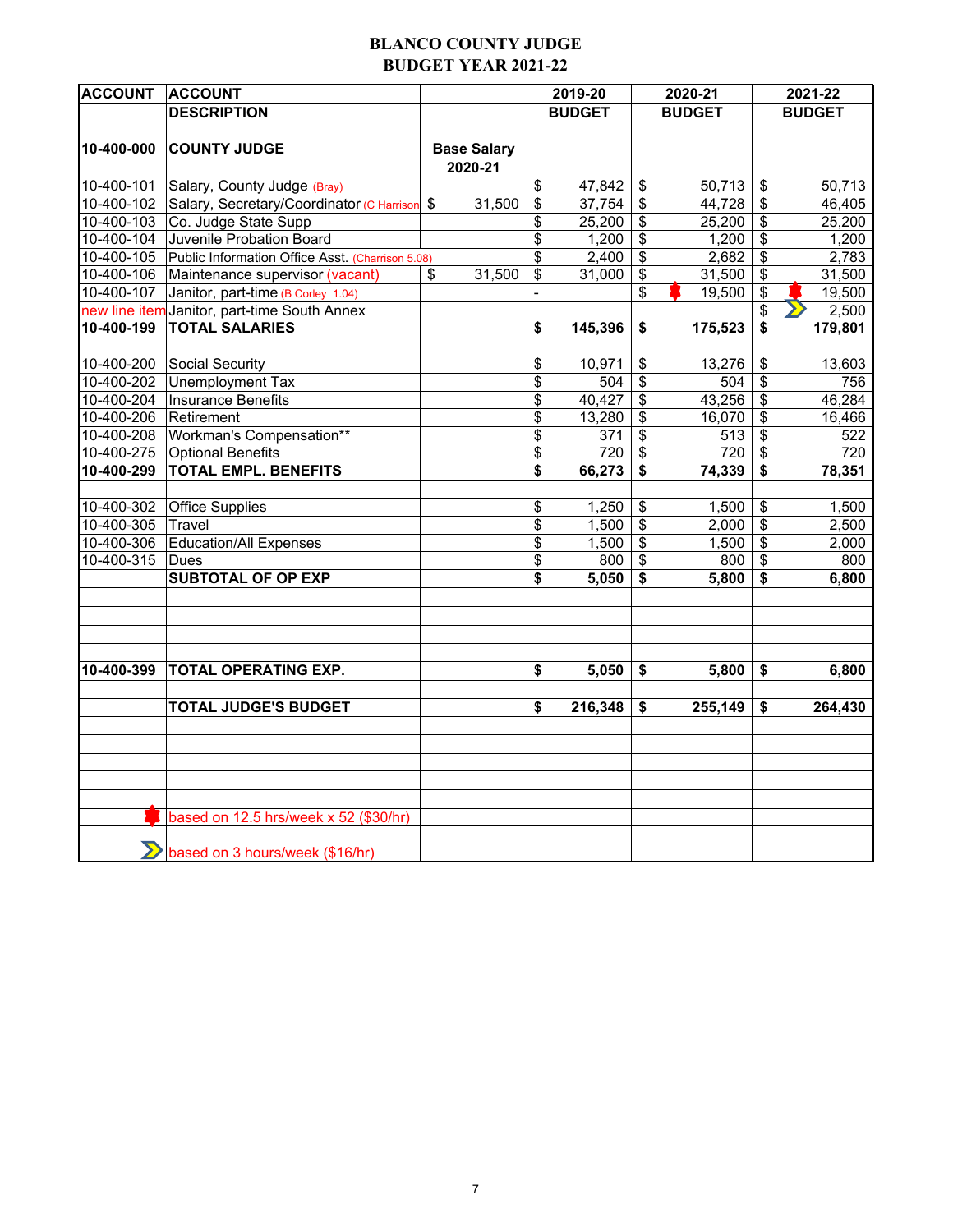## **BLANCO COUNTY CLERK BUDGET YEAR 2021-22**

| <b>ACCOUNT</b><br><b>ACCOUNT</b>            |                                      |                    | 2019-20 |               | 2019-20                      |               |                                  | 2021-22       |  |  |
|---------------------------------------------|--------------------------------------|--------------------|---------|---------------|------------------------------|---------------|----------------------------------|---------------|--|--|
| <b>DESCRIPTION</b>                          |                                      |                    |         | <b>BUDGET</b> |                              | <b>BUDGET</b> |                                  | <b>BUDGET</b> |  |  |
|                                             |                                      |                    |         |               |                              |               |                                  |               |  |  |
| 10-410-000<br><b>COUNTY CLERK</b>           |                                      |                    |         |               |                              |               |                                  |               |  |  |
|                                             |                                      |                    |         |               |                              |               |                                  |               |  |  |
| 10-410-101<br>Salary, County Clerk (Walla)  |                                      |                    | \$      | 47,842        | $\boldsymbol{\mathsf{S}}$    | 50,713        | \$                               | 52,615        |  |  |
| 10-410-102                                  | Salary, Chief Deputy (M Easter 1.01) |                    | \$      | 37,754        | $\boldsymbol{\hat{\varphi}}$ | 31,500        | $\boldsymbol{\mathsf{S}}$        | 34,889        |  |  |
| 10-410-103                                  | Salary, Deputy Clerk (S Mercer 0.07) |                    | \$      | 31,491        | $\boldsymbol{\mathsf{S}}$    | 31,500        | \$                               | 32,681        |  |  |
| 10-410-106<br>Chief Deputy promotion        |                                      |                    |         |               | $\mathfrak{s}$               | 2,628         | \$                               | 2,628         |  |  |
| <b>TOTAL SALARIES</b><br>10-410-199         |                                      |                    | \$      | 117,087       | \$                           | 116,341       | \$                               | 122,813       |  |  |
|                                             |                                      |                    |         |               |                              |               |                                  |               |  |  |
| 10-410-200<br>Social Security               |                                      |                    | \$      | 8,957         | $\boldsymbol{\mathsf{S}}$    | 8,900         | \$                               | 9,395         |  |  |
| 10-410-202<br>Unemployment Tax              |                                      |                    | \$      | 360           | $\boldsymbol{\mathsf{S}}$    | 504           | \$                               | 252           |  |  |
| $10-410-204$<br><b>Insurance Benefits</b>   |                                      |                    | \$      | 40,427        | $\boldsymbol{\mathsf{S}}$    | 43,257        | \$                               | 46,285        |  |  |
| 10-410-206<br>Retirement                    |                                      |                    | \$      | 10,842        | $\boldsymbol{\mathsf{\$}}$   | 10,773        | \$                               | 11,372        |  |  |
| Workman's Compensation**<br>10-410-208      |                                      |                    | \$      | 360           | $\boldsymbol{\mathsf{S}}$    | 328           | \$                               | 351           |  |  |
| <b>TOTAL EMPL. BENEFITS</b><br>10-410-299   |                                      |                    | \$      | 60,946        | $\boldsymbol{\mathsf{s}}$    | 63,762        | \$                               | 67,656        |  |  |
|                                             |                                      |                    |         |               |                              |               |                                  |               |  |  |
| <b>Office Supplies</b><br>10-410-302        |                                      |                    | \$      | 3,000         | $\boldsymbol{\mathsf{S}}$    | 3,500         | $\frac{1}{2}$                    | 3,600         |  |  |
| <b>Education/All Expenses</b><br>10-410-306 |                                      |                    | \$      | 4,000         | $\boldsymbol{\mathsf{S}}$    | 4,500         | $\overline{\boldsymbol{\theta}}$ | 4,500         |  |  |
| 10-410-308<br><b>Equipment Maintenance</b>  |                                      |                    | \$      | 200           | $\boldsymbol{\mathsf{S}}$    | 200           | \$                               | 200           |  |  |
| Miscellaneous<br>10-410-310                 |                                      |                    | \$      | 150           | $\sqrt[6]{\frac{1}{2}}$      | 150           | \$                               | 150           |  |  |
| 10-410-320<br><b>Computer Operations</b>    |                                      |                    | \$      | 500           | $\boldsymbol{\mathsf{S}}$    | 500           | $\boldsymbol{\mathsf{S}}$        | 500           |  |  |
| 10-410-330<br>Dues                          |                                      |                    | \$      | 250           | $\sqrt[6]{\frac{1}{2}}$      | 250           | $\boldsymbol{\mathsf{S}}$        | 250           |  |  |
| <b>Notices</b><br>10-410-335                |                                      |                    | \$      | 100           | $\sqrt[6]{\frac{1}{2}}$      | 100           | \$                               | 100           |  |  |
| 10-410-340<br>Printing                      |                                      |                    | \$      | 100           | $\boldsymbol{\theta}$        | 100           | \$                               |               |  |  |
| <b>SUBTOTAL OF OP EXP</b>                   |                                      |                    | \$      | 8,300         | \$                           | 9,300         | \$                               | 9,300         |  |  |
|                                             |                                      |                    |         |               |                              |               |                                  |               |  |  |
|                                             |                                      |                    |         |               |                              |               |                                  |               |  |  |
|                                             |                                      |                    |         |               |                              |               |                                  |               |  |  |
|                                             |                                      |                    |         |               |                              |               |                                  |               |  |  |
|                                             |                                      |                    |         |               |                              |               |                                  |               |  |  |
|                                             |                                      |                    |         |               |                              |               |                                  |               |  |  |
| 10-410-399<br>TOTAL OPERATING EXP.          |                                      |                    | \$      | 8,300         | \$                           | 9,300         | \$                               | 9,300         |  |  |
|                                             |                                      |                    |         |               |                              |               |                                  |               |  |  |
|                                             | <b>TOTAL CO. CLERK BUDGET</b>        |                    | \$      | 185,973       | \$                           | 189,075       | \$                               | 199,418       |  |  |
|                                             |                                      |                    |         |               |                              |               |                                  |               |  |  |
|                                             |                                      |                    |         |               |                              |               |                                  |               |  |  |
|                                             |                                      |                    |         |               |                              |               |                                  |               |  |  |
|                                             |                                      |                    |         |               |                              |               |                                  |               |  |  |
|                                             |                                      |                    |         |               |                              |               |                                  |               |  |  |
|                                             |                                      |                    |         |               |                              |               |                                  |               |  |  |
|                                             |                                      |                    |         |               |                              |               |                                  |               |  |  |
|                                             |                                      | <b>Base Salary</b> |         |               |                              |               |                                  |               |  |  |
|                                             |                                      | 2020-21            |         |               |                              |               |                                  |               |  |  |
|                                             | Chief Deputy base pay                | \$<br>33,628       |         |               |                              |               |                                  |               |  |  |
|                                             | Deputy base pay                      | \$<br>31,500       |         |               |                              |               |                                  |               |  |  |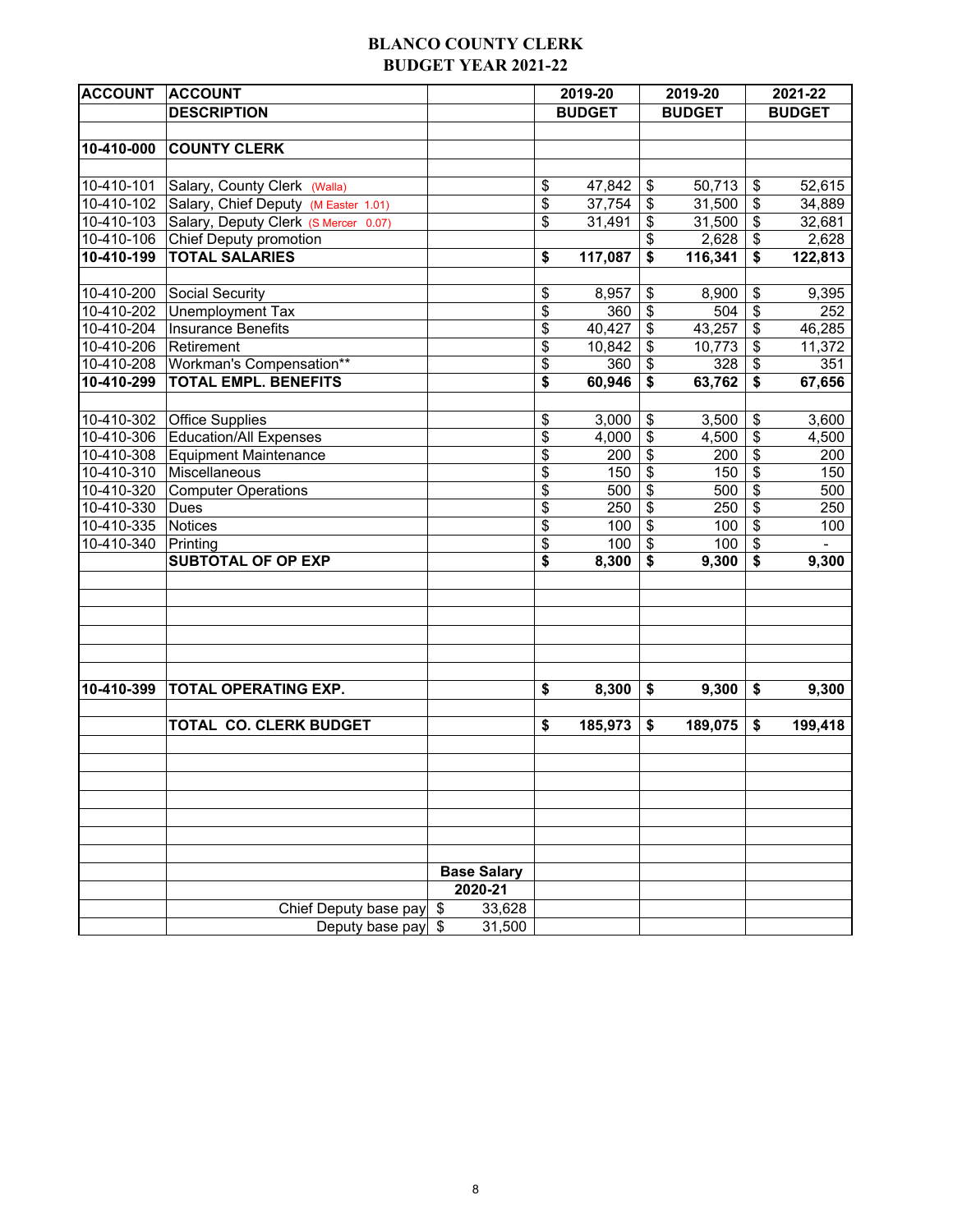## **BLANCO COUNTY ELECTIONS ADMINISTRATOR BUDGET YEAR 2021-22**

| <b>ACCOUNT</b> | <b>ACCOUNT</b>                                    |                    | 2019-20              | 2020-21              | 2021-22       |
|----------------|---------------------------------------------------|--------------------|----------------------|----------------------|---------------|
|                | <b>DESCRIPTION</b>                                |                    | <b>BUDGET</b>        | <b>BUDGET</b>        | <b>BUDGET</b> |
|                |                                                   |                    |                      |                      |               |
| 10-411-000     | <b>ELECTIONS ADMINISTRATOR</b>                    | <b>Base Salary</b> |                      |                      |               |
|                |                                                   | 2020-21            |                      |                      |               |
| 10-411-101     | Salary, Administrator (Spies)                     |                    | \$<br>$\blacksquare$ | \$<br>$\blacksquare$ | \$<br>11,353  |
| 10-411-102     | Salary, Administrator (vacant)                    | \$<br>31,000       | \$<br>36.000         | \$                   | \$            |
| 10-411-103     | Salary, Clerk (T Reed 2.04)                       | \$<br>31,500       |                      | \$<br>33,880         | \$<br>35,884  |
| 10-411-105     | Overtime                                          |                    | \$<br>5,000          | \$<br>5,000          | \$<br>5,000   |
| 10-411-199     | <b>TOTAL SALARIES</b>                             |                    | \$<br>41,000         | \$<br>38,880         | \$<br>52,237  |
|                |                                                   |                    |                      |                      |               |
| 10-411-200     | Social Security                                   |                    | \$<br>3,137          | \$<br>2,974          | \$<br>3,996   |
| 10-411-202     | Unemployment Tax                                  |                    | \$<br>360            | \$<br>360            | \$<br>252     |
| 10-411-204     | <b>Insurance Benefits</b>                         |                    | \$<br>13,474         | \$<br>13,475         | \$<br>14,418  |
| 10-411-206     | Retirement                                        |                    | \$<br>3,797          | \$<br>3,600          | \$<br>4,837   |
| 10-411-208     | Workman's Compensation*                           |                    | \$<br>213            | \$<br>202            | \$<br>213     |
| 10-411-299     | <b>TOTAL EMPL. BENEFITS</b>                       |                    | \$<br>20,981         | \$<br>20,612         | \$<br>23,716  |
|                |                                                   |                    |                      |                      |               |
|                |                                                   |                    |                      |                      |               |
| 10-411-302     | <b>Office Supplies</b>                            |                    | \$<br>1,500          | \$<br>2,000          | \$<br>2,000   |
| 10-411-306     | <b>Education/All Expenses</b>                     |                    | \$<br>1,250          | \$<br>2,500          | \$<br>3,000   |
| 10-411-308     | <b>Equipment Maintenance</b>                      |                    | \$<br>6,040          | \$<br>7,500          | \$<br>15,000  |
| 10-411-330     | <b>Dues</b>                                       |                    | \$<br>400            | \$<br>$\blacksquare$ | \$<br>600     |
| 10-411-335     | Mass mailout of Voter Certificates                |                    | \$<br>2,200          | \$<br>2,200          | \$<br>3,500   |
| 10-411-344     | Lease purchase & mtnce pmt for Election Equipment |                    | \$<br>23,000         | \$<br>35,000         | \$            |
| 10-411-345     | <b>Election Expenses</b>                          |                    | \$<br>43,000         | \$<br>55,000         | \$<br>75,000  |
| new line item  | Internet Connection & Hot Spots                   |                    |                      |                      | \$<br>4,800   |
|                | <b>SUBTOTAL OF OP EXP</b>                         |                    | \$<br>77,390         | \$<br>104,200        | \$<br>103,900 |
|                |                                                   |                    |                      |                      |               |
|                |                                                   |                    |                      |                      |               |
|                |                                                   |                    |                      |                      |               |
|                |                                                   |                    |                      |                      |               |
| 10-411-399     | <b>TOTAL OPERATING EXP</b>                        |                    | \$<br>77,390         | \$<br>104,200        | \$<br>103,900 |
|                |                                                   |                    |                      |                      |               |
|                |                                                   |                    |                      |                      |               |
|                |                                                   |                    |                      |                      |               |
|                | <b>TOTAL ELEC. ADMIN BUDGET</b>                   |                    | \$<br>139,158        | \$<br>163,490        | \$<br>179,641 |
|                |                                                   |                    |                      |                      |               |
|                |                                                   |                    |                      |                      |               |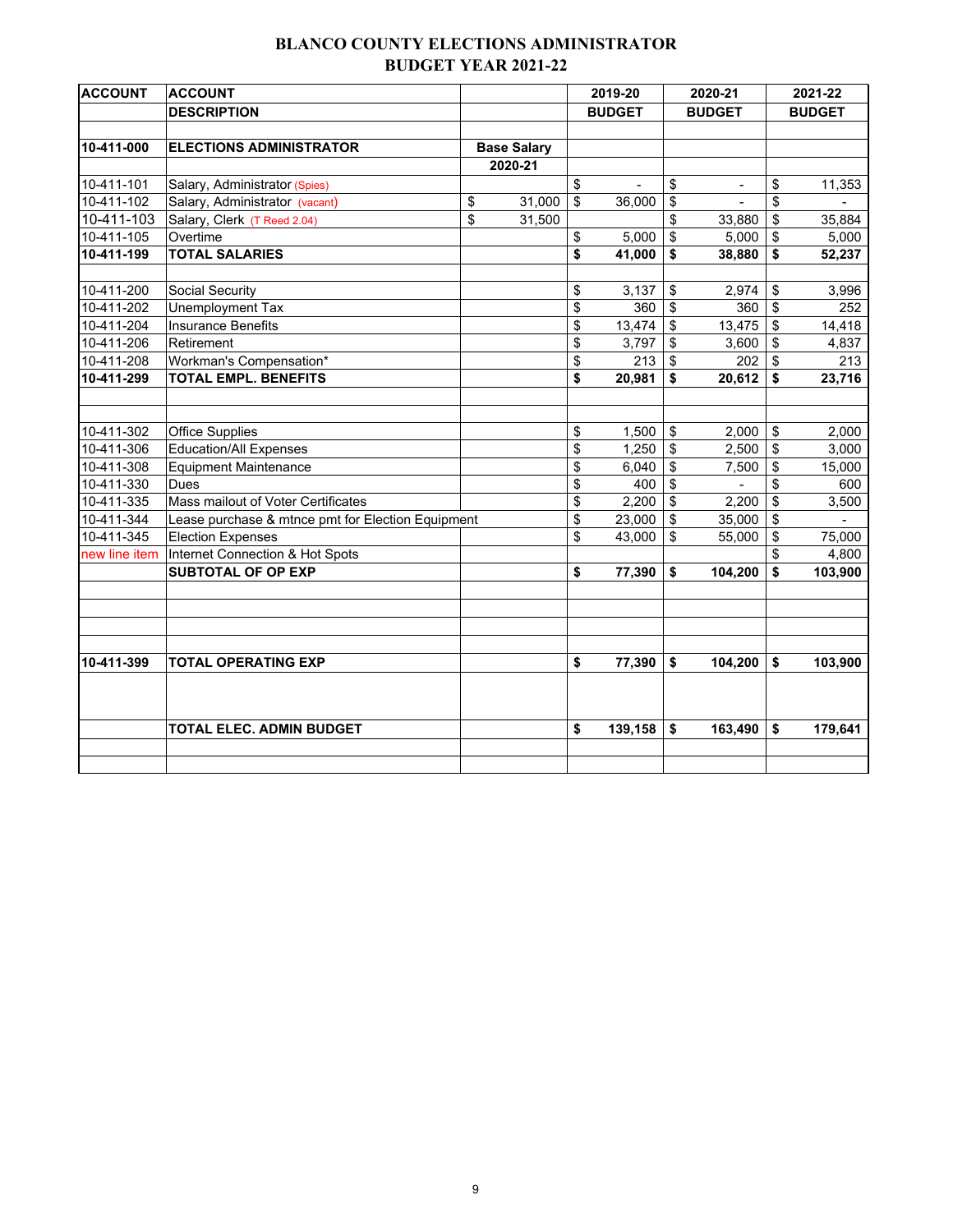## **BLANCO COUNTY DISTRICT CLERK BUDGET YEAR 2021-22**

| <b>ACCOUNT</b>   | <b>ACCOUNT</b>                              |                    | 2019-20<br>2020-21      |         |                         |               | 2021-22                            |               |
|------------------|---------------------------------------------|--------------------|-------------------------|---------|-------------------------|---------------|------------------------------------|---------------|
|                  | <b>DESCRIPTION</b>                          |                    | <b>BUDGET</b>           |         |                         | <b>BUDGET</b> |                                    | <b>BUDGET</b> |
|                  |                                             |                    |                         |         |                         |               |                                    |               |
| 10-412-000       | <b>DISTRICT CLERK</b>                       | <b>Base Salary</b> |                         |         |                         |               |                                    |               |
|                  |                                             | 2020-21            |                         |         |                         |               |                                    |               |
| 10-412-101       | Salary, District Clerk (C Doyle)            |                    | \$                      | 47,842  | \$                      | 50,713        | \$                                 | 52,615        |
|                  | Salary, Chief Dep. Dist. Clerk              | \$<br>33,628       | \$                      |         | \$                      |               | \$                                 |               |
| 10-412-102       | Salary, Deputy Clerk (vacant)               | \$<br>31,500       | \$                      | 31,491  | \$                      | 33,380        | \$                                 | 31,500        |
|                  | new line item Chief Deputy Promotion        |                    |                         |         |                         |               | \$                                 | 2,628         |
| 10-412-108       | Salary, Deputy Clerk (C Sultemeier 3.11)    | \$<br>31,500       | \$                      | 32,059  | \$                      | 35,185        | $\overline{\mathcal{L}}$           | 36,504        |
| $10 - 412 - 199$ | <b>TOTAL SALARIES</b>                       |                    | \$                      | 111,392 | \$                      | 119,278       | $\overline{\bullet}$               | 123,247       |
|                  |                                             |                    |                         |         |                         |               |                                    |               |
| 10-412-200       | Social Security                             |                    | \$                      | 8,521   | \$                      | 9,125         | \$                                 | 9,428         |
| 10-412-202       | Unemployment Tax                            |                    | $\overline{\mathbf{S}}$ | 360     | $\overline{\mathbf{3}}$ | 504           | $\overline{\mathcal{L}}$           | 504           |
| 10-412-204       | <b>Insurance Benefits</b>                   |                    | \$                      | 40,427  | \$                      | 43,257        | $\overline{\mathbf{s}}$            | 46,285        |
| 10-412-206       | Retirement                                  |                    | \$                      | 10,315  | \$                      | 11,045        | \$                                 | 11,413        |
| 10-412-208       | Workman's Compensation*                     |                    | \$                      | 330     | $\sqrt[6]{\frac{1}{2}}$ | 357           | \$                                 | 367           |
| 10-412-275       | <b>Optional Benefits</b>                    |                    | \$                      | 480     | \$                      | 480           | $\overline{\boldsymbol{\epsilon}}$ | 480           |
| 10-412-299       | <b>TOTAL EMPL. BENEFITS</b>                 |                    | \$                      | 60,433  | \$                      | 64,767        | \$                                 | 68,477        |
|                  |                                             |                    |                         |         |                         |               |                                    |               |
|                  | 10-412-302 Office Supplies                  |                    | \$                      | 4,000   | \$                      | 4,000         | \$                                 | 4,000         |
| 10-412-306       | Education/All Expenses                      |                    | \$                      | 2,800   | \$                      | 2,800         | \$                                 | 3,500         |
| 10-412-308       | Equipment Maintenance                       |                    | \$                      | 500     | \$                      | 500           | \$                                 | 500           |
| 10-412-310       | Mileage                                     |                    | \$                      | 600     | $\overline{\mathbf{e}}$ | 600           | $\overline{\mathcal{L}}$           | 600           |
| 10-412-320       | <b>Computer Operations</b>                  |                    | \$                      | 500     | $\overline{\$}$         | 500           | $\overline{\$}$                    | 500           |
| 10-412-330       | <b>Dues</b>                                 |                    | \$                      | 175     | \$                      | 175           | \$                                 | 175           |
| 10-412-350       | NetData maintenance & support               |                    | \$                      | 18,550  | \$                      | 19,575        | \$                                 | 22,513        |
|                  | Preservation/Archival Imaging of Historical |                    |                         |         | $***$                   |               |                                    |               |
| 10-412-335       | Volumes and Case Files (KOFILE)             |                    |                         |         | \$                      | 50,000        | \$                                 | 50,000        |
|                  | <b>SUBTOTAL OF OP EXP</b>                   |                    | \$                      | 27,125  | \$                      | 78,150        | \$                                 | 81,788        |
|                  |                                             |                    |                         |         |                         |               |                                    |               |
|                  |                                             |                    |                         |         |                         |               |                                    |               |
|                  |                                             |                    |                         |         |                         |               |                                    |               |
|                  |                                             |                    |                         |         |                         |               |                                    |               |
| 10-412-399       | <b>TOTAL OPERATING EXP.</b>                 |                    | \$                      | 27,125  | \$                      | 78,150        | \$                                 | 81,788        |
|                  |                                             |                    |                         |         |                         |               |                                    |               |
|                  | TOTAL DIST. CLERK BUDGET                    |                    | \$                      | 198,620 | \$                      | 261,839       | \$                                 | 273,145       |
|                  |                                             |                    |                         |         |                         |               |                                    |               |
|                  |                                             |                    |                         |         |                         |               |                                    |               |
|                  |                                             |                    |                         |         |                         |               |                                    |               |
|                  |                                             |                    |                         |         |                         |               |                                    |               |
|                  | ** 1st of 5 interest free annual payments   |                    |                         |         |                         |               |                                    |               |
|                  | * 2nd of 5 interest free annual payments    |                    |                         |         |                         |               |                                    |               |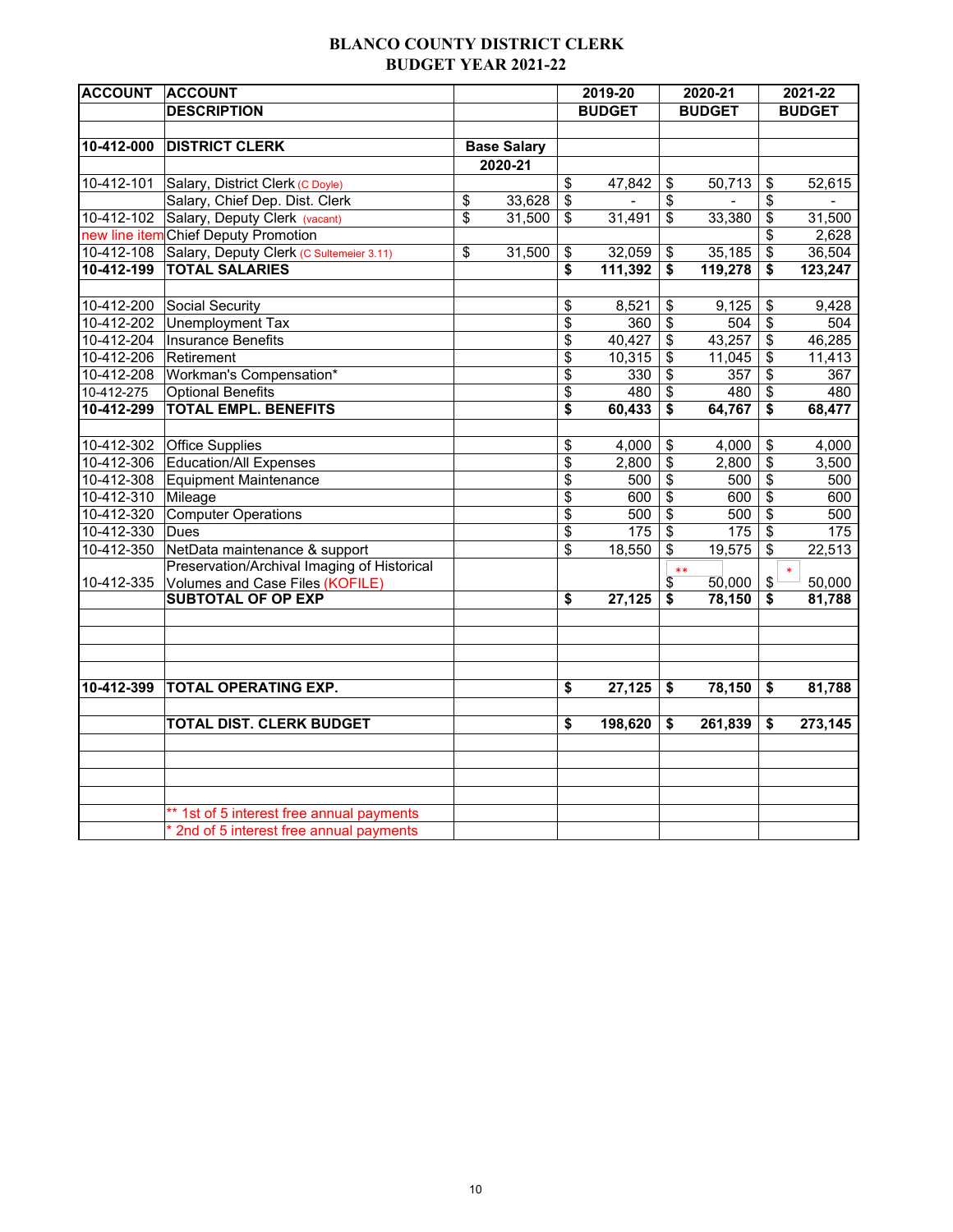## **BLANCO COUNTY ATTORNEY BUDGET YEAR 2021-22**

| <b>ACCOUNT</b> | <b>ACCOUNT</b>                                 |                    |               | 2019-20       |                                    | 2020-21       |                         | 2021-22       |
|----------------|------------------------------------------------|--------------------|---------------|---------------|------------------------------------|---------------|-------------------------|---------------|
|                | <b>DESCRIPTION</b>                             |                    |               | <b>BUDGET</b> |                                    | <b>BUDGET</b> |                         | <b>BUDGET</b> |
|                |                                                |                    |               |               |                                    |               |                         |               |
| 10-415-000     | <b>COUNTY ATTORNEY</b>                         | <b>Base Salary</b> |               |               |                                    |               |                         |               |
|                |                                                | 2020-21            |               |               |                                    |               |                         |               |
| $10-415-101$   | Salary, County Attorney (Earley)               |                    | \$            | 47,842        | \$                                 | 50,713        | \$                      | 52,615        |
| 10-415-102     | Salary, Secretary (C Russell 29.04)            | \$<br>31,500       | \$            | 45,536        | $\boldsymbol{\mathsf{S}}$          | 48,724        | \$                      | 51,038        |
| 10-415-103     | <b>County Atty State Supplement</b>            |                    | \$            | 23,333        | $\overline{\mathbf{e}}$            | 23,333        | $\overline{\$}$         | 23,333        |
| 10-415-104     | Public Information Officer (K Ashby 3.10)      |                    | \$            | 5,000         | $\overline{\boldsymbol{\theta}}$   | 8,231         | \$                      | 8,540         |
| 10-415-105     | Salary, Asst CA (K Ashby 3.10)                 |                    | \$            | 51,123        | $\overline{\$}$                    | 56,107        | \$                      | 58,211        |
| 10-415-106     | Salary, Part-time Admin. Asst. (vacant)        |                    |               |               | \$                                 | 7,500         | \$3                     | 5,000         |
| 10-415-107     | Salary, Part-time Investigator (B Ablon 0.10)  |                    |               |               | $\overline{\boldsymbol{\epsilon}}$ | 7,500         | $\overline{\mathbf{S}}$ | 10,500        |
| new line item  | Salary, Asst CA #2                             |                    |               |               |                                    |               | \$                      | 45,000        |
| 10-415-199     | <b>TOTAL SALARIES</b>                          |                    | \$            | 172,834       | \$                                 | 202,108       | \$                      | 254,237       |
|                |                                                |                    |               |               |                                    |               |                         |               |
| 10-415-200     | Social Security                                |                    | \$            | 13,332        | \$                                 | 15,590        | \$                      | 19,614        |
| 10-415-202     | Unemployment Tax                               |                    | \$            | 504           | $\boldsymbol{\mathsf{S}}$          | 504           | \$                      | 504           |
| 10-415-204     | <b>Insurance Benefits</b>                      |                    | \$            | 40,427        | $\overline{\mathbf{s}}$            | 40,427        | \$                      | 40,427        |
| 10-415-206     | Retirement                                     |                    | \$            | 16,138        | $\overline{\boldsymbol{\theta}}$   | 18,871        | \$                      | 23,742        |
| 10-415-208     | Workman's Compensation*                        |                    | \$            | 534           | \$                                 | 672           | \$                      | 702           |
| 10-415-275     | <b>Optional Benefits</b>                       |                    | \$            | 1,440         | $\overline{\mathbf{e}}$            | 1,680         | $\overline{\mathbf{S}}$ | 2,160         |
| 10-415-299     | <b>TOTAL EMPL. BENEFITS</b>                    |                    | \$            | 72,374        | \$                                 | 77,744        | \$                      | 87,150        |
|                |                                                |                    |               |               |                                    |               |                         |               |
| 10-415-302     | <b>Office Supplies</b>                         |                    | \$            | 2,000         | \$                                 | 2,500         | \$                      | 3,000         |
| 10-415-306     | <b>Education/All Expenses</b>                  |                    | \$            | 2,600         | $\overline{\boldsymbol{\theta}}$   | 3,000         | $\overline{\mathbf{S}}$ | 3,000         |
| 10-415-320     | <b>Computer Operations/Case Mgmt Software</b>  |                    | \$            | 2,500         | \$                                 | 5,000         | \$                      | 6,000         |
| 10-415-330     | Dues                                           |                    | \$            | 655           | $\overline{\$}$                    | 900           | $\overline{\$}$         | 1,015         |
| 10-415-400     | Books/Research                                 |                    | \$            | 500           | $\overline{\mathcal{L}}$           | 500           | $\overline{\$}$         | 500           |
| new line item  | <b>Public Information Supplies</b>             |                    | $\frac{1}{2}$ |               |                                    |               | \$                      | 1,000         |
|                | <b>SUBTOTAL OF OP EXP</b>                      |                    | \$            | 8,255         | $\overline{\mathbf{S}}$            | 11,900        | $\overline{\$}$         | 14,515        |
|                |                                                |                    |               |               |                                    |               |                         |               |
|                |                                                |                    |               |               |                                    |               |                         |               |
|                |                                                |                    |               |               |                                    |               |                         |               |
| 10-415-499     | TOTAL OPERATING EXP.                           |                    | \$            | 8,255         | \$                                 | 11,900        | \$                      | 14,515        |
|                |                                                |                    |               |               |                                    |               |                         |               |
|                | <b>TOTAL ATTY. BUDGET</b>                      |                    | \$            | 252,930       | \$                                 | 291,080       | \$                      | 355,200       |
|                |                                                |                    |               |               |                                    |               |                         |               |
|                | \$15/hr x 20 hrs/wk for 16 weeks, no benefits  |                    |               |               |                                    |               |                         |               |
|                | \$27/hr x 32 hrs/wk for 52 weeks with benefits |                    |               |               |                                    |               |                         |               |
|                |                                                |                    |               |               |                                    |               |                         |               |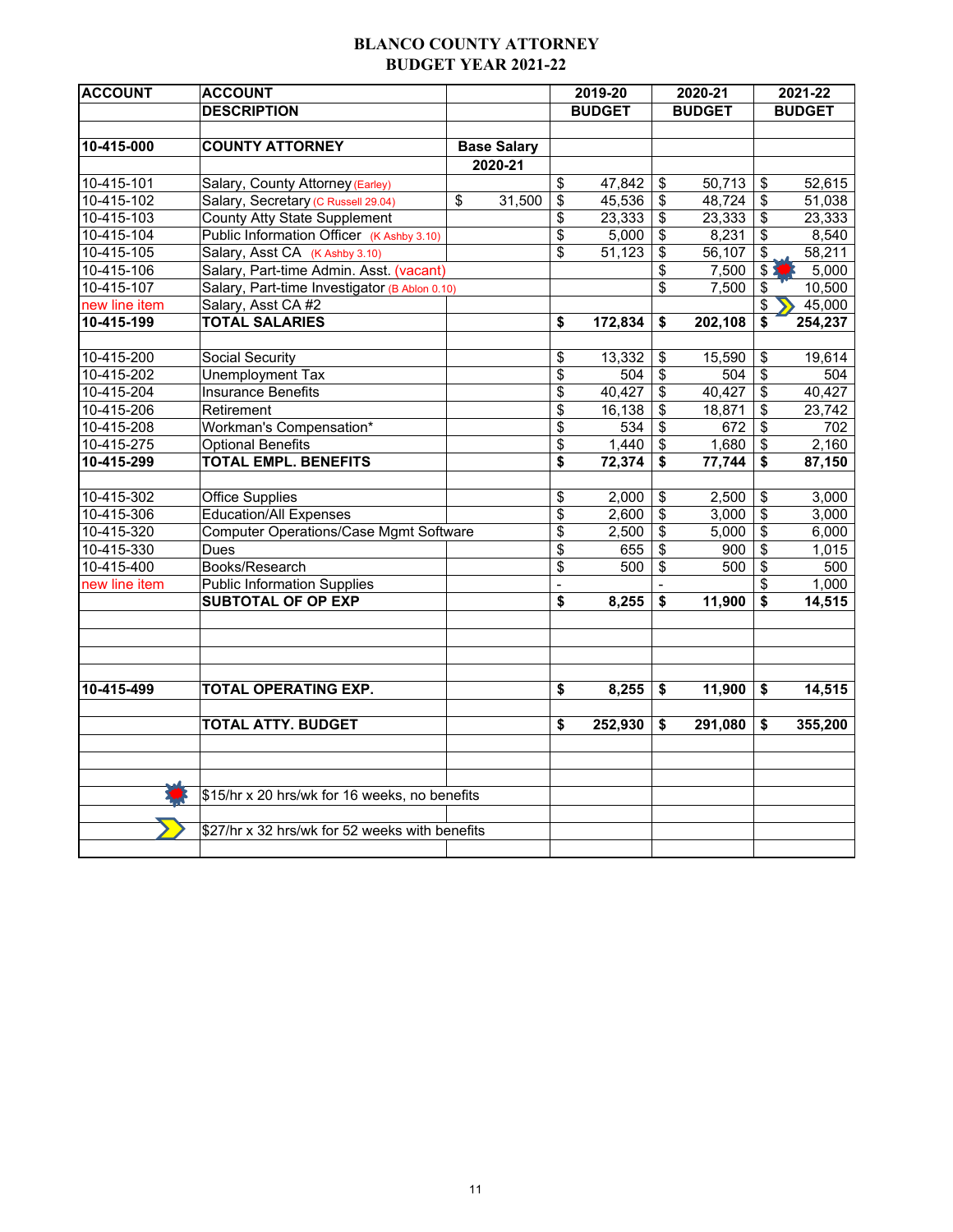## **BLANCO COUNTY TAX ASSESSOR-COLLECTOR BUDGET YEAR 2021-22**

| <b>ACCOUNT</b> | <b>ACCOUNT</b>                                                                         |                    |                           | 2019-20       |                         | 2020-21       |                                      | 2021-22       |
|----------------|----------------------------------------------------------------------------------------|--------------------|---------------------------|---------------|-------------------------|---------------|--------------------------------------|---------------|
|                | <b>DESCRIPTION</b>                                                                     |                    |                           | <b>BUDGET</b> |                         | <b>BUDGET</b> |                                      | <b>BUDGET</b> |
|                |                                                                                        |                    |                           |               |                         |               |                                      |               |
| 10-420-000     | <b>CO. TAX ASSESS/COLLECT</b>                                                          | <b>Base Salary</b> |                           |               |                         |               |                                      |               |
|                |                                                                                        | 2020-21            |                           |               |                         |               |                                      |               |
| 10-420-101     | Salary, Tax Assessor/Collector (Spies)                                                 |                    | \$                        | 47,842        | \$                      | 50,713        | \$                                   | 52,615        |
| 10-420-102     | Salary, Deputy (S Gass 0.06)                                                           | \$<br>33,628       | $\boldsymbol{\mathsf{S}}$ | 42,778        | \$                      | 45,772        | \$                                   | 32,681        |
|                | 10-420-103 Salary, Chief Deputy (M Ledesma 4.04)                                       | \$<br>31,500       | \$                        | 33,121        | \$                      | 36,350        | \$                                   | 41,219        |
| 10-420-104     | Salary, Deputy (S Maly 6.11)                                                           | \$<br>31,500       | \$                        | 22,000        | \$                      | 42,190        | \$                                   | 44,194        |
| 10-420-105     | Overtime                                                                               |                    | \$                        | 1,066         | \$                      | 1,066         | \$                                   | 1,066         |
|                | new line item Chief DeputyPromotion                                                    |                    |                           |               |                         |               | \$                                   | 2,628         |
| 10-420-107     | Salary, Election Duties ** (Spies)                                                     |                    | \$                        |               | \$                      | 10,943        | $\overline{\boldsymbol{\epsilon}}$   |               |
| 10-420-199     | <b>TOTAL SALARIES</b>                                                                  |                    | \$                        | 146,807       | \$                      | 187,034       | \$                                   | 174,403       |
|                |                                                                                        |                    |                           |               |                         |               |                                      |               |
| 10-420-200     | Social Security                                                                        |                    | \$                        | 11,231        | \$                      | 14,308        | \$                                   | 13,342        |
| 10-420-202     | Unemployment Tax                                                                       |                    | \$                        | 504           | \$                      | 504           | \$                                   | 756           |
| 10-420-204     | <b>Insurance Benefits</b>                                                              |                    | \$                        | 40,427        | \$                      | 43,257        | $\boldsymbol{\mathsf{S}}$            | 46,285        |
| 10-420-206     | Retirement                                                                             |                    | \$                        | 13,594        | \$                      | 17,319        | \$                                   | 16,150        |
| 10-420-208     | Workman's Compensation*                                                                |                    | \$                        | 515           | \$                      | 652           | \$                                   | 620           |
| 10-420-299     | <b>TOTAL EMPL. BENEFITS</b>                                                            |                    | \$                        | 66,271        | \$                      | 76,040        | $\overline{\boldsymbol{\mathsf{s}}}$ | 77,152        |
|                |                                                                                        |                    |                           |               |                         |               |                                      |               |
| 10-420-302     | <b>Office Supplies</b>                                                                 |                    | \$                        | 4,500         | \$                      | 4,500         | \$                                   | 4,500         |
| 10-420-306     | <b>Education/All Expenses</b>                                                          |                    | \$                        | 4,500         | \$                      | 4,500         | \$                                   | 5,000         |
| 10-420-308     | Equipment Maintenance                                                                  |                    | \$                        | 500           | \$                      | 500           | $\overline{\$}$                      | 500           |
| 10-420-310     | Miscellaneous                                                                          |                    | \$                        | 1,000         | $\overline{\mathbf{S}}$ | 1,000         | $\overline{\mathbf{S}}$              | 1,000         |
| 10-420-320     | Maintenance Agreements                                                                 |                    | \$                        | 3,000         | \$                      | 3,000         | \$                                   | 1,500         |
| 10-420-330     | Dues                                                                                   |                    | \$                        | 500           | \$                      | 500           | $\overline{\mathbf{e}}$              | 750           |
| 10-420-350     | <b>RTS Workstation</b>                                                                 |                    | \$                        | 500           | \$                      | 500           | \$                                   | 500           |
|                | <b>SUBTOTAL OF OP EXP</b>                                                              |                    | \$                        | 14,500        | \$                      | 14,500        | \$                                   | 13,750        |
|                |                                                                                        |                    |                           |               |                         |               |                                      |               |
|                |                                                                                        |                    |                           |               |                         |               |                                      |               |
| 10-420-399     | <b>TOTAL OPERATING EXP.</b>                                                            |                    | \$                        | 14,500        | \$                      | 14,500        | \$                                   | 13,750        |
|                |                                                                                        |                    |                           |               |                         |               |                                      |               |
|                | <b>TOTAL T.A.C. BUDGET</b>                                                             |                    | \$                        | 227,063       | \$                      | 276,922       | \$                                   | 264,685       |
|                |                                                                                        |                    |                           |               |                         |               |                                      |               |
|                |                                                                                        |                    |                           |               |                         |               |                                      |               |
|                | ** contingent on vacant elections administrator position or other transfer of function |                    |                           |               |                         |               |                                      |               |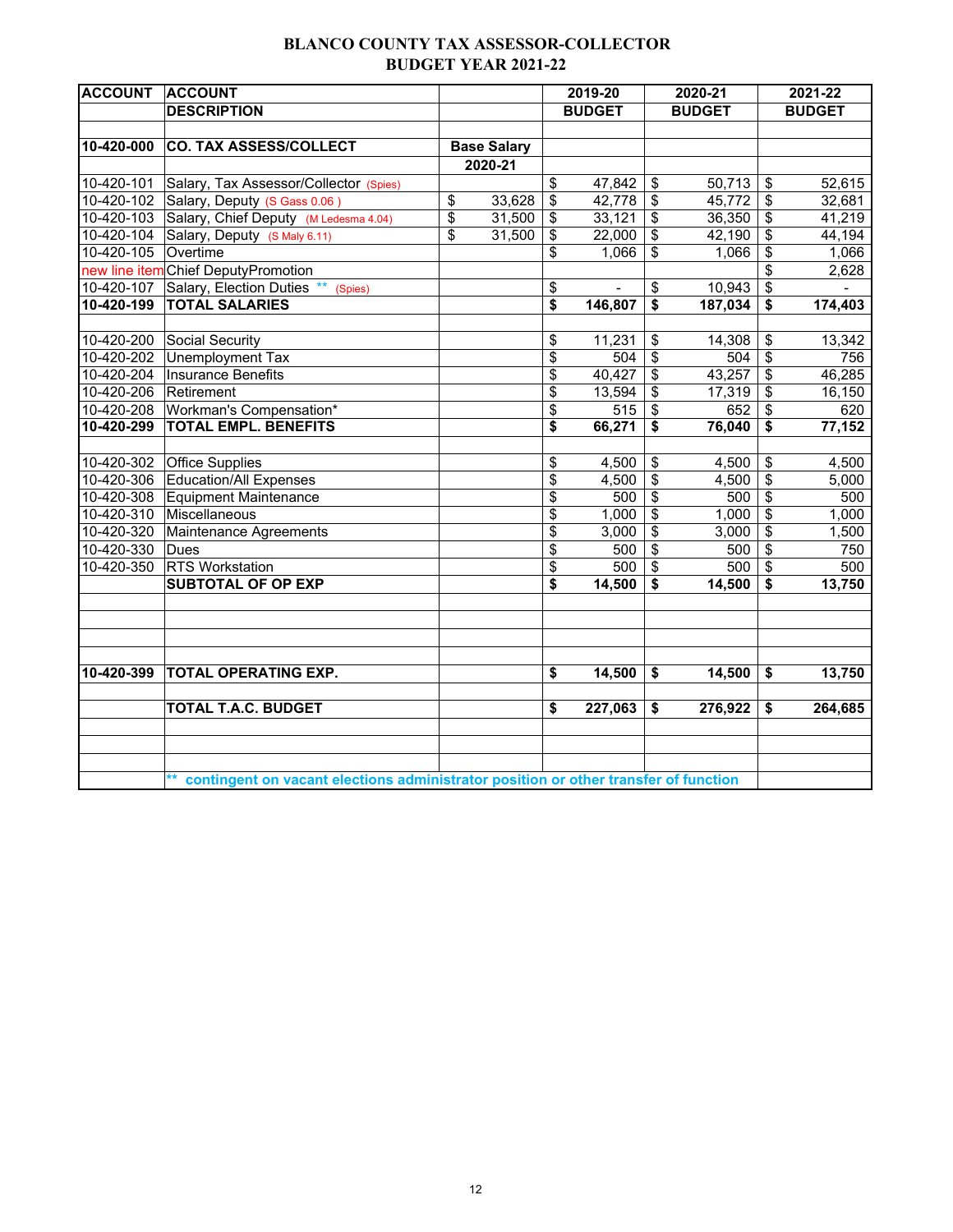#### **BLANCO COUNTY SHERIFF BUDGET YEAR 2021-22**

| <b>ACCOUNT</b>   | <b>ACCOUNT</b>                            |          | 2019-20        |                            | 2020-21       |                            | 2021-22          |
|------------------|-------------------------------------------|----------|----------------|----------------------------|---------------|----------------------------|------------------|
|                  | <b>DESCRIPTION</b>                        |          | <b>BUDGET</b>  |                            | <b>BUDGET</b> |                            | <b>BUDGET</b>    |
| 10-425-000       | <b>COUNTY SHERIFF</b>                     |          |                |                            |               |                            |                  |
|                  |                                           |          |                |                            |               |                            |                  |
| 10-425-101       | Salary, Sheriff                           |          | 56,554         | $\boldsymbol{\mathsf{\$}}$ | 62,268        | \$                         | 65,791           |
| 10-425-102       | Salary, Chief Deputy (Leonard)            | \$<br>\$ | 54,500         | $\sqrt[6]{3}$              | 61,268        | $\sqrt[6]{\frac{1}{2}}$    | 64,791           |
|                  |                                           |          |                |                            |               |                            |                  |
| 10-425-103       | Salary, Patrol Sgt #2 (Fox)               | \$       | 54,157         | \$                         | 60,268        | \$                         | 63,131           |
| 10-425-104       | Salary, Deputy #2 (Miller)                | \$       | 39,751         | $\boldsymbol{\mathsf{\$}}$ | 43,625        | \$                         | 45,250           |
| 10-425-105       | Overtime                                  | \$       | 25,000         | \$                         | 25,000        | \$                         | 35,000           |
| 10-425-106       | Salary, Deputy #3 (Zagada)                | \$       | 41,945         | $\boldsymbol{\$}$          | 46,860        | \$                         | 41,510<br>52,659 |
| 10-425-107       | Salary, Lt Patrol Deputy #4<br>(Woodring) | \$       | 45,430         | $\sqrt[6]{3}$              | 50,765        | \$                         |                  |
| 10-425-108       | Salary, Deputy #5 (Vento)                 | \$       | 39,751         | \$                         | 43,625        | \$                         | 41,510           |
| 10-425-109       | Dispatcher #2 (Liesmann)                  | \$       | 32,214         | $\boldsymbol{\$}$          | 35,360        | $\sqrt[6]{\frac{1}{2}}$    | 36,686           |
| 10-425-110       | Dispatcher #1 (Dechert)                   | \$       | 32,214         | \$                         | 34,152        | \$                         | 35,434           |
| 10-425-111       | Sgt Jail 1 (Patterson)                    | \$       | 35,105         | $\boldsymbol{\mathsf{S}}$  | 38,543        | \$                         | 40,759           |
| 10-425-112       | Lt Jail (Bussey)                          | \$       | 39,759         | \$                         | 44,658        | $\sqrt[6]{\frac{1}{2}}$    | 46,783           |
| 10-425-113       | Lt Dispatch vacant                        | \$       | 39,594         | \$                         | 42,375        | \$                         | 38,325           |
| 10-425-114       | Jailer #1<br>(Ortiz)                      | \$       | 31,980         | $\boldsymbol{\$}$          | 33,892        | \$                         | 34,758           |
| 10-425-115       | Jailer #2 SGT. (Gray)                     | \$       | 35,105         | \$                         | 38,050        | \$                         | 38,386           |
| 10-425-116       | Salary, Deputy #6 (Walling)               | \$       | 39,751         | $\sqrt[6]{3}$              | 43,625        | \$                         | 41,500           |
| 10-425-117       | Salary, Sgt Investigator #2 (Loving)      | \$       | 41,300         | $\sqrt[6]{3}$              | 45,350        | \$                         | 47,051           |
| 10-425-118       | Office Administrator (Elsbury)            | \$       | 38,975         | \$                         | 42,779        | \$                         | 45,239           |
| 10-425-119       | Salary, Deputy #7 (Burnette)              | \$       | 39,751         | $\boldsymbol{\$}$          | 41,880        | \$                         | 45,021           |
| 10-425-120       | Jailer #3 (Sultemeier)                    | \$       | 33,019         | \$                         | 36,238        | \$                         | 38,322           |
| $10-425-121$     | Jailer #4<br>(Bergman)                    | \$       | 33,019         | $\boldsymbol{\mathsf{S}}$  | 36,238        | \$                         | 34,759           |
| 10-425-122       | Jailer #5<br>(Danz)                       | \$       | 33,019         | \$                         | 36,238        | \$                         | 37,597           |
| 10-425-123       | Jailer #6<br>(Arp)                        | \$       | 33,019         | \$                         | 33,892        | \$                         | 35,163           |
| 10-425-124       | Jailer #7<br>(Bible)                      | \$       | 33,019         | $\sqrt[6]{2}$              | 33,503        | \$                         | 34,758           |
| 10-425-125       | Dispatcher #4 (DeLaFuente)                | \$       | 32,214         | \$                         | 34,152        | \$                         | 34,312           |
| 10-425-126       | Sgt Dispatch #1 (Leach)                   | \$       | 37,280         | $\boldsymbol{\$}$          | 41,485        | \$                         | 43,456           |
| $10 - 425 - 127$ | Dispatcher #3 vacant                      | \$       | 32,214         | $\sqrt[6]{3}$              | 34,152        | \$                         | 33,072           |
| 10-425-128       | Jailer #8 (Moreland)                      | \$       | 39,025         | \$                         | 41,760        | \$                         | 43,744           |
| 10-425-129       | Dispatcher #5 vacant                      | \$       | 32,214         | $\sqrt[6]{2}$              | 34,152        | \$                         | 33,072           |
| 10-425-130       | Promotions                                | \$       | 5,000          | $\boldsymbol{\mathsf{S}}$  | 5,000         | \$                         | 5,000            |
| 10-425-131       | Salary, Sgt. Patrol 1 (Bledsoe)           | \$       | 41,300         | $\boldsymbol{\mathsf{S}}$  | 45,350        | \$                         | 47,958           |
| 10-425-132       | Salary, Deputy #8 (McKinney)              | \$       | 39,751         | \$                         | 42,134        | \$                         | 45,294           |
| 10-425-133       | Salary, Sgt Investigator #1<br>(Acosta)   | \$       | 45,639         | \$                         | 48,841        | \$                         | 51,161           |
| 10-425-134       | Salary, Deputy #9 (Petty)                 | \$       | 39,751         | $\boldsymbol{\$}$          | 42,134        | \$                         | 45,294           |
| 10-425-135       | Holidays                                  | \$       | 60,000         | \$                         | 60,000        | \$                         | 60,000           |
| 10-425-136       | Shift Differential                        | \$       | 5,000          | $\sqrt[6]{3}$              | 5,000         | \$                         | 5,000            |
| 10-425-137       | Maintenance (Agold)                       | \$       | 31,000         | $\sqrt[6]{3}$              | 33,892        | \$                         | 35,163           |
| 10-425-138       | Part-time                                 | \$       | 20,000         | \$                         | 20,000        | \$                         | 20,000           |
| 10-425-139       | Supervisor Pay                            | \$       | $\blacksquare$ | \$                         | $\sim$        | \$                         | $\sim$           |
| 10-425-140       | Certification Pay                         | \$       | 18,720         | $\boldsymbol{\mathsf{S}}$  | 23,400        | \$                         | 23,400           |
| 10-425-141       | Dispatcher #8 (Lewis)                     | \$       | 32,214         | $\boldsymbol{\$}$          | 34,152        | $\boldsymbol{\mathsf{\$}}$ | 35,433           |
| 10-425-142       | Jailer # 2 vacant                         | \$       | 33,019         | $\sqrt[6]{3}$              | $33,892$ \$   |                            | 33,503           |
| 10-425-143       | Deputy #10 (Stanton)                      | \$       | 39,500         | $\sqrt[6]{2}$              | 43,361        | \$                         | 44,987           |
| 10-425-144       | Deputy #4 (Taggert)                       | \$       | 39,500         | $\sqrt[6]{3}$              | 40,000        | \$                         | 41,500           |
| 10-425-146       | Deputy #1 (Mathew)                        | \$       | 39,500         | \$                         | 41,880        | \$                         | 44,298           |
| 10-425-147       | Sgt Dispatcher #2 (Ruiz)                  | \$       | 36,500         | $\sqrt[6]{3}$              | 36,500        | \$                         | 42,181           |
| new line item    | Dispatcher # vacant                       |          |                |                            |               | \$                         | 33,072           |
| new line item    | Jailer # vacant                           |          |                |                            |               | \$                         | 33,503           |
| new line item    | Deputy # vacant                           |          |                |                            |               | \$                         | 40,000           |
| 10-425-199       | <b>TOTAL SALARIES</b>                     | \$       | 1,627,272      | \$                         | 1,751,689     | \$                         | 1,914,586        |
|                  |                                           |          |                |                            |               |                            |                  |
|                  |                                           |          |                |                            |               |                            |                  |
|                  |                                           |          |                |                            |               |                            |                  |
|                  |                                           |          |                |                            |               |                            |                  |
|                  |                                           |          |                |                            |               |                            |                  |
|                  |                                           |          |                |                            |               |                            |                  |
|                  |                                           |          |                |                            |               |                            |                  |
|                  |                                           |          |                |                            |               |                            |                  |
|                  |                                           |          |                |                            |               |                            |                  |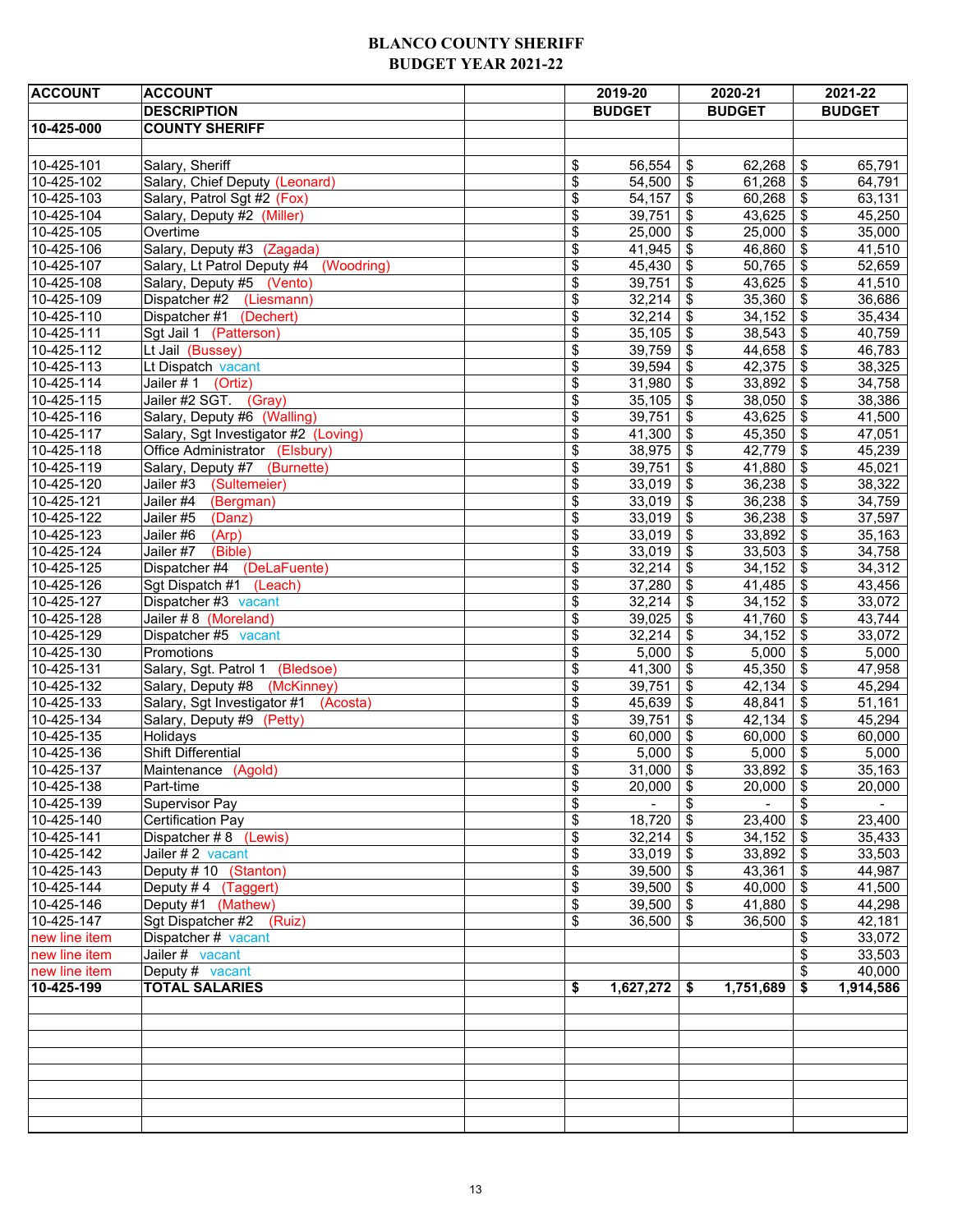#### **BLANCO COUNTY SHERIFF BUDGET YEAR 2021-22**

| 10-425-200               | Social Security                         |                    | \$<br>125,028        | \$                | 134,004        | \$                         | 146,466        |
|--------------------------|-----------------------------------------|--------------------|----------------------|-------------------|----------------|----------------------------|----------------|
| 10-425-202               | Unemployment Tax                        |                    | \$<br>6,120          | \$                | 7,020          | $\sqrt[6]{\frac{1}{2}}$    | 10,332         |
| 10-425-204               | <b>Insurance Benefits</b>               |                    | \$<br>525,525        | \$                | 525,525        | $\boldsymbol{\mathsf{S}}$  | 562,312        |
| 10-425-206               | Retirement                              |                    | \$<br>151,341        | \$                | 162,206        | \$                         | 177,291        |
| 10-425-208               | Workman's Compensation*                 |                    | \$<br>82,809         | \$                | 88,669         | \$                         | 97,037         |
| 10-425-275               | <b>Optional Benefits</b>                |                    | \$<br>7,080          | \$                |                | \$                         |                |
| 10-425-299               | <b>TOTAL EMPL. BENEFITS</b>             |                    | \$<br>897,903        | \$                | 917,425        | \$                         | 993,437        |
|                          |                                         |                    |                      |                   |                |                            |                |
|                          |                                         |                    |                      |                   |                |                            |                |
| <b>ACCOUNT</b>           | <b>ACCOUNT</b>                          |                    | 2019-20              |                   | 2020-21        |                            | 2021-22        |
|                          | <b>DESCRIPTION</b>                      |                    | <b>BUDGET</b>        |                   | <b>BUDGET</b>  |                            | <b>BUDGET</b>  |
|                          |                                         |                    |                      |                   |                |                            |                |
| 10-425-302               | <b>Office Supplies</b>                  |                    | \$<br>8,000          | \$                | 8,000          | $\boldsymbol{\mathsf{\$}}$ | 8,000          |
| 10-425-304               | Communications/Telephone                |                    | \$<br>15,200         | \$                | 14,000         | \$                         | 14,000         |
| 10-425-306               | <b>Education/All Expenses</b>           |                    | \$<br>25,000         | \$                | 28,000         | \$                         | 43,000         |
| 10-425-308               | <b>Equipment Maintenance</b>            |                    | \$                   | \$                | 3,500          | \$                         | 3,500          |
| 10-425-310               | Miscellaneous                           |                    | 3,000                | \$                |                | \$                         |                |
| 10-425-330               |                                         |                    | \$<br>2,000          |                   | 2,000          |                            | 2,000          |
|                          | Dues                                    |                    | \$<br>4,200          | \$                | 8,000          | \$                         | 8,000          |
| 10-425-340               | Printing                                |                    | \$<br>2,000          | \$                | 2,000          | \$                         | 2,000          |
| 10-425-410               | Automobile Expense                      |                    | \$                   | \$                |                | \$                         |                |
| 10-425-412               | <b>Emergency Dispatch Service</b>       |                    | \$<br>2,500          | \$                | 2,500          | \$                         | 2,500          |
| 10-425-415               | Out of County boarding, prisoners       |                    | \$<br>10,000         | \$                | 10,000         | \$                         | 10,000         |
| 10-425-420               | Jail Food & Supplies                    |                    | \$<br>85,000         | \$                | 85,000         | \$                         | 85,000         |
| 10-425-425               | Uniforms                                |                    | \$<br>22,500         | \$                | 22,500         | \$                         | 25,000         |
| 10-425-426               | Records Management System*<br>(NetData) |                    | \$<br>7,715          | \$                |                | \$                         |                |
| 10-425-430               | Investigations                          |                    | \$<br>11,000         | \$                | 11,000         | \$                         | 12,000         |
| 10-425-431               | Pre-Employment exams                    |                    | \$<br>3,600          | \$                | 2,500          | \$                         | 2,500          |
| 10-425-432               | Public relations supplies               |                    | \$<br>2,200          | \$                | 2,200          | \$                         | 2,200          |
| 10-425-433               | Misc subscriptions                      |                    | \$                   | \$                |                | \$                         |                |
| 10-425-434               | LEC supplies, janitorial                |                    | \$<br>2,700          | \$                | 5,000          | \$                         | 5,200          |
| 10-425-435               | Medical Expenses, prisoners             |                    | \$<br>115,000        | \$                | 115,000        | \$                         | 115,000        |
| 10-425-440               | <b>Computer Maintenance</b>             |                    | \$<br>4,000          | \$                | 4,000          | \$                         | 4,000          |
| 10-425-442               | Utilities, all                          |                    | \$<br>75,000         | \$                | 75,000         | \$                         | 75,000         |
| 10-425-443               | Jail Supplies                           |                    | \$<br>25,000         | \$                | 25,000         | $\overline{\mathbf{e}}$    | 25,000         |
| 10-425-444               | Prisoner transport                      |                    | \$<br>5,000          | \$                | 10,000         | $\boldsymbol{\mathsf{S}}$  | 10,000         |
| 10-425-445               | Dishwasher lease                        |                    | \$<br>4,410          | \$                | 4,410          | \$                         | 4,410          |
| 10-425-446               | Inmate dental                           |                    | \$<br>6,000          | \$                | 6,000          | \$                         | 8,000          |
| 10-425-447               | Ammo                                    |                    | \$<br>5,500          | \$                | 6,500          | \$                         | 10,000         |
| 10-425-462               | Recording System                        |                    | \$<br>12,000         | \$                | 7,015          | \$                         | 4,000          |
| 10-425-463               | Fire sprinkler riser system             |                    | \$<br>$\blacksquare$ | \$                | $\blacksquare$ | \$                         | $\blacksquare$ |
| 10-425-466               | Taser replacement                       |                    | \$<br>5,250          | \$                | 5,250          | \$                         | 8,500          |
| 10-425-467               | <b>DVR System</b>                       |                    | \$<br>6,000          | \$                |                | \$                         |                |
| 10-425-468               | Jail equipment                          |                    | \$<br>13,750         | $\boldsymbol{\$}$ | 8,000          | \$                         | 8,000          |
| 10-425-450               | Law Enforcement Equip.                  |                    | \$<br>6,000          | \$                | 6,000          | $\overline{\mathbf{e}}$    | 27,000         |
| 10-425-451               | Vehicle Equip.                          |                    | \$<br>6,000          | \$                | 6,000          | $\sqrt[6]{\frac{1}{2}}$    | 8,000          |
| 10-425-452               | Mobile Recording Equip.                 |                    | \$<br>14,950         | \$                | 27,788         | \$                         | 32,050         |
| $\overline{10}$ -425-453 | CAD system annual maintenance           |                    | \$<br>35,094         | \$                | 38,150         | $\sqrt[6]{\frac{1}{2}}$    | 42,650         |
| 10-425-454               | Law Enforcement Academy Sponsorship     |                    | \$<br>3,000          | \$                | 3,000          | $\sqrt[6]{3}$              | 3,000          |
| 10-425-305               | Cellular                                |                    | \$<br>7,752          | $\sqrt[6]{2}$     | 24,500         | $\sqrt[6]{2}$              | 24,500         |
| 10-425-411               | Automobile Repair                       |                    | \$<br>30,000         | \$                | 30,000         | \$                         | 30,000         |
| 10-425-410               | Automobile Fuel                         |                    | \$<br>71,000         | $\boldsymbol{\$}$ | 75,000         | $\boldsymbol{\$}$          | 75,000         |
|                          | <b>SUBTOTAL OF OP EXP.</b>              |                    | \$<br>657,321        | \$                | 682,813        | \$                         | 739,010        |
|                          |                                         |                    |                      |                   |                |                            |                |
|                          |                                         |                    |                      |                   |                |                            |                |
| 10-425-499               | TOTAL OPERATING EXP.                    |                    | \$<br>657,321        | \$                | 682,813        | \$                         | 739,010        |
|                          |                                         |                    |                      |                   |                |                            |                |
|                          | <b>TOTAL SHERIFF BUDGET</b>             |                    | \$<br>3,099,687      | \$                | 3,263,258      | \$                         | 3,549,996      |
|                          |                                         |                    |                      |                   |                |                            |                |
|                          |                                         |                    |                      |                   |                |                            |                |
|                          |                                         |                    |                      |                   |                |                            |                |
|                          |                                         | <b>Base Salary</b> |                      |                   |                |                            |                |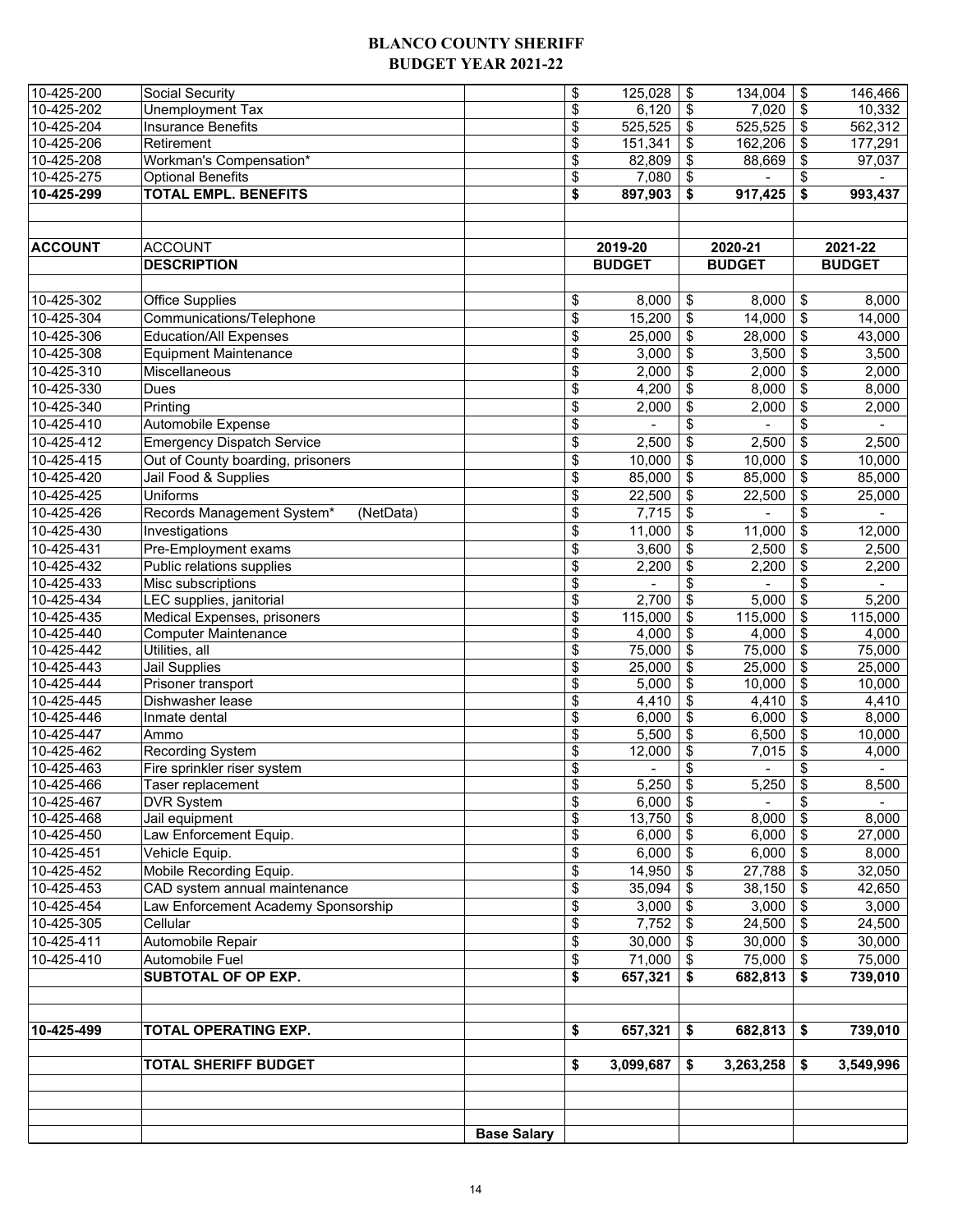#### **BLANCO COUNTY SHERIFF BUDGET YEAR 2021-22**

|                               | 2020-21       |  |  |
|-------------------------------|---------------|--|--|
| Chief Deputy   \$             | 50,000        |  |  |
| Deputy $$$                    | 40,000        |  |  |
| Deputy, $Lt$ \$               | 44,100        |  |  |
| Deputy, Sgt \$                | 42,000        |  |  |
| Dispatcher $\frac{1}{2}$      | 33,072        |  |  |
| Dispatcher, Sgt $\frac{1}{2}$ | 36,500        |  |  |
| Dispatcher, Lt. $\$\$         | 38,325        |  |  |
| Investigator $\frac{1}{2}$    | 42,000        |  |  |
| Jailer $$$                    | 33,503        |  |  |
| Jailer, Sgt $\frac{1}{3}$     | 35,700        |  |  |
| Jailer, $Lt.$                 | 38,325<br>-\$ |  |  |
| Office Admin \$               | 35,000        |  |  |
| Maintenance                   | 33,503<br>\$  |  |  |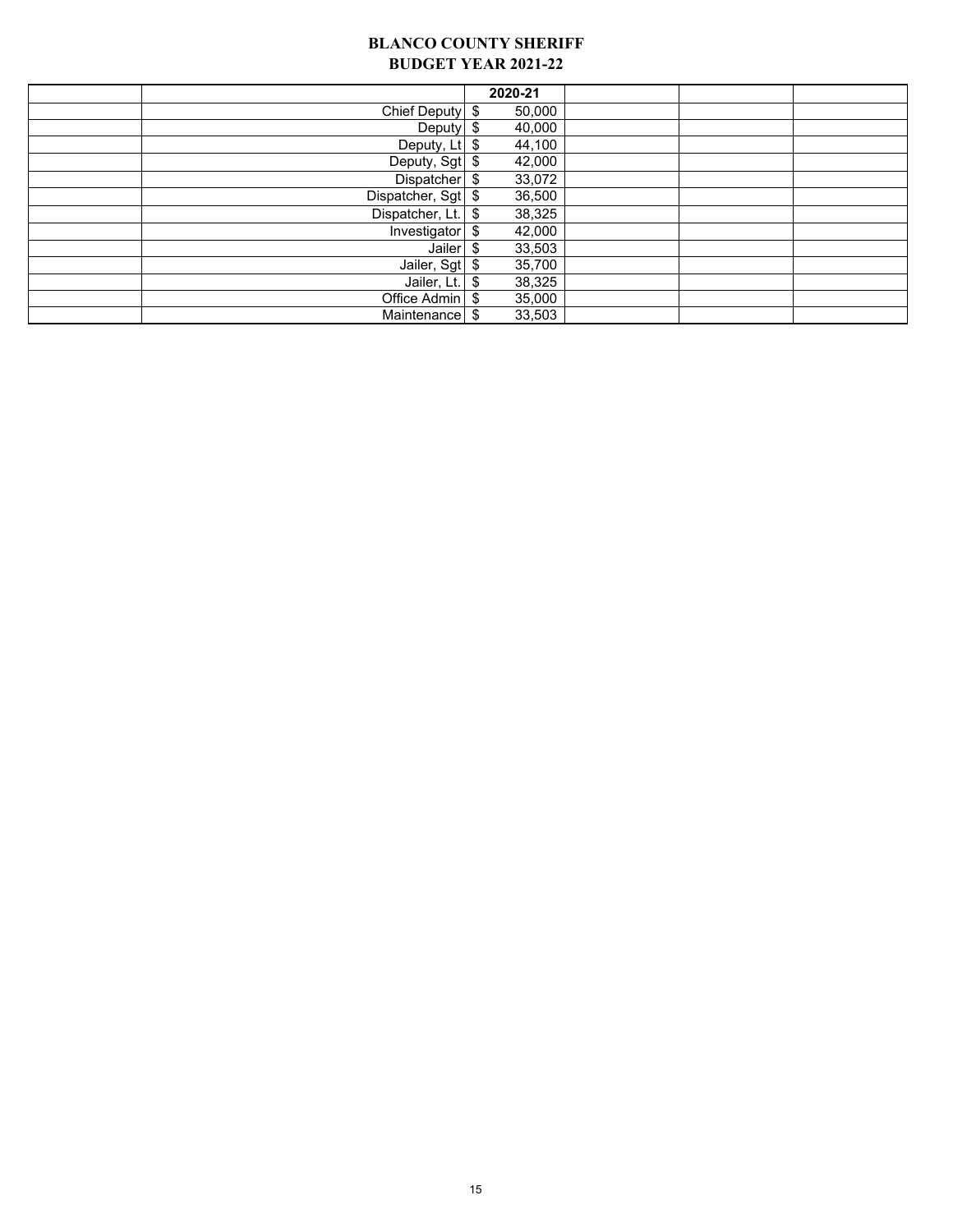### **BLANCO COUNTY TREASURER BUDGET YEAR 2021-22**

| <b>DESCRIPTION</b><br><b>BUDGET</b><br>10-430-000<br><b>COUNTY TREASURER</b>     | <b>BUDGET</b><br>50,713<br>23,885 | \$<br><b>BUDGET</b> |
|----------------------------------------------------------------------------------|-----------------------------------|---------------------|
|                                                                                  |                                   |                     |
|                                                                                  |                                   |                     |
|                                                                                  |                                   |                     |
|                                                                                  |                                   |                     |
| \$<br>47,842<br>10-430-101<br>Salary, County Treasurer (Swift)<br>\$             |                                   | 52,615              |
| \$<br>10-430-102<br>22,322<br>Salary, Asst. Treasurer (K Strickland 25.00)<br>\$ |                                   | \$<br>25,020        |
| \$<br>\$<br>Salary, part-time                                                    |                                   | \$                  |
| \$<br><b>TOTAL SALARIES</b><br>\$<br>70,164<br>10-430-199                        | 74,598                            | \$<br>77,635        |
|                                                                                  |                                   |                     |
| \$<br>10-430-200<br>Social Security<br>\$<br>5,404                               | 5,743                             | \$<br>5,976         |
| \$<br>$\sqrt{2}$<br>10-430-202<br>Unemployment Tax<br>252                        | 252                               | \$<br>252           |
| \$<br><b>Insurance Benefits</b><br>\$<br>10-430-204<br>26,951                    | 28,838                            | \$<br>30,856        |
| \$<br>10-430-206<br>Retirement<br>6,542<br>\$                                    | 6,952                             | \$<br>7,233         |
| \$<br>10-430-208<br>Workman's Compensation*<br>116<br>\$                         | 124                               | \$<br>130           |
| $\overline{\mathcal{S}}$<br>10-430-275<br><b>Optional Benefits</b><br>480<br>\$  | 480                               | \$<br>480           |
| <b>TOTAL EMPL. BENEFITS</b><br>10-430-299<br>\$<br>39,745<br>\$                  | 42,389                            | \$<br>44,928        |
| 10-430-302<br><b>Office Supplies</b><br>2,750<br>\$<br>\$                        | 2,750                             | \$<br>2,750         |
| \$<br>\$<br>10-430-306<br>1,500<br><b>Education/All Expenses</b>                 | 1,500                             | \$<br>1,500         |
| \$<br>\$<br>10-430-308<br>1,000<br><b>Equipment Maintenance</b>                  | 1,000                             | \$<br>1,000         |
| \$<br>\$<br>10-430-320<br>4,500<br><b>Computer Operations</b>                    | 4.500                             | \$<br>4,500         |
| \$<br>10-430-330<br>\$<br>Dues<br>200                                            | 200                               | \$<br>200           |
| \$<br>10-430-332<br>Software conversion<br>7,500<br>\$                           | 10,000                            | \$<br>10,000        |
| \$<br><b>SUBTOTAL OF OP EXP.</b><br>17,450<br>\$                                 | 19,950                            | \$<br>19,950        |
|                                                                                  |                                   |                     |
|                                                                                  |                                   |                     |
|                                                                                  |                                   |                     |
| 10-430-399<br>\$<br>17,450<br>TOTAL OPERATING EXP.<br>\$                         | 19,950                            | \$<br>19,950        |
| <b>TOTAL TREAS. BUDGET</b><br>\$<br>127,243<br>\$                                | 136,813                           | \$<br>142,382       |
|                                                                                  |                                   |                     |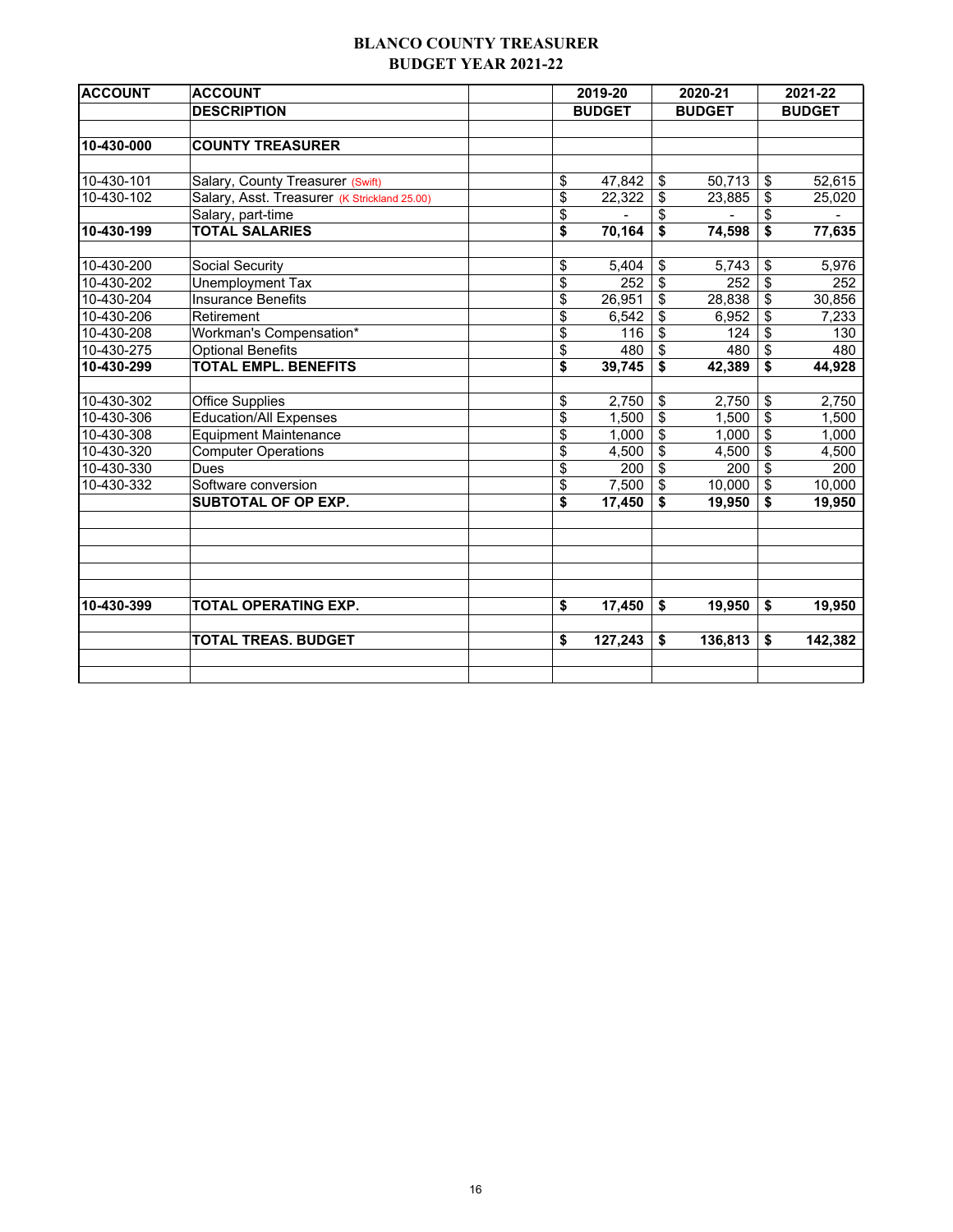## **BLANCO COUNTY AUDITOR BUDGET YEAR 2021-22**

| <b>ACCOUNT</b> | <b>ACCOUNT</b>                    | 2019-20       |                          | 2020-21       |                                      | 2021-22       |
|----------------|-----------------------------------|---------------|--------------------------|---------------|--------------------------------------|---------------|
|                | <b>DESCRIPTION</b>                | <b>BUDGET</b> |                          | <b>BUDGET</b> |                                      | <b>BUDGET</b> |
|                |                                   |               |                          |               |                                      |               |
|                |                                   | appoved by    |                          | appoved by    |                                      | appoved by    |
| 10-432-000     | <b>COUNTY AUDITOR</b>             | dist judges   |                          | dist judges   |                                      | dist judges   |
|                |                                   |               |                          |               |                                      |               |
| 10-432-100     | Salary (S Wenmohs 1.03)           | \$<br>30,000  | \$                       | 31,800        | \$                                   | 31,800        |
| 10-432-101     | Asst Auditor (K Strickland 25.00) | \$            | \$                       | 23,885        | \$                                   | 25,020        |
| 10-432-199     | <b>TOTAL SALARIES</b>             | \$<br>30,000  | $\overline{\mathbf{s}}$  | 55,685        | $\overline{\boldsymbol{\mathsf{s}}}$ | 56,820        |
|                |                                   |               |                          |               |                                      |               |
| 10-432-200     | <b>Social Security</b>            | \$<br>1,970   | \$                       | 1,970         | \$                                   | 4,347         |
| 10-432-202     | <b>Unemployment Tax</b>           | \$<br>180     | $\overline{\$}$          | 270           | $\overline{\$}$                      | 252           |
| 10-432-204     | <b>Insurance Benefits</b>         | \$<br>11,760  | $\overline{\$}$          | 17,640        | $\overline{\$}$                      | 18,875        |
| 10-432-206     | Retirement                        | \$<br>2,370   | $\overline{\$}$          | 5,156         | $\overline{\$}$                      | 5,262         |
| 10-432-208     | Workman's Compensation*           | \$            | $\overline{\mathbf{S}}$  | 292           | $\overline{\mathfrak{s}}$            | 298           |
| 10-432-275     | <b>Optional Benefits</b>          | \$<br>600     | $\overline{\mathcal{S}}$ | 480           | \$                                   | 480           |
| 10-432-299     | <b>TOTAL EMPL. BENEFITS</b>       | \$<br>16,880  | \$                       | 25,808        | \$                                   | 29,513        |
|                |                                   |               |                          |               |                                      |               |
| 10-432-412     | <b>Office Supplies</b>            | \$<br>1,500   | \$                       | 2,000         | \$                                   | 2,000         |
| 10-432-420     | Telephone                         | \$<br>1,200   | $\overline{\$}$          |               |                                      |               |
| 10-432-421     | <b>Computer Operations</b>        | \$<br>2,500   | $\overline{\$}$          | 2,500         | \$                                   | 2,500         |
| 10-432-422     | <b>Dues</b>                       | \$            | $\overline{\$}$          | 230           | $\overline{\$}$                      | 250           |
| 10-432-430     | <b>Education/All Expenses</b>     | \$<br>1,500   | $\overline{\mathcal{L}}$ | 2,000         | $\overline{\mathfrak{s}}$            | 2,000         |
| 10-432-460     | <b>Equipment Maintenance</b>      |               |                          |               |                                      |               |
| 10-432-330     | Misc                              | \$            |                          |               |                                      |               |
| 10-432-455     | Software conversion               | \$<br>7,500   | \$                       |               | \$                                   | 10,000        |
|                | SUBTOTAL OF OP EXP.               | \$<br>14,200  | \$                       | 6,730         | \$                                   | 16,750        |
|                |                                   |               |                          |               |                                      |               |
|                | <b>CAPITAL OUTLAY</b>             |               |                          |               |                                      |               |
|                |                                   |               |                          |               |                                      |               |
| 10-432-399     | TOTAL OPERATING EXP.              | \$<br>14,200  | \$                       | 6,730         | \$                                   | 16,750        |
|                |                                   |               |                          |               |                                      |               |
|                | <b>TOTAL AUDITOR BUDGET</b>       | \$<br>61,080  | \$                       | 87,931        | \$                                   | 102,785       |
|                |                                   |               |                          |               |                                      |               |
|                |                                   |               |                          |               |                                      |               |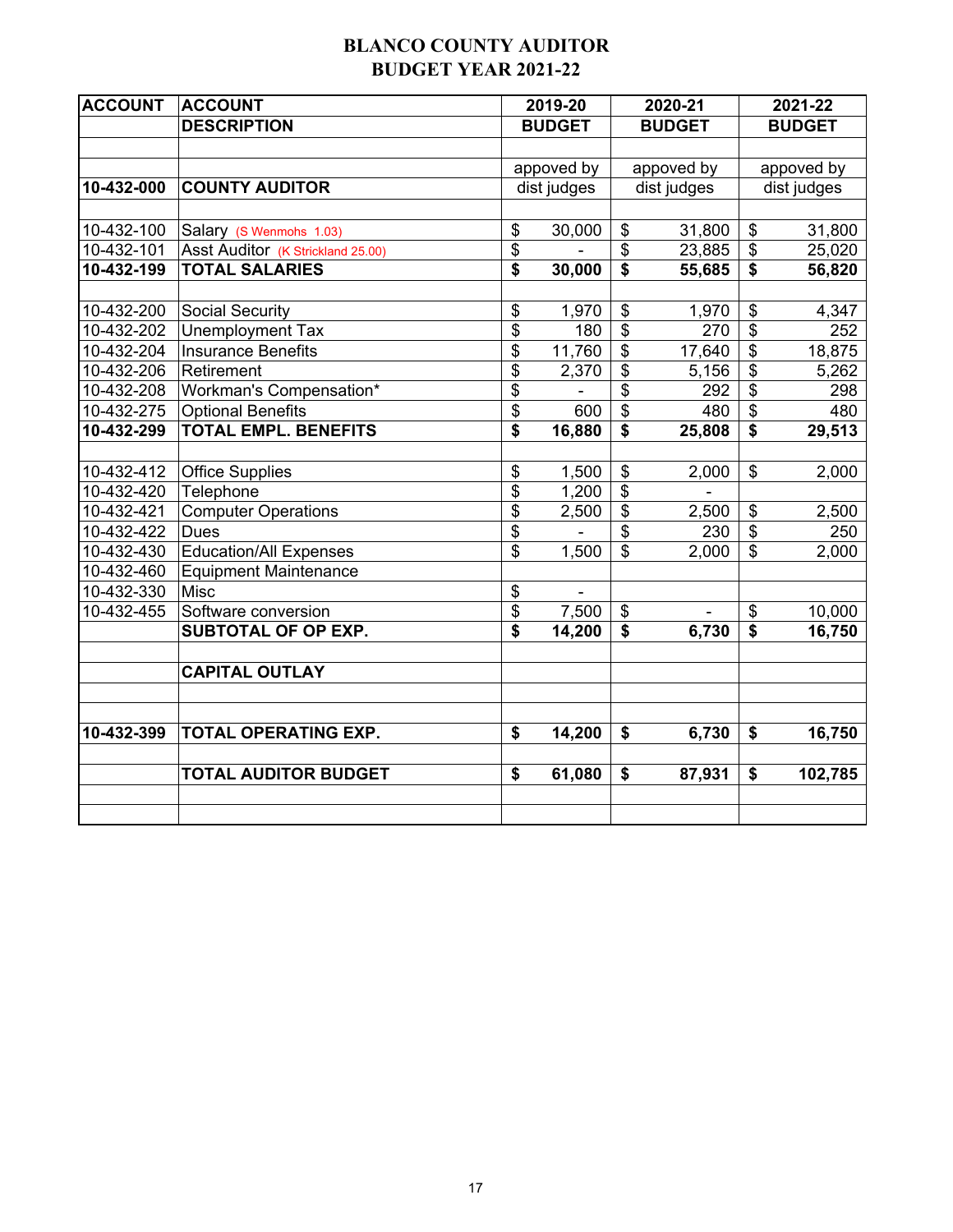# **BLANCO COUNTY INDIGENT HEALTH CARE BUDGET YEAR 2021-22**

| <b>ACCOUNT</b> | <b>ACCOUNT</b>                            |                             | 2019-20                  |                                      | 2020-21       | 2021-22                              |               |  |
|----------------|-------------------------------------------|-----------------------------|--------------------------|--------------------------------------|---------------|--------------------------------------|---------------|--|
|                | <b>DESCRIPTION</b>                        |                             | <b>BUDGET</b>            |                                      | <b>BUDGET</b> |                                      | <b>BUDGET</b> |  |
|                |                                           |                             |                          |                                      |               |                                      |               |  |
| 10-435-000     | INDIGENT HEALTH CARE/EMERGENCY ASSISTANCE |                             |                          |                                      |               |                                      |               |  |
|                |                                           |                             |                          |                                      |               |                                      |               |  |
| 10-435-101     | Salary, Administrator (Swift)             | \$                          | 10,324                   | \$                                   | 10,943        | \$                                   | 11,353        |  |
| 10-435-199     | <b>TOTAL SALARIES</b>                     | $\overline{\boldsymbol{s}}$ | 10,324                   | \$                                   | 10,943        | \$                                   | 11,353        |  |
|                |                                           |                             |                          |                                      |               |                                      |               |  |
| 10-435-200     | <b>Social Security</b>                    | \$                          | 790                      | \$                                   | 837           | \$                                   | 869           |  |
| 10-435-202     | <b>Unemployment Tax</b>                   | $\overline{\mathfrak{s}}$   | 180                      | \$                                   | 252           | $\overline{\mathfrak{s}}$            | 252           |  |
| 10-435-204     | <b>Insurance Benefits</b>                 | $\overline{\mathfrak{s}}$   | $\overline{\phantom{m}}$ | $\overline{\boldsymbol{\mathsf{S}}}$ |               | $\overline{\$}$                      | -             |  |
| 10-435-206     | Retirement                                | \$                          | 956                      | $\overline{\mathbf{S}}$              | 1,013         | $\overline{\mathfrak{s}}$            | 1,051         |  |
| 10-435-208     | Workman's Compensation*                   | \$                          |                          | \$                                   |               | \$                                   |               |  |
| 10-435-299     | <b>TOTAL EMPL. BENEFITS</b>               | \$                          | 1,926                    | $\overline{\$}$                      | 2,102         | $\overline{\boldsymbol{\mathsf{s}}}$ | 2,172         |  |
|                |                                           |                             |                          |                                      |               |                                      |               |  |
| 10-435-302     | <b>Office Supplies</b>                    | \$                          | 200                      | \$                                   | 200           | \$                                   | 200           |  |
| 10-435-306     | <b>Education/All Expenses</b>             | $\overline{\mathfrak{s}}$   | 300                      | $\overline{\mathbf{S}}$              | 300           | $\overline{\$}$                      | 300           |  |
| 10-435-308     | <b>Equipment Maintenance</b>              | $\overline{\mathfrak{s}}$   | 50                       | $\overline{\$}$                      | 50            | $\overline{\$}$                      | 50            |  |
| 10-435-310     | Miscellaneous                             | \$                          | 50                       | \$                                   | 50            | \$                                   | 50            |  |
| 10-435-320     | <b>Computer Operations</b>                | \$                          | 300                      | \$                                   | 300           | \$                                   | 300           |  |
| 10-435-335     | <b>Notices</b>                            | \$                          | 50                       | $\overline{\mathbf{S}}$              | 50            | $\overline{\$}$                      | 50            |  |
| 10-435-340     | <b>Printing/Books</b>                     | $\overline{\mathfrak{s}}$   | 50                       | $\overline{\$}$                      | 50            | $\overline{\$}$                      | 50            |  |
|                | <b>SUBTOTAL OF OP EXP.</b>                | \$                          | 1,000                    | \$                                   | 1,000         | \$                                   | 1,000         |  |
|                |                                           |                             |                          |                                      |               |                                      |               |  |
|                | <b>CAPITAL OUTLAY</b>                     |                             |                          |                                      |               |                                      |               |  |
|                |                                           |                             |                          |                                      |               |                                      |               |  |
| 10-435-399     | <b>TOTAL OPERATING EXP</b>                | \$                          | 1,000                    | \$                                   | 1,000         | \$                                   | 1,000         |  |
|                |                                           |                             |                          |                                      |               |                                      |               |  |
| 10-435-410     | Mandated Indg. Health Care                | \$                          | 194,000                  | $\boldsymbol{\mathsf{S}}$            | 194,000       | $\boldsymbol{\mathsf{S}}$            | 194,000       |  |
| 10-435-412     | Indigent Inmates                          |                             |                          |                                      |               |                                      |               |  |
| 10-435-499     | <b>TOTAL SERVICES</b>                     | \$                          | 194,000                  | \$                                   | 194,000       | \$                                   | 194,000       |  |
|                | <b>TOTAL IND. HEALTH BDG</b>              | \$                          | 207,250                  | \$                                   | 208,045       | \$                                   | 208,525       |  |
|                |                                           |                             |                          |                                      |               |                                      |               |  |
|                |                                           |                             |                          |                                      |               |                                      |               |  |
|                |                                           |                             |                          |                                      |               |                                      |               |  |
|                |                                           |                             |                          |                                      |               |                                      |               |  |
|                |                                           |                             |                          |                                      |               |                                      |               |  |
|                |                                           |                             |                          |                                      |               |                                      |               |  |
|                |                                           |                             |                          |                                      |               |                                      |               |  |
|                |                                           |                             |                          |                                      |               |                                      |               |  |
|                |                                           |                             |                          |                                      |               |                                      |               |  |
|                |                                           |                             |                          |                                      |               |                                      |               |  |
|                |                                           |                             |                          |                                      |               |                                      |               |  |
|                |                                           |                             |                          |                                      |               |                                      |               |  |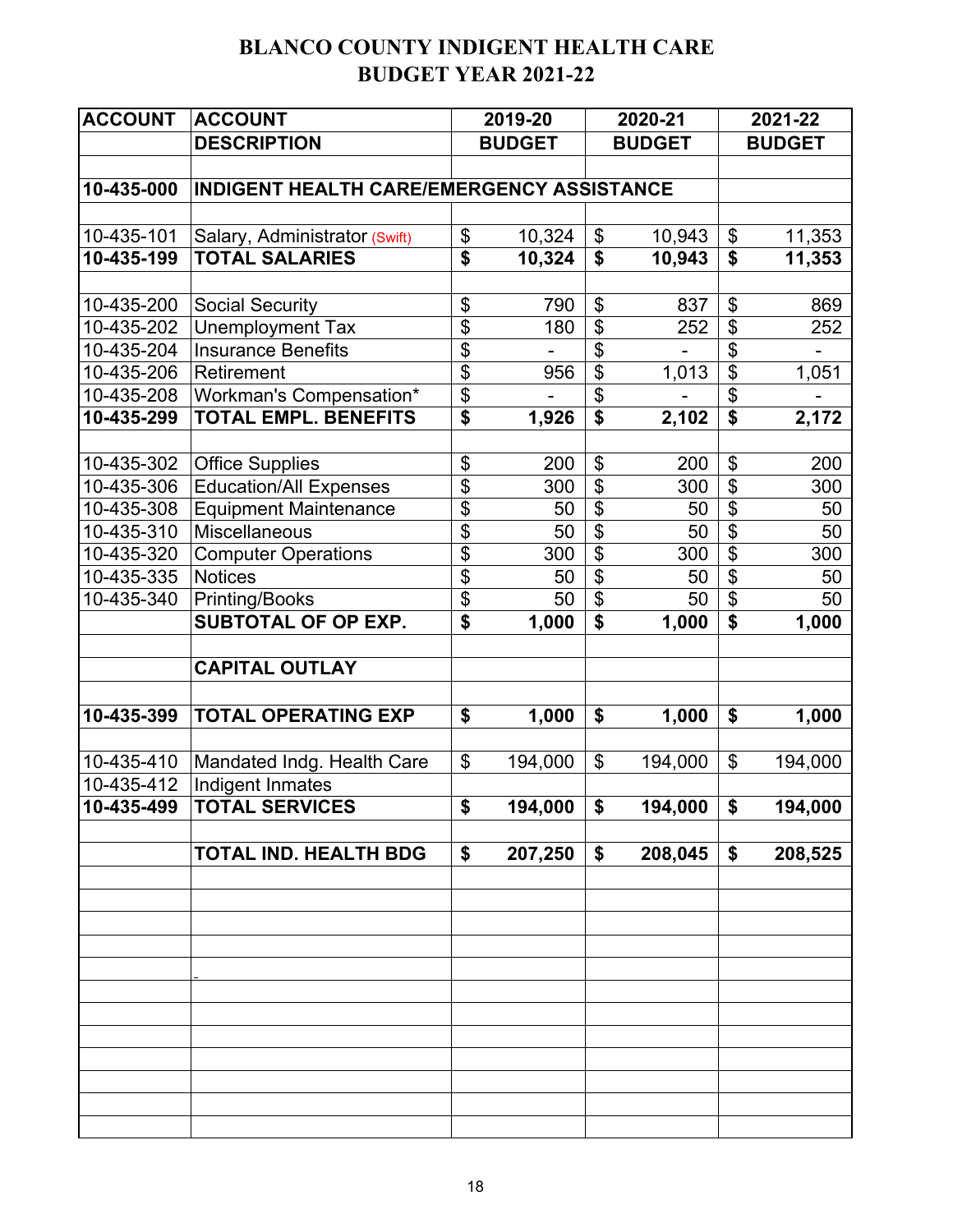## **BLANCO COUNTY EXTENSION SERVICE BUDGET YEAR 2021-22**

| <b>ACCOUNT</b> | <b>ACCOUNT</b>                   |                    |                         | 2019-20       |                                      | 2020-21       |                              | 2021-22       |
|----------------|----------------------------------|--------------------|-------------------------|---------------|--------------------------------------|---------------|------------------------------|---------------|
|                | <b>DESCRIPTION</b>               |                    |                         | <b>BUDGET</b> |                                      | <b>BUDGET</b> |                              | <b>BUDGET</b> |
|                |                                  |                    |                         |               |                                      |               |                              |               |
| 10-440-000     | <b>COUNTY EXTENSION SERVICE</b>  | <b>Base Salary</b> |                         |               |                                      |               |                              |               |
|                |                                  | 2020-21            |                         |               |                                      |               |                              |               |
| 10-440-101     | Salary, Agent #1 (C Wiemers)     |                    | \$                      | 14,830        | \$                                   | 15,720        | \$                           | 16,310        |
| 10-440-102     | Salary, Agent #2 (G Sanders)     |                    | \$                      | 14,830        | $\overline{\mathcal{S}}$             | 15,720        | $\sqrt[6]{3}$                | 16,310        |
| 10-440-103     | Salary, Secretary (M Morow 2.05) | \$<br>31,500       | \$                      | 31,491        | \$                                   | 33,380        | $\sqrt[6]{3}$                | 35,884        |
| 10-440-199     | <b>TOTAL SALARIES</b>            |                    | \$                      | 61,151        | \$                                   | 64,820        | \$                           | 68,504        |
|                |                                  |                    |                         |               |                                      |               |                              |               |
| 10-440-200     | Social Security                  |                    | \$                      | 4,770         | \$                                   | 5,051         | $\sqrt[6]{\frac{1}{2}}$      | 5,332         |
| 10-440-202     | <b>Unemployment Tax</b>          |                    | \$                      | 252           | $\boldsymbol{\mathsf{S}}$            | 252           | $\sqrt[6]{\frac{1}{2}}$      | 252           |
| 10-440-204     | Insurance Benefits               |                    | \$                      | 13,476        | $\sqrt[6]{\frac{1}{2}}$              | 14,419        | \$                           | 15,429        |
| 10-440-206     | Retirement                       |                    | \$                      | 5,774         | $\overline{\mathbf{3}}$              | 6,113         | $\overline{\mathbf{3}}$      | 6,455         |
| 10-440-208     | <b>Workman's Compensation</b>    |                    | \$                      | 324           | $\overline{\boldsymbol{\mathsf{s}}}$ | 343           | $\overline{\mathfrak{s}}$    | 362           |
| 10-440-275     | <b>Optional Benefits</b>         |                    | $\overline{\mathbf{e}}$ | 1,200         | $\overline{\$}$                      | 1,200         | $\overline{\mathcal{S}}$     | 1,200         |
| 10-440-299     | <b>TOTAL EMPL. BENEFITS</b>      |                    | \$                      | 25,796        | $\overline{\boldsymbol{\mathsf{s}}}$ | 27,379        | \$                           | 29,030        |
|                |                                  |                    |                         |               |                                      |               |                              |               |
| 10-440-302     | Office Supplies                  |                    | \$                      | 1,500         | \$                                   | 1,500         | $\boldsymbol{\hat{\theta}}$  | 1,500         |
| 10-440-308     | Equipment Maintenance            |                    | \$                      | 500           | \$                                   | 500           | $\boldsymbol{\hat{\varphi}}$ | 500           |
| 10-440-310     | Miscellaneous                    |                    | \$                      | 200           | $\overline{\$}$                      | 200           | $\overline{\mathbf{s}}$      | 200           |
| 10-440-372     | Ag Agent Travel                  |                    | \$                      | 7,500         | $\overline{\$}$                      | 7,500         | $\overline{\mathbf{s}}$      | 7,500         |
| 10-440-373     | <b>Ext Agent Travel</b>          |                    | \$                      | 3,500         | $\boldsymbol{\mathsf{S}}$            | 3,500         | $\sqrt[6]{3}$                | 3,500         |
|                | <b>SUBTOTAL OF OP EXP</b>        |                    | \$                      | 13,200        | \$                                   | 13,200        | \$                           | 13,200        |
|                |                                  |                    |                         |               |                                      |               |                              |               |
|                | <b>CAPITAL OUTLAY</b>            |                    |                         |               |                                      |               |                              |               |
|                |                                  |                    |                         |               |                                      |               |                              |               |
| 10-440-399     | <b>TOTAL OPERATING EXP.</b>      |                    | \$                      | 13,200        | \$                                   | 13,200        | \$                           | 13,200        |
|                |                                  |                    |                         |               |                                      |               |                              |               |
|                | <b>TOTAL EXT. SRVC BUDGET</b>    |                    | \$                      | 99,822        | \$                                   | 105,055       | \$                           | 110,372       |
|                |                                  |                    |                         |               |                                      |               |                              |               |
|                |                                  |                    |                         |               |                                      |               |                              |               |
|                |                                  |                    |                         |               |                                      |               |                              |               |
|                |                                  |                    |                         |               |                                      |               |                              |               |
|                |                                  |                    |                         |               |                                      |               |                              |               |
|                |                                  |                    |                         |               |                                      |               |                              |               |
|                |                                  |                    |                         |               |                                      |               |                              |               |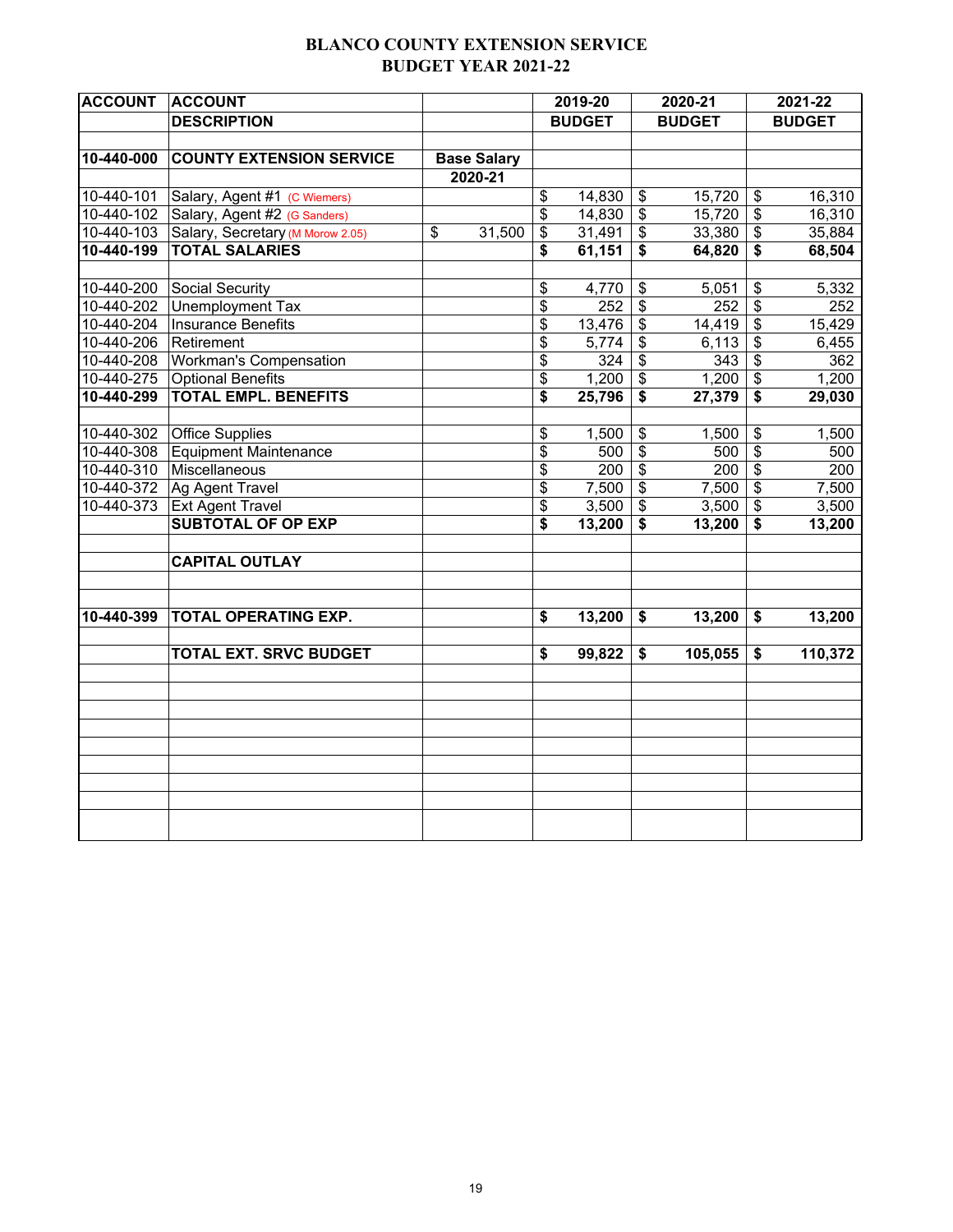## **BLANCO COUNTY EMERGENCY MANAGEMENT BUDGET YEAR 2021-22**

| <b>ACCOUNT</b> | <b>ACCOUNT</b>                          | 2019-20                              |               |                                      | 2020-21        | 2021-22                              |               |  |
|----------------|-----------------------------------------|--------------------------------------|---------------|--------------------------------------|----------------|--------------------------------------|---------------|--|
|                | <b>DESCRIPTION</b>                      |                                      | <b>BUDGET</b> |                                      | <b>BUDGET</b>  |                                      | <b>BUDGET</b> |  |
|                |                                         |                                      |               |                                      |                |                                      |               |  |
| 10-445-000     | <b>EMERGENCY MANAGEMENT</b>             |                                      |               |                                      |                |                                      |               |  |
|                |                                         |                                      |               |                                      |                |                                      |               |  |
| 10-445-101     | Salary, Administrator                   |                                      |               |                                      |                |                                      |               |  |
| 10-445-102     | Salary, Secretary                       | \$                                   | 1,153         | \$                                   |                | \$                                   |               |  |
| 10-445-103     | Salary, Coordinator (Liesmann)          | \$                                   | 13,473        | \$                                   | 14,281         | $\overline{\boldsymbol{\mathsf{s}}}$ | 14,817        |  |
| 10-445-105     | Salary, Asst Coordinator (M Megna 6.04) | \$                                   | 13,209        | $\overline{\mathbf{e}}$              | 21,379         | \$                                   | 22,395        |  |
| 10-445-106     | Infection Control Officer (B Oakley)    | \$                                   | 3,302         | \$                                   | 3,500          | \$                                   | 3,631         |  |
| 10-445-107     | Local Health Authority (Dr. Abraham)    |                                      |               | $\overline{\boldsymbol{\mathsf{S}}}$ | 6,000          | $\overline{\mathbf{S}}$              | 6,225         |  |
| 10-445-108     | Salary, Secretary (C Harrison 5.08)     | $\blacksquare$                       |               | $\overline{\mathbf{S}}$              | 1,288          | \$                                   | 1,336         |  |
| 10-445-199     | <b>TOTAL SALARIES</b>                   | $\overline{\bullet}$                 | 31,137        | $\overline{\boldsymbol{\mathsf{s}}}$ | 46,448         | \$                                   | 48,404        |  |
|                |                                         |                                      |               |                                      |                |                                      |               |  |
| 10-445-200     | Social Security                         | \$                                   | 2,419         | \$                                   | 3,590          | \$                                   | 3,740         |  |
| 10-445-202     | Unemployment Tax                        | $\overline{\boldsymbol{\mathsf{s}}}$ | 443           | $\overline{\boldsymbol{\mathsf{S}}}$ | 443            | \$                                   | 504           |  |
| 10-445-204     | <b>Insurance Benefits</b>               | \$                                   | $\mathbf{r}$  | \$                                   | $\blacksquare$ | \$                                   | $\mathbf{r}$  |  |
| 10-445-206     | Retirement                              | \$                                   | 2,928         | $\overline{\mathcal{E}}$             | 4,346          | \$                                   | 4,527         |  |
| 10-445-208     | Workman's Compensation*                 | $\overline{\boldsymbol{\mathsf{s}}}$ | 94            | $\overline{\boldsymbol{\mathsf{S}}}$ | 170            | \$                                   | 177           |  |
| 10-445-275     | <b>Optional Benefits</b>                | \$                                   | 480           | $\overline{\$}$                      | 480            | \$                                   | 480           |  |
| 10-445-299     | <b>TOTAL EMPL. BENEFITS</b>             | \$                                   | 6,364         | $\overline{\$}$                      | 9,028          | \$                                   | 9,427         |  |
|                |                                         |                                      |               |                                      |                |                                      |               |  |
| 10-445-302     | <b>Office Supplies</b>                  | \$                                   | 500           | \$                                   | 1,200          | \$                                   | 1,200         |  |
| 10-445-304     | Telephone/Communications                | \$                                   | 500           | \$                                   | 500            | $\overline{\mathbf{S}}$              | 500           |  |
| 10-445-306     | <b>Education/All Expenses/Travel</b>    | \$                                   | 3,000         | $\overline{\$}$                      | 3,000          | $\overline{\boldsymbol{\theta}}$     | 3,000         |  |
| 10-445-350     | <b>County Repeater Repairs</b>          | \$                                   | 7,000         | $\overline{\boldsymbol{\mathsf{S}}}$ | 7,000          | \$                                   | 7,000         |  |
| 10-445-352     | Generator repairs and supplies          | \$                                   | 600           | $\overline{\$}$                      | 600            | $\overline{\mathcal{L}}$             | 1,000         |  |
| 10-445-353     | <b>VHF Conventional upgrades</b>        | \$                                   | 14,000        | $\overline{\$}$                      | 14,000         | \$                                   | 14,000        |  |
| 10-445-355     | Maint. Of VHF trunking systm            | \$                                   | 29,000        | $\overline{\mathcal{L}}$             | 44,000         | \$                                   | 57,500        |  |
| 10-445-390     | <b>Emergency Equip/Supplies</b>         | \$                                   | 2,000         | \$                                   | 2,000          | \$                                   | 2,000         |  |
|                | <b>SUBTOTAL OF OP EXP</b>               | \$                                   | 56,600        | \$                                   | 72,300         | \$                                   | 86,200        |  |
|                |                                         |                                      |               |                                      |                |                                      |               |  |
|                | <b>CAPITAL OUTLAY</b>                   |                                      |               |                                      |                |                                      |               |  |
|                |                                         |                                      |               |                                      |                |                                      |               |  |
|                |                                         |                                      |               |                                      |                |                                      |               |  |
|                |                                         |                                      |               |                                      |                |                                      |               |  |
| 10-445-399     | TOTAL OPERATING EXP.                    | \$                                   | 56,600        | \$                                   | 72,300         | \$                                   | 86,200        |  |
|                |                                         |                                      |               |                                      |                |                                      |               |  |
|                | <b>TOTAL ER MGMT BUDGET</b>             | \$                                   | 94,007        | \$                                   | 127,607        | \$                                   | 143,854       |  |
|                |                                         |                                      |               |                                      |                |                                      |               |  |
|                |                                         |                                      |               |                                      |                |                                      |               |  |
|                |                                         |                                      |               |                                      |                |                                      |               |  |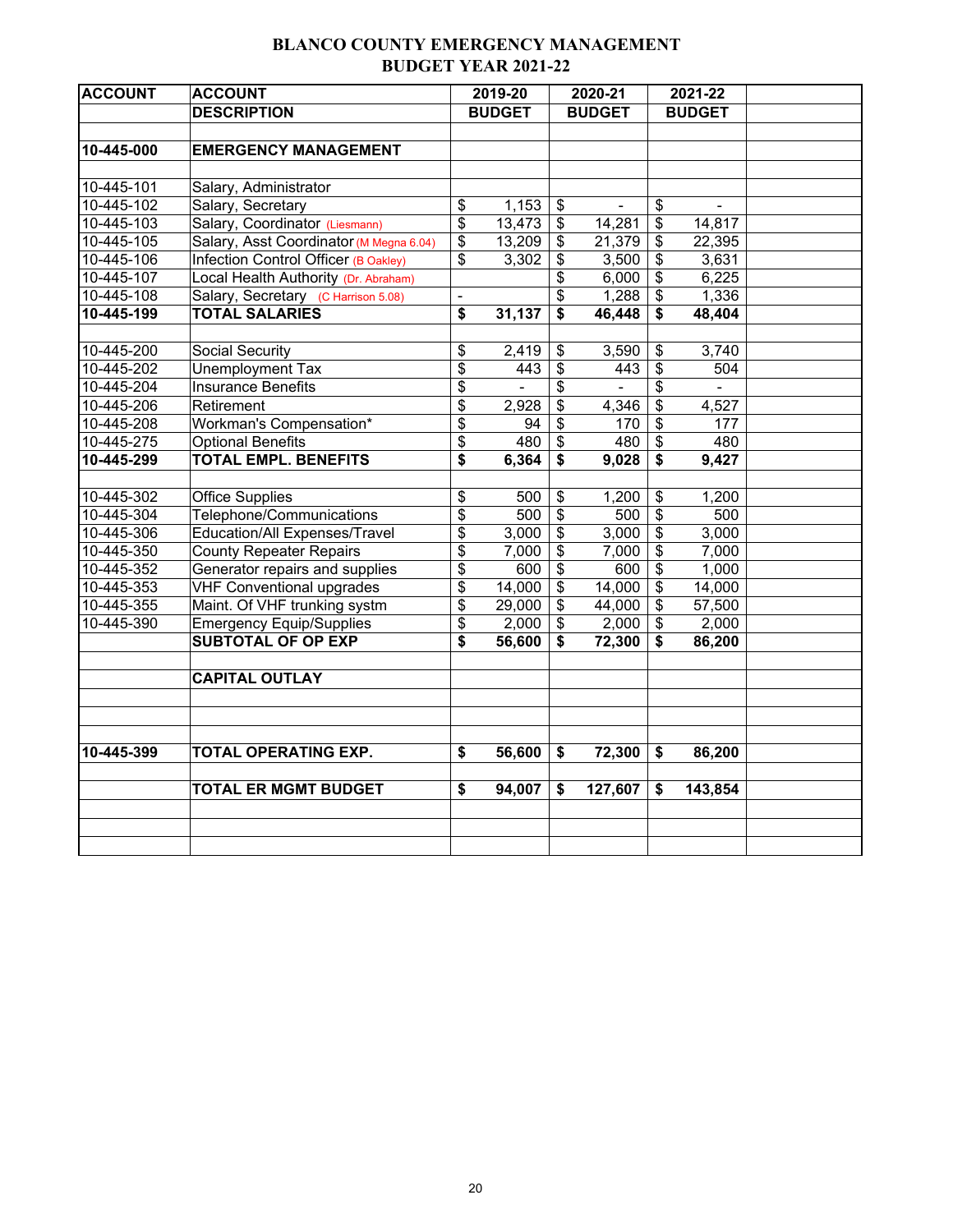## **BLANCO COUNTY JUDICIAL EXPENSES BUDGET YEAR 2021-22**

| <b>ACCOUNT</b>   | <b>ACCOUNT</b>                        | 2019-20                        |                           | 2020-21        |                           | 2021-22       |
|------------------|---------------------------------------|--------------------------------|---------------------------|----------------|---------------------------|---------------|
|                  | <b>DESCRIPTION</b>                    | <b>BUDGET</b>                  |                           | <b>BUDGET</b>  |                           | <b>BUDGET</b> |
|                  |                                       |                                |                           |                |                           |               |
| $10 - 450 - 000$ | <b>JUDICIAL SERVICES</b>              |                                |                           |                |                           |               |
| 10-450-400       | <b>Special Co Court Prosecutor</b>    | \$<br>$\overline{\phantom{0}}$ | \$                        | $\blacksquare$ |                           |               |
|                  |                                       |                                |                           |                |                           |               |
| 10-450-404       | Jury Expense District, Other (meals)  |                                | \$                        | 500            | $\boldsymbol{\mathsf{S}}$ | 500           |
| 10-450-406       | <b>District Court Communications</b>  | \$<br>3,500                    | \$                        | 3,500          | \$                        | 3,500         |
|                  |                                       |                                |                           |                |                           |               |
| 10-450-415       | Juvenile Detention                    | \$<br>6,000                    | $\$\$                     | 6,000          | $\frac{1}{2}$             | 7,000         |
| 10-450-420       | Third Administrative Judicial Region  | \$<br>1,200                    | \$                        | 1,200          | $\frac{1}{2}$             | 1,200         |
|                  |                                       |                                |                           |                |                           |               |
| 10-450-430       | <b>Court Appointed Attys - Cnty</b>   | \$<br>5,000                    | \$                        | 5,000          | \$                        | 6,000         |
| 10-450-435       | Interpreter Fund - County             | \$<br>500                      | \$                        | 500            | $\$\$                     | 500           |
|                  |                                       |                                |                           |                |                           |               |
| 10-450-440       | <b>Court Reporter - County</b>        | \$<br>5,000                    | $\boldsymbol{\mathsf{S}}$ | 5,000          | $\boldsymbol{\mathsf{S}}$ | 5,000         |
| 10-450-447       | <b>Court Related Supplies, County</b> | \$<br>250                      | \$                        | 250            | \$                        | 250           |
|                  |                                       |                                |                           |                |                           |               |
| 10-450-449       | <b>Mental Commitments</b>             | \$<br>5,100                    | \$                        | 5,100          | $\frac{1}{2}$             | 5,100         |
| 10-450-450       | <b>Autopsy Fund - Justice Crts</b>    | \$<br>36,000                   | \$                        | 50,000         | $\boldsymbol{\mathsf{S}}$ | 50,000        |
|                  |                                       |                                |                           |                |                           |               |
| 10-450-460       | Jury Fund - County                    | \$<br>1,000                    | \$                        | 1,000          | $\$\$                     | 1,000         |
| 10-450-465       | <b>Regional Public Defender</b>       | \$<br>12,000                   | \$                        | 12,000         | \$                        | 12,000        |
|                  |                                       |                                |                           |                |                           |               |
| 10-450-466       | <b>Expert Witness Expenses</b>        | \$<br>15,000                   | \$                        | 15,000         | $\boldsymbol{\mathsf{S}}$ | 15,000        |
| 10-450-467       | CA Attorney, District, CR             | \$<br>50,000                   | \$                        | 50,000         | \$                        | 50,000        |
|                  |                                       |                                |                           |                |                           |               |
| 10-450-468       | CA Attorney, District, CPS            | \$<br>60,000                   | \$                        | 60,000         | \$                        | 60,000        |
| 10-450-469       | Jury Fund - District                  | \$<br>7,500                    | \$                        | 7,500          | \$                        | 7,500         |
|                  |                                       |                                |                           |                |                           |               |
| 10-450-470       | Capital Felony Trial(s)               | \$<br>110,000                  | \$                        | 120,000        | \$                        | 120,000       |
| 10-450-471       | Special Prosecutor, DA                | \$<br>13,153                   | \$                        | 12,000         | \$                        | 12,000        |
|                  |                                       |                                |                           |                |                           |               |
| 10-450-405       | <b>Victim's Services</b>              | \$<br>1,000                    | \$                        | 1,000          | \$                        | 1,000         |
| 10-450-461       | <b>Court Related Appeals</b>          | \$<br>1,500                    | \$                        | 1,500          | \$                        | 1,500         |
|                  |                                       |                                |                           |                |                           |               |
| 10-450-462       | <b>Bond Supervisor, District</b>      | \$<br>8,000                    | \$                        | 8,000          | \$                        | 8,000         |
| 10-450-999       | <b>TOTAL BUDGET</b>                   | \$<br>341,703                  | \$                        | 365,050        | \$                        | 367,050       |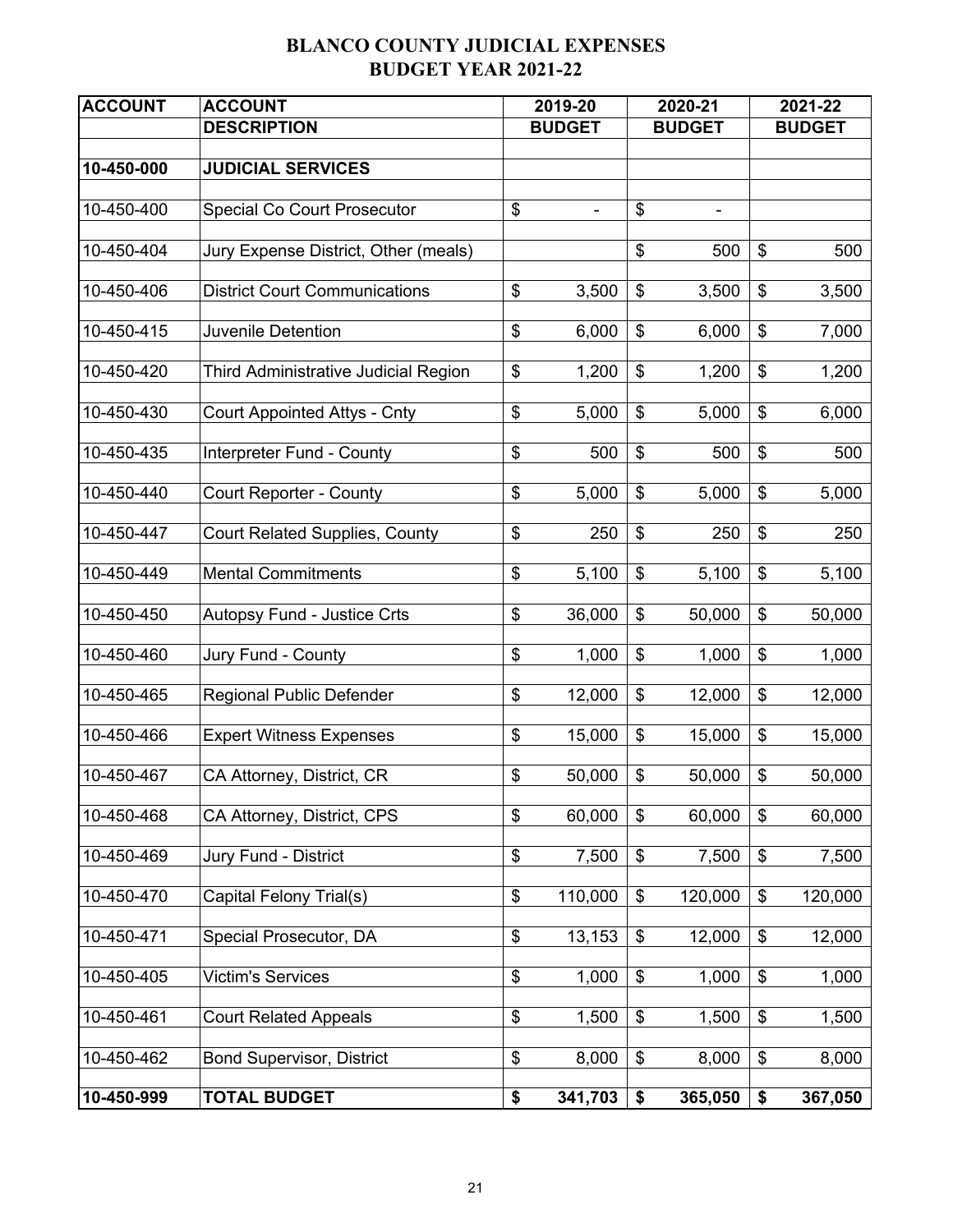# **33rd 424th JUDICIAL DISTRICT JUDGES BUDGET YEAR 2021-22**

| <b>ACCOUNT</b> | <b>ACCOUNT</b>                     |                | 2019-20       |                           | 2020-21       |                         | 2021-22       |
|----------------|------------------------------------|----------------|---------------|---------------------------|---------------|-------------------------|---------------|
|                | <b>DESCRIPTION</b>                 |                | <b>BUDGET</b> |                           | <b>BUDGET</b> |                         | <b>BUDGET</b> |
|                |                                    |                |               |                           |               |                         |               |
| 10-451-000     | <b>DISTRICT JUDGE</b>              |                |               |                           |               |                         |               |
|                |                                    |                |               |                           |               |                         |               |
| 10-451-400     | Juvenile Board Comp, 33rd          |                |               | \$                        | 1,200         | \$                      | 1,200         |
| 10-451-401     | Juvenile Board Comp, 424th         |                |               | \$                        | 1,200         | \$                      | 1,200         |
| 10-451-402     | Coordinator 33rd                   | $\mathfrak{S}$ | 7,717         | \$                        | 7,871         | $\mathfrak{S}$          | 8,530         |
| 10-451-403     | <b>District Judges' Supplement</b> |                |               | \$                        | 1,234         | $\mathfrak{S}$          | 3,104         |
| 10-451-404     | Coordinator 424th                  | \$             | 7,717         | \$                        | 7,871         | \$                      | 8,530         |
| 10-451-406     | <b>Coordinator Assistant</b>       | \$             | 5,733         | \$                        | 5,848         | \$                      | 6,110         |
| 10-451-408     | Longevity Pay                      | \$             | 265           | \$                        | 265           | \$                      | 2,121         |
| 10-451-410     | Overtime                           | \$             | 68            | \$                        | 68            | \$                      | 69            |
| 10-451-411     | <b>Employee Benefits</b>           | \$             | 15,303        | \$                        | 15,609        | \$                      | 16,907        |
|                | <b>TOTAL SALARIES/BENEFITS</b>     | \$             | 36,803        | \$                        | 41,166        | \$                      | 47,771        |
|                |                                    |                |               |                           |               |                         |               |
| 10-451-412     | <b>Office Supplies</b>             | \$             | 408           | $\boldsymbol{\mathsf{S}}$ | 408           | \$                      | 414           |
| 10-451-416     | Education/Training                 | \$             | 990           | \$                        | 990           | \$                      | 867           |
| 10-451-418     | Equip. Maintenance/Repair          | \$             | 136           | \$                        | 136           | \$                      |               |
| 10-451-420     | <b>Dues</b>                        | \$             | 439           | \$                        | 439           | $\overline{\mathbf{S}}$ | 381           |
| 10-451-426     | Court Reporter 33rd                | \$             | 9,342         | \$                        | 9,530         | \$                      | 9,959         |
| 10-451-428     | Court Reporter 424th               | \$             | 9,342         | \$                        | 9,530         | \$                      | 9,959         |
| 10-451-436     | <b>Travel</b>                      | \$             | 497           | \$                        | 497           | \$                      | 504           |
| 10-451-438     | <b>Misc</b>                        | \$             | 122           | \$                        | 122           | \$                      | 188           |
| 10-451-443     | <b>Bench Books</b>                 | \$             | 54            | \$                        | 54            | \$                      | 55            |
| 10-451-445     | Capital outlay                     | \$             | 245           | \$                        | 245           | \$                      | -             |
| 10-451-446     | Postage                            | \$             | 125           | \$                        | 125           | \$                      | 127           |
| 10-451-448     | <b>Copier Rental &amp; Charges</b> | \$             | 449           | \$                        | 449           | \$                      | 456           |
| 10-451-450     | Professional insurance             | \$             | 572           | \$                        | 572           | \$                      | 580           |
|                | <b>SUB-TOTAL OP EXP</b>            | \$             | 22,721        | \$                        | 23,097        | \$                      | 23,490        |
| 10-451-999     | <b>TOTAL DIST JDG BUDGET</b>       | \$             | 59,524        | \$                        | 64,263        | \$                      | 71,261        |
|                |                                    |                |               |                           |               |                         |               |
|                |                                    |                |               |                           |               |                         |               |
|                | *moved to judicial services budget |                |               |                           |               |                         |               |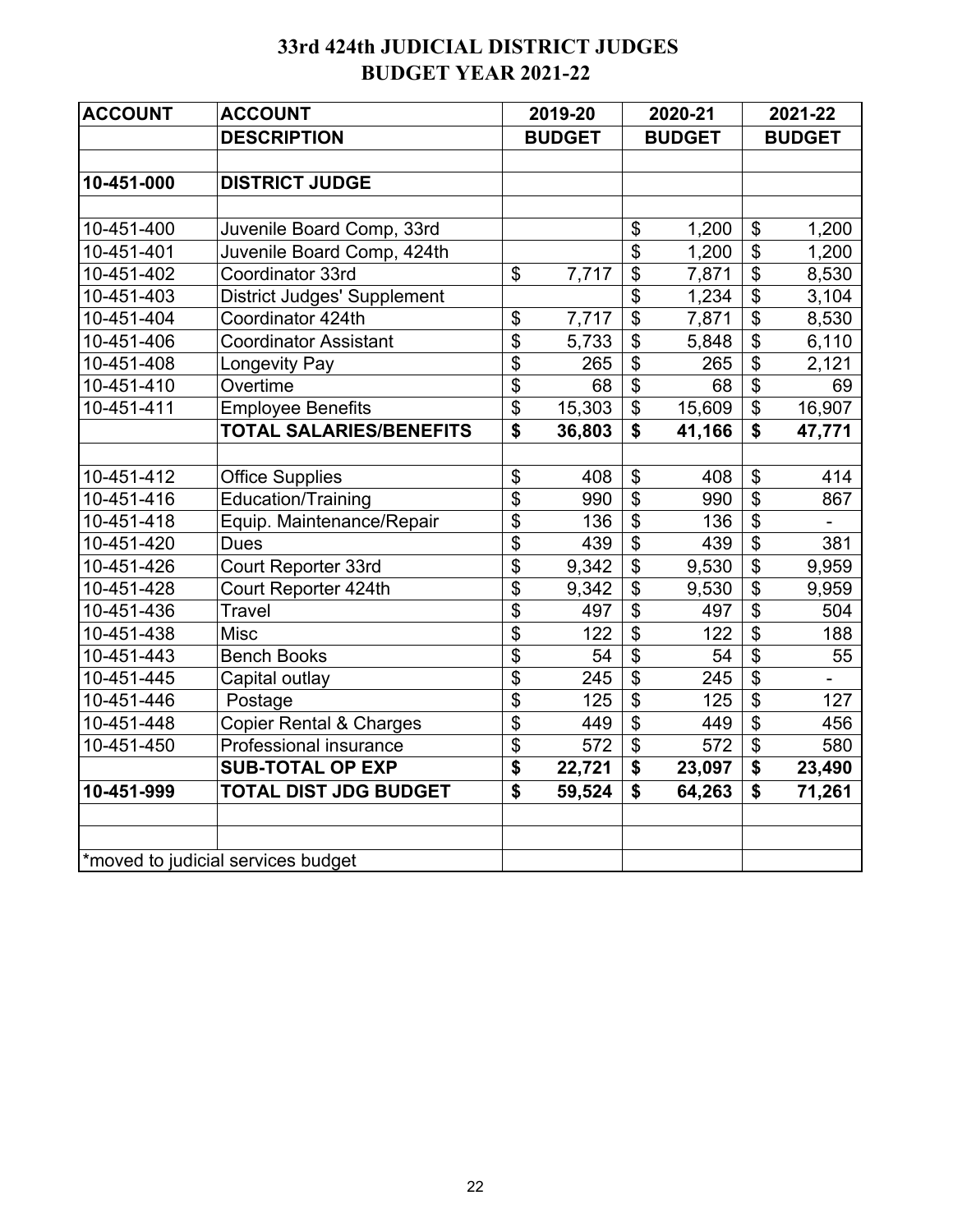## **33rd 424th DISTRICT ATTORNEY BUDGET YEAR 2021-22**

| <b>ACCOUNT</b> | <b>ACCOUNT</b>                      |                            | 2019-20       |                           | 2020-21       |                            | 2021-22       |
|----------------|-------------------------------------|----------------------------|---------------|---------------------------|---------------|----------------------------|---------------|
|                | <b>DESCRIPTION</b>                  |                            | <b>BUDGET</b> |                           | <b>BUDGET</b> |                            | <b>BUDGET</b> |
|                |                                     |                            |               |                           |               |                            |               |
| 10-452-000     | <b>DISTRICT ATTORNEY</b>            |                            |               |                           |               |                            |               |
|                |                                     |                            |               |                           |               |                            |               |
| 10-452-400     | Salary, Admin. Asst                 | \$                         | 28,663        | \$                        | 29,150        | \$                         | 31,169        |
| 10-452-101     | <b>District Attorney Supplement</b> |                            |               | \$                        | 617           | $\mathfrak{S}$             | 617           |
| 10-452-402     | Investigator #1                     | $\boldsymbol{\mathsf{\$}}$ | 16,629        | $\overline{\mathfrak{s}}$ | 16,911        | $\boldsymbol{\mathsf{\$}}$ | 26,592        |
| 10-452-404     | Investigator #2                     |                            |               |                           |               | \$                         |               |
| 10-452-406     | <b>Assistant DA</b>                 | \$                         | 82,141        | \$                        | 83,537        | \$                         | 87,576        |
| 10-452-407     | Coordinators                        | \$                         | 14,817        | \$                        | 15,408        | \$                         | 15,226        |
| 10-452-410     | <b>Benefits</b>                     | \$                         | 53,762        | \$                        | 57,440        | \$                         | 61,087        |
|                | <b>TOTAL SALARIES/BENEFITS</b>      | \$                         | 196,012       | \$                        | 203,063       | \$                         | 222,267       |
|                |                                     |                            |               |                           |               |                            |               |
| 10-452-412     | <b>Office Supplies/Equipment</b>    | $\boldsymbol{\theta}$      |               |                           |               |                            |               |
| 10-452-414     | Communications/Telephone            | \$                         | 1,437         | \$                        | 2,551         | \$                         | 2,596         |
| 10-452-416     | Education/Training/Conferences      | \$                         | 2,273         | $\boldsymbol{\mathsf{S}}$ | 2,036         | \$                         | 2,072         |
| 10-452-418     | Equip. Maintenance/Repair           | \$                         | 409           | $\overline{\mathbf{s}}$   | 408           | $\boldsymbol{\mathsf{S}}$  | 415           |
| 10-452-424     | Vehicle Mileage/Travel              | \$                         | 1,226         | \$                        | 1,223         | \$                         | 1,244         |
| 10-452-430     | <b>Operating Supplies</b>           | \$                         | 4,083         | $\overline{\$}$           | 3,393         | $\overline{\mathbf{S}}$    | 4,143         |
|                | <b>SUBTOTAL DA OP EXP</b>           | \$                         | 9,428         | \$                        | 9,611         | \$                         | 10,470        |
|                |                                     |                            |               |                           |               |                            |               |
|                | <b>CAPITAL OUTLAY</b>               |                            |               |                           |               |                            |               |
|                |                                     |                            |               |                           |               |                            |               |
| 10-452-436     | Copier rental                       | \$                         | 1,225         | $\boldsymbol{\mathsf{S}}$ | 1,764         | \$                         | 1,795         |
| 10-452-450     | <b>Operating Expense</b>            | \$                         | 4,968         |                           |               | \$                         | 7,526         |
|                | <b>SUBTOTAL DIST. ATTY. BUDGET</b>  | \$                         | 6,193         | \$                        | 1,764         | \$                         | 9,321         |
| 10-452-438     | BLANCO CO ALLOTMENT OF STATE MONEY  |                            |               |                           |               |                            |               |
|                |                                     |                            |               |                           |               |                            |               |
| 10-452-499     | <b>TOTAL DIST. ATTY. BUDGET</b>     | \$                         | 211,633       | $\boldsymbol{\mathsf{s}}$ | 214,438       | \$                         | 242,058       |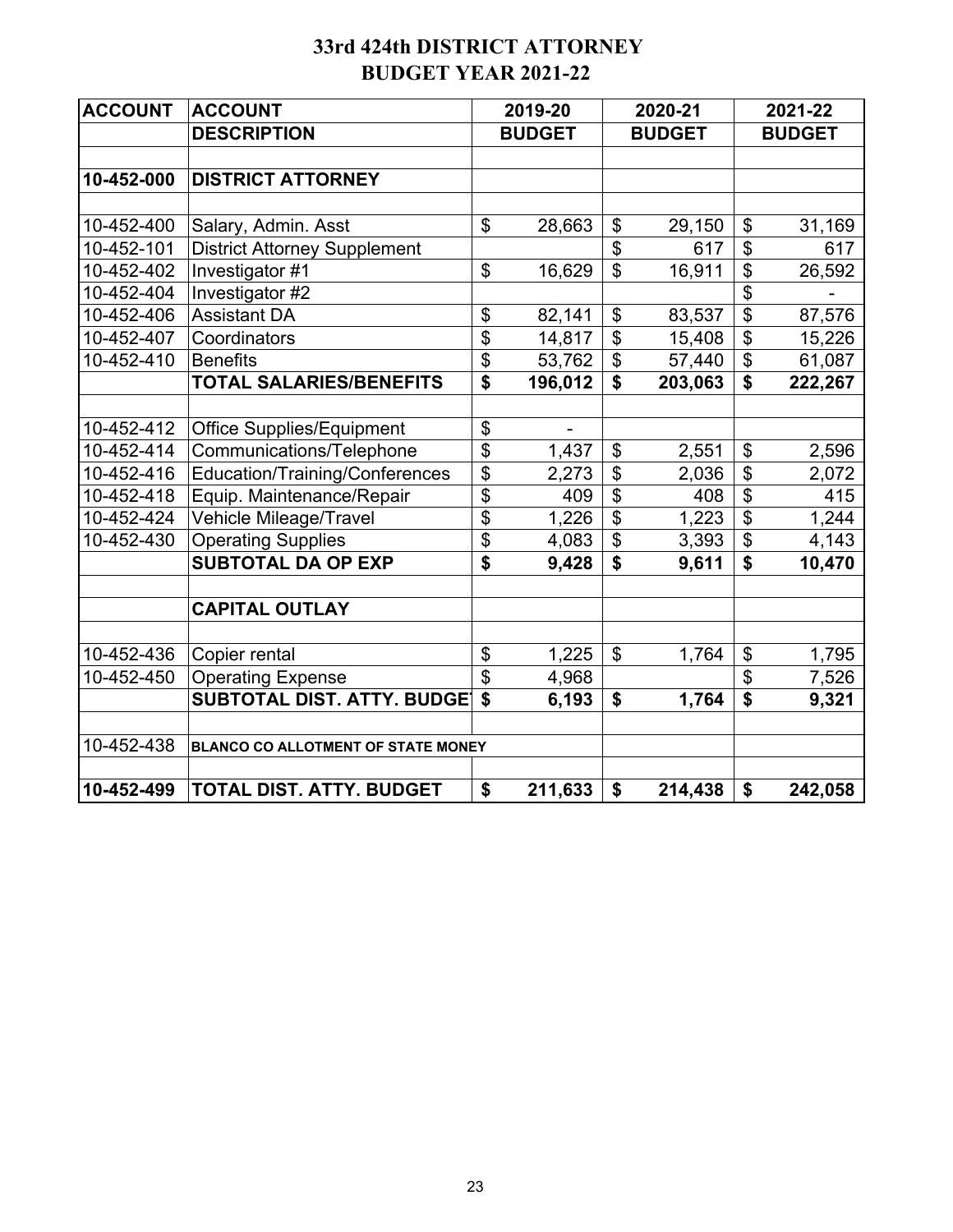# **JUVENILE PROBATION BUDGET YEAR 2021-22**

| <b>IACCOUNT</b>    | <b>ACCOUNT</b>               | 2019-20 |               | 2020-21       | 2021-22       |
|--------------------|------------------------------|---------|---------------|---------------|---------------|
|                    | <b>DESCRIPTION</b>           |         | <b>BUDGET</b> | <b>BUDGET</b> | <b>BUDGET</b> |
|                    |                              |         |               |               |               |
| 10-453-000         | <b>JUVENILE PROBATION</b>    | S       | 54,491        | 54,491        | \$<br>52,722  |
|                    |                              |         |               |               |               |
|                    |                              |         |               |               |               |
| $ 10 - 453 - 499 $ | <b>TOTAL JUV. PROB. BDGT</b> |         | 54,491        | 54,491        | \$<br>52,722  |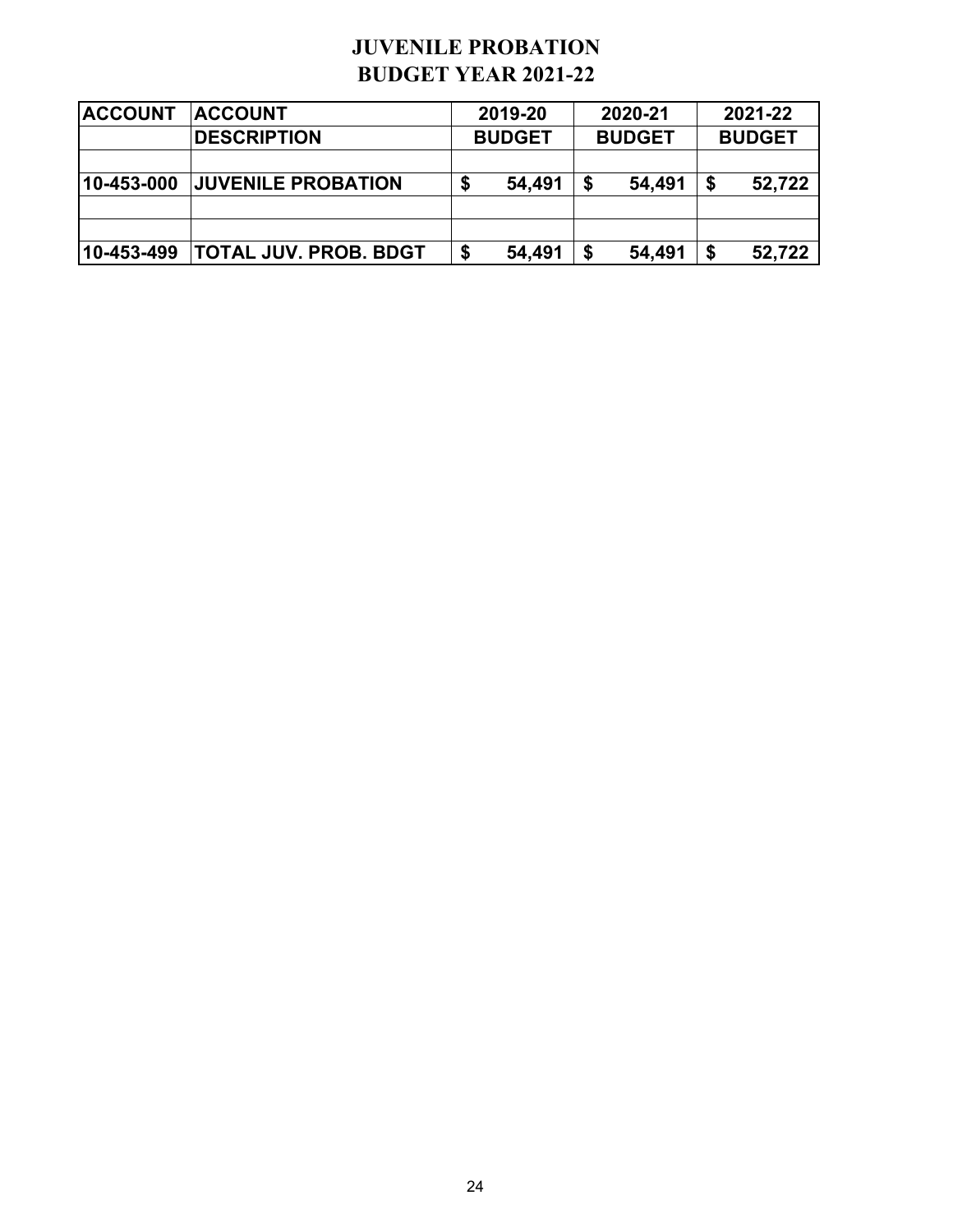# **BLANCO COUNTY COMMUNITY SERVICE BUDGET YEAR 2021-22**

| <b>ACCOUNT</b> | <b>ACCOUNT</b>                                             |    | 2019-20       |                            | 2020-21       | 2021-22                   |               |  |
|----------------|------------------------------------------------------------|----|---------------|----------------------------|---------------|---------------------------|---------------|--|
|                | <b>DESCRIPTION</b>                                         |    | <b>BUDGET</b> |                            | <b>BUDGET</b> |                           | <b>BUDGET</b> |  |
|                |                                                            |    |               |                            |               |                           |               |  |
| 10-455-000     | <b>COMMUNITY SERVICES</b>                                  |    |               |                            |               |                           |               |  |
|                |                                                            |    |               |                            |               |                           |               |  |
|                |                                                            |    |               |                            |               |                           |               |  |
|                |                                                            |    |               |                            |               |                           |               |  |
| 10-455-605     | <b>Combined Community Action,</b>                          |    |               |                            |               |                           |               |  |
|                | Inc.-Senior Citizen Meals                                  | \$ | 5,000         | \$                         | 5,000         | $\boldsymbol{\mathsf{S}}$ | 6,000         |  |
| 10-455-610     | <b>Johnson City Library Operations</b>                     | \$ | 6,000         | $\boldsymbol{\mathsf{\$}}$ | 6,000         | \$                        | 6,000         |  |
|                |                                                            |    |               |                            |               |                           |               |  |
| 10-455-611     | <b>Blanco Library Operations</b>                           | \$ | 6,000         | \$                         | 6,000         | \$                        | 6,000         |  |
|                |                                                            |    |               |                            |               |                           |               |  |
| 10-455-630     | TX Wildlife Damage Mgmt.<br><b>Fund - Predator Control</b> | \$ | 28,800        | \$                         |               | \$                        |               |  |
|                |                                                            |    |               |                            | 28,800        |                           | 28,800        |  |
| 10-455-640     | Blanco Co. Historical Comm.                                | \$ | 1,500         | $\boldsymbol{\mathsf{\$}}$ | 1,500         | \$                        | 1,500         |  |
|                |                                                            |    |               |                            |               |                           |               |  |
| 10-455-650     | Pedernales Soil & Water                                    |    |               |                            |               |                           |               |  |
|                | Conservation Dist. #218                                    | \$ | 2,000         | \$                         | 2,000         | \$                        | 2,000         |  |
| 10-455-655     | Capital Area Rural Transp.                                 |    |               |                            |               |                           |               |  |
|                | System (CARTS)                                             | \$ | 3,000         | $\boldsymbol{\mathsf{\$}}$ | 3,000         | $\boldsymbol{\mathsf{S}}$ | 3,000         |  |
|                |                                                            |    |               |                            |               |                           |               |  |
| 10-455-670     | County-wide Trash-Off/HHW                                  | \$ | 10,000        | \$                         | 10,000        | $\boldsymbol{\mathsf{S}}$ | 10,000        |  |
| 10-455-671     | Food Pantry (North)                                        | \$ | 5,000         | \$                         | 5,000         | \$                        |               |  |
|                |                                                            |    |               |                            |               |                           | 5,000         |  |
| 10-455-672     | Food Pantry (South)                                        | \$ | 5,000         | \$                         | 5,000         | \$                        | 5,000         |  |
|                |                                                            |    |               |                            |               |                           |               |  |
| 10-455-208     | <b>Hill Country Area Crim Stoppers</b>                     | \$ | 1,500         | \$                         | 1,500         | \$                        | 1,500         |  |
| 10-455-600     | <b>Community Resource Center</b>                           | \$ | 11,180        | \$                         |               | \$                        |               |  |
|                |                                                            |    |               |                            | 9,252         |                           | 11,180        |  |
|                |                                                            |    |               |                            |               |                           |               |  |
|                |                                                            |    |               |                            |               |                           |               |  |
| 10-455-699     | <b>TOTAL BUDGET</b>                                        | \$ | 84,980        | \$                         | 83,052        | \$                        | 85,980        |  |
|                |                                                            |    |               |                            |               |                           |               |  |
|                |                                                            |    |               |                            |               |                           |               |  |
|                |                                                            |    |               |                            |               |                           |               |  |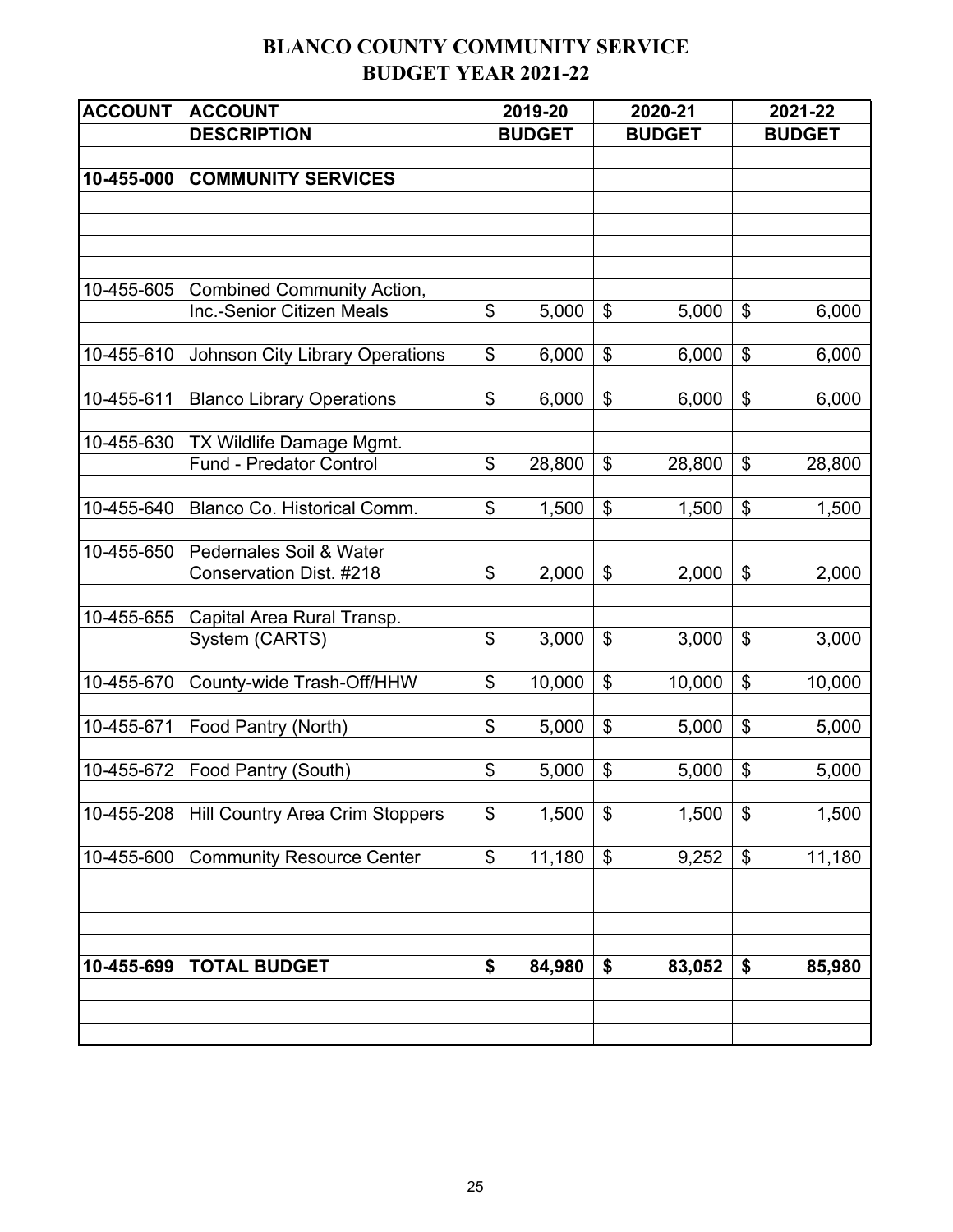# **BLANCO COUNTY COMMISSIONERS BUDGET YEAR 2021-22**

| <b>ACCOUNT</b> | <b>ACCOUNT</b>                    | 2019-20       | 2020-21       | 2021-22       |
|----------------|-----------------------------------|---------------|---------------|---------------|
|                | <b>DESCRIPTION</b>                | <b>BUDGET</b> | <b>BUDGET</b> | <b>BUDGET</b> |
|                |                                   |               |               |               |
| 10-458-000     | <b>COUNTY COMMISSIONERS</b>       |               |               |               |
|                |                                   |               |               |               |
| 10-458-101     | Salary, Comm Pct. 1<br>(Weir)     | \$<br>47,842  | \$<br>50,713  | \$<br>52,615  |
| 10-458-102     | Salary, Comm Pct. 2 (Uecker)      | \$<br>47,842  | \$<br>50,713  | \$<br>52,615  |
| 10-458-103     | Salary, Comm Pct. 3<br>(Liesmann) | \$<br>47,842  | \$<br>50,713  | \$<br>52,615  |
| 10-458-104     | Salary, Comm Pct. 4<br>(Granberg) | \$<br>47,842  | \$<br>50,713  | \$<br>52,615  |
| 10-458-199     | <b>TOTAL SALARIES</b>             | \$<br>191,368 | \$<br>202,852 | \$<br>210,460 |
|                |                                   |               |               |               |
| 10-458-200     | <b>Social Security</b>            | \$<br>14,787  | \$<br>15,665  | \$<br>16,247  |
| 10-458-204     | <b>Insurance Benefits</b>         | \$<br>53,902  | \$<br>57,675  | \$<br>61,712  |
| 10-458-206     | Retirement                        | \$<br>17,898  | \$<br>18,962  | \$<br>19,666  |
| 10-458-208     | Workman's Compensation*           | \$            | \$            | \$            |
| 10-458-275     | <b>Optional Benefits</b>          | \$<br>1,920   | \$<br>1,920   | \$<br>1,920   |
| 10-458-299     | <b>TOTAL EMPL. BENEFITS</b>       | \$<br>88,507  | \$<br>94,222  | \$<br>99,546  |
|                |                                   |               |               |               |
|                | <b>TOTAL COMM. BUDGET</b>         | \$<br>279,875 | \$<br>297,074 | \$<br>310,006 |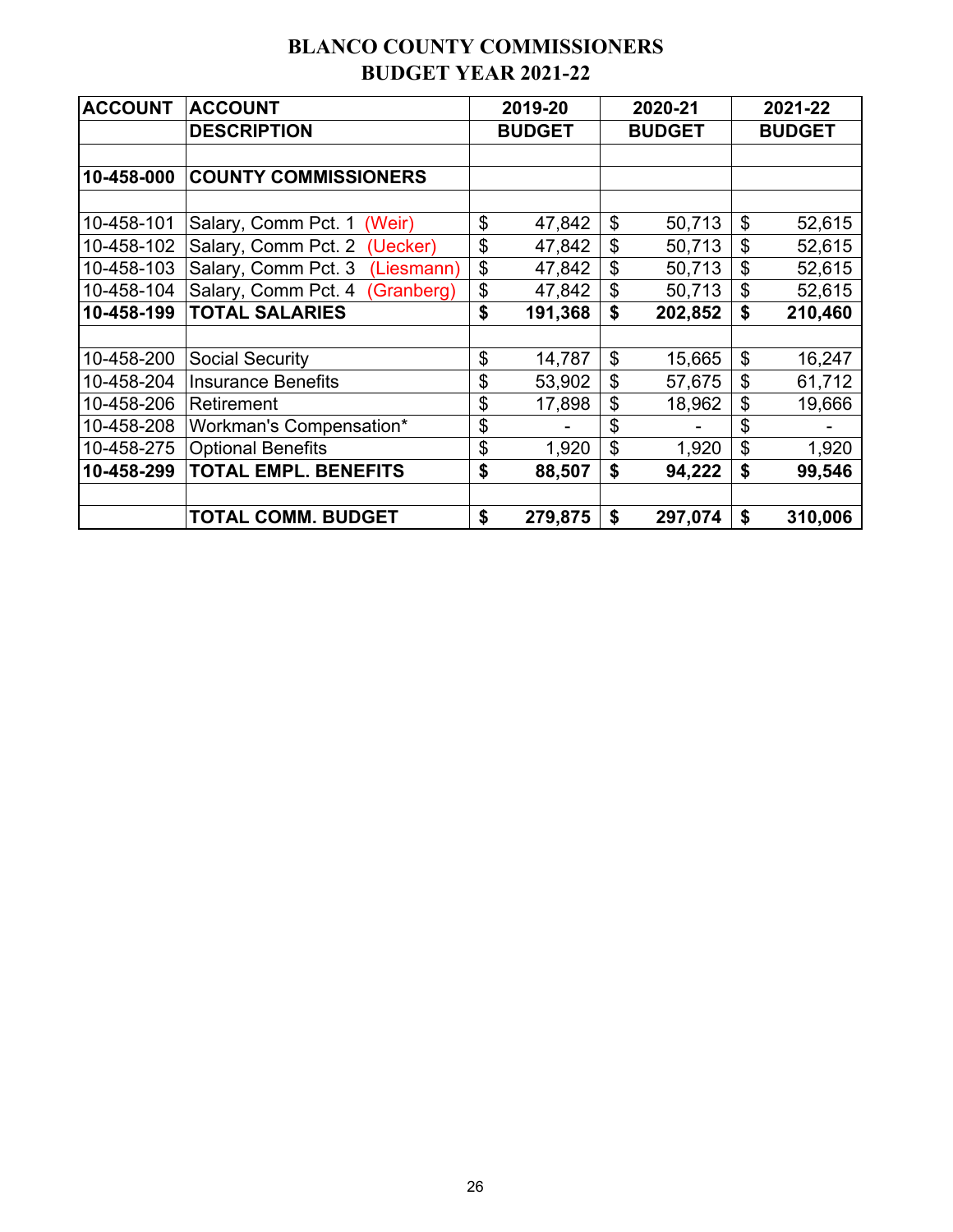# **STATE AGENCY SERVICES BUDGET YEAR 2021-22**

| <b>ACCOUNT</b> | <b>ACCOUNT</b>                     |    | 2019-20       |    | 2020-21       |               | 2021-22 |  |
|----------------|------------------------------------|----|---------------|----|---------------|---------------|---------|--|
|                | <b>DESCRIPTION</b>                 |    | <b>BUDGET</b> |    | <b>BUDGET</b> | <b>BUDGET</b> |         |  |
|                |                                    |    |               |    |               |               |         |  |
| 10-460-300     | <b>STATE AGENCY SERVICES</b>       |    |               |    |               |               |         |  |
|                | <b>State Agency Communications</b> |    |               |    |               |               |         |  |
| 10-460-312     | <b>Adult Probation</b>             | \$ | 4,000         | \$ | 4,000         | \$            | 6,000   |  |
|                |                                    |    |               |    |               |               |         |  |
|                |                                    |    |               |    |               |               |         |  |
|                | <b>CAPITAL OUTLAY</b>              |    |               |    |               |               |         |  |
| 10-460-399     | <b>TOTAL ST. AGENCY BUDGET</b>     | \$ | 3,500         | \$ | 4,000         | \$            | 6,000   |  |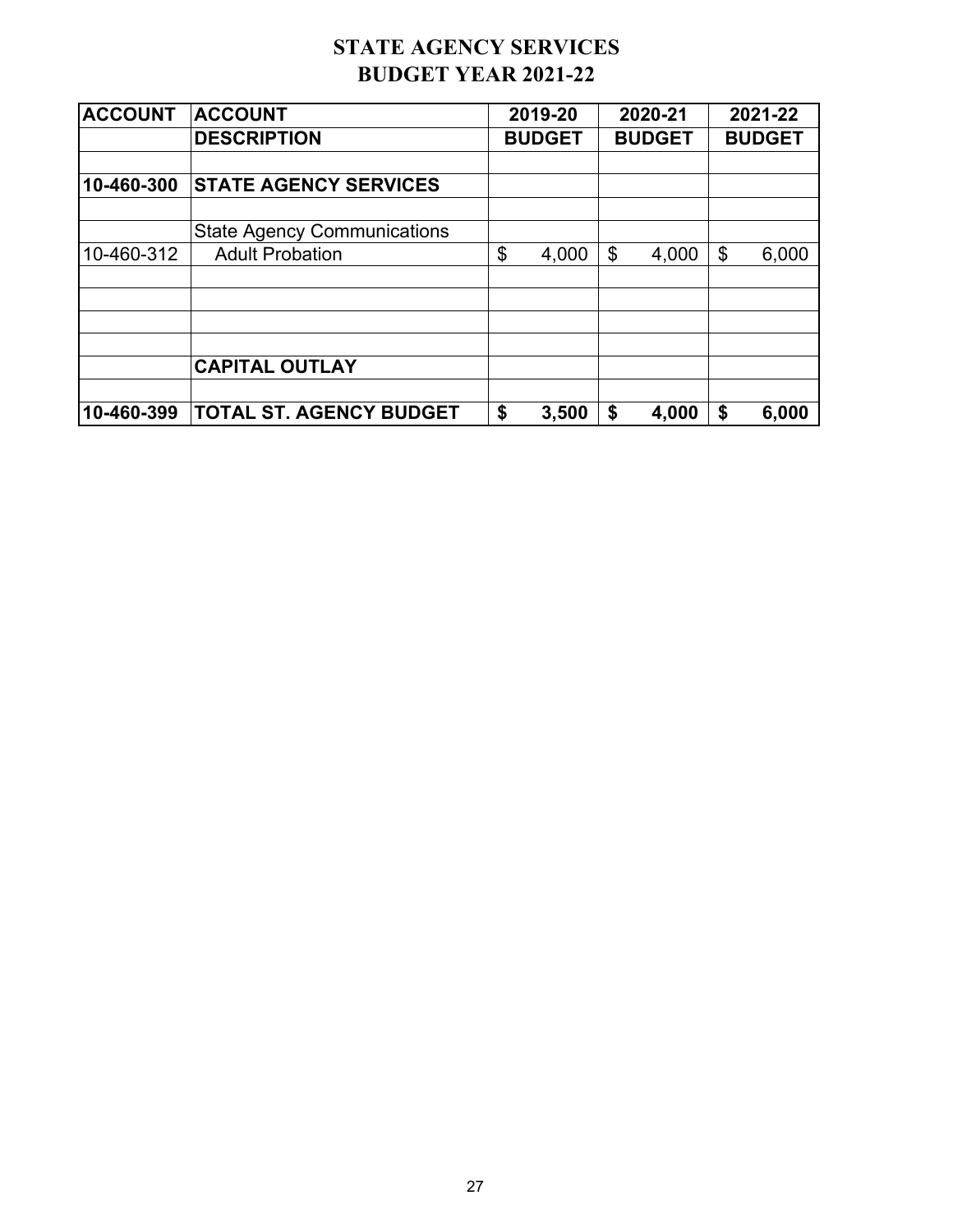#### **NON-DEPARTMENTAL EXPENSES BUDGET YEAR 2021-22**

| <b>ACCOUNT</b>           | <b>ACCOUNT</b>                                              | 2019-20              |                         | 2020-21                  |                                  | 2021-22        |  |
|--------------------------|-------------------------------------------------------------|----------------------|-------------------------|--------------------------|----------------------------------|----------------|--|
|                          | <b>DESCRIPTION</b>                                          | <b>BUDGET</b>        |                         | <b>BUDGET</b>            |                                  | <b>BUDGET</b>  |  |
|                          |                                                             |                      |                         |                          |                                  |                |  |
| 10-500-000               | <b>NON-DEPARTMENTAL EXPENSES</b>                            |                      |                         |                          |                                  |                |  |
|                          |                                                             |                      |                         |                          |                                  |                |  |
| 10-500-500               | All Utilities for County Bldgs/                             |                      |                         |                          |                                  |                |  |
|                          | Offices (elec., telephones,                                 |                      |                         |                          |                                  |                |  |
|                          | propane, etc.)                                              | \$<br>70,000         | \$                      | 70,000                   | \$                               | 70,000         |  |
| 10-500-501               | Supplemental Life Benefits                                  |                      |                         |                          |                                  |                |  |
| 10-500-502               | Insurance-includes all county vehicles, property,           |                      |                         |                          |                                  |                |  |
|                          | buildings, equipment, bonds for elected officials, etc.     | \$<br>88,000         | \$                      | 90,000                   | \$                               | 100,000        |  |
| 10-500-503               | Expenditures for Legislative & Administrative Activities \$ | ÷,                   | \$                      | $\blacksquare$           | \$                               | $\blacksquare$ |  |
| 10-500-504               | Commissioners' Court Fund                                   | \$<br>14,000         | \$                      | 14,000                   | \$                               | 14,000         |  |
| 10-500-505               | Courthse Painting & Woodwk                                  | \$<br>15,000         | \$                      | 15,000                   | $\sqrt[6]{\frac{1}{2}}$          | 15,000         |  |
| 10-500-506               | Maintenance of Co. Bldgs                                    | \$<br>40,000         | \$                      | 40,000                   | \$                               | 45,000         |  |
| 10-500-507               | <b>Janitorial Services</b>                                  | \$<br>20,000         | \$                      |                          | \$                               |                |  |
|                          | 10-500-508 Copy Machines (Rent/Lease)                       | \$<br>17,000         | \$                      | 20,000                   | $\overline{\boldsymbol{\theta}}$ | 20,000         |  |
| 10-500-510               | Copy Machine Supplies                                       | \$<br>6,000          | \$                      | 7,000                    | \$                               | 7,000          |  |
| $10 - 500 - 511$         | <b>Internet Services</b>                                    | \$<br>28,000         | $\overline{\mathbf{S}}$ | 38,000                   | \$                               | 46,880         |  |
| 10-500-512               | Postage (for all departments,                               |                      |                         |                          |                                  |                |  |
|                          | meter rental & supplies)                                    | \$<br>20,000         | \$                      | 22,000                   | \$                               | 22,000         |  |
| 10-500-514               | <b>County Phones</b>                                        | \$<br>22.000         | \$                      | 22,000                   | \$                               | 23,000         |  |
| 10-500-515               | Courthouse Restoration                                      | \$<br>10,000         | \$                      | 10,000                   | $\overline{\mathbf{e}}$          | 50,000         |  |
| 10-500-518               | Mountaintop Tower Lease                                     | \$<br>12,000         | $\overline{\mathbf{e}}$ | 12,000                   | $\overline{\mathbf{e}}$          | 13,000         |  |
| 10-500-520               | Furniture/Fixtures of Bldgs                                 | \$<br>4,000          | \$                      | 5,000                    | $\overline{\mathbf{s}}$          | 5,000          |  |
| 10-500-521               | Surplus property sales fee                                  | \$<br>2,000          | \$                      | 2,500                    | \$                               | 2,500          |  |
| 10-500-522               | Soft Drink Expenses                                         | \$<br>1,000          | \$                      | 1,000                    | $\overline{\mathcal{L}}$         | 1,000          |  |
| 10-500-524               | Miscellaneous Fund                                          | \$<br>4,000          | \$                      | 4,000                    | $\overline{\mathbf{e}}$          | 4,000          |  |
| 10-500-525               | South Annex phones                                          | \$<br>5,000          | \$                      | 5,000                    | $\overline{\mathbf{e}}$          | 5,000          |  |
| 10-500-526               | Contract Labor Fund                                         | \$<br>5,000          | \$                      | 5,000                    | \$                               | 5,000          |  |
| 10-500-527               | Lawn Maintenance - CH & N Annex                             | \$<br>10,000         | \$                      | 12,500                   | $\overline{\boldsymbol{\theta}}$ | 12,500         |  |
|                          | 10-500-528 Worker's Compensation                            | \$<br>124,192        | \$                      | 134,173                  | $\overline{\mathbf{e}}$          | 141,436        |  |
| 10-500-530               | Maintenance of South Annex                                  | \$<br>3,000          | \$                      | 3,000                    | $\overline{\mathbf{e}}$          | 3,000          |  |
| 10-500-531               | Janitorial Services - South Annex                           | \$<br>2,000          | \$                      | 5,000                    | \$                               |                |  |
| 10-500-534               | Legal Notices/Newspapers                                    | \$<br>2,000          | \$                      | 7,000                    | $\overline{\boldsymbol{\theta}}$ | 7,000          |  |
|                          | 10-500-535  Independent Auditors                            | \$<br>22,000         | $\overline{\mathbf{S}}$ | 22,000                   | $\overline{\mathbf{e}}$          | 22,000         |  |
| 10-500-536 Law Library   |                                                             | \$<br>5,000          | \$                      | 5,000                    | $\overline{\mathbf{e}}$          | 5,000          |  |
| 10-500-537               | Blanco Co. Appraisal District                               | \$<br>161,039        | \$                      | 161,039                  | \$                               | 162,182        |  |
| 10-500-538               | Septic Tank Permit Expenses                                 | \$<br>3,500          | \$                      | 3,500                    | \$                               | 4,000          |  |
| $\overline{10}$ -500-540 | Floodplain Expenses                                         | \$<br>500            | \$                      | 500                      | \$                               | 2,000          |  |
| 10-500-541               | Professional services                                       | \$<br>10,000         | \$                      | 20,000                   | \$                               | 20,000         |  |
|                          | 10-500-542 Water Availability Expenses                      | \$<br>1,000          | \$                      | 1,000                    | \$                               | 1,000          |  |
|                          | 10-500-543 Collection agency services                       | \$<br>25,000         | - \$                    | 30,000   \$              |                                  | 30,000         |  |
| 10-500-544               | <b>IT</b> services                                          | \$<br>30,000         | \$                      | 35,000                   | $\sqrt[6]{\frac{1}{2}}$          | 35,000         |  |
| 10-500-546               | Maintenance of LEC                                          | \$<br>99,000         | \$                      | 99,000                   | \$                               | 99,000         |  |
| 10-500-547               | One-time comp payout                                        | \$<br>15,000         | \$                      | 17,000                   | $\sqrt[6]{\frac{1}{2}}$          | 17,000         |  |
| 10-500-556               | Transfer to R&B, road tax                                   | \$<br>457,770        | \$                      | 1,034,607                | \$                               | 1,077,814      |  |
| 10-500-558               | Legal fees                                                  | \$<br>60,000         | \$                      | 60,000                   | \$                               | 60,000         |  |
| 10-500-560               | Annual Software licenses                                    |                      | \$                      | 5,000                    | $\,$                             | 5,000          |  |
|                          | new line item Lawn Maintenance - So Annex                   |                      |                         |                          | \$                               | 5,000          |  |
|                          | Elections Administrator + benefits                          | \$<br>$\blacksquare$ | \$                      | $\overline{\phantom{a}}$ | \$                               | $\blacksquare$ |  |
|                          |                                                             |                      |                         |                          |                                  |                |  |
|                          | <b>SUBTOTAL NON-DEPT</b>                                    | \$<br>1,414,001      | \$                      | 2,037,819                | \$                               | 2,157,312      |  |
|                          | <b>TOTAL NON-DEPT</b>                                       | \$<br>1,414,001      | \$                      | 2,037,819                | \$                               | 2,157,312      |  |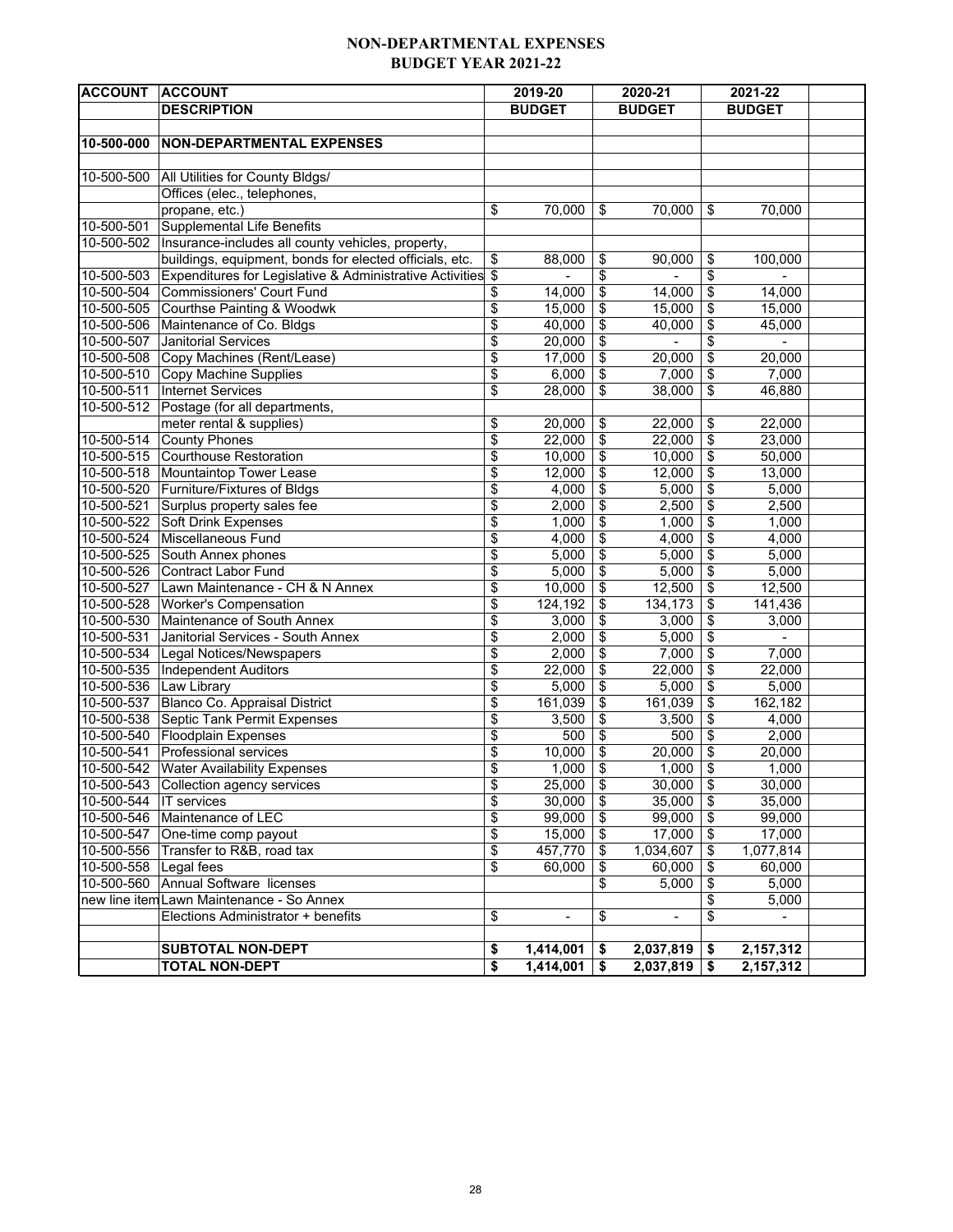## **BLANCO COUNTY JUSTICE OF THE PEACE, PCT. 1 BUDGET YEAR 2021-22**

| <b>ACCOUNT</b> | <b>ACCOUNT</b>                     |                    | 2019-20        |               | 2020-21                              |               | 2021-22                   |               |
|----------------|------------------------------------|--------------------|----------------|---------------|--------------------------------------|---------------|---------------------------|---------------|
|                | <b>DESCRIPTION</b>                 |                    |                | <b>BUDGET</b> |                                      | <b>BUDGET</b> |                           | <b>BUDGET</b> |
|                |                                    |                    |                |               |                                      |               |                           |               |
| 10-515-000     | <b>JUSTICE OF THE PEACE #1</b>     | <b>Base Salary</b> |                |               |                                      |               |                           |               |
|                |                                    | 2020-21            |                |               |                                      |               |                           |               |
| 10-515-101     | Salary, JP #1 (Brodbeck)           |                    | \$             | 47,842        | $\boldsymbol{\mathsf{S}}$            | 50,713        | \$                        | 52,615        |
| 10-515-103     | Juvenile Detention                 |                    | \$             | 600           | $\boldsymbol{\mathsf{S}}$            | 600           | $\boldsymbol{\mathsf{S}}$ | 600           |
| 10-515-104     | Automobile Allowance               |                    | \$             | 4,500         | $\boldsymbol{\mathsf{S}}$            | 4,500         | $\overline{\mathbf{e}}$   | 4,500         |
| 10-515-105     | Part-time (S Cantini 8.11)         |                    | \$             | 16,977        | $\boldsymbol{\hat{\varphi}}$         | 18,165        | $\boldsymbol{\$}$         | 19,028        |
| 10-515-106     | Salary, Secretary (K Newman 24.11) | \$<br>31,500       | \$             | 46,141        | $\overline{\mathbf{s}}$              | 49,371        | $\overline{\$}$           | 51,716        |
| new line item  | Salary, Secretary #2 (vacant)      |                    |                |               |                                      |               | $\overline{\mathbf{e}}$   | 31,500        |
| 10-515-199     | <b>TOTAL SALARIES</b>              |                    | \$             | 116,060       | \$                                   | 123,349       | \$                        | 159,959       |
|                |                                    |                    |                |               |                                      |               |                           |               |
| 10-515-200     | Social Security                    |                    | \$             | 8,915         | $\boldsymbol{\theta}$                | 9,473         | \$                        | 12,274        |
| 10-515-202     | Unemployment Tax                   |                    | \$             | 504           | $\overline{\$}$                      | 504           | $\overline{\mathbf{e}}$   | 756           |
| 10-515-204     | <b>Insurance Benefits</b>          |                    | \$             | 26,951        | \$                                   | 28,838        | $\overline{\mathbf{e}}$   | 30,856        |
| 10-515-206     | Retirement                         |                    | \$             | 10,792        | \$                                   | 11,467        | $\overline{\mathbf{S}}$   | 14,857        |
| 10-515-208     | Workman's Compensation*            |                    | \$             | 328           | $\overline{\boldsymbol{\mathsf{s}}}$ | 351           | $\overline{\$}$           | 532           |
| 10-515-275     | <b>Optional Benefits</b>           |                    | \$             | 480           | $\boldsymbol{\theta}$                | 480           | $\boldsymbol{\$}$         | 480           |
| 10-515-299     | <b>TOTAL EMPL. BENEFITS</b>        |                    | \$             | 47,970        | \$                                   | 51,112        | $\mathbf{\$}$             | 59,754        |
|                |                                    |                    |                |               |                                      |               |                           |               |
| 10-515-302     | <b>Office Supplies</b>             |                    | \$             | 800           | \$                                   | 800           | \$                        | 800           |
| 10-515-306     | <b>Education/All Expenses</b>      |                    | \$             | 2,500         | \$                                   | 2,500         | \$                        | 2,500         |
| 10-515-310     | <b>iTickets</b>                    |                    | \$             | 4,000         | \$                                   | 4,000         | $\boldsymbol{\mathsf{S}}$ | 4,000         |
| 10-515-330     | Dues                               |                    | \$             | 200           | $\overline{\$}$                      | 200           | $\overline{\$}$           | 200           |
| 10-515-340     | Printing                           |                    | \$             | 500           | $\overline{\mathbf{S}}$              | 500           | $\overline{\$}$           | 500           |
| 10-515-400     | Legal Books/Updates                |                    | \$             | 500           | $\overline{\mathbf{S}}$              | 500           | $\overline{\$}$           | 500           |
| 10-515-410     | <b>Office Equipment/Furniture</b>  |                    | \$             | 100           | $\boldsymbol{\mathsf{S}}$            | 100           | \$                        | 100           |
| 10-515-411     | Software Maintenance (NetData)     |                    | $\blacksquare$ |               | \$                                   | 9,965         | $\overline{\mathbf{e}}$   | 11,613        |
|                | <b>SUBTOTAL OF OP EXP</b>          |                    | \$             | 8,600         | \$                                   | 18,565        | \$                        | 20,213        |
|                |                                    |                    |                |               |                                      |               |                           |               |
|                | <b>CAPITAL OUTLAY</b>              |                    |                |               |                                      |               |                           |               |
|                |                                    |                    |                |               |                                      |               |                           |               |
|                |                                    |                    |                |               |                                      |               |                           |               |
| 10-515-499     | TOTAL OPERATING EXP.               |                    | \$             | 8,600         | \$                                   | 18,565        | \$                        | 20,213        |
|                | <b>TOTAL JP#1 BUDGET</b>           |                    | \$             | 172,302       | \$                                   | 192,675       | \$                        | 239,394       |
|                |                                    |                    |                |               |                                      |               |                           |               |
|                |                                    |                    |                |               |                                      |               |                           |               |
|                |                                    |                    |                |               |                                      |               |                           |               |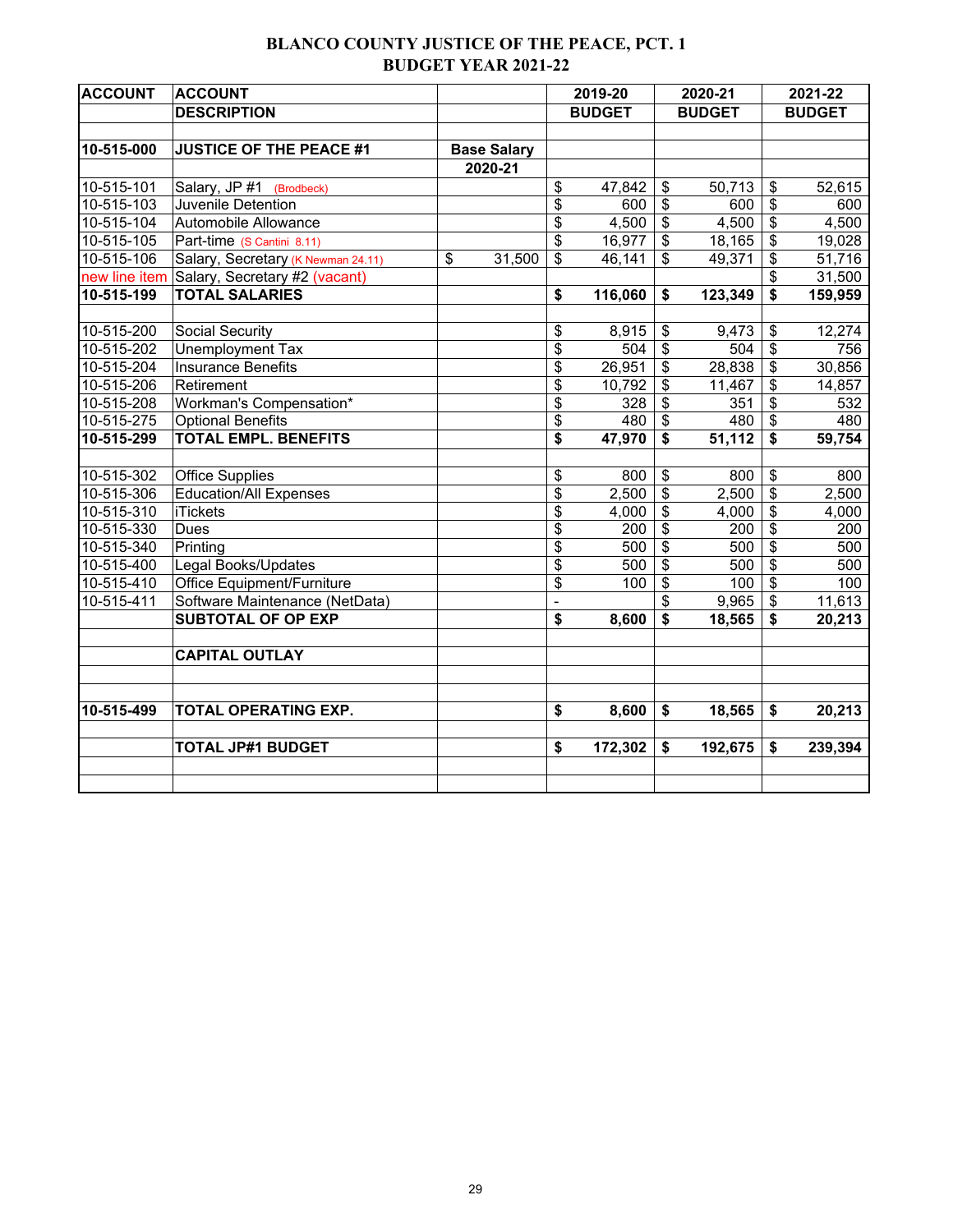## **BLANCO COUNTY JUSTICE OF THE PEACE, PCT. 4 BUDGET YEAR 2021-22**

| <b>ACCOUNT</b>   | <b>ACCOUNT</b>                         |               |                    | 2019-20 |               | 2020-21                   |                 | 2021-22                 |               |
|------------------|----------------------------------------|---------------|--------------------|---------|---------------|---------------------------|-----------------|-------------------------|---------------|
|                  | <b>DESCRIPTION</b>                     |               |                    |         | <b>BUDGET</b> |                           | <b>BUDGET</b>   |                         | <b>BUDGET</b> |
|                  |                                        |               |                    |         |               |                           |                 |                         |               |
| 10-520-000       | <b>JUSTICE OF THE PEACE #4</b>         |               | <b>Base Salary</b> |         |               |                           |                 |                         |               |
|                  |                                        |               | 2020-21            |         |               |                           |                 |                         |               |
| 10-520-101       | Salary, JP #4<br>(Riley)               |               |                    | \$      | 47,842        | \$                        | 50,713          | \$                      | 52,615        |
| 10-520-102       | Salary, Secretary (P Coffee 22.09)     | $\mathsf{\$}$ | 31,500             | \$      | 45,699        | $\boldsymbol{\mathsf{S}}$ | 48,898          | \$                      | 51,221        |
| 10-520-103       | Juvenile Detention                     |               |                    | \$      | 600           | $\overline{\mathbf{3}}$   | 600             | \$                      | 600           |
| 10-520-104       | Automobile Allowance                   |               |                    | \$      | 4,500         | \$                        | 4,500           | \$                      | 4,500         |
| 10-520-105       | Salary, Part-time Secretary (M Herden) |               |                    |         |               | $\sqrt{2}$                | $\bullet$ 9,568 | \$                      | 9,926         |
| 10-520-199       | <b>TOTAL SALARIES</b>                  |               |                    | \$      | 98,641        | \$                        | 114,279         | \$                      | 118,862       |
|                  |                                        |               |                    |         |               |                           |                 |                         |               |
| 10-520-200       | Social Security                        |               |                    | \$      | 7,583         | \$                        | 8,779           | \$                      | 9,130         |
| 10-520-202       | Unemployment Tax                       |               |                    | \$      | 252           | $\boldsymbol{\mathsf{S}}$ | 252             | $\overline{\mathbf{e}}$ | 504           |
| $10 - 520 - 204$ | <b>Insurance Benefits</b>              |               |                    | \$      | 26,951        | \$                        | 28,838          | $\overline{\$}$         | 30,856        |
| 10-520-206       | Retirement                             |               |                    | \$      | 9,179         | $\overline{\mathbf{e}}$   | 10,627          | $\overline{\mathbf{S}}$ | 11,051        |
| 10-520-208       | Workman's Compensation*                |               |                    | \$      | 238           | $\overline{\mathbf{s}}$   | 304             | $\overline{\mathbf{S}}$ | 318           |
| $10 - 520 - 275$ | <b>Optional Benefits</b>               |               |                    | \$      | 480           | \$                        | 480             | $\overline{\mathbf{e}}$ | 480           |
| 10-520-299       | <b>TOTAL EMPL. BENEFITS</b>            |               |                    | \$      | 44,682        | \$                        | 49,279          | \$                      | 52,339        |
|                  |                                        |               |                    |         |               |                           |                 |                         |               |
| 10-520-302       | <b>Office Supplies</b>                 |               |                    | \$      | 2,500         | $\boldsymbol{\mathsf{S}}$ | 2,500           | \$                      | 3,000         |
| 10-520-303       | Postage                                |               |                    | \$      | 950           | $\boldsymbol{\mathsf{S}}$ | 950             | \$                      | 950           |
| 10-520-306       | <b>Education/All Expenses</b>          |               |                    | \$      | 1,500         | \$                        | 1,500           | $\overline{\mathbf{e}}$ | 1,500         |
| 10-520-310       | <b>iTicket</b>                         |               |                    | \$      | 1,700         | $\boldsymbol{\mathsf{S}}$ | 1,700           | \$                      | 1,700         |
| 10-520-330       | Dues                                   |               |                    | \$      | 500           | \$                        | 500             | $\overline{\mathbf{S}}$ | 500           |
| 10-520-340       | Printing                               |               |                    | \$      | 1,000         | $\boldsymbol{\mathsf{S}}$ | 1,000           | \$                      | 1,250         |
| 10-520-346       | Legal books & Updates                  |               |                    | \$      | 1,000         | $\overline{\mathbf{3}}$   | 1,000           | $\overline{\mathbf{e}}$ | 1,000         |
| 10-520-347       | <b>Computer Operations</b>             |               |                    | \$      | 1,000         | \$                        | 1,000           | \$                      | 1,000         |
| 10-520-348       | NetData Maintenance                    |               |                    | \$      | 4,940         | \$                        | 9,965           | $\overline{\mathbf{e}}$ | 11,613        |
|                  | <b>SUBTOTAL OF OP EXP</b>              |               |                    | \$      | 15,090        | \$                        | 20,115          | \$                      | 22,513        |
|                  |                                        |               |                    |         |               |                           |                 |                         |               |
|                  | <b>CAPITAL OUTLAY</b>                  |               |                    |         |               |                           |                 |                         |               |
| 10-520-399       | TOTAL OPERATING EXP.                   |               |                    | \$      | 15,090        | \$                        | 20,115          | \$                      | 22,513        |
|                  |                                        |               |                    |         |               |                           |                 |                         |               |
|                  | <b>TOTAL JP#4 BUDGET</b>               |               |                    | \$      | 158,176       | \$                        | 183,369         | \$                      | 193,396       |
|                  |                                        |               |                    |         |               |                           |                 |                         |               |
|                  |                                        |               |                    |         |               |                           |                 |                         |               |
|                  |                                        |               |                    |         |               |                           |                 |                         |               |
|                  | based on 16 hrs/wk \$11.50/hr          |               |                    |         |               |                           |                 |                         |               |
|                  |                                        |               |                    |         |               |                           |                 |                         |               |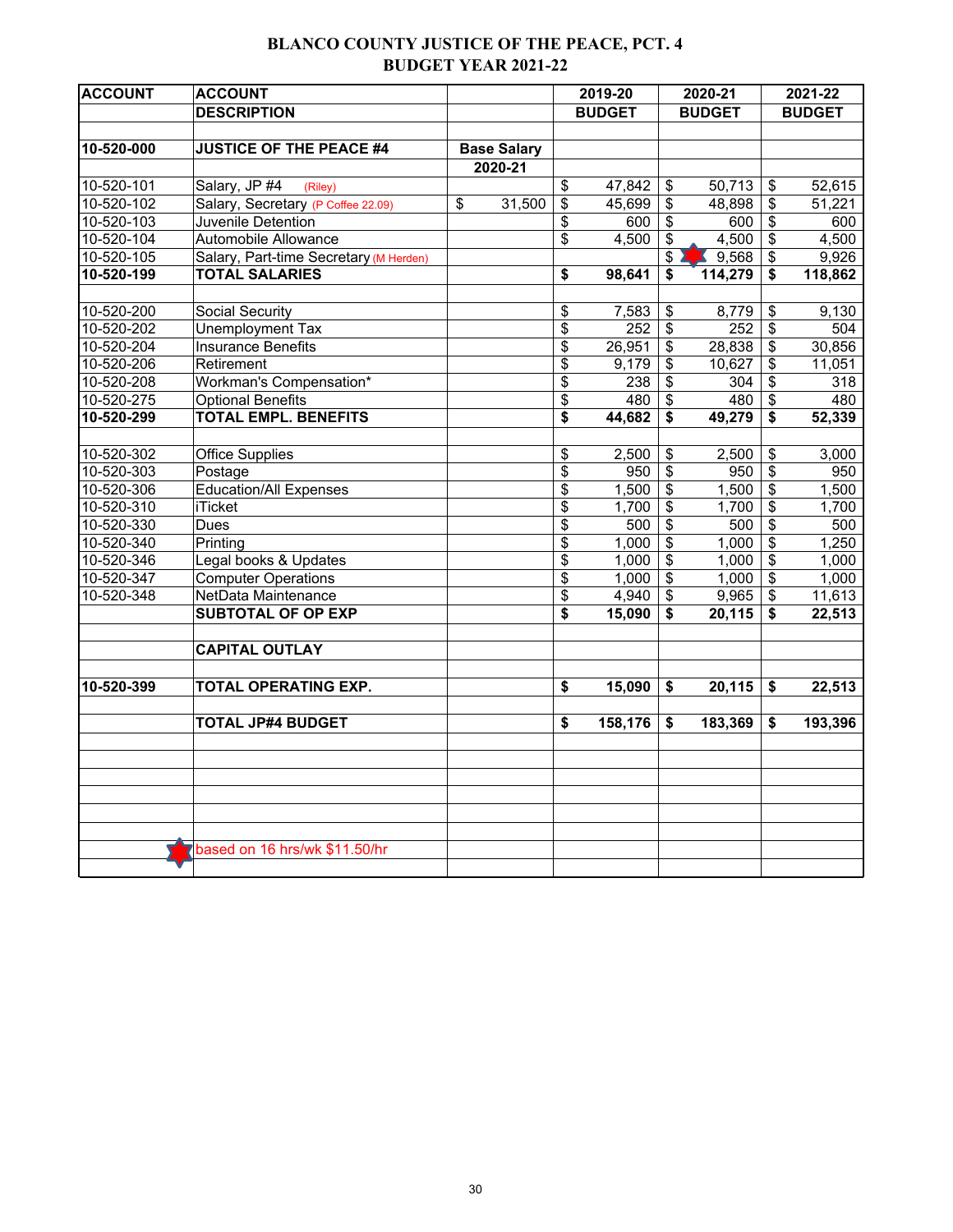# **BLANCO COUNTY CONSTABLE, PCT. 1 BUDGET YEAR 2021-22**

| <b>ACCOUNT</b> | <b>ACCOUNT</b>                        |                | 2019-20       |                          | 2020-21       | 2021-22                   |               |  |
|----------------|---------------------------------------|----------------|---------------|--------------------------|---------------|---------------------------|---------------|--|
|                | <b>DESCRIPTION</b>                    |                | <b>BUDGET</b> |                          | <b>BUDGET</b> |                           | <b>BUDGET</b> |  |
|                |                                       |                |               |                          |               |                           |               |  |
| 10-525-000     | <b>COUNTY CONSTABLE PREC.1</b>        |                |               |                          |               |                           |               |  |
|                |                                       |                |               |                          |               |                           |               |  |
| 10-525-101     | Salary, Constable Pct. #1<br>(Fisher) | \$             | 24,331        | $\boldsymbol{\theta}$    | 25,791        | $\boldsymbol{\mathsf{S}}$ | 26,758        |  |
| 10-525-199     | <b>TOTAL SALARIES</b>                 | \$             | 24,331        | $\mathbf{\$}$            | 25,791        | $\mathbf S$               | 26,758        |  |
|                |                                       |                |               |                          |               |                           |               |  |
| 10-525-200     | <b>Social Security</b>                | \$             | 1,898         | \$                       | 1,973         | \$                        | 2,047         |  |
| 10-525-204     | <b>Insurance Benefits</b>             | \$             | 13,476        | $\overline{\mathbf{S}}$  | 14,419        | \$                        | 15,429        |  |
| 10-525-206     | Retirement                            | \$             | 1,292         | $\overline{\mathbf{S}}$  | 1,335         | \$                        | 1,429         |  |
| 10-525-208     | Workman's Compensation*               | \$             |               | $\overline{\mathbf{S}}$  |               | \$                        |               |  |
| 10-525-275     | <b>Optional Benefits</b>              | \$             | 480           | $\overline{\$}$          |               | \$                        |               |  |
| 10-525-299     | <b>TOTAL EMPL. BENEFITS</b>           | \$             | 17,146        | \$                       | 17,727        | \$                        | 18,904        |  |
|                |                                       |                |               |                          |               |                           |               |  |
| 10-525-302     | <b>Office Supplies</b>                | \$             | 250           | \$                       | 1,574         | \$                        | 1,000         |  |
| 10-525-306     | <b>Education/All Expenses</b>         | \$             | 750           | $\overline{\mathcal{G}}$ | 750           | $\overline{\mathcal{S}}$  | 1,000         |  |
| 10-525-310     | Auto Expense                          | \$             | 3,000         | $\overline{\mathbf{S}}$  | 9,000         | \$                        | 11,850        |  |
| 10-525-311     | Ammunition                            | \$             | 150           | $\overline{\mathbf{S}}$  | 300           | \$                        | 500           |  |
| 10-525-330     | <b>Dues</b>                           | \$             | 100           | $\overline{\mathbf{S}}$  | 100           | \$                        | 120           |  |
| 10-525-307     | <b>Uniforms</b>                       |                |               | \$                       | 300           | \$                        | 600           |  |
| 10-525-304     | <b>Office Cell Phone</b>              |                |               | \$                       | 1,000         | \$                        | 1,000         |  |
| new line item  | Technology/Maintenance Fees           | $\overline{a}$ |               |                          |               | \$                        | 5,375         |  |
|                | <b>SUBTOTAL OF OP EXP</b>             | \$             | 4,250         | \$                       | 13,024        | \$                        | 21,445        |  |
|                |                                       |                |               |                          |               |                           |               |  |
|                | <b>CAPITAL OUTLAY</b>                 |                |               |                          |               |                           |               |  |
| 10-525-399     | TOTAL OPERATING EXP.                  | \$             | 4,250         | \$                       | 13,024        | \$                        | 21,445        |  |
|                | <b>TOTAL CONST #1 BUDGET</b>          | \$             | 45,727        | \$                       | 56,542        | \$                        | 67,107        |  |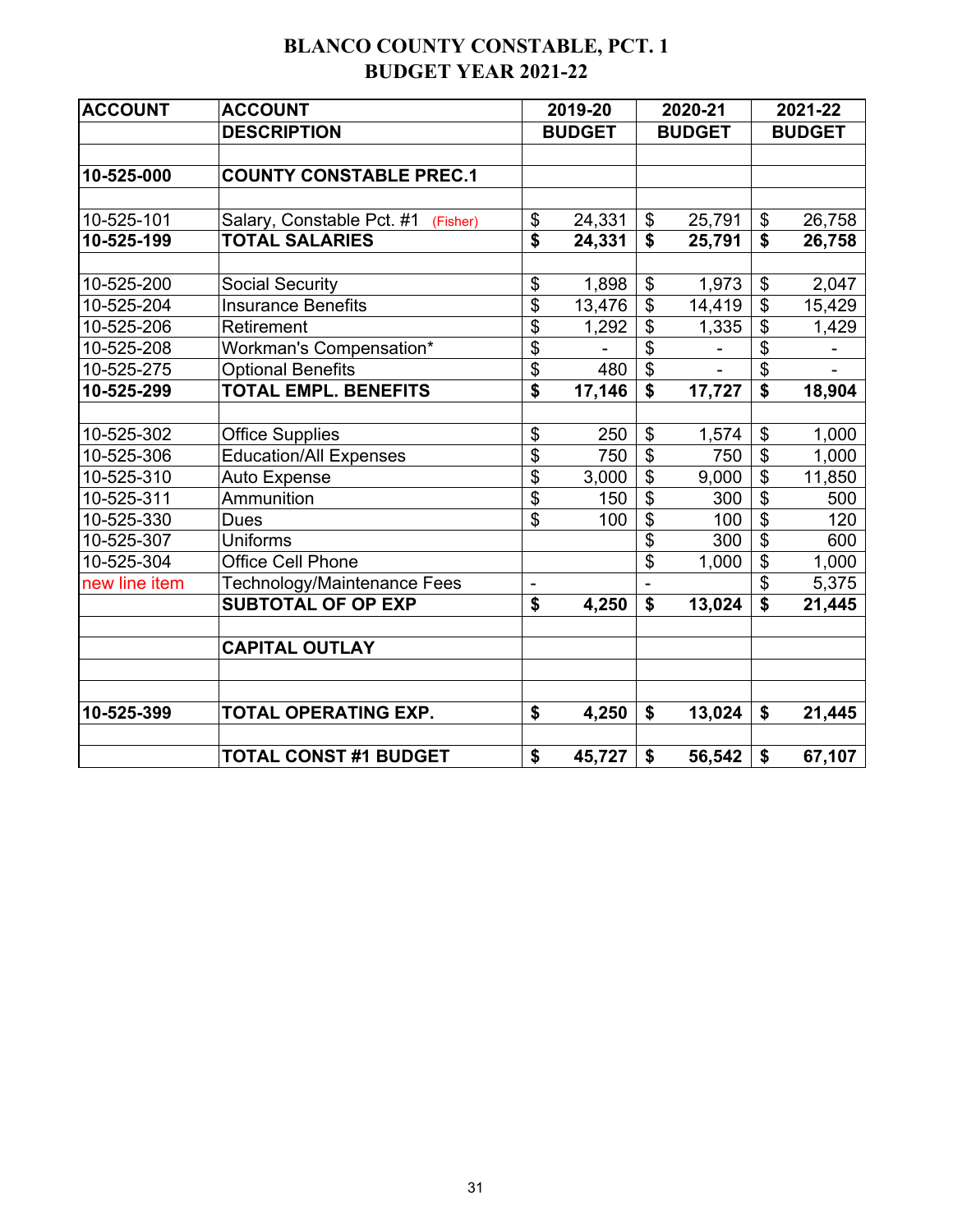## **BLANCO COUNTY CONSTABLE, PCT. 4 BUDGET YEAR 2021-22**

| <b>ACCOUNT</b> | <b>ACCOUNT</b>                       |    | 2019-20       |                         | 2020-21       | 2021-22                   |               |  |  |
|----------------|--------------------------------------|----|---------------|-------------------------|---------------|---------------------------|---------------|--|--|
|                | <b>DESCRIPTION</b>                   |    | <b>BUDGET</b> |                         | <b>BUDGET</b> |                           | <b>BUDGET</b> |  |  |
|                |                                      |    |               |                         |               |                           |               |  |  |
| 10-530-000     | <b>COUNTY CONSTABLE PREC.4</b>       |    |               |                         |               |                           |               |  |  |
|                |                                      |    |               |                         |               |                           |               |  |  |
| 10-530-101     | Salary, Constable Pct. #4 (Steubing) | \$ | 24,331        | $\frac{1}{2}$           | 25,791        | $\boldsymbol{\mathsf{S}}$ | 26,758        |  |  |
| 10-530-199     | <b>TOTAL SALARIES</b>                | \$ | 24,331        | \$                      | 25,791        | \$                        | 26,758        |  |  |
|                |                                      |    |               |                         |               |                           |               |  |  |
| 10-530-200     | <b>Social Security</b>               | \$ | 1,898         | $\frac{1}{2}$           | 2,010         | $\boldsymbol{\mathsf{S}}$ | 2,084         |  |  |
| 10-530-204     | <b>Insurance Benefits</b>            | \$ | 13,476        | \$                      | 14,419        | \$                        | 15,429        |  |  |
| 10-530-206     | Retirement                           | \$ | 2,297         | \$                      | 2,433         | $\boldsymbol{\mathsf{S}}$ | 2,522         |  |  |
| 10-530-208     | Workman's Compensation*              | \$ |               | \$                      |               | \$                        |               |  |  |
| 10-530-275     | <b>Optional Benefits</b>             | \$ | 480           | \$                      | 480           | $\boldsymbol{\mathsf{S}}$ | 480           |  |  |
| 10-530-299     | <b>TOTAL EMPL. BENEFITS</b>          | \$ | 18,151        | \$                      | 19,341        | \$                        | 20,515        |  |  |
|                |                                      |    |               |                         |               |                           |               |  |  |
| 10-530-302     | <b>Office Supplies</b>               | \$ | 200           | \$                      | 200           | \$                        | 200           |  |  |
| 10-530-306     | <b>Education/All Expenses</b>        | \$ | 100           | $\overline{\mathbf{S}}$ | 100           | \$                        | 100           |  |  |
| 10-530-307     | Postage                              | \$ | 100           | \$                      | 100           | \$                        | 100           |  |  |
| 10-530-308     | Ammunition                           | \$ | 100           | $\overline{\mathbf{S}}$ | 100           | $\mathfrak s$             | 500           |  |  |
| 10-530-310     | Auto Expense                         | \$ | 2,500         | $\mathfrak{S}$          | 2,500         | \$                        | 3,000         |  |  |
| 10-530-330     | <b>Dues</b>                          | \$ | 100           | \$                      | 100           | $\mathfrak{S}$            | 100           |  |  |
|                | <b>SUBTOTAL OF OP EXP</b>            | \$ | 3,100         | $\overline{\mathbf{s}}$ | 3,100         | \$                        | 4,000         |  |  |
|                | <b>CAPITAL OUTLAY</b>                | \$ |               | \$                      |               | \$                        |               |  |  |
|                |                                      |    |               |                         |               |                           |               |  |  |
|                |                                      |    |               |                         |               |                           |               |  |  |
|                |                                      |    |               |                         |               |                           |               |  |  |
| 10-530-399     | <b>TOTAL OPERATING EXP.</b>          | \$ | 3,100         | \$                      | 3,100         | \$                        | 4,000         |  |  |
|                | <b>TOTAL CONST #4 BUDGET</b>         | \$ | 45,582        | \$                      | 48,232        | \$                        | 51,273        |  |  |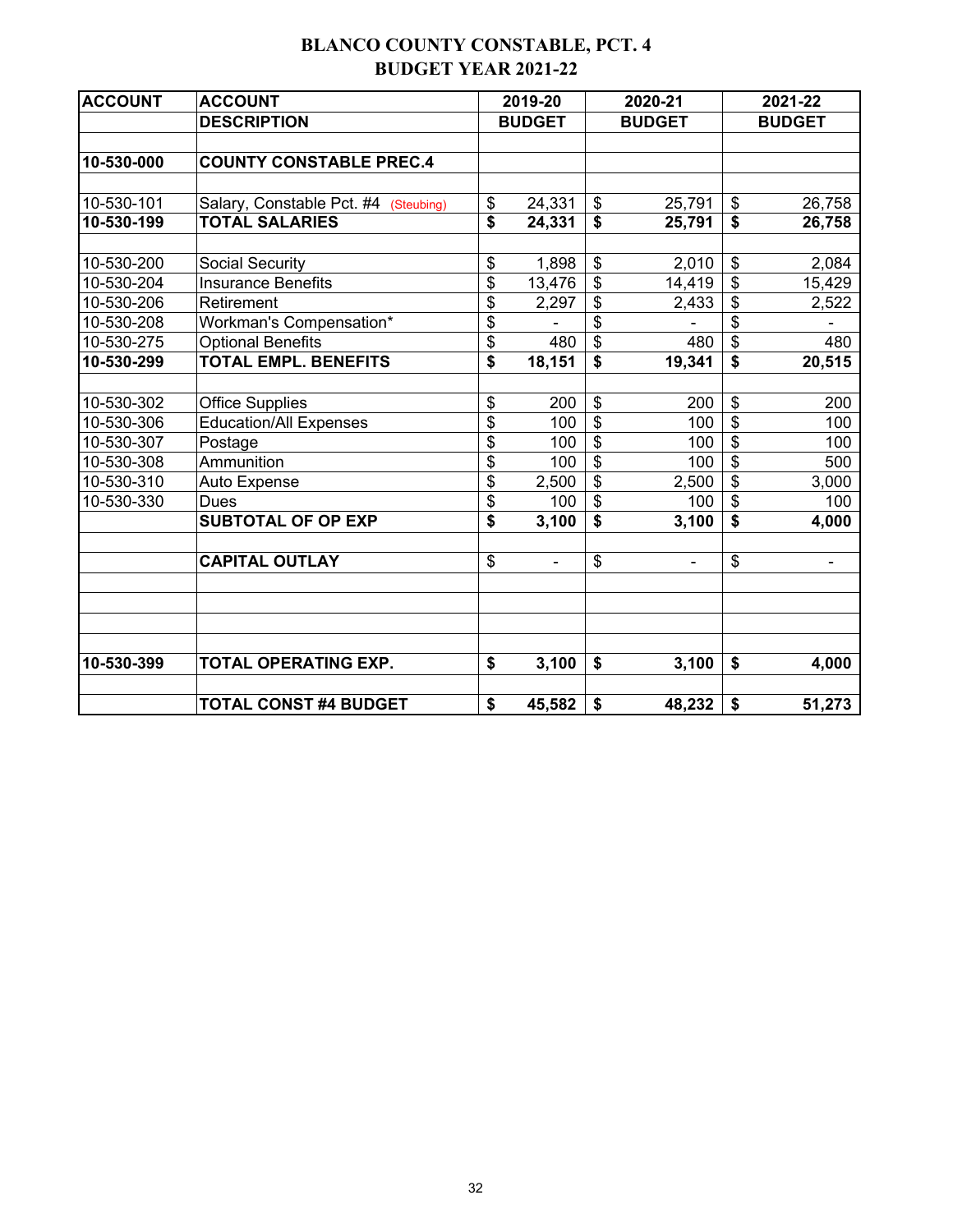# **9-1-1 ADDRESSING, COUNTY BUDGET YEAR 2021-22**

| <b>ACCOUNT</b> | <b>ACCOUNT</b>                  |                | 2019-20       | 2020-21              | 2021-22                              |               |  |
|----------------|---------------------------------|----------------|---------------|----------------------|--------------------------------------|---------------|--|
|                | <b>DESCRIPTION</b>              |                | <b>BUDGET</b> | <b>BUDGET</b>        |                                      | <b>BUDGET</b> |  |
|                |                                 |                |               |                      |                                      |               |  |
| 10-535-000     | 911 RURAL ADDRESSING/COUNTY     |                |               |                      |                                      |               |  |
|                |                                 |                |               |                      |                                      |               |  |
| 10-535-101     | Salary (K Strickland 25.00)     | \$             | 29,607        | \$<br>7,795          | \$                                   | 8,165         |  |
| 10-535-199     | <b>TOTAL SALARIES</b>           | \$             | 29,607        | \$<br>7,795          | $\overline{\boldsymbol{\mathsf{s}}}$ | 8,165         |  |
|                |                                 |                |               |                      |                                      |               |  |
| 10-535-200     | <b>Social Security</b>          | \$             | 2,265         | \$<br>596            | \$                                   | 625           |  |
| 10-535-202     | <b>Unemployment Tax</b>         | \$             | 829           | \$<br>218            | \$                                   | 252           |  |
| 10-535-204     | <b>Insurance Benefits</b>       | \$             |               | \$                   | \$                                   |               |  |
| 10-535-206     | Retirement                      | \$             | 2,742         | \$<br>722            | \$                                   | 756           |  |
| 10-535-208     | Workman's Compensation*         | \$             | 35            | \$<br>41             | \$                                   | 42            |  |
| 10-535-275     | <b>Optional Benefits</b>        | \$             |               | \$                   | \$                                   |               |  |
| 10-535-299     | <b>TOTAL EMPL. BENEFITS</b>     | \$             | 5,871         | \$<br>1,577          | \$                                   | 1,675         |  |
|                |                                 |                |               |                      |                                      |               |  |
| 10-535-302     | <b>Office Supplies</b>          | $\mathfrak{S}$ | 750           | \$<br>750            | \$                                   | 750           |  |
| new line item  | <b>Mapping Software License</b> |                |               |                      | \$                                   | 1,500         |  |
| new line item  | <b>BIS Consulting</b>           |                |               |                      | \$                                   | 18,000        |  |
|                | <b>SUBTOTAL OF OP EXP</b>       | \$             | 750           | \$<br>750            | \$                                   | 20,250        |  |
|                |                                 |                |               |                      |                                      |               |  |
|                | <b>CAPITAL OUTLAY</b>           |                |               |                      |                                      |               |  |
|                |                                 | \$             | ۰             | \$<br>$\blacksquare$ | \$                                   |               |  |
|                |                                 |                |               |                      |                                      |               |  |
| 10-535-399     | <b>TOTAL OPERATING EXP.</b>     | \$             | 750           | \$<br>750            | \$                                   | 20,250        |  |
|                | <b>TOTAL 911, CO. BUDGET</b>    | \$             | 36,193        | \$<br>10,081         | \$                                   | 30,048        |  |
|                |                                 |                |               |                      |                                      |               |  |
|                |                                 |                |               |                      |                                      |               |  |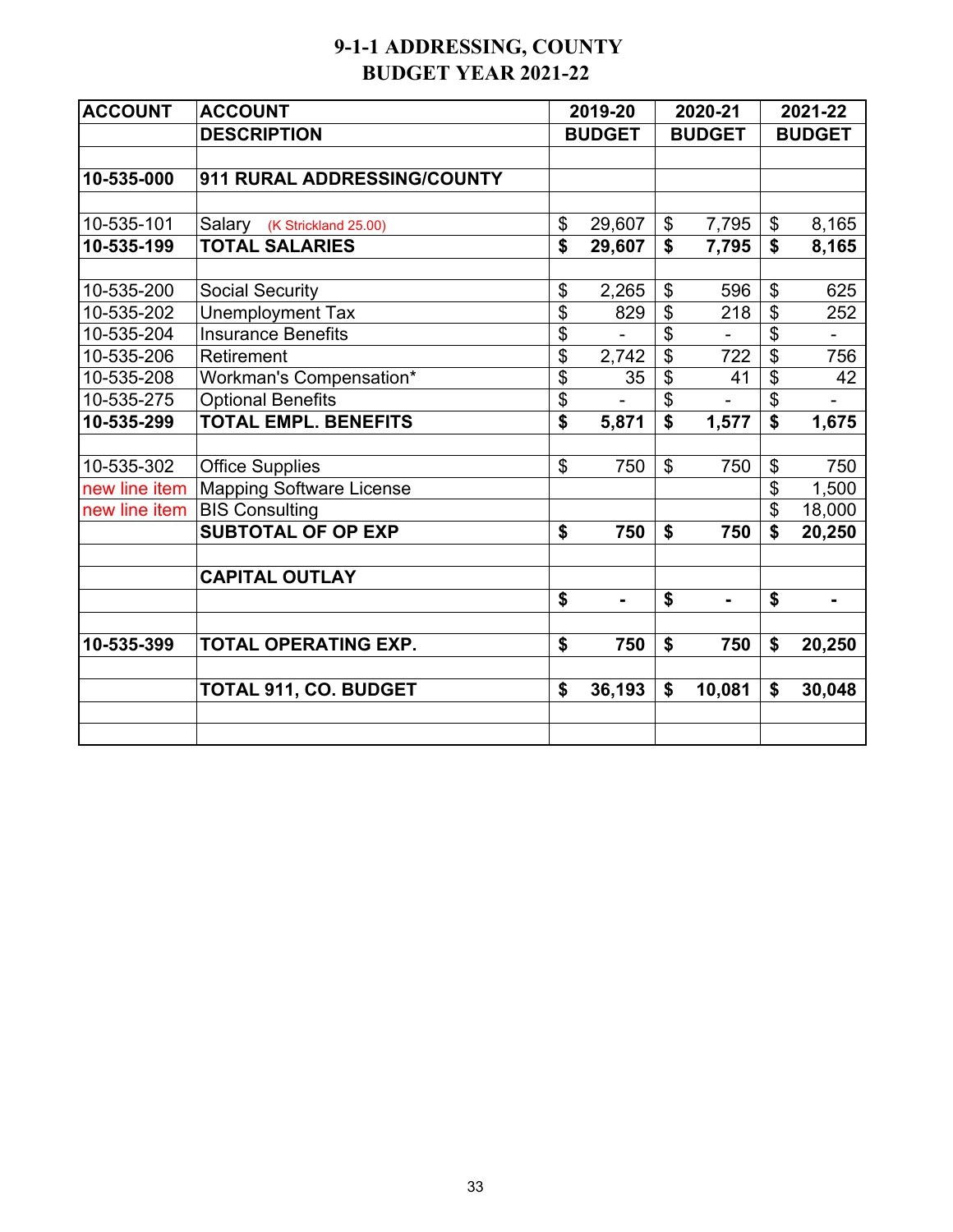# **BLANCO COUNTY RECYCLE COORDINATOR BUDGET YEAR 2021-22**

| <b>ACCOUNT</b> | <b>ACCOUNT</b>                                 |                             | 2019-20       | 2020-21                    |               | 2021-22                    |               |
|----------------|------------------------------------------------|-----------------------------|---------------|----------------------------|---------------|----------------------------|---------------|
|                | <b>DESCRIPTION</b>                             |                             | <b>BUDGET</b> |                            | <b>BUDGET</b> |                            | <b>BUDGET</b> |
|                |                                                |                             |               |                            |               |                            |               |
| 10-550-000     | <b>RECYCLING COORDINATOR</b>                   |                             |               |                            |               |                            |               |
|                |                                                |                             |               |                            |               |                            |               |
| 10-550-101     | Salary, recycling coordinator (Granberg)       | \$                          | 10,324        | $\boldsymbol{\mathsf{\$}}$ | 10,943        | $\boldsymbol{\mathsf{\$}}$ | 11,353        |
| 10-550-102     | Part-time (Hrobar 7.09 \$15,725 or \$15.12/hr) | $\overline{\mathfrak{s}}$   | 25,139        | $\mathfrak{S}$             | 29,740        | $\mathfrak{S}$             | 30,285        |
|                | (vacant \$14,560/yr or \$14.00/hr)             |                             |               |                            |               |                            |               |
| 10-550-199     | <b>TOTAL SALARIES</b>                          | \$                          | 35,463        | $\boldsymbol{\mathsf{s}}$  | 40,683        | $\boldsymbol{\mathsf{s}}$  | 41,638        |
|                |                                                |                             |               |                            |               |                            |               |
| 10-550-200     | <b>Social Security</b>                         | \$                          | 2,750         | \$                         | 3,149         | \$                         | 3,222         |
| 10-550-202     | <b>Unemployment Tax</b>                        | $\overline{\mathbf{S}}$     | 360           | \$                         | 360           | \$                         | 360           |
| 10-550-204     | <b>Insurance Benefits</b>                      | \$                          |               | \$                         |               | \$                         |               |
| 10-550-206     | Retirement                                     | \$                          | 3,328         | $\overline{\mathcal{S}}$   | 3,812         | $\overline{\mathbf{S}}$    | 3,900         |
| 10-550-208     | Workman's Compensation*                        | \$                          | 2,977         | \$                         | 3,512         | \$                         | 3,575         |
|                | Optional Benefits **                           | $\overline{\$}$             | 480           | $\overline{\mathcal{S}}$   | 480           | \$                         | 480           |
| 10-550-299     | <b>TOTAL EMPL. BENEFITS</b>                    | $\overline{\boldsymbol{s}}$ | 9,895         | $\overline{\mathbf{s}}$    | 11,312        | \$                         | 11,537        |
|                |                                                |                             |               |                            |               |                            |               |
| 10-550-302     | <b>Building Maintenance/supplies</b>           | \$                          | 1,000         | \$                         | 1,000         | \$                         | 1,000         |
| 10-550-308     | <b>Equipment Maintenance/supplies</b>          | \$                          | 5,000         | $\boldsymbol{\mathsf{S}}$  | 5,000         | \$                         | 5,000         |
| 10-550-310     | Fuel                                           | \$                          | 2,000         | $\mathfrak{S}$             | 2,000         | \$                         | 2,000         |
|                | new line item Glass Transportation             |                             |               |                            |               | \$                         | 8,000         |
|                | <b>SUBTOTAL OF OP EXP</b>                      | \$                          | 8,000         | \$                         | 8,000         | \$                         | 16,000        |
|                | <b>CAPITAL OUTLAY</b>                          |                             |               |                            |               |                            |               |
|                |                                                |                             |               |                            |               |                            |               |
| 10-550-399     | TOTAL OPERATING EXP.                           | \$                          | 8,000         | \$                         | 8,000         | \$                         | 16,000        |
|                | <b>TOTAL RECYCLING COOR BDG</b>                | \$                          | 50,381        | \$                         | 56,484        | \$                         | 65,600        |
|                |                                                |                             |               |                            |               |                            |               |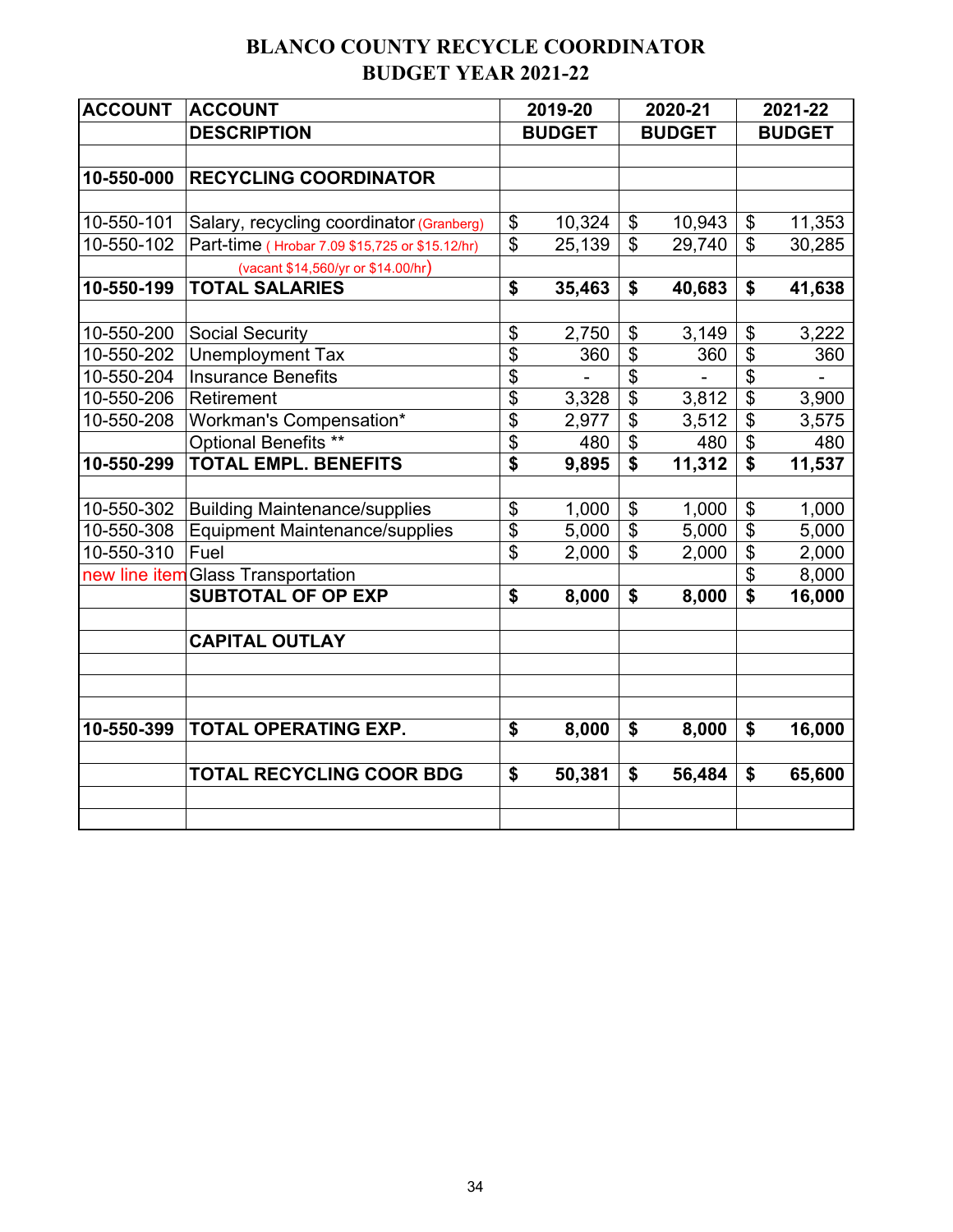## **GENERAL FUND CAPITAL EQUIPMENT BUDGET YEAR 2021-22**

| <b>ACCOUNT</b> | <b>ACCOUNT</b>                                       | 2019-20       | 2020-21       | 2021-22       |
|----------------|------------------------------------------------------|---------------|---------------|---------------|
|                | <b>DESCRIPTION</b>                                   | <b>BUDGET</b> | <b>BUDGET</b> | <b>BUDGET</b> |
|                |                                                      |               |               |               |
| 10-560-000     | <b>GENERAL FUND CAPITAL EQUIPMENT</b>                |               |               |               |
|                |                                                      |               |               |               |
|                | FY20-21 financing pmt 2 of 2                         |               |               | 325275        |
|                | Pct 3 financing pmt 1 of 2                           |               |               | 68786         |
|                | If finance all equipment (2 annual pmts)             |               |               | 284276        |
|                |                                                      |               |               |               |
|                | Dual Tandem 10-15 yard Dump Truck (Pct 1)            |               |               | 100000        |
|                | 4" 24HP Tow Behind Chipper (Pct 2)                   |               |               | 15000         |
|                | Equipment Shed (Pct 3)                               |               |               | 25000         |
|                | <b>Upgrade Security Cameras (Recycle)</b>            |               |               | 3600          |
|                | Hazard Mitigation Plan Update (Emerg Mgmt)           |               |               | 80000         |
|                | Handheld Radio (Const. 4)                            |               |               | 5000          |
|                | Computer & Software (Agri-Life)                      |               |               | 832           |
|                | Desk (Agri-Life)                                     |               |               | 700           |
|                | Deputy Weapons (LEC)                                 |               |               | 10100         |
|                | 2 Durangos, 1 Ram PU & Equip (LEC)                   |               |               | 193715        |
|                | 3 Vehicle Radios & Programming (LEC)                 |               |               | 16000         |
|                | 4 Handheld Radios & Programming (LEC)                |               |               | 18800         |
|                | <b>Stainless Steel Shower Enclosures (LEC)</b>       |               |               | 30000         |
|                | Central Square Interface (LEC)                       |               |               | 15600         |
|                | Call recording software update (LEC)                 |               |               | 11000         |
|                | 2 Desktop Computers (LEC)                            |               |               | 4595          |
|                | 2 Video Workstations (LEC)                           |               |               | 5500          |
|                | Panasonic Laptop for New Deputy position (LEC)       |               |               | 5000          |
|                | Laptop (Veteran Services)                            |               |               | 1500          |
|                | Purchase of ROW & other real estate                  |               |               | 30000         |
|                |                                                      |               |               |               |
|                | If finance all equipment (2 annual pmts)             |               | 327797        |               |
|                | <b>Server - Courthouse</b>                           |               | 10000         |               |
|                | Laptop Computer/cost share - AgriLife                |               | 750           |               |
|                | Laptop Computer for P/T Investigator - Co Atty       |               | 1500          |               |
|                | Express Vote Printers (5) - Elections                |               | 4000          |               |
|                | 6 Poll Pads (if parties have to be split - Elections |               | 2910          |               |
|                | 2 DS200 & 6 Express Votes - Elections                |               | 36000         |               |
|                | A/C kit for Equipment - Pct 1                        |               | 4000          |               |
|                | 2 Carports - Pct 1                                   |               | 7250          |               |
|                | Caterpillar Skidsteer - Pct 2                        |               | 72000         |               |
|                | Bumper pull Trailer - Pct 3                          |               | 9955          |               |
|                | F-550 Work Truck - Pct 3                             |               | 65000         |               |
|                | 2000 gal Asphalt Distributer - Pct 3                 |               | 65000         |               |
|                | Laptop Computer - Pct 3 & Emerg Mgmt                 |               | 4000          |               |
|                | Fencing & Yard Upgrades- Pct 3                       |               | 15000         |               |
|                | F-250 4x4 Work Truck - Pct 4                         |               | 55095         |               |
|                | X26P Taser - Pct 1 Constable                         |               | 1967          |               |
|                | Pistol - Pct 1 Constable                             |               | 409           |               |
|                | Aim Point Pro Sight - Pct 1 Constable                |               | 445           |               |
|                | Colt AR-15 Patrol Rifle - Pct 1 Constable            |               | 1355          |               |
|                | Electric wiring storage bldg - South Annex           |               | 3000          |               |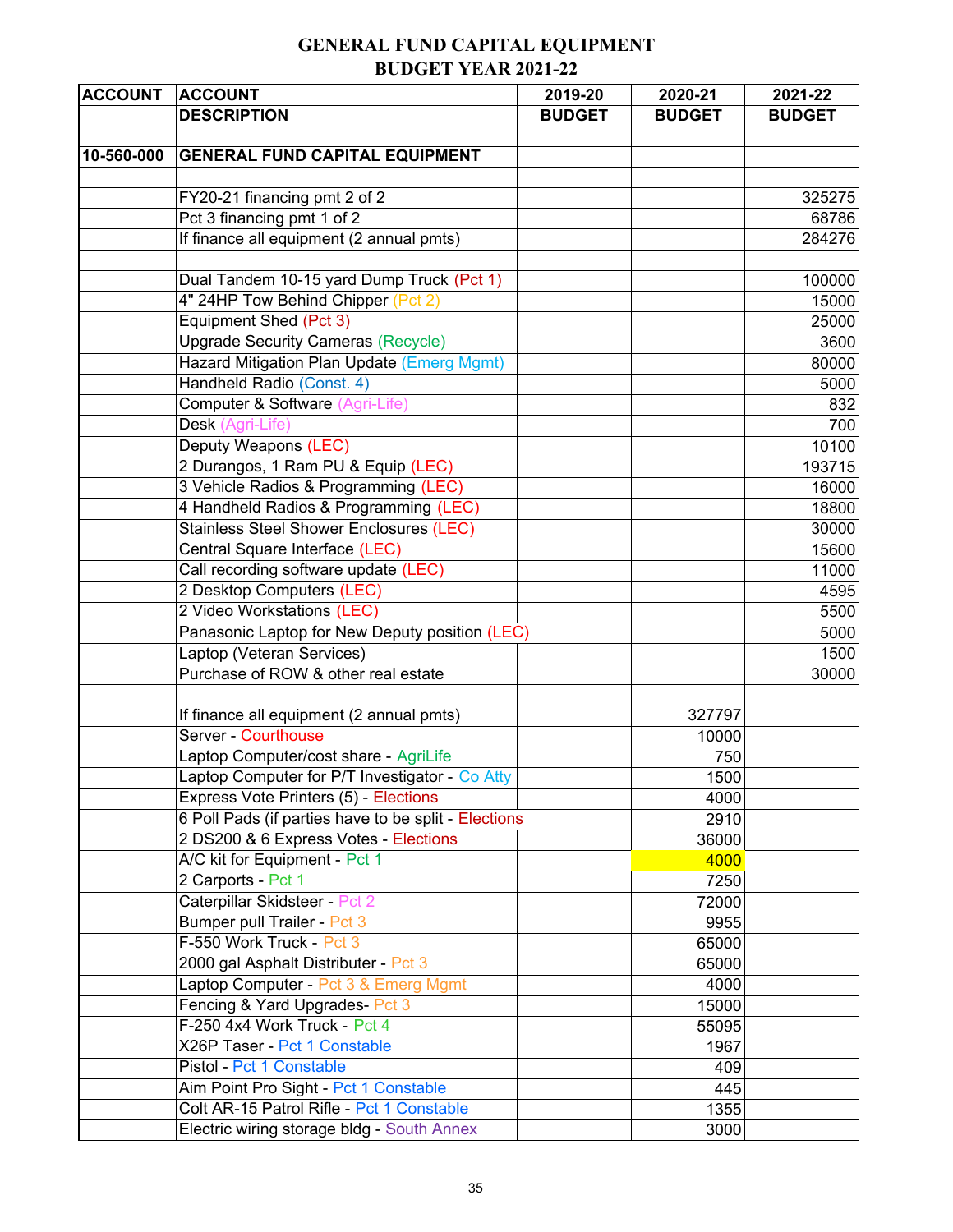## **GENERAL FUND CAPITAL EQUIPMENT BUDGET YEAR 2021-22**

| 3-2020 Dodge Durangos fully equiped - LEC            |               | 171151        |               |
|------------------------------------------------------|---------------|---------------|---------------|
| 2 Dell Desktop computers/monitors - LEC              |               | 3000          |               |
| Laptop Computer - LEC                                |               | 1500          |               |
| LogSoft (logbook&inmate monitor system - LEC         |               | 20825         |               |
| <b>CCTV Matrix &amp; DVR System replacement -LEC</b> |               | 30104         |               |
| <b>Washing Machine, HD - LEC</b>                     |               | 10000         |               |
| 3 Radios (programmed) for new vehicles - LEC         |               | 13300         |               |
| 3 Motorola handheld radios (replace old)- LEC        |               | 12935         |               |
| Body Camera - Constable Pct 4                        |               | 520           |               |
| Vehicle Dash Camera - Constable Pct 4                |               | 1650          |               |
| Purchase of ROW & other real estate                  |               | 30000         |               |
|                                                      |               |               |               |
|                                                      |               |               |               |
| If finance all equipment (no property)               | 233302        |               |               |
| <b>DS200 Ballot Scanner - Elections Admin</b>        | 5900          |               |               |
| <b>Barricades - Emergency Mgmt</b>                   | 4000          |               |               |
| 4- AEDs - Emergency Mgmt                             | 6500          |               |               |
| Vehicle - Inspector                                  | 26000         |               |               |
| 1 ton Truck - Precinct 2                             | 50000         |               |               |
| 3 Dell Computers for Detention - LEC                 | 3400          |               |               |
| 3 Zuecher software - LEC                             | 7425          |               |               |
| 3 Tasers - LEC                                       | 5685          |               |               |
| 3 Handheld Radios - LEC                              | 13050         |               |               |
| 3 Laptop Computers - LEC                             | 12600         |               |               |
| 3 Vehicle Radios - LEC                               | 12700         |               |               |
| 2 Computers & 6 Monitors for Dispatch - LEC          | 3000          |               |               |
| <b>Facility Control Equipment - LEC</b>              | 11550         |               |               |
| 4 Rifles & 4 Pistols - LEC                           | 7922          |               |               |
| 4 Police Vehicles & Equipment - LEC                  | 179237        |               |               |
| Portable Scene Light for Dispatch - LEC              | 618           |               |               |
| 2 Laptops & 2 Mobile printers for Dispatch - LE      | 3200          |               |               |
| 2 Servers - LEC                                      | 17000         |               |               |
| 1 SCBA Cylinder - LEC                                | 900           |               |               |
| Purchase of ROW & other real estate                  | 30000         |               |               |
| Skid Steer - Precinct 3                              | 71000         |               |               |
| Auger - Precint (all)                                | 2200          |               |               |
|                                                      |               |               |               |
| ** Contingent on exchange with                       |               |               |               |
| <b>Emergency Mgmt</b>                                |               |               |               |
|                                                      |               |               |               |
| Gov. Cap annual payments (2)                         | \$<br>170,971 | \$<br>233,302 | \$<br>284,276 |
|                                                      |               |               |               |
| <b>TOTAL CAPITAL EQUIPMENT</b>                       | \$<br>434,273 | \$<br>591,099 | \$<br>678,337 |
|                                                      |               |               |               |
| <b>Financing: All items</b>                          |               |               |               |
| Loan amount:<br>\$541,692                            |               |               |               |
| Interest rate:<br>3.288%                             |               |               |               |
| Compound:<br>annually                                |               |               |               |
| 2 payments of \$284,276                              |               |               |               |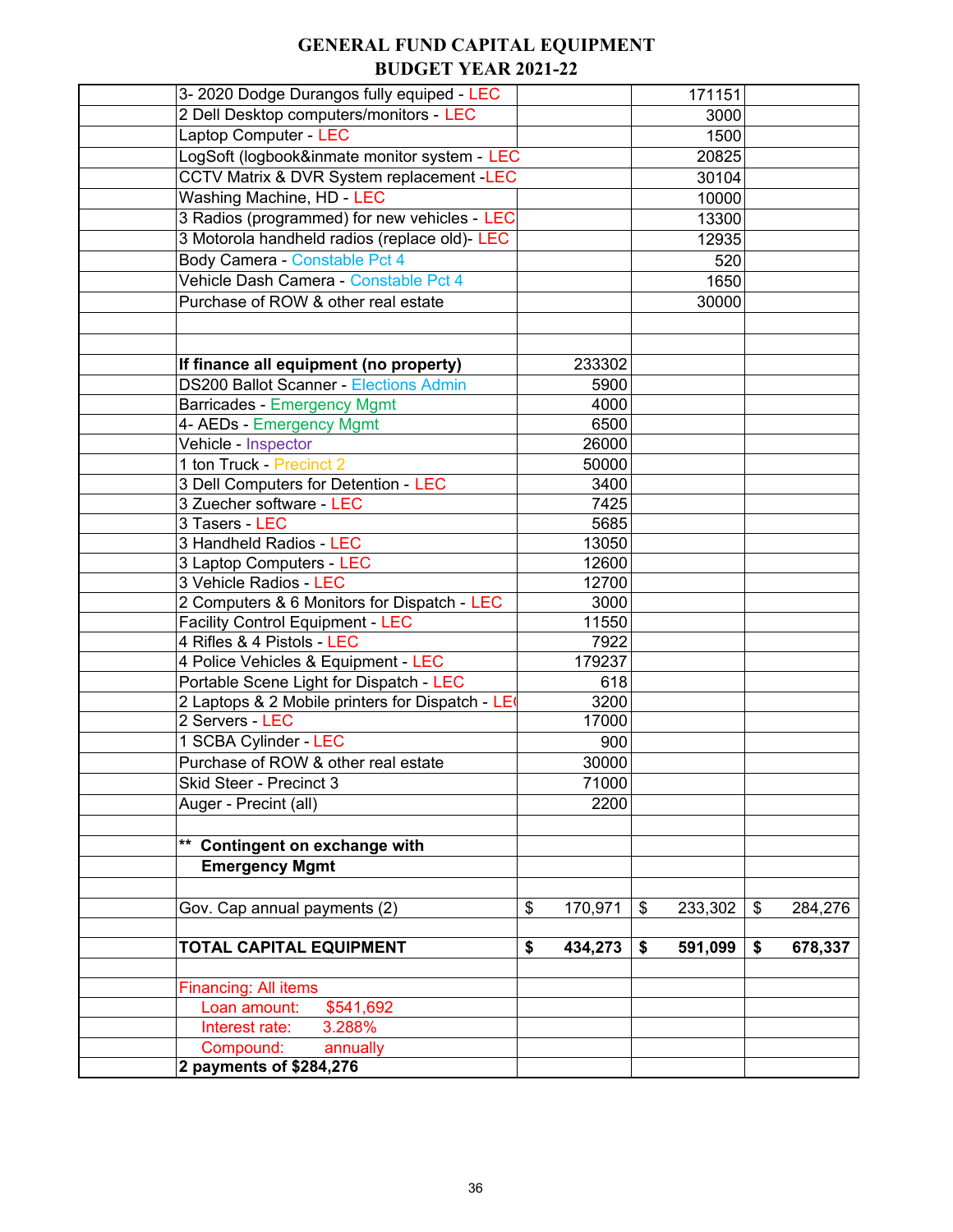## **BLANCO COUNTY INSPECTOR BUDGET YEAR 2021-22**

| <b>ACCOUNT</b> | <b>ACCOUNT</b>                           |                           | 2019-20       | 2020-21       |                           | 2021-22       |
|----------------|------------------------------------------|---------------------------|---------------|---------------|---------------------------|---------------|
|                | <b>DESCRIPTION</b>                       |                           | <b>BUDGET</b> | <b>BUDGET</b> |                           | <b>BUDGET</b> |
|                |                                          |                           |               |               |                           |               |
| 10-585-000     | <b>COUNTY INSPECTOR</b>                  |                           |               |               |                           |               |
|                |                                          |                           |               |               |                           |               |
| 10-585-101     | Salary (Roeder)                          | \$                        | 29,493        | \$<br>31,558  | \$                        | 33,057        |
|                | new line item Salary, Part-time (vacant) |                           |               |               | \$                        | 20,000        |
| 10-585-199     | <b>TOTAL SALARIES</b>                    | \$                        | 29,493        | \$<br>31,558  | \$                        | 53,057        |
|                |                                          |                           |               |               |                           |               |
| 10-585-200     | <b>Social Security</b>                   | \$                        | 2,293         | \$<br>2,451   | \$                        | 4,096         |
| 10-585-202     | <b>Unemployment Tax</b>                  | $\overline{\$}$           | 252           | \$<br>252     | $\overline{\mathfrak{s}}$ | 504           |
| 10-585-204     | <b>Insurance Benefits</b>                | \$                        |               | \$            | \$                        |               |
| 10-585-206     | Retirement                               | $\overline{\mathfrak{s}}$ | 2,775         | \$<br>2,967   | $\overline{\mathfrak{s}}$ | 4,958         |
| 10-585-208     | <b>Workman's Compensation</b>            | \$                        | 156           | \$<br>167     | $\overline{\mathfrak{s}}$ | 278           |
| 10-585-275     | <b>Optional Benefits</b>                 | \$                        | 480           | \$<br>480     | \$                        | 480           |
| 10-585-299     | <b>TOTAL EMPL. BENEFITS</b>              | \$                        | 5,956         | \$<br>6,316   | \$                        | 10,315        |
|                |                                          |                           |               |               |                           |               |
| 10-585-302     | <b>Office Supplies</b>                   | \$                        | 400           | \$<br>400     | $\boldsymbol{\mathsf{S}}$ | 400           |
| 10-585-306     | <b>Training/All Expenses</b>             | $\overline{\mathfrak{s}}$ | 2,500         | \$<br>2,500   | \$                        | 2,500         |
| 10-585-315     | <b>Auto Maintenance/Fuel</b>             | \$                        | 1,500         | \$<br>1,500   | $\overline{\mathbf{S}}$   | 1,500         |
|                | <b>SUBTOTAL OF OP EXP</b>                | $\overline{\mathbf{s}}$   | 4,400         | \$<br>4,400   | \$                        | 4,400         |
|                |                                          |                           |               |               |                           |               |
|                | <b>CAPITAL OUTLAY</b>                    |                           |               |               |                           |               |
|                |                                          |                           |               |               |                           |               |
|                |                                          |                           |               |               |                           |               |
| 10-585-399     | TOTAL OPERATING EXP.                     | \$                        | 4,400         | \$<br>4,400   | \$                        | 4,400         |
|                | <b>TOTAL INSP. BUDGET</b>                | \$                        | 39,693        | \$<br>42,108  | \$                        | 67,494        |
|                |                                          |                           |               |               |                           |               |
|                |                                          |                           |               |               |                           |               |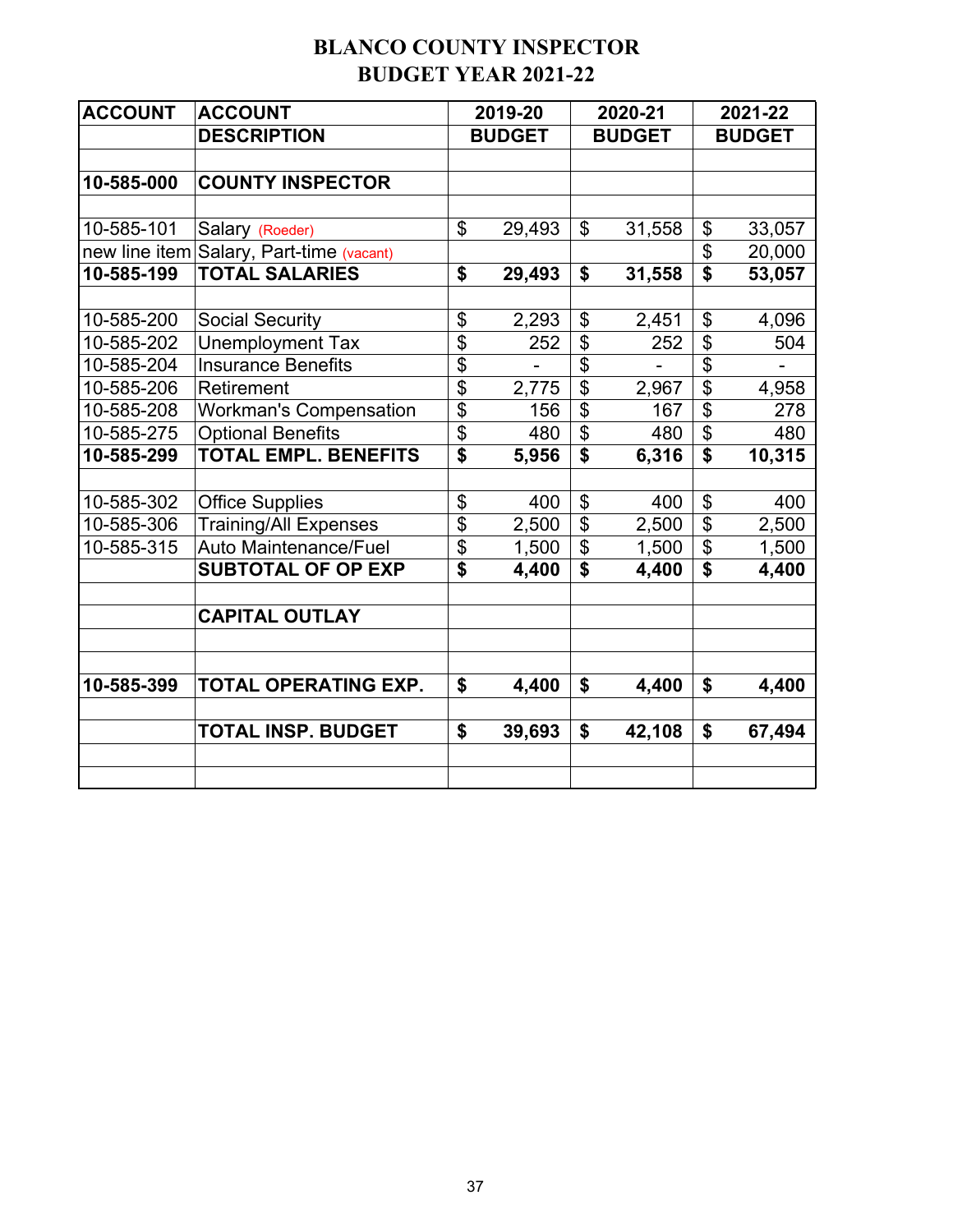## **VETERAN SERVICES BUDGET YEAR 2021-22**

| <b>ACCOUNT</b> | <b>ACCOUNT</b>                 |                           | 2019-20                      |                           | 2020-21                  |                             | 2021-22       |
|----------------|--------------------------------|---------------------------|------------------------------|---------------------------|--------------------------|-----------------------------|---------------|
|                | <b>DESCRIPTION</b>             |                           | <b>BUDGET</b>                |                           | <b>BUDGET</b>            |                             | <b>BUDGET</b> |
|                |                                |                           |                              |                           |                          |                             |               |
|                |                                |                           |                              |                           |                          |                             |               |
| 10-435-000     | <b>VETERAN SERVICES</b>        |                           |                              |                           |                          |                             |               |
|                |                                |                           |                              |                           |                          |                             |               |
| 10-435-101     | Salary, Administrator (vacant) | \$                        | $\blacksquare$               | \$                        | -                        | \$                          | 20,000        |
| 10-435-199     | <b>TOTAL SALARIES</b>          | $\overline{\$}$           | $\blacksquare$               | \$                        | $\blacksquare$           | \$                          | 20,000        |
|                |                                |                           |                              |                           |                          |                             |               |
| 10-435-200     | <b>Social Security</b>         | \$                        | $\qquad \qquad \blacksquare$ | \$                        | $\blacksquare$           | \$                          | 1,530         |
| 10-435-202     | <b>Unemployment Tax</b>        | $\overline{\$}$           |                              | \$                        |                          | \$                          | 252           |
| 10-435-204     | <b>Insurance Benefits</b>      | $\overline{\mathfrak{s}}$ | $\overline{\phantom{0}}$     | \$                        | $\overline{a}$           | \$                          |               |
| 10-435-206     | Retirement                     | $\overline{\mathfrak{s}}$ | $\qquad \qquad \blacksquare$ | \$                        | $\overline{\phantom{0}}$ | \$                          | 1,852         |
| 10-435-208     | Workman's Compensation*        | $\overline{\$}$           | $\overline{\phantom{0}}$     | $\overline{\mathfrak{s}}$ | $\blacksquare$           | $\overline{\mathcal{S}}$    | 104           |
| 10-435-299     | <b>TOTAL EMPL. BENEFITS</b>    | $\overline{\mathbf{s}}$   |                              | \$                        |                          | $\overline{\boldsymbol{s}}$ | 3,738         |
|                |                                |                           |                              |                           |                          |                             |               |
| 10-435-302     | <b>Office Supplies</b>         | \$                        | $\qquad \qquad \blacksquare$ | \$                        | $\overline{\phantom{0}}$ | \$                          | 300           |
| 10-435-304     | <b>Office Cellphone</b>        | $\overline{\$}$           | $\qquad \qquad \blacksquare$ | \$                        | $\frac{1}{2}$            | $\boldsymbol{\mathsf{S}}$   | 1,000         |
| 10-435-306     | <b>Education/All Expenses</b>  | \$                        | $\overline{a}$               | \$                        | $\overline{\phantom{0}}$ | \$                          |               |
| 10-435-308     | <b>Equipment Maintenance</b>   | \$                        |                              | \$                        | $\overline{\phantom{0}}$ | \$                          |               |
| 10-435-310     | <b>Miscellaneous</b>           | $\overline{\$}$           |                              | \$                        |                          | \$                          |               |
| 10-435-320     | <b>Computer Operations</b>     | $\overline{\mathfrak{s}}$ | $\blacksquare$               | \$                        | $\overline{a}$           | \$                          | $\frac{1}{2}$ |
| 10-435-335     | <b>Notices</b>                 | $\overline{\mathfrak{s}}$ | $\qquad \qquad \blacksquare$ | \$                        | $\frac{1}{2}$            | $\boldsymbol{\mathsf{S}}$   |               |
| 10-435-340     | Printing/Books                 | $\overline{\$}$           | $\overline{\phantom{0}}$     | $\overline{\mathfrak{s}}$ | $\blacksquare$           | $\overline{\mathbf{e}}$     | 200           |
|                | <b>SUBTOTAL OF OP EXP.</b>     | $\overline{\mathbf{s}}$   |                              | \$                        |                          | \$                          | 1,500         |
|                | <b>CAPITAL OUTLAY</b>          |                           |                              |                           |                          |                             |               |
| 10-435-399     | <b>TOTAL OPERATING EXP</b>     | \$                        |                              | \$                        |                          | \$                          | 1,500         |
|                |                                |                           |                              |                           |                          |                             |               |
|                |                                |                           |                              |                           |                          |                             |               |
|                | <b>TOTAL VET SVC BUDGET</b>    | \$                        | $\blacksquare$               | \$                        | $\blacksquare$           | \$                          | 25,238        |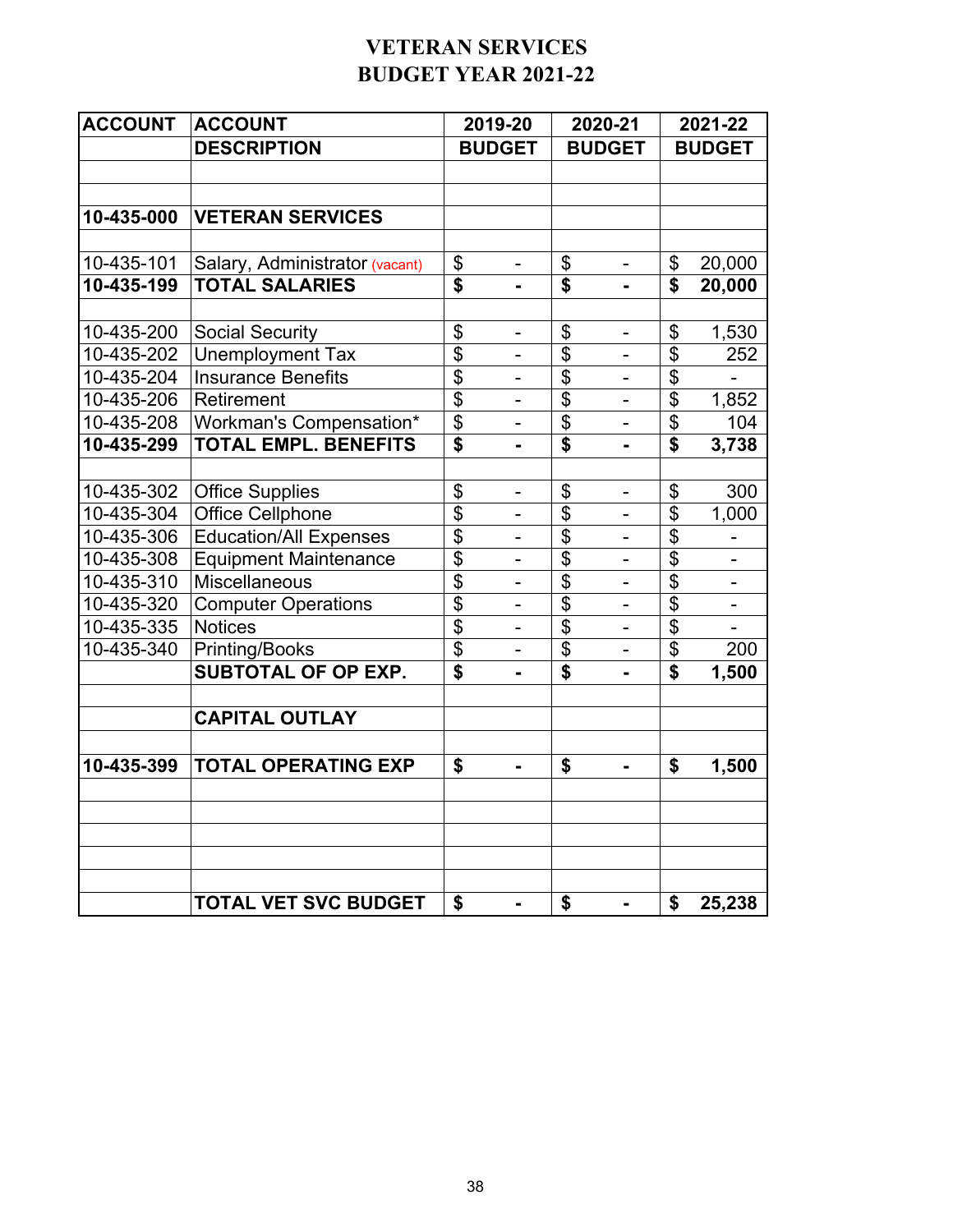#### **SUMMARY OF GENERAL FUND EXPENDITURES BUDGET YEAR 2021-22**

| <b>ACCOUNT ACCOUNT</b> |                                        |                                      | 2019-20       |               | 2020-21       | 2021-22          |  |
|------------------------|----------------------------------------|--------------------------------------|---------------|---------------|---------------|------------------|--|
|                        | <b>DESCRIPTION</b>                     |                                      | <b>BUDGET</b> |               | <b>BUDGET</b> | <b>BUDGET</b>    |  |
|                        |                                        |                                      |               |               |               |                  |  |
|                        | 10-400-000 County Judge                | \$                                   | 216,204       | $\frac{1}{2}$ | 255,005       | \$<br>264,430    |  |
|                        | 10-410-000 County Clerk                | \$                                   | 185,973       | $\frac{1}{2}$ | 188,931       | \$<br>199,418    |  |
|                        | 10-411-000 Elections Administrator     | \$                                   | 139,158       | \$            | 163,490       | \$<br>179,641    |  |
|                        | 10-412-000 District Clerk              | \$                                   | 198,620       | \$            | 261,695       | \$<br>273,145    |  |
|                        | 10-415-000 County Attorney             | \$                                   | 252,786       | \$            | 290,936       | \$<br>355,200    |  |
|                        | 10-420-000 County TAC                  | \$                                   | 226,919       | \$            | 276,778       | \$<br>264,685    |  |
|                        | 10-425-000 County Sheriff              | \$                                   | 3,099,687     | \$            | 3,263,258     | \$<br>3,549,996  |  |
|                        | 10-430-000 County Treasurer            | \$                                   | 127,171       | \$            | 136,741       | \$<br>142,382    |  |
|                        | 10-432.000 County Auditor              | \$                                   | 61,080        | \$            | 87,931        | \$<br>102,785    |  |
|                        | 10-435-000 Indigent Health Care        | \$                                   | 207,250       | \$            | 207,973       | \$<br>208,525    |  |
|                        | 10-440-000 County Extension Service    | \$                                   | 99,750        | \$            | 104,983       | \$<br>110,372    |  |
|                        | 10-445-000 Emergency Management        | \$                                   | 94,007        | \$            | 127,607       | \$<br>143,854    |  |
| 10-450-000 Judicial    |                                        | \$                                   | 341,703       | \$            | 365,050       | \$<br>367,050    |  |
|                        | 10-451-000 District Judge              | \$                                   | 59,524        | \$            | 64,263        | \$<br>71,261     |  |
|                        | 10-452-000 District Attorney           | \$                                   | 211,633       | \$            | 214,438       | \$<br>242,058    |  |
|                        | 10-453-000 Juvenile Probation          | \$                                   | 54,491        | \$            | 54,491        | \$<br>52,722     |  |
|                        | 10-455-000 Community Services          | \$                                   | 84,980        | \$            | 83,052        | \$<br>85,980     |  |
|                        | 10-458-000 County Commissioners (4)    | \$                                   | 279,875       | \$            | 297,074       | \$<br>310,006    |  |
|                        | 10-460-000 State Agencies              | \$                                   | 4,000         | \$            | 4,000         | \$<br>6,000      |  |
|                        | 10-500-000 Non-Departmental            | \$                                   | 1,414,001     | \$            | 2,037,819     | \$<br>2,157,312  |  |
|                        | 10-510-000 Certificates of Obligation  | \$                                   |               | \$            |               | \$               |  |
|                        | 10-515-000 Justice of the Peace #1     | \$                                   | 172,158       | \$            | 192,531       | \$<br>239,394    |  |
|                        | 10-520-000 Justice of the Peace #4     | \$                                   | 158,104       | \$            | 183,297       | \$<br>193,396    |  |
|                        | 10-525-000 County Constable, Pct. 1    | \$                                   | 45,727        | \$            | 56,542        | \$<br>67,107     |  |
|                        | 10-530-000 County Constable, Pct. 4    | $\overline{\boldsymbol{\mathsf{s}}}$ | 45,582        | \$            | 48,232        | \$<br>51,273     |  |
|                        | 10-535-000 911 Rural Addressing/County | \$                                   | 35,956        | \$            | 10,019        | \$<br>30,048     |  |
|                        | 10-550-500 Recycling Coordinator       | \$                                   | 50,381        | \$            | 56,484        | \$<br>65,600     |  |
|                        | 10-560-000 General Fund Cap Equip      | \$                                   | 434,273       | \$            | 591,099       | \$<br>678,337    |  |
|                        | 10-585-000 County Inspector            | \$                                   | 39,620        | \$            | 42,036        | \$<br>67,494     |  |
| new line               | <b>Veteran Services</b>                | \$                                   |               | \$            |               | \$<br>25,238     |  |
|                        |                                        |                                      |               |               |               |                  |  |
|                        | 10-500-599 TOTAL BUDGET                | \$                                   | 8,340,613     | \$            | 9,665,755     | \$<br>10,504,709 |  |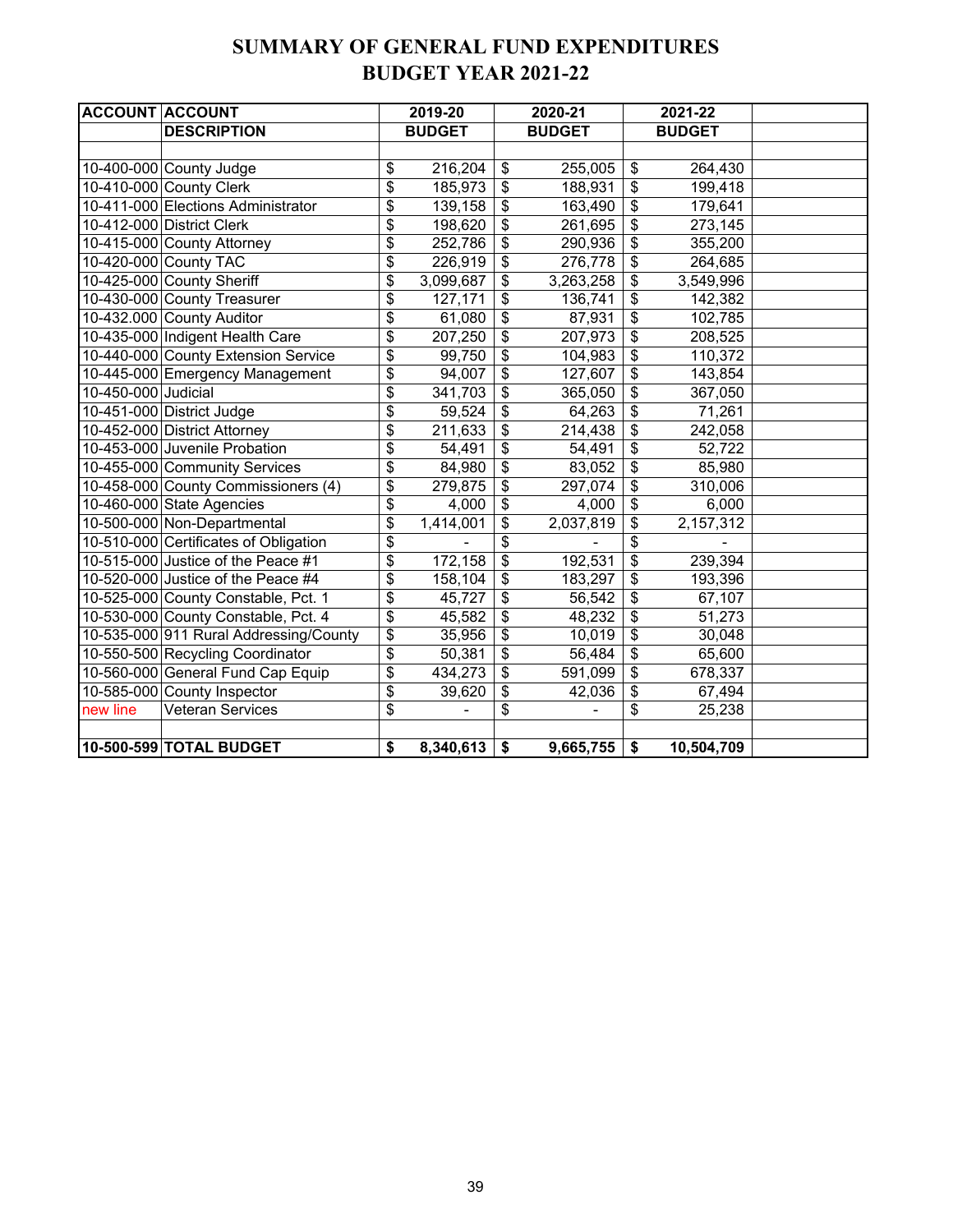#### **BLANCO COUNTY ROAD BRIDGE, PCT. 1 BUDGET YEAR 2021-22**

| <b>ACCOUNT ACCOUNT</b> |                                               |                    | 2019-20       |                          | 2020-21       |                                  | 2021-22       |
|------------------------|-----------------------------------------------|--------------------|---------------|--------------------------|---------------|----------------------------------|---------------|
|                        | <b>DESCRIPTION</b>                            |                    | <b>BUDGET</b> |                          | <b>BUDGET</b> |                                  | <b>BUDGET</b> |
|                        |                                               |                    |               |                          |               |                                  |               |
| 15-540-000             | <b>ROAD &amp; BRIDGE PCT #1</b>               | <b>Base Salary</b> |               |                          |               |                                  |               |
|                        |                                               | 2020-21            |               |                          |               |                                  |               |
|                        | 15-540-101 Salary, Employee #1 (F Jones 5.04) | \$<br>31,500       | \$<br>33,121  | \$                       | 37,013        | \$                               | 38,401        |
|                        | 15-540-102 Salary, Employee #2 (Jones)        | \$<br>31,500       | \$<br>37,811  | \$                       | 40,458        | \$                               | 32,681        |
| 15-540-199             | <b>TOTAL SALARIES</b>                         |                    | \$<br>70,932  | \$                       | 77,471        | \$                               | 71,082        |
|                        |                                               |                    |               |                          |               |                                  |               |
| 15-540-200             | Social Security                               |                    | \$<br>5,463   | \$                       | 5,963         | \$                               | 5,474         |
| 15-540-202             | Unemployment Tax                              |                    | \$<br>504     | $\overline{\mathbf{S}}$  | 504           | $\boldsymbol{\mathsf{S}}$        | 504           |
| 15-540-204             | <b>Insurance Benefits</b>                     |                    | \$<br>26,950  | \$                       | 26,950        | \$                               | 26,950        |
| 15-540-206 Retirement  |                                               |                    | \$<br>6,613   | \$                       | 7,218         | $\overline{\mathcal{S}}$         | 6,627         |
|                        | 15-540-208 Workman's Compensation*            |                    | \$<br>8,298   | \$                       | 9,058         | $\overline{\mathcal{L}}$         | 8,316         |
|                        | 15-540-275 Optional Benefits                  |                    | \$<br>480     | \$                       | 480           | \$                               | 480           |
| 15-540-299             | <b>TOTAL EMPL. BENEFITS</b>                   |                    | \$<br>48,308  | \$                       | 50,173        | $\overline{\mathbf{s}}$          | 48,351        |
|                        |                                               |                    |               |                          |               |                                  |               |
| 15-540-304 Telephone   |                                               |                    | \$<br>1,500   | \$                       | 1,500         | \$                               | 1,500         |
| 15-540-306 Uniforms    |                                               |                    | \$<br>2,000   | $\overline{\mathcal{L}}$ | 2,000         | $\overline{\mathcal{S}}$         | 2,000         |
|                        | 15-540-308 Equipment Maint./Tools             |                    | \$<br>7,500   | \$                       | 8,500         | \$                               | 9,500         |
|                        | 15-540-310 Miscellaneous                      |                    | \$<br>1,500   | \$                       | 2,000         | $\overline{\mathbf{s}}$          | 2,000         |
| 15-540-312             | Fuel                                          |                    | \$<br>12,500  | \$                       | 12,500        | \$                               | 12,500        |
| 15-540-314             | Road Signs/Markers/Safety                     |                    |               |                          |               |                                  |               |
|                        | Equipment                                     |                    | \$<br>2,750   | \$                       | 3,000         | \$                               | 3,000         |
| 15-540-316             | <b>Culverts/Cattle Guards</b>                 |                    | \$<br>7,000   | \$                       | 7,000         | $\boldsymbol{\mathsf{S}}$        | 7,000         |
|                        | 15-540-318 Road Materials                     |                    | \$<br>15,000  | \$                       | 15,000        | \$                               | 15,000        |
| 15-540-320             | Contract labor                                |                    | \$<br>4,000   | \$                       | 5,000         | \$                               | 7,500         |
| 15-540-322 Concrete    |                                               |                    | \$<br>16,000  | \$                       | 17,500        | $\overline{\boldsymbol{\theta}}$ | 20,000        |
| 15-540-324 Paving      |                                               |                    | \$<br>55,500  | \$                       | 60,000        | \$                               | 65,000        |
|                        | 15-540-327 Maintenance of joint equip         |                    | \$<br>4,000   | \$                       | 5,000         | $\sqrt[6]{\frac{1}{2}}$          | 7,500         |
|                        | 15-540-330 Road Projects                      |                    | \$<br>50,000  | \$                       | 100,000       | $\sqrt[6]{\frac{1}{2}}$          | 100,000       |
|                        | <b>SUBTOTAL OF OP EXP</b>                     |                    | \$<br>179,250 | \$                       | 239,000       | \$                               | 252,500       |
|                        |                                               |                    |               |                          |               |                                  |               |
|                        | <b>CAPITAL OUTLAY</b>                         |                    |               |                          |               |                                  |               |
|                        |                                               |                    |               |                          |               |                                  |               |
|                        |                                               |                    |               |                          |               |                                  |               |
| 15-540-399             | <b>TOTAL OPERATING EXP</b>                    |                    | \$<br>179,250 | \$                       | 239,000       | \$                               | 252,500       |
|                        | <b>TOTAL PCT.#1 BUDGET</b>                    |                    | \$<br>290,192 | \$                       | 357,587       | \$                               | 363,617       |
|                        |                                               |                    |               |                          |               |                                  |               |
|                        |                                               |                    |               |                          |               |                                  |               |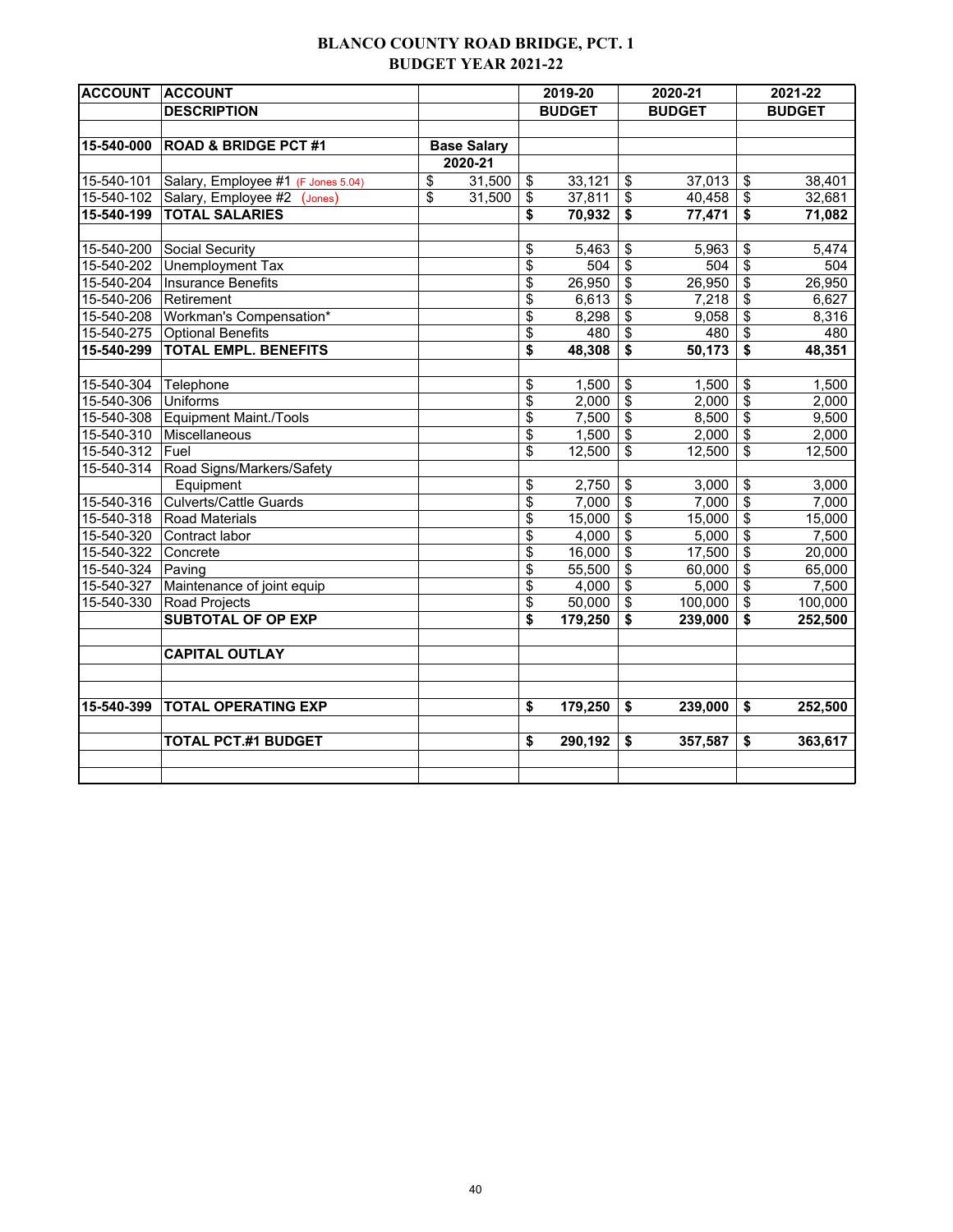#### **BLANCO COUNTY ROAD BRIDGE, PCT. 2 BUDGET YEAR 2021-22**

| <b>ACCOUNT</b> | <b>ACCOUNT</b>                        |                          |                    |                          | 2019-20          |                         | 2020-21       |                         | 2021-22       |
|----------------|---------------------------------------|--------------------------|--------------------|--------------------------|------------------|-------------------------|---------------|-------------------------|---------------|
|                | <b>DESCRIPTION</b>                    |                          |                    |                          | <b>BUDGET</b>    |                         | <b>BUDGET</b> |                         | <b>BUDGET</b> |
|                |                                       |                          |                    |                          |                  |                         |               |                         |               |
| 15-550-000     | <b>ROAD &amp; BRIDGE PCT #2</b>       |                          | <b>Base Salary</b> |                          |                  |                         |               |                         |               |
|                |                                       |                          | 2020-21            |                          |                  |                         |               |                         |               |
| 15-550-101     | Salary, Employee #1 (vacant)          | $\overline{\mathbf{S}}$  | 31,500             | \$                       | 31,000           | \$                      | 32,860        | \$                      | 31,500        |
| 15-550-102     | Salary, Employee #2 (R Franklin 8.00) | $\overline{\mathcal{S}}$ | 31,500             | \$                       | 37,063           | \$                      | 39,657        | \$                      | 41,541        |
| 15-550-199     | <b>TOTAL SALARIES</b>                 |                          |                    | \$                       | 68,063           | \$                      | 72,517        | \$                      | 73,041        |
|                |                                       |                          |                    |                          |                  |                         |               |                         |               |
| 15-550-200     | Social Security                       |                          |                    | \$                       | 5,244            | \$                      | 5,584         | \$                      | 5,624         |
| 15-550-202     | <b>Unemployment Tax</b>               |                          |                    | $\overline{\mathcal{S}}$ | $\overline{504}$ | $\overline{\$}$         | 504           | $\overline{\$}$         | 504           |
| 15-550-204     | <b>Insurance Benefits</b>             |                          |                    | \$                       | 26,951           | \$                      | 28,838        | \$                      | 30,856        |
| 15-550-206     | Retirement                            |                          |                    | \$                       | 6,347            | \$                      | 6,760         | \$                      | 6,808         |
| 15-550-208     | Worker's Compensation*                |                          |                    | $\overline{\mathbf{S}}$  | 7,965            | \$                      | 8,482         | $\overline{\mathbf{e}}$ | 8,543         |
| 15-550-275     | <b>Optional Benefits</b>              |                          |                    | \$                       | 480              | \$                      | 480           | $\overline{\mathbf{e}}$ | 480           |
| 15-550-299     | <b>TOTAL EMPL. BENEFITS</b>           |                          |                    | \$                       | 47,490           | \$                      | 50,648        | \$                      | 52,816        |
| 15-550-304     | Telephone                             |                          |                    | \$                       | 1,100            | \$                      | 1,100         | \$                      | 1,100         |
| 15-550-306     | <b>Uniforms</b>                       |                          |                    | \$                       | 1,500            | \$                      | 1,500         | \$                      | 1,500         |
| 15-550-308     | <b>Equipment Maint./Tools</b>         |                          |                    | $\overline{\mathbf{e}}$  | 7,500            | $\overline{\mathbf{e}}$ | 7,500         | \$                      | 9,000         |
| 15-550-310     | Miscellaneous                         |                          |                    | \$                       | 2,000            | $\overline{\mathbf{s}}$ | 2,000         | $\overline{\mathbf{e}}$ | 2,000         |
| 15-550-312     | Fuel                                  |                          |                    | \$                       | 13,000           | $\overline{\mathbf{S}}$ | 13,000        | $\overline{\mathbf{S}}$ | 13,000        |
| 15-550-314     | Road Signs/Markers/Safety             |                          |                    |                          |                  |                         |               |                         |               |
|                | Equipment                             |                          |                    | \$                       | 3,000            | \$                      | 3,000         | \$                      | 3,500         |
| 15-550-316     | <b>Culverts/Cattle Guards</b>         |                          |                    | \$                       | 2,000            | \$                      | 2,000         | $\overline{\$}$         | 2,000         |
| 15-550-318     | <b>Road Materials</b>                 |                          |                    | \$                       | 20,000           | \$                      | 20,000        | \$                      | 25,000        |
| 15-550-320     | Contract labor                        |                          |                    | \$                       | 2,000            | \$                      | 2,000         | \$                      | 2,000         |
| 15-550-322     | Concrete                              |                          |                    | \$                       | 1,900            | \$                      | 1,500         | \$                      | 2,500         |
| 15-550-324     | Paving                                |                          |                    | \$                       | 60,000           | \$                      | 60,000        | \$                      | 75,000        |
| 15-550-327     | Maintenance of joint equip            |                          |                    | $\overline{\mathbf{S}}$  | 4,000            | \$                      | 4,000         | $\overline{\mathbf{S}}$ | 4,000         |
|                | Road Projects                         |                          |                    | \$                       |                  |                         |               | \$                      | 150,000       |
|                | <b>SUBTOTAL OF OP EXP</b>             |                          |                    | \$                       | 118,000          | \$                      | 117,600       | \$                      | 290,600       |
|                | <b>CAPITAL OUTLAY</b>                 |                          |                    |                          |                  |                         |               |                         |               |
|                |                                       |                          |                    |                          |                  |                         |               |                         |               |
|                |                                       |                          |                    |                          |                  |                         |               |                         |               |
|                |                                       |                          |                    |                          |                  |                         |               |                         |               |
| 15-550-399     | <b>TOTAL OPERATING EXP</b>            |                          |                    | \$                       | 118,000          | \$                      | 117,600       | \$                      | 290,600       |
|                |                                       |                          |                    |                          |                  |                         |               |                         |               |
|                | <b>TOTAL PCT.#2 BUDGET</b>            |                          |                    | \$                       | 225,589          | \$                      | 232,283       | \$                      | 407,914       |
|                |                                       |                          |                    |                          |                  |                         |               |                         |               |
|                |                                       |                          |                    |                          |                  |                         |               |                         |               |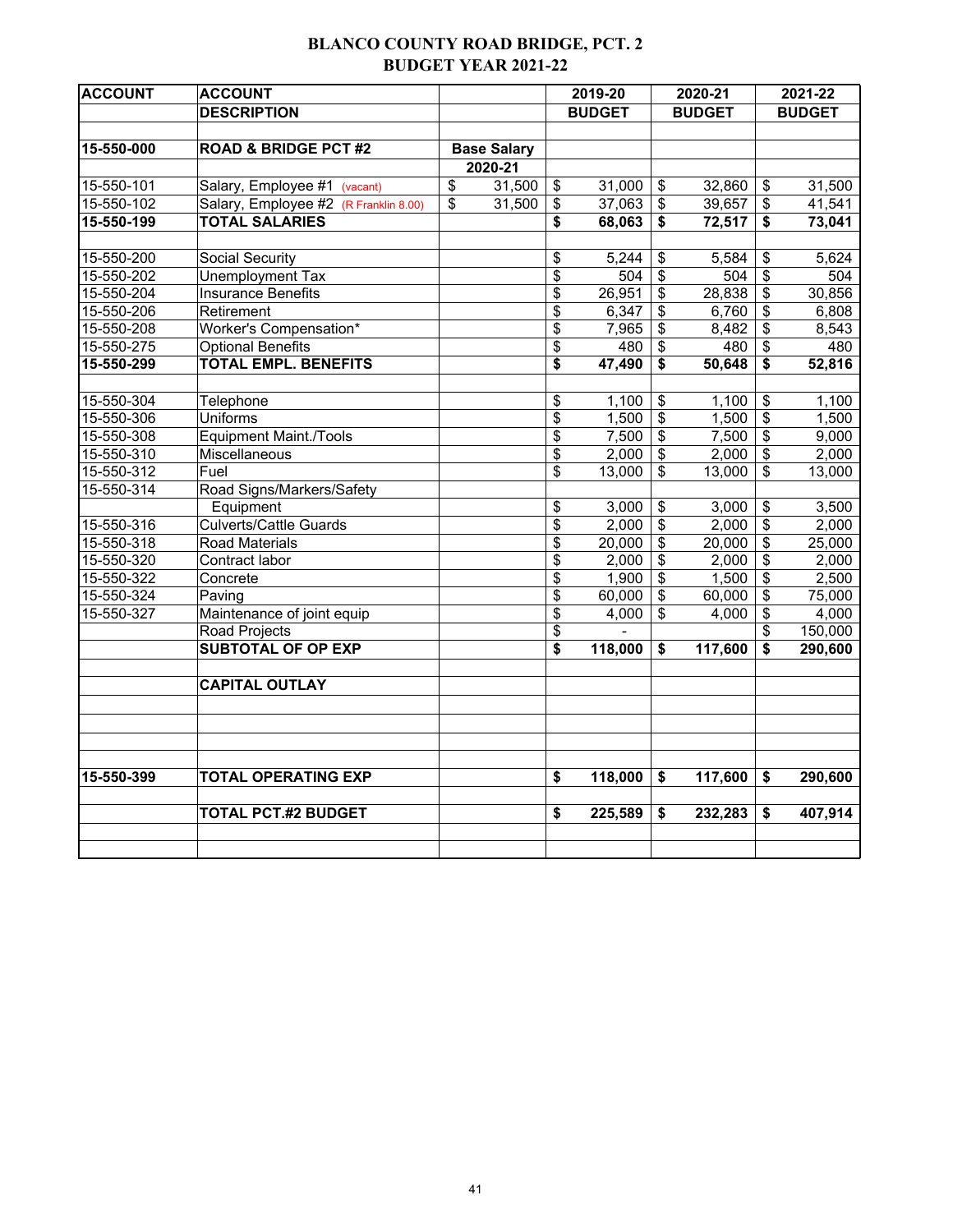#### **BLANCO COUNTY ROAD BRIDGE, PCT. 3 BUDGET YEAR 2021-22**

| <b>ACCOUNT</b> | <b>ACCOUNT</b>                        |                         |                    |                          | 2019-20       |                           | 2020-21       |                                      | 2021-22       |
|----------------|---------------------------------------|-------------------------|--------------------|--------------------------|---------------|---------------------------|---------------|--------------------------------------|---------------|
|                | <b>DESCRIPTION</b>                    |                         |                    |                          | <b>BUDGET</b> |                           | <b>BUDGET</b> |                                      | <b>BUDGET</b> |
|                |                                       |                         |                    |                          |               |                           |               |                                      |               |
| 15-560-000     | <b>ROAD &amp; BRIDGE PCT #3</b>       |                         | <b>Base Salary</b> |                          |               |                           |               |                                      |               |
|                |                                       |                         | 2020-21            |                          |               |                           |               |                                      |               |
| 15-560-101     | Salary, Employee #1 (R Stieler 28.02) | \$                      | 31,500             | \$                       | 43,648        | \$                        | 46,703        | \$                                   | 48,921        |
| 15-560-102     | Salary, Employee #2 (E Ortiz 0.08)    | $\overline{\mathbf{s}}$ | 31,500             | \$                       | 43,648        | $\boldsymbol{\mathsf{S}}$ | 46,703        | \$                                   | 32,681        |
| 15-560-199     | <b>TOTAL SALARIES</b>                 |                         |                    | \$                       | 87,296        | \$                        | 93,406        | \$                                   | 81,602        |
|                |                                       |                         |                    |                          |               |                           |               |                                      |               |
| 15-560-200     | Social Security                       |                         |                    | \$                       | 6,715         | \$                        | 7,182         | \$                                   | 6,279         |
| 15-560-202     | <b>Unemployment Tax</b>               |                         |                    | $\overline{\mathcal{S}}$ | 504           | \$                        | 504           | $\overline{\boldsymbol{\mathsf{s}}}$ | 504           |
| 15-560-204     | <b>Insurance Benefits</b>             |                         |                    | \$                       | 26,951        | \$                        | 28,838        | \$                                   | 30,856        |
| 15-560-206     | Retirement                            |                         |                    | \$                       | 8,128         | \$                        | 8,694         | \$                                   | 7,601         |
| 15-560-208     | Workman's Compensation*               |                         |                    | $\overline{\$}$          | 10,200        | \$                        | 10,910        | $\overline{\$}$                      | 9,538         |
| 15-560-275     | <b>Optional Benefits</b>              |                         |                    | \$                       | 480           | \$                        | 480           | \$                                   | 480           |
| 15-560-299     | <b>TOTAL EMPL. BENEFITS</b>           |                         |                    | \$                       | 52,977        | \$                        | 56,607        | \$                                   | 55,258        |
|                |                                       |                         |                    |                          |               |                           |               |                                      |               |
| 15-560-304     | Telephone                             |                         |                    | $\frac{1}{2}$            | 1,100         | \$                        | 1,200         | \$                                   | 1,200         |
| 15-560-306     | <b>Uniforms</b>                       |                         |                    | \$                       | 1,100         | $\overline{\mathbf{S}}$   | 1,300         | $\overline{\$}$                      | 2,500         |
| 15-560-308     | <b>Equipment Maint./Tools</b>         |                         |                    | $\overline{\mathcal{E}}$ | 15,000        | \$                        | 15,000        | $\overline{\mathbf{S}}$              | 20,000        |
| 15-560-310     | Miscellaneous                         |                         |                    | \$                       | 2,000         | \$                        | 2,000         | \$                                   | 2,000         |
| 15-560-312     | Fuel                                  |                         |                    | \$                       | 18,000        | \$                        | 18,000        | \$                                   | 18,000        |
| 15-560-314     | Road Signs/Markers/Safety             |                         |                    |                          |               |                           |               |                                      |               |
|                | Equipment                             |                         |                    | \$                       | 2,500         | \$                        | 2,500         | \$                                   | 2,500         |
| 15-560-316     | <b>Culverts/Cattle Guards</b>         |                         |                    | $\overline{\mathcal{S}}$ | 2,000         | $\overline{\$}$           | 4,000         | $\overline{\mathfrak{s}}$            | 4,000         |
| 15-560-318     | <b>Road Materials</b>                 |                         |                    | \$                       | 16,000        | \$                        | 18,000        | \$                                   | 25,000        |
| 15-560-322     | Concrete                              |                         |                    | \$                       | 2,000         | \$                        | 4,000         | \$                                   | 4,000         |
| 15-560-324     | Paving                                |                         |                    | $\frac{1}{2}$            | 60,000        | \$                        | 60,000        | \$                                   | 75,000        |
| 15-560-327     | Maintenance of joint equip            |                         |                    |                          | 4,000         | \$                        | 4,000         | $\overline{\mathfrak{s}}$            | 4,000         |
| 15-560-325     | Road Projects                         |                         |                    | \$                       |               | \$                        | 175,000       | \$                                   | 100,500       |
|                | <b>SUBTOTAL OF OP EXP</b>             |                         |                    | \$                       | 123,700       | \$                        | 305,000       | \$                                   | 258,700       |
|                |                                       |                         |                    |                          |               |                           |               |                                      |               |
|                | <b>CAPITAL OUTLAY</b>                 |                         |                    |                          |               |                           |               |                                      |               |
|                |                                       |                         |                    |                          |               |                           |               |                                      |               |
|                |                                       |                         |                    |                          |               |                           |               |                                      |               |
|                |                                       |                         |                    |                          |               |                           |               |                                      |               |
| 15-560-399     | <b>TOTAL OPERATING EXP</b>            |                         |                    | \$                       | 123,700       | \$                        | 305,000       | \$                                   | 258,700       |
|                | <b>TOTAL PCT.#3 BUDGET</b>            |                         |                    | \$                       | 253,774       | \$                        | 444,104       | \$                                   | 386,022       |
|                |                                       |                         |                    |                          |               |                           |               |                                      |               |
|                |                                       |                         |                    |                          |               |                           |               |                                      |               |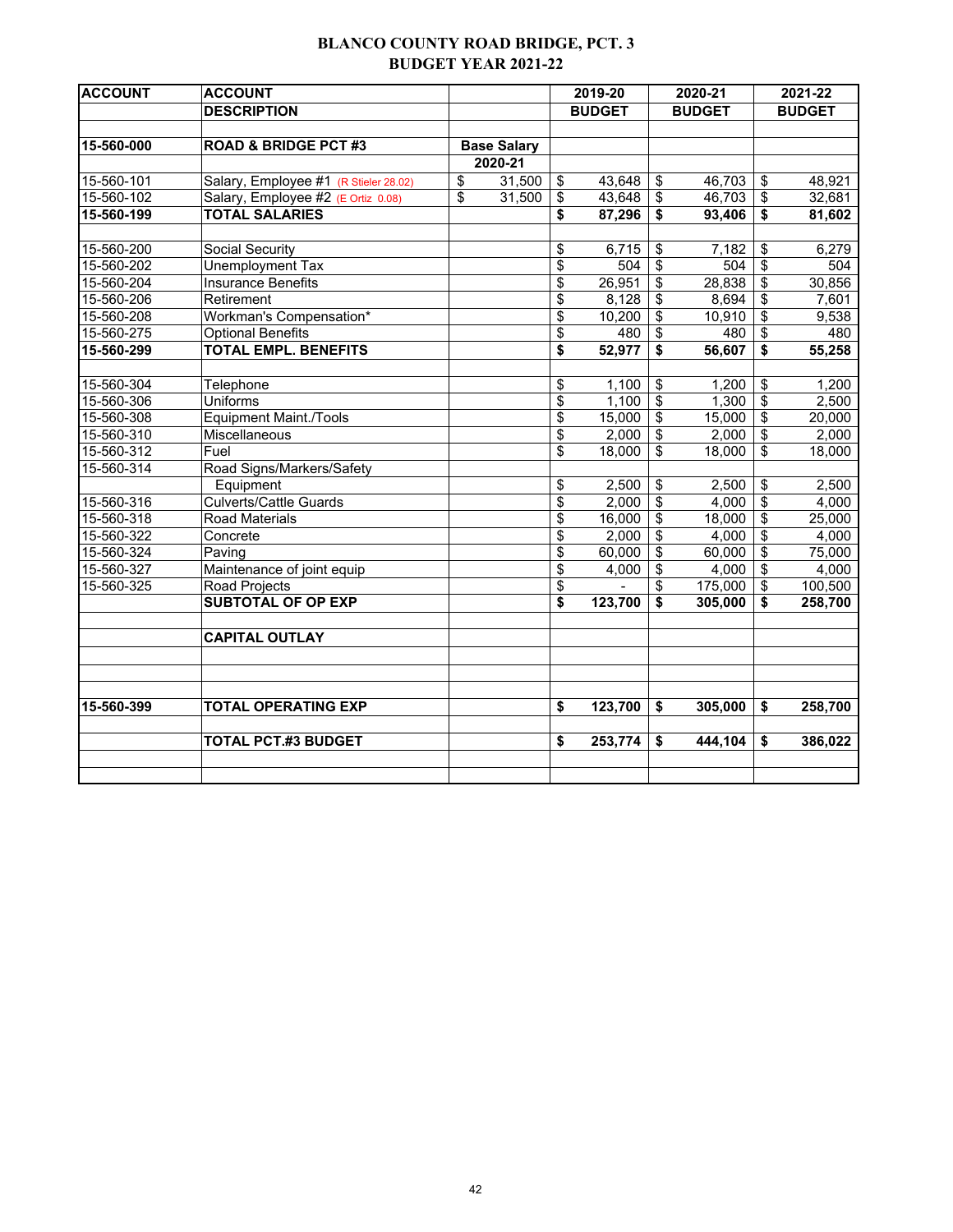#### **BLANCO COUNTY ROAD BRIDGE, PCT. 4 BUDGET YEAR 2021-22**

| <b>ACCOUNT</b> | <b>ACCOUNT</b>                          |                    |                          | 2019-20       |                         | 2020-21       |                                  | 2021-22            |
|----------------|-----------------------------------------|--------------------|--------------------------|---------------|-------------------------|---------------|----------------------------------|--------------------|
|                | <b>DESCRIPTION</b>                      |                    |                          | <b>BUDGET</b> |                         | <b>BUDGET</b> |                                  | <b>BUDGET</b>      |
|                |                                         |                    |                          |               |                         |               |                                  |                    |
| 15-570-000     | <b>ROAD &amp; BRIDGE PCT #4</b>         | <b>Base Salary</b> |                          |               |                         |               |                                  |                    |
|                |                                         | 2020-21            |                          |               |                         |               |                                  |                    |
| 15-570-101     | Salary, Employee #1 (V Wagenfehr 11.10) | \$<br>31,500       | \$                       | 38,181        | \$                      | 40,854        | \$                               | 42,795             |
| 15-570-102     | Salary, Employee #2 (C Martinez 3.11)   | \$<br>31,500       | $\overline{\mathcal{S}}$ | 33,121        | $\overline{\mathbf{S}}$ | 36,350        | \$                               | 37,713             |
| 15-570-199     | <b>TOTAL SALARIES</b>                   |                    | \$                       | 71,302        | \$                      | 77,204        | \$                               | 80,508             |
|                |                                         |                    |                          |               |                         |               |                                  |                    |
| 15-570-200     | Social Security                         |                    | \$                       | 5,491         | \$                      | 5,943         | \$                               | 6,196              |
| 15-570-202     | <b>Unemployment Tax</b>                 |                    | $\overline{\mathcal{S}}$ | 504           | $\overline{\mathbf{S}}$ | 504           | \$                               | 504                |
| 15-570-204     | Group Insurance                         |                    | $\overline{\mathcal{S}}$ | 26,951        | \$                      | 28,838        | $\overline{\mathbf{S}}$          | 30,856             |
| 15-570-206     | Retirement                              |                    | \$                       | 6,647         | \$                      | 7,194         | \$                               | 7,499              |
| 15-570-208     | Workman's Compensation*                 |                    | \$                       | 8,341         | \$                      | 9,027         | \$                               | 9,411              |
| 15-570-275     | <b>Optional Benefits</b>                |                    | \$                       | 480           | \$                      | 480           | \$                               | 480                |
| 15-570-299     | <b>TOTAL EMPL. BENEFITS</b>             |                    | \$                       | 48,414        | \$                      | 51,985        | $\overline{\mathbf{s}}$          | 54,946             |
|                |                                         |                    |                          |               |                         |               |                                  |                    |
| 15-570-304     | Telephone                               |                    | \$                       | 800           | \$                      | 800           | \$                               | 800                |
| 15-570-306     | <b>Uniforms</b>                         |                    | \$                       | 1,700         | \$                      | 1,700         | $\overline{\boldsymbol{\theta}}$ | 1,700              |
| 15-570-308     | <b>Equipment Maint./Tools</b>           |                    | \$                       | 10,000        | \$                      | 10,000        | \$                               | 10,000             |
| 15-570-310     | Miscellaneous                           |                    | \$                       | 1,000         | \$                      | 1,000         | $\overline{\$}$                  | 1,000              |
| 15-570-312     | Fuel                                    |                    | \$                       | 12,000        | \$                      | 12,000        | $\overline{\mathcal{S}}$         | 12,000             |
| 15-570-314     | Road Signs/Markers/Safety               |                    |                          |               |                         |               |                                  |                    |
|                | Equipment                               |                    | \$                       | 8,000         | \$                      | 8,000         | \$                               | 8,000              |
| 15-570-316     | <b>Culverts/Cattle Guards</b>           |                    | \$                       | 2,000         | \$                      | 2,000         | $\overline{\mathbf{S}}$          | 2,000              |
| 15-570-318     | Road Materials                          |                    | \$                       | 15,000        | \$                      | 15,000        | \$                               | 15,000             |
| 15-570-320     | Contract labor                          |                    | \$                       | 5,000         | \$                      | 5,000         | \$                               | $\overline{5,000}$ |
| 15-570-322     | Concrete                                |                    | $\overline{\mathcal{S}}$ | 5,000         | \$                      | 5,000         | \$                               | 5,000              |
| 15-570-324     | Paving                                  |                    | \$                       | 48,500        | \$                      | 48,500        | $\overline{\$}$                  | 48,500             |
| 15-570-326     | Computer operation                      |                    | \$                       | 1,000         | \$                      | 1,000         | \$                               | 1,000              |
| 15-570-327     | Maintenance of joint equip              |                    | \$                       | 4,000         | \$                      | 4,000         | \$                               | 4,000              |
| 15-570-325     | Road Projects                           |                    | \$                       |               | \$                      | 241,500       | \$                               | 400,000            |
|                | <b>SUBTOTAL OF OP EXP</b>               |                    | \$                       | 114,000       | \$                      | 355,500       | \$                               | 514,000            |
|                | <b>CAPITAL OUTLAY</b>                   |                    |                          |               |                         |               |                                  |                    |
|                |                                         |                    |                          |               |                         |               |                                  |                    |
| 15-570-399     | <b>TOTAL OPERATING EXP</b>              |                    | \$                       | 114,000       | \$                      | 355,500       | \$                               | 514,000            |
|                | <b>TOTAL PCT.#4 BUDGET</b>              |                    | \$                       | 225,375       | \$                      | 475,662       | \$                               | 640,043            |
|                |                                         |                    |                          |               |                         |               |                                  |                    |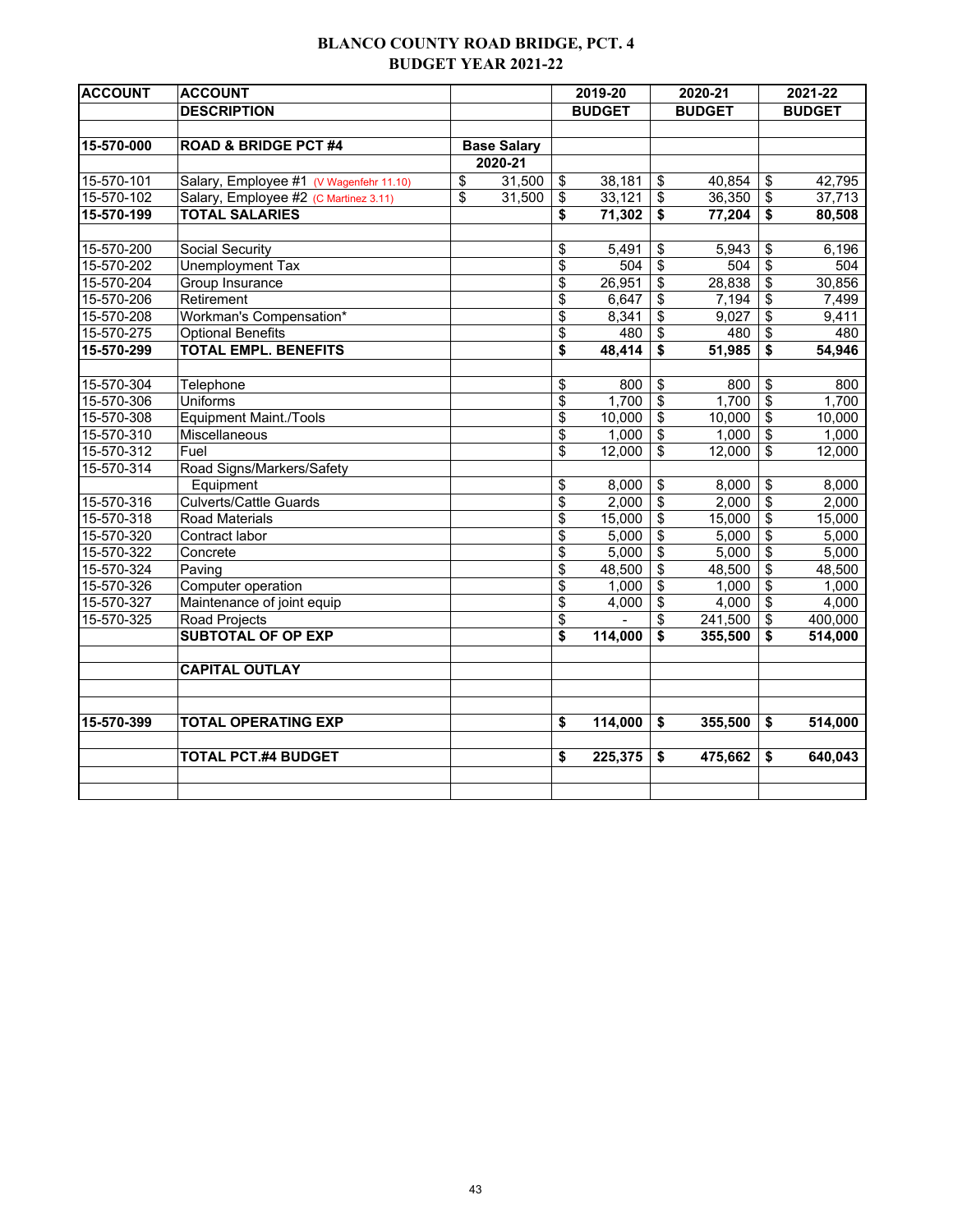#### **SUMMARY OF ROAD BRIDGE EXPENDITURES BUDGET YEAR 2021-22**

| <b>ACCOUNT</b> | <b>ACCOUNT</b>                    | 2019-20       |    | 2020-21       | 2021-22         |
|----------------|-----------------------------------|---------------|----|---------------|-----------------|
|                | <b>DESCRIPTION</b>                | <b>BUDGET</b> |    | <b>BUDGET</b> | <b>BUDGET</b>   |
|                |                                   |               |    |               |                 |
| 15-540-000     | Precinct #1                       | \$<br>282,085 | \$ | 357,443       | \$<br>363,617   |
| 15-550-000     | Precinct #2                       | \$<br>233,408 | \$ | 232,139       | \$<br>407,914   |
| 15-560-000     | Precinct #3                       | \$<br>253,630 | \$ | 443,960       | \$<br>386,022   |
| 15-570-000     | Precinct #4                       | \$<br>225,231 | \$ | 475,518       | \$<br>640,043   |
|                |                                   |               |    |               |                 |
|                | <b>SUBTOTAL ROAD &amp; BRIDGE</b> |               |    |               |                 |
|                | <b>OPERATING EXPENSES</b>         | \$<br>994,354 | \$ | 1,509,059     | \$<br>1,797,596 |
|                |                                   |               |    |               |                 |
|                | <b>TOTAL ROAD AND BRIDGE</b>      |               |    |               |                 |
|                | <b>FUND EXPENDITURES</b>          | \$<br>994,354 | \$ | 1,509,059     | \$<br>1,797,596 |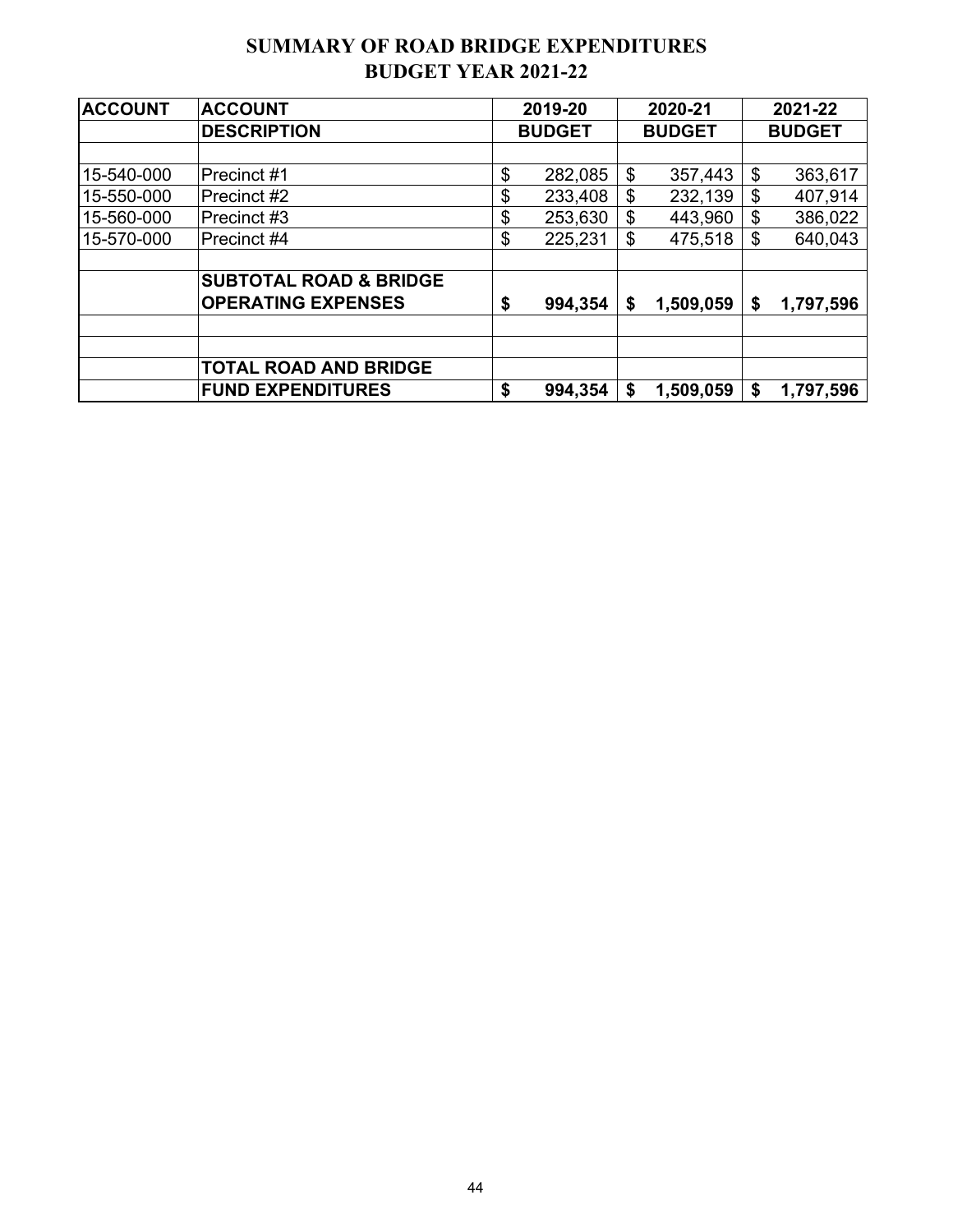#### **INTEREST SINKING FUND DEBT TAX RECEIPTS BUDGET YEAR 2021-22**

| <b>ACCOUNT</b> | <b>ACCOUNT</b>                                | 2019-20              |                           | 2020-21        |                            | 2021-22       |  |
|----------------|-----------------------------------------------|----------------------|---------------------------|----------------|----------------------------|---------------|--|
|                | <b>DESCRIPTION</b>                            | <b>BUDGET</b>        |                           | <b>BUDGET</b>  |                            | <b>BUDGET</b> |  |
|                |                                               |                      |                           |                |                            |               |  |
|                | <b>Estimated Account balance as of 4-1-21</b> | \$<br>336,439        | \$                        | 33,289         | \$                         | 50,413        |  |
|                |                                               |                      |                           |                |                            |               |  |
| 60-300-300     | <b>Revenues</b>                               | \$521,143            | \$                        | 752,438        | \$                         | 1,010,819     |  |
|                | (4.75 cents per \$100 valuation)              |                      |                           |                |                            |               |  |
|                |                                               |                      |                           |                |                            |               |  |
| 60-510-000     | <b>DEBT SERVICE EXPENSES</b>                  |                      |                           |                |                            |               |  |
| 60-510-665     |                                               |                      |                           |                |                            |               |  |
|                | Certificates of Obligation<br>Series 2009     | \$<br>$\overline{a}$ | \$                        | $\blacksquare$ | \$                         |               |  |
|                |                                               |                      |                           |                |                            |               |  |
| 60-510-670     | <b>Wells Fargo Bank</b>                       |                      |                           |                |                            |               |  |
|                | <b>Administrative Fees</b>                    | \$<br>1,000          | \$                        | 1,200          | \$                         | 1,200         |  |
|                |                                               |                      |                           |                |                            |               |  |
| 60-510-675     | Certificates of Obligation                    |                      |                           |                |                            |               |  |
|                | Series 2012                                   | \$<br>126,375        | $\boldsymbol{\mathsf{S}}$ | 129,000        | $\boldsymbol{\mathsf{\$}}$ | 126,500       |  |
|                |                                               |                      |                           |                |                            |               |  |
| 60-510-680     | Certificates of Obligation                    |                      |                           |                |                            |               |  |
|                | Series 2012 Refunding                         | \$<br>458,700        | \$                        | 463,650        | \$                         | 463,150       |  |
| 60-510-681     | 2017 Tax Note                                 | \$<br>145,480        | \$                        | 148,526        | \$                         | 146,398       |  |
|                |                                               |                      |                           |                |                            |               |  |
|                | new line item 2021 Tax Note                   |                      |                           |                | \$                         | 256,000       |  |
|                |                                               |                      |                           |                |                            |               |  |
| 60-510-699     | <b>SUBTOTAL DEBT SERVICE</b>                  |                      |                           |                |                            |               |  |
|                | <b>EXPENSES</b>                               | \$<br>731,555        | \$                        | 742,376        | \$                         | 993,248       |  |
|                |                                               |                      |                           |                |                            |               |  |
|                |                                               |                      |                           |                |                            |               |  |
|                | <b>ENDING BALANCE</b>                         | \$<br>126,027        | \$                        | 43,351         | \$                         | 67,984        |  |
|                |                                               |                      |                           |                |                            |               |  |
|                |                                               |                      |                           |                |                            |               |  |
|                |                                               |                      |                           |                |                            |               |  |
|                |                                               |                      |                           |                |                            |               |  |
|                |                                               |                      |                           |                |                            |               |  |
|                |                                               |                      |                           |                |                            |               |  |
|                |                                               |                      |                           |                |                            |               |  |
|                |                                               |                      |                           |                |                            |               |  |
|                |                                               |                      |                           |                |                            |               |  |
|                |                                               |                      |                           |                |                            |               |  |
|                |                                               |                      |                           |                |                            |               |  |
|                |                                               |                      |                           |                |                            |               |  |
|                |                                               |                      |                           |                |                            |               |  |
|                |                                               |                      |                           |                |                            |               |  |
|                |                                               |                      |                           |                |                            |               |  |
|                |                                               |                      |                           |                |                            |               |  |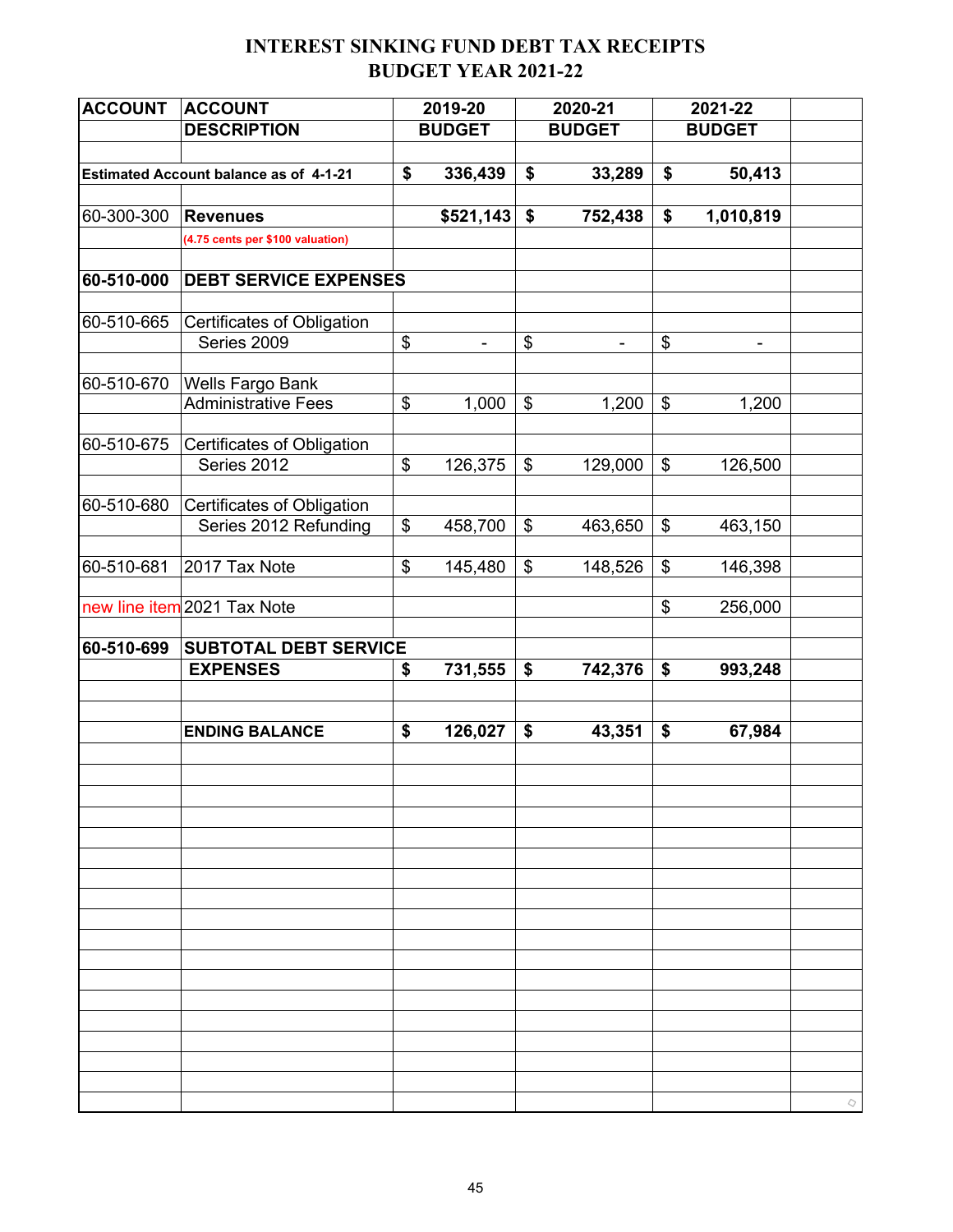#### **GRAND TOTAL OF GENERAL FUND, ROAD BRIDGE and INTEREST AND SINKING FUND EXPENDITURES**

|                                 | 2019-20          |               | 2020-21    | 2021-22          |
|---------------------------------|------------------|---------------|------------|------------------|
|                                 | <b>BUDGET</b>    | <b>BUDGET</b> |            | <b>BUDGET</b>    |
|                                 |                  |               |            |                  |
| <b>TOTAL I&amp;S DEBT TAX</b>   |                  |               |            |                  |
| <b>RECEIPT EXPENDITURES</b>     | \$<br>731,555    | \$            | 742,376    | \$<br>993,248    |
|                                 |                  |               |            |                  |
| <b>TOTAL ROAD AND BRIDGE</b>    |                  |               |            |                  |
| <b>FUND EXPENDITURES</b>        | \$<br>994,354    | \$            | 1,509,059  | \$<br>1,797,596  |
|                                 |                  |               |            |                  |
| <b>TOTAL GENERAL FUND</b>       |                  |               |            |                  |
| <b>EXPENDITURES</b>             | \$<br>8,340,613  | \$            | 9,665,755  | \$<br>10,504,709 |
|                                 |                  |               |            |                  |
| <b>GRAND TOTAL</b>              |                  |               |            |                  |
| <b>EXPENDITURES</b>             | \$<br>10,066,522 | \$            | 11,917,190 | \$<br>13,295,553 |
|                                 |                  |               |            |                  |
|                                 |                  |               |            |                  |
|                                 |                  |               |            |                  |
| <b>TOTAL TAX LEVY OF 0.0000</b> |                  |               |            |                  |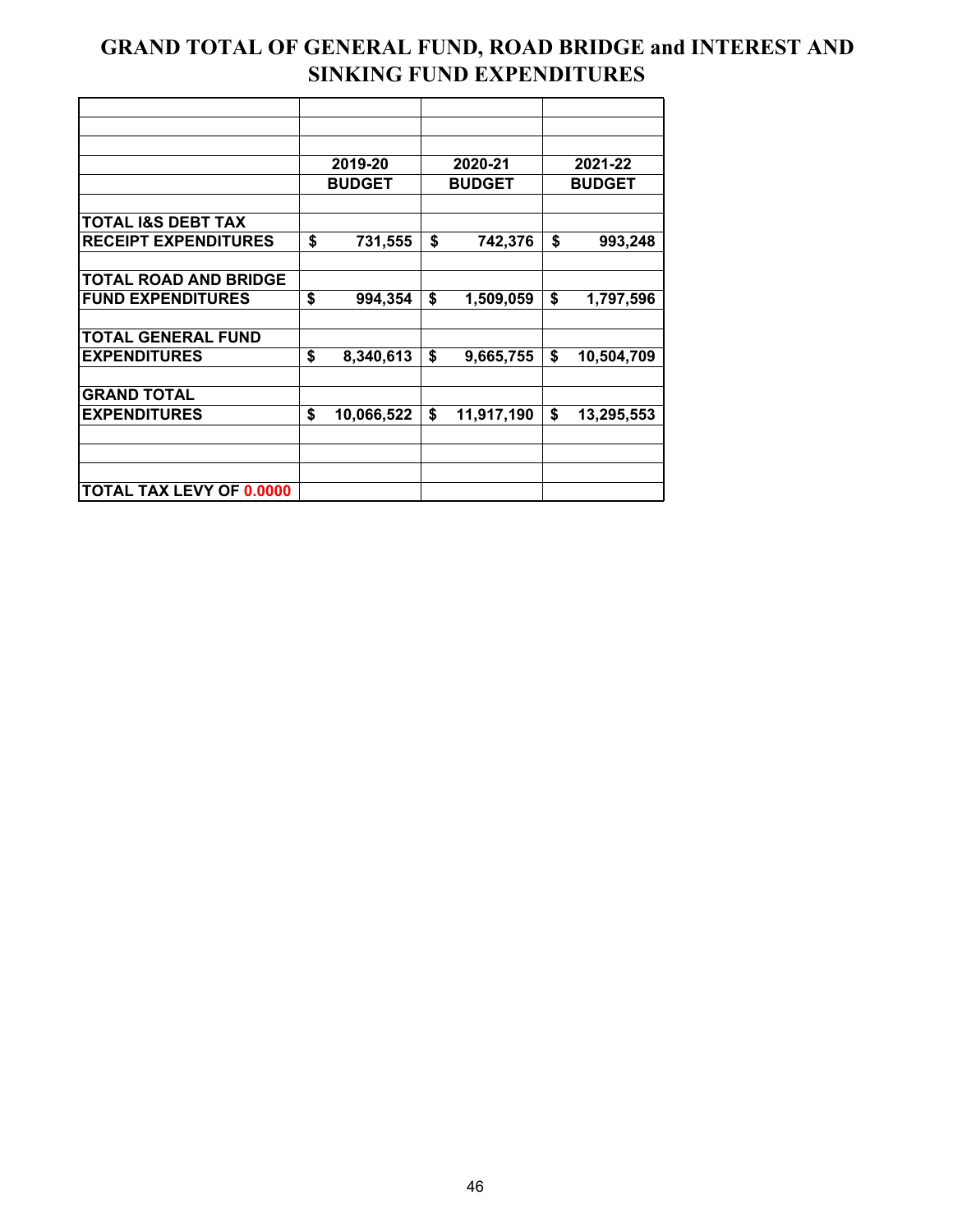## **PERMANENT SCHOOL LAND FUND**

| <b>ACCOUNT ACCOUNT</b>                   |    |         | PERMANENT SCHOOL LAND FUND |               |  |
|------------------------------------------|----|---------|----------------------------|---------------|--|
| <b>DESCRIPTION</b>                       |    |         |                            | 2021-22       |  |
|                                          |    |         |                            | <b>BUDGET</b> |  |
|                                          |    |         |                            |               |  |
| As of 4-1-21                             |    |         |                            |               |  |
| 12-100-125 School land cash in bank      | \$ | 139,682 |                            |               |  |
| 12-100-150 Certificate of deposit        | \$ |         |                            |               |  |
|                                          |    |         |                            |               |  |
| <b>TOTAL CASH IN BANK</b>                | \$ | 139,682 |                            |               |  |
|                                          |    |         |                            |               |  |
| <b>SCHOOL LAND REVENUE</b>               |    |         |                            |               |  |
| 12-300-100 School land interest earnings |    |         |                            | \$<br>100     |  |
| 12-300-200 School land lease             |    |         |                            | \$<br>11,500  |  |
|                                          |    |         |                            |               |  |
| <b>TOTAL REVENUE</b>                     |    |         | \$<br>$\blacksquare$       |               |  |
|                                          |    |         |                            |               |  |
| <b>SCHOOL LAND EXPENSE</b>               |    |         |                            |               |  |
| 12-400-100 School land taxes             |    |         |                            | \$<br>2,500   |  |
| 12-400-200 Revenue to schools            |    |         |                            | \$            |  |
|                                          |    |         |                            |               |  |
| <b>TOTAL EXPENSE</b>                     |    |         |                            | \$<br>2,500   |  |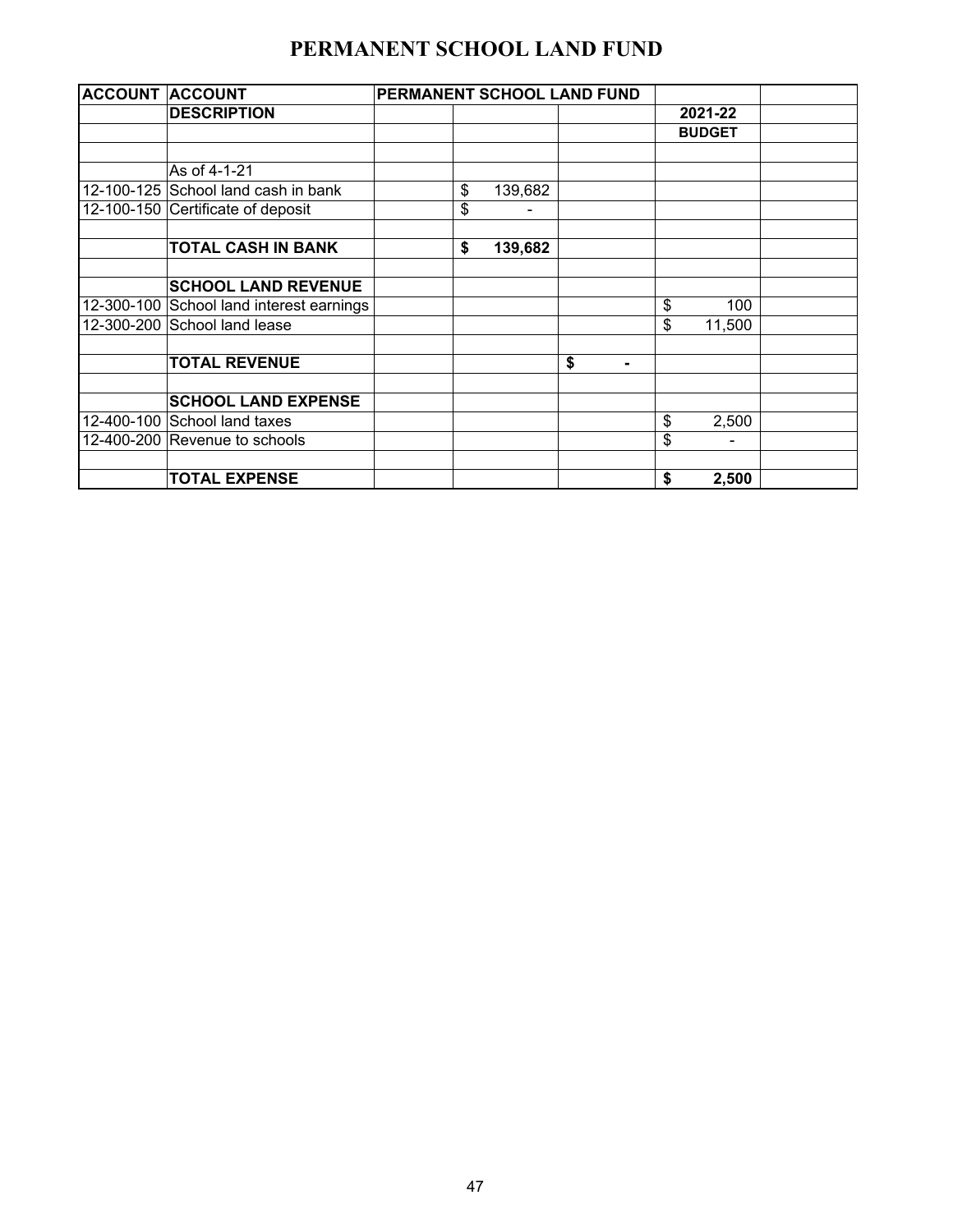#### **HOT CHECK FUND**

| <b>ACCOUNT ACCOUNT</b> |                                            | <b>HOT CHECK FUND</b> |    |       |  |               |  |
|------------------------|--------------------------------------------|-----------------------|----|-------|--|---------------|--|
|                        | <b>DESCRIPTION</b>                         |                       |    |       |  | FY2020-21     |  |
|                        |                                            |                       |    |       |  | <b>BUDGET</b> |  |
|                        |                                            |                       |    |       |  |               |  |
|                        | 13-100-125 Fund balance as of 4-1-21       |                       | \$ | 7.171 |  |               |  |
|                        |                                            |                       |    |       |  |               |  |
| 13-300-300 Revenues    |                                            |                       |    |       |  |               |  |
|                        |                                            |                       |    |       |  |               |  |
|                        | 13-400-100 Expenses - collection fees paid |                       |    |       |  | 1,500         |  |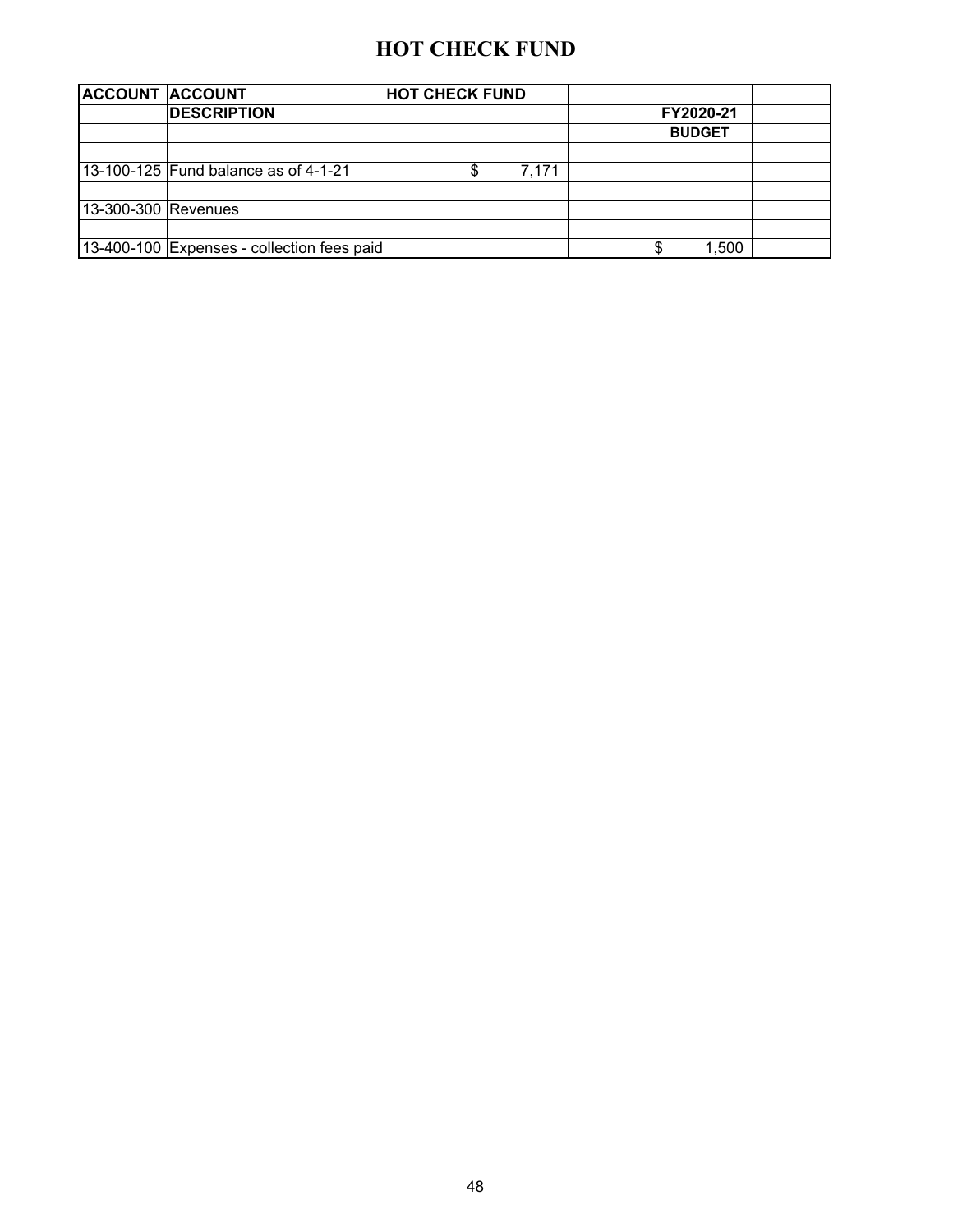### **RECORDS MANAGEMENT - COUNTY COURT**

| <b>ACCOUNT ACCOUNT</b> |                                             | <b>RECORDS MANAGEMENT - COUNTY COURT</b> |              |               |
|------------------------|---------------------------------------------|------------------------------------------|--------------|---------------|
|                        | <b>DESCRIPTION</b>                          |                                          |              | 2021-22       |
|                        |                                             |                                          |              | <b>BUDGET</b> |
|                        | As of 4-1-21                                |                                          |              |               |
|                        | 16-100-125 Records Management Clearing Acct |                                          | \$<br>24,623 |               |
|                        | 16-100-201 Due from General Fund            |                                          | \$<br>2,804  |               |
|                        | <b>Total Balance in Acct</b>                |                                          | \$<br>27,427 |               |
|                        |                                             |                                          |              |               |
| 16-300-300 Revenues    |                                             |                                          |              | \$<br>2,300   |
| 16-400-100 Expenses    |                                             |                                          |              |               |
|                        | misc                                        |                                          |              | \$<br>6,000   |
|                        |                                             |                                          |              |               |
|                        | <b>BUDGETED EXPENDITURES</b>                |                                          |              | \$<br>6.000   |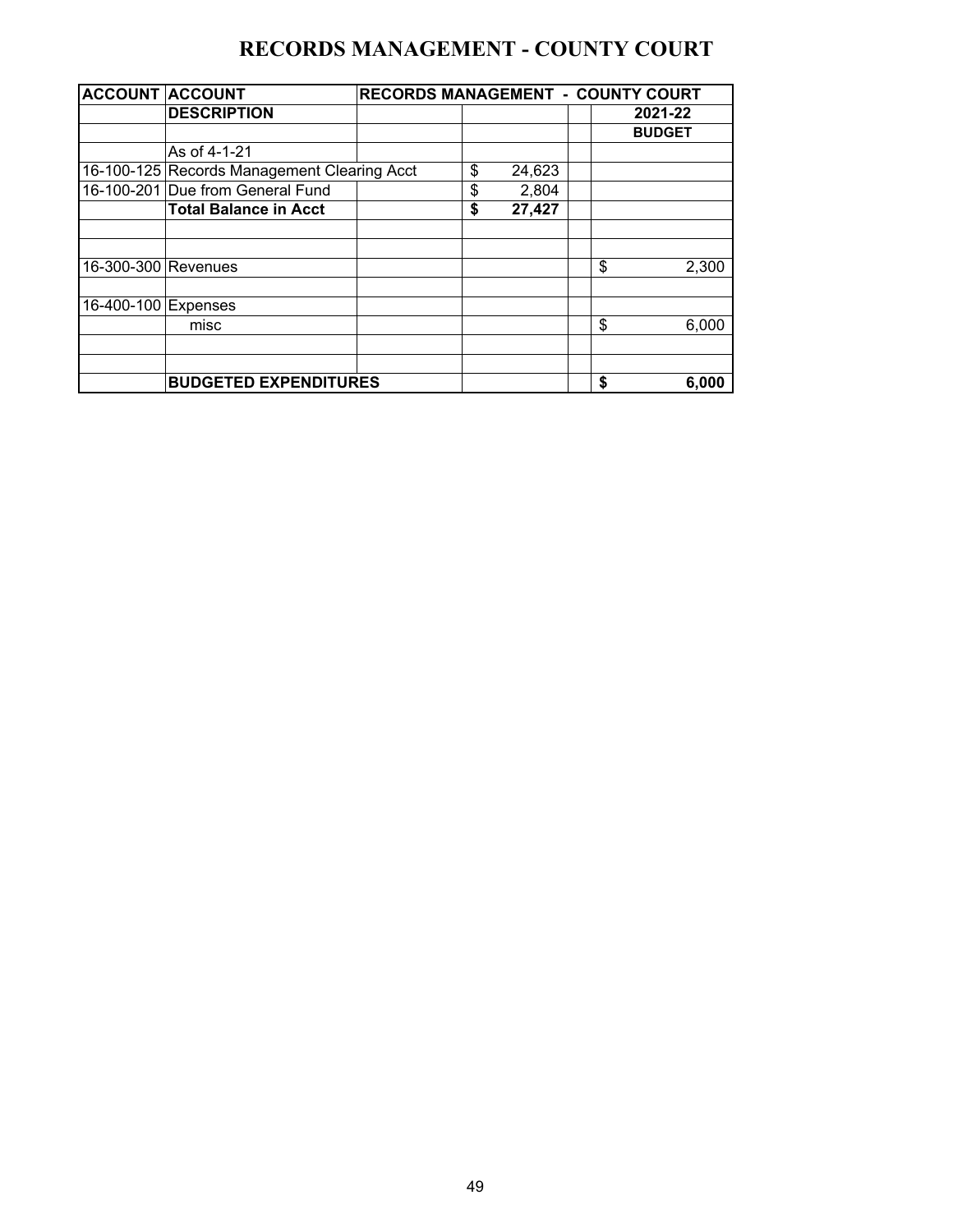### **CLERK'S RECORDS PRESERVATION FUND**

| <b>ACCOUNT ACCOUNT</b> |                                                                             | <b>CLERK'S RECORDS PRESERVATION FUND</b> |               |          |               |
|------------------------|-----------------------------------------------------------------------------|------------------------------------------|---------------|----------|---------------|
|                        | <b>DESCRIPTION</b>                                                          |                                          |               |          | 2021-22       |
|                        |                                                                             |                                          |               |          | <b>BUDGET</b> |
|                        | As of 4-1-21                                                                |                                          |               |          |               |
|                        | 17-100-125 Records Mgmt Co Clerk                                            |                                          | \$<br>147,982 |          |               |
|                        | 17-100-201 Due from General Fund                                            |                                          | \$<br>10,790  |          |               |
|                        | <b>Total Balance in Acct</b>                                                |                                          | \$<br>158,772 |          |               |
|                        |                                                                             |                                          |               |          |               |
| 17-300-300 Revenues    |                                                                             |                                          |               | \$       | 32,000        |
|                        |                                                                             |                                          |               |          |               |
|                        | <b>EXPENSES</b>                                                             |                                          |               |          |               |
|                        | 17-400-100 Misc: casebinders, recording supplies, laser toner, plat pages & |                                          |               |          |               |
|                        | future plat scanning fees                                                   |                                          |               | \$       | 5,000         |
|                        | 17-400-125 NETDATA -Maintenance/support                                     |                                          |               | \$       | 19,518        |
|                        | 17-400-126 IBM server maintenance/support                                   |                                          |               | \$       |               |
|                        | 17-400-127 Hill Country IT Maintenance/Support                              |                                          |               |          |               |
|                        | 17-400-130 Hardware Maintenance                                             |                                          |               | \$       |               |
|                        | 17-400-131 Archive appliance software maintenance                           |                                          |               |          |               |
|                        | 17-400-132 Portage maintenance fee                                          |                                          |               |          |               |
|                        | 17-400-133 Vanguard hardware/software (year 2 of                            |                                          |               | \$       | 23,355        |
|                        |                                                                             |                                          |               |          |               |
|                        | <b>BUDGETED EXPENDITURES</b>                                                |                                          |               | \$<br>\$ | 47,873        |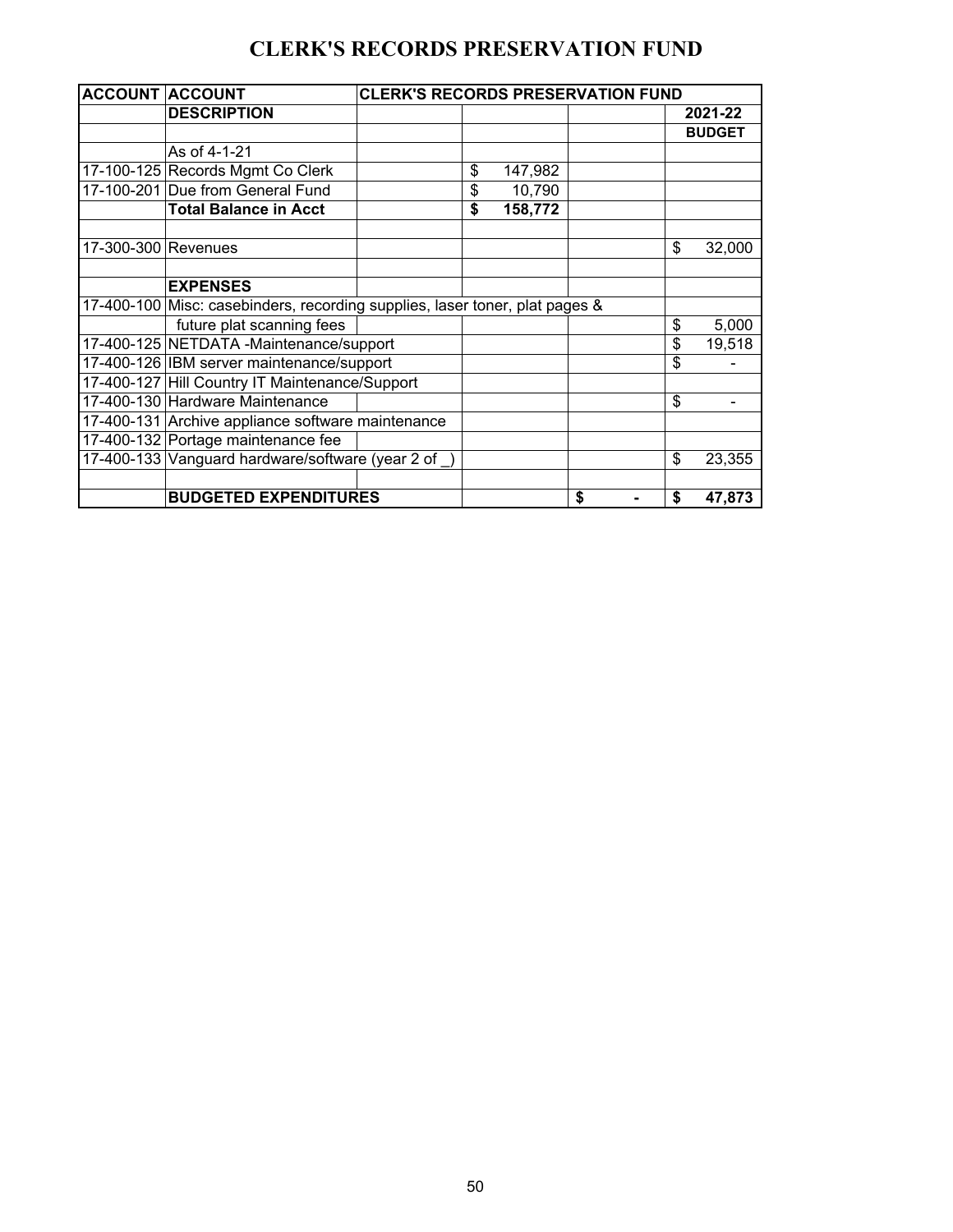# **COURTHOUSE SECURITY**

| <b>ACCOUNT ACCOUNT</b> |                                                                                 |       | <b>COURTHOUSE SECURITY</b> |        |  |                         |               |
|------------------------|---------------------------------------------------------------------------------|-------|----------------------------|--------|--|-------------------------|---------------|
|                        | <b>DESCRIPTION</b>                                                              |       |                            |        |  |                         | <b>BUDGET</b> |
|                        |                                                                                 |       |                            |        |  |                         |               |
|                        | As of 4-1-21                                                                    |       |                            |        |  |                         |               |
|                        | 18-100-125 Courthouse Security Clearing Acct                                    |       | \$                         | 47,793 |  |                         |               |
|                        | 18-100-201 Due from General Fund                                                |       | \$                         | 5,355  |  |                         |               |
|                        | <b>Total Balance in Acct</b>                                                    |       | $\overline{\$}$            | 53,148 |  |                         |               |
|                        |                                                                                 |       |                            |        |  |                         |               |
| 18-300-300 Revenues    |                                                                                 |       |                            |        |  | \$                      | 9,000.00      |
|                        |                                                                                 |       |                            |        |  |                         |               |
|                        | <b>Expenses</b>                                                                 |       |                            |        |  |                         |               |
|                        |                                                                                 |       |                            |        |  |                         |               |
|                        | 18-400-110 Baliff Salary inc benefits*                                          |       |                            |        |  | \$                      | 5,200.00      |
|                        | 18-400-200 Social Security                                                      | 7.65% |                            |        |  | \$                      | 398.00        |
|                        | 18-400-202 Unemployment Tax                                                     | 2.00% |                            |        |  | \$                      | 10.00         |
|                        | 18-400-206 Retirement                                                           |       |                            |        |  | \$                      | 271.00        |
|                        | 18-400-310 Security equipment repair & supplies                                 |       |                            |        |  | $\overline{\mathbf{S}}$ | 10,000.00     |
| 18-400-401 Electronics |                                                                                 |       |                            |        |  | \$                      | 5,000.00      |
|                        | 18-400-402 Misc. (Guardian Security)(contract labor)(wand for Const pct 4)(etc) |       |                            |        |  | \$                      | 7,250.00      |
|                        | <b>SUBTOTAL COURTHOUSE SECURITY</b>                                             |       |                            |        |  |                         |               |
|                        |                                                                                 |       |                            |        |  |                         |               |
|                        | <b>TOTAL BUDGETED EXPENDITURES</b>                                              |       |                            |        |  | \$                      | 28,129.00     |
|                        |                                                                                 |       |                            |        |  |                         |               |
|                        |                                                                                 |       |                            |        |  |                         |               |
|                        |                                                                                 |       |                            |        |  |                         |               |
|                        |                                                                                 |       |                            |        |  |                         |               |
|                        |                                                                                 |       |                            |        |  |                         |               |
|                        |                                                                                 |       |                            |        |  |                         |               |
|                        |                                                                                 |       |                            |        |  |                         |               |
|                        |                                                                                 |       |                            |        |  |                         |               |
|                        |                                                                                 |       |                            |        |  |                         |               |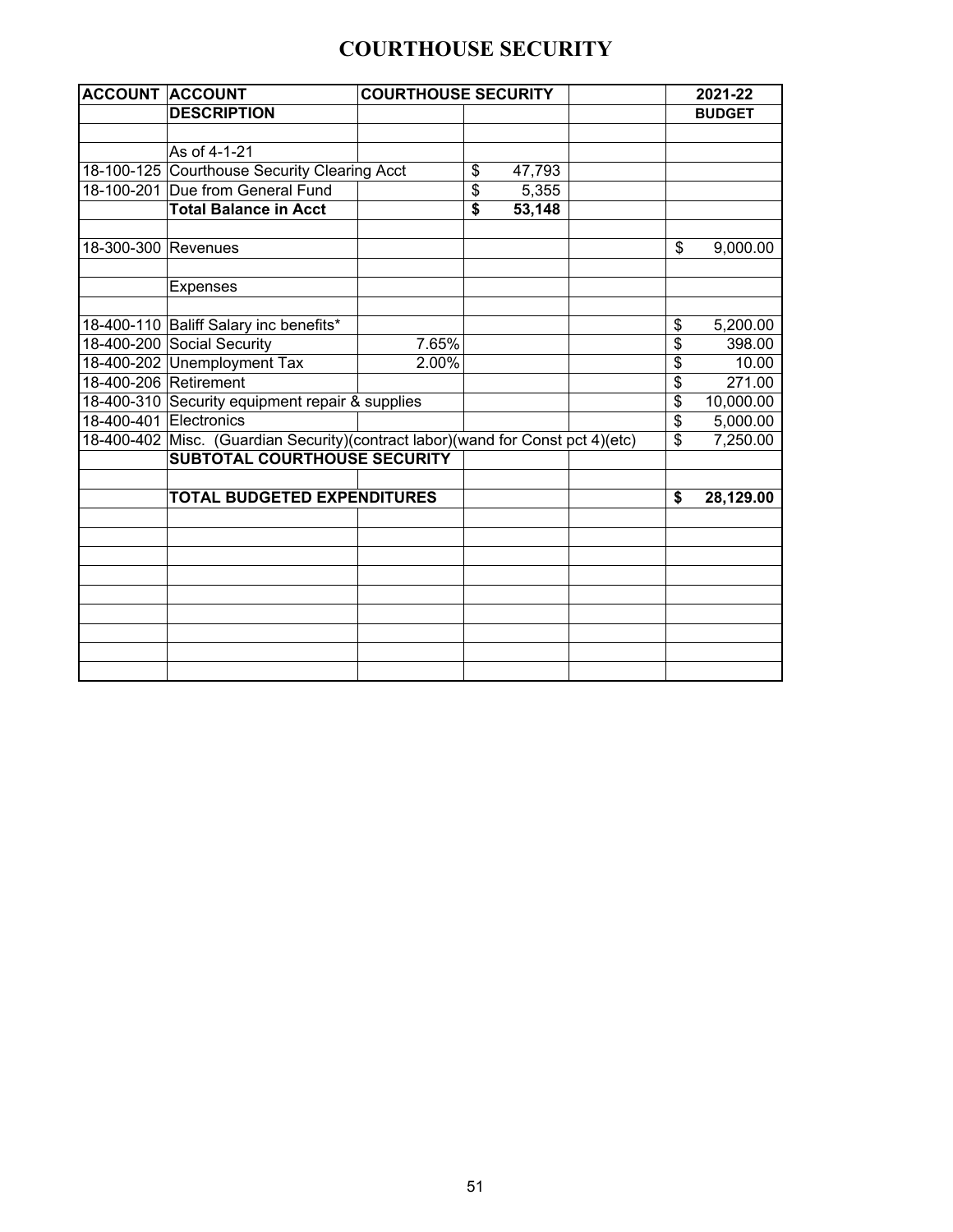## **REGISTRATION - CHILD SAFETY FUND**

| <b>ACCOUNT</b> | <b>ACCOUNT</b>                              | <b>REGISTRATION - CHILD SAFETY FUND</b> |                |                          |                |
|----------------|---------------------------------------------|-----------------------------------------|----------------|--------------------------|----------------|
|                | <b>DESCRIPTION</b>                          |                                         |                |                          |                |
|                |                                             |                                         | 2019-20        | 2020-21                  | 2021-22        |
|                | As of 4-1-21                                |                                         | <b>BUDGET</b>  | <b>BUDGET</b>            | <b>BUDGET</b>  |
|                | 19-100-125 Child Safety Clearing Acct       | \$90,826                                |                |                          |                |
| 19-100-201     | Due from General Fund                       | \$9,982                                 |                |                          |                |
|                | <b>Total Balance in Funds</b>               | \$100,808                               |                |                          |                |
|                |                                             |                                         |                |                          |                |
| 19-300-300     | Revenues                                    |                                         | 18000          | 18000                    | 18000          |
|                |                                             |                                         |                |                          |                |
|                | 19-400-100 Child Safety Expenses            |                                         |                |                          |                |
|                | 19-400-105 CASA for the Highland Lakes Area |                                         | 4,000.00<br>\$ | \$5,000.00               | 6,000.00<br>\$ |
|                | 19-400-110 Blanco Co. Child Protection      |                                         |                |                          |                |
|                | & Family Advocacy Brd.                      |                                         | \$12,000.00    | \$12,000.00              | \$12,000.00    |
| 19-400-115     | Hill Country Child Advocacy Center          |                                         | 5,500.00<br>\$ | 5,500.00<br>\$           | 6,500.00<br>\$ |
| 19-400-125     | <b>K'STAR</b>                               |                                         | \$<br>6,000.00 | $\mathbb{S}$<br>6,000.00 | \$<br>6,000.00 |
| 19-400-130     | <b>Highland Lakes Family</b>                |                                         |                |                          |                |
|                | <b>Crisis Center</b>                        |                                         | \$<br>4,000.00 | \$4,000.00               | 4,000.00<br>\$ |
|                | 19-400-131 Disbursement to Cities (JC)      |                                         |                |                          |                |
|                |                                             |                                         |                |                          |                |
|                | <b>BUDGETED EXPENDITURES</b>                |                                         | \$31,500.00    | \$32,500.00              | \$34,500.00    |
|                |                                             |                                         |                |                          |                |
|                |                                             |                                         |                |                          |                |
|                |                                             |                                         |                |                          |                |
|                |                                             |                                         |                |                          |                |
|                |                                             |                                         |                |                          |                |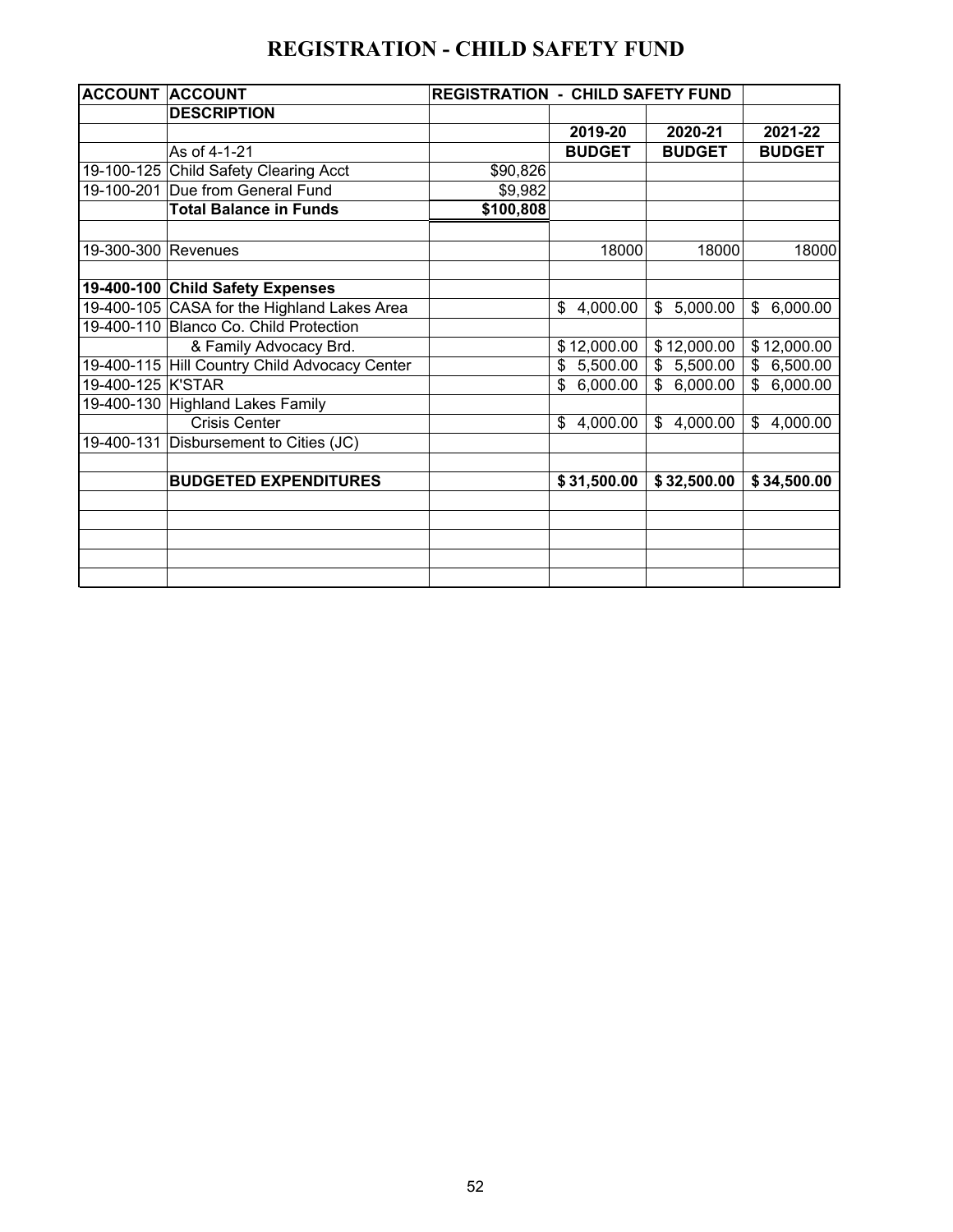# **RECORDS MANAGEMENT - DISTRICT COURT**

| <b>ACCOUNT ACCOUNT</b> |                                      | RECORDS MANAGEMENT - DISTRICT COURT |                                |               |  |  |  |  |  |  |
|------------------------|--------------------------------------|-------------------------------------|--------------------------------|---------------|--|--|--|--|--|--|
|                        | <b>DESCRIPTION</b>                   |                                     |                                | FY2021-22     |  |  |  |  |  |  |
|                        |                                      |                                     |                                | <b>BUDGET</b> |  |  |  |  |  |  |
|                        | 20-100-125 Fund Balance as of 4-1-21 |                                     | \$<br>$\overline{\phantom{0}}$ |               |  |  |  |  |  |  |
|                        |                                      |                                     |                                |               |  |  |  |  |  |  |
| 20-300-300 Revenues    |                                      |                                     |                                | \$            |  |  |  |  |  |  |
|                        |                                      |                                     |                                |               |  |  |  |  |  |  |
|                        | Expenses                             |                                     |                                |               |  |  |  |  |  |  |
|                        | 20-400-100 Misc. expense             |                                     |                                |               |  |  |  |  |  |  |
|                        |                                      |                                     |                                |               |  |  |  |  |  |  |
|                        |                                      |                                     |                                |               |  |  |  |  |  |  |
|                        | <b>BUDGETED EXPENDITURES</b>         |                                     |                                | S             |  |  |  |  |  |  |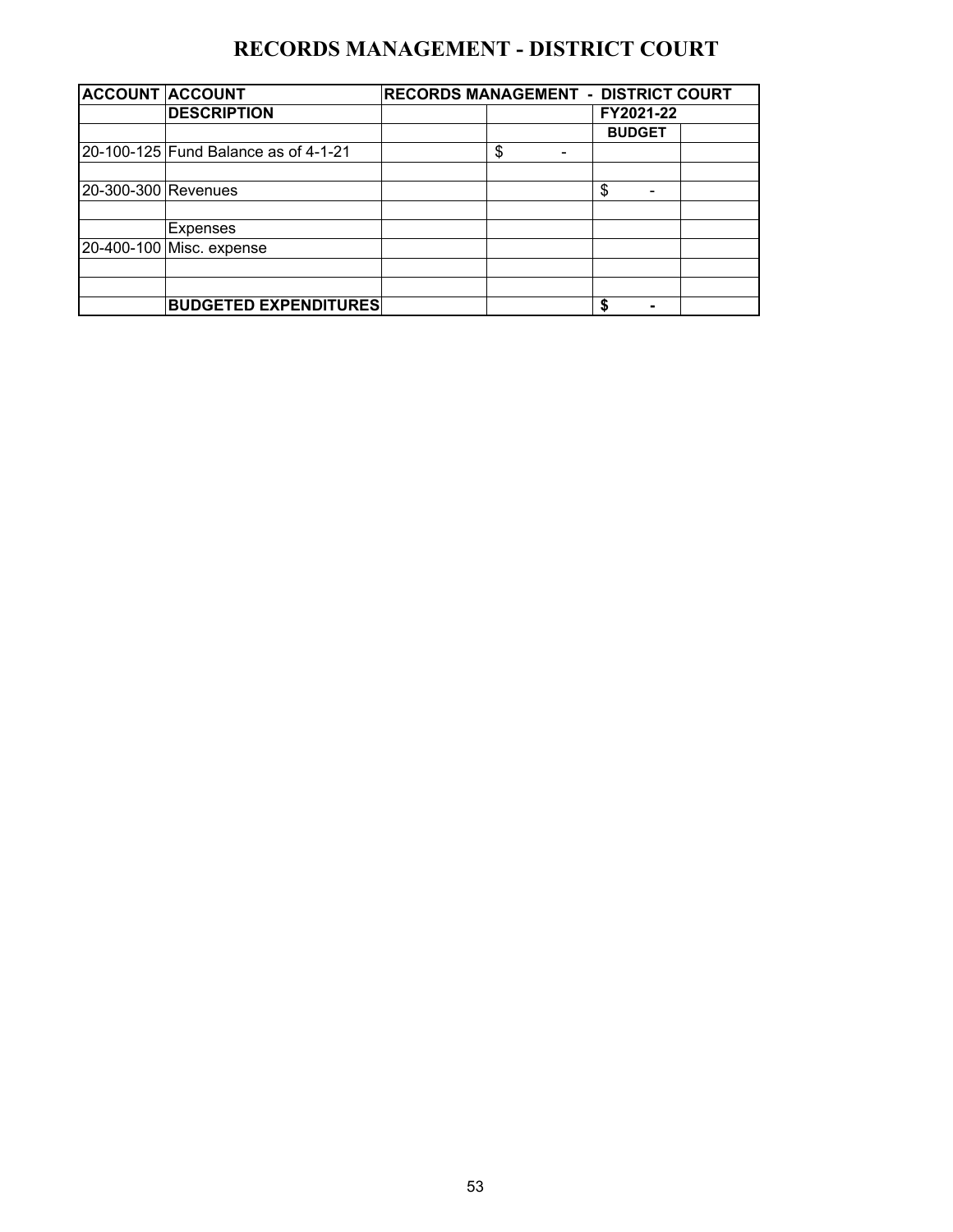## **COUNTY EMERGENCY RADIO REPEATER REPAIR MAINTENANCE FUND**

| <b>ACCOUNT ACCOUNT</b> |                                             | <b>COUNTY EMERGENCY RADIO REPEATER REPAIR</b> |                             |  |   |  |   |  |  |
|------------------------|---------------------------------------------|-----------------------------------------------|-----------------------------|--|---|--|---|--|--|
|                        | <b>DESCRIPTION</b>                          |                                               | <b>AND MAINTENANCE FUND</b> |  |   |  |   |  |  |
|                        |                                             |                                               |                             |  |   |  |   |  |  |
|                        |                                             |                                               |                             |  |   |  |   |  |  |
|                        | 21-100-125 As of 4-1-21                     |                                               | \$                          |  |   |  |   |  |  |
|                        |                                             |                                               |                             |  |   |  |   |  |  |
|                        | 21-300-300 Emergency Radio Repeater Revenue |                                               |                             |  | S |  |   |  |  |
|                        |                                             |                                               |                             |  |   |  |   |  |  |
|                        | 21-400-100 Emergency Radio Repeater Expense |                                               |                             |  |   |  | S |  |  |
|                        |                                             |                                               |                             |  |   |  |   |  |  |
|                        | <b>BUDGETED EXPENDITURES</b>                |                                               |                             |  |   |  |   |  |  |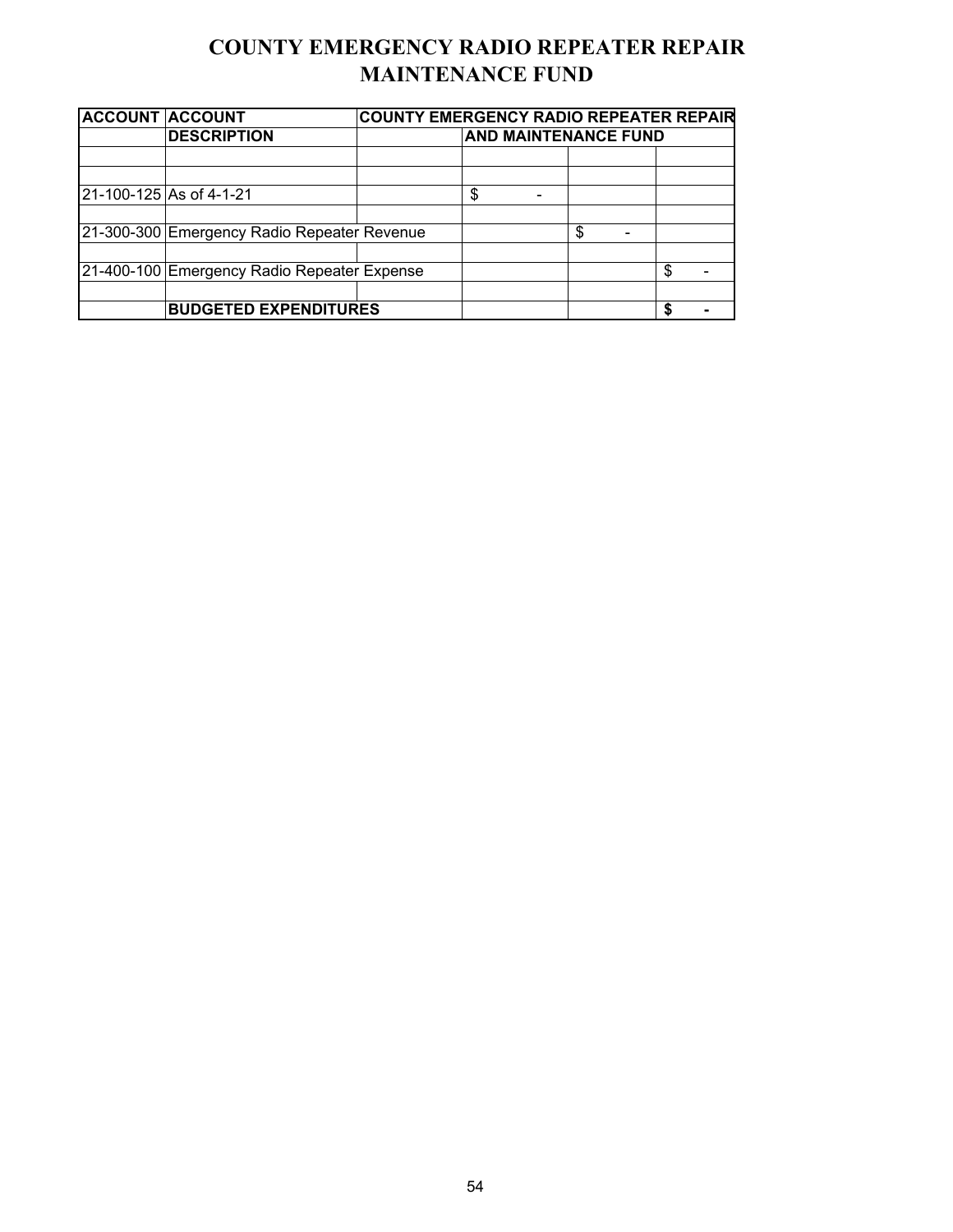## **COUNTY CLEANUP HAZARDOUS WASTE COLLECTION**

| <b>ACCOUNT ACCOUNT</b> |                                               | <b>HAZARDOUS WASTE COLLECTION FUND</b> |                 |    |   |  |
|------------------------|-----------------------------------------------|----------------------------------------|-----------------|----|---|--|
|                        | <b>DESCRIPTION</b>                            |                                        |                 |    |   |  |
|                        |                                               |                                        |                 |    |   |  |
|                        |                                               |                                        |                 |    |   |  |
|                        | 22-100-125 As of 4-1-21                       |                                        | \$<br>(31, 198) |    |   |  |
|                        |                                               |                                        |                 |    |   |  |
|                        | 22-300-300 Hazardous Waste Collection Revenue |                                        |                 | \$ |   |  |
|                        |                                               |                                        |                 |    |   |  |
|                        | 22-400-100 Hazardous Waste Collection Expense |                                        |                 |    | c |  |
|                        |                                               |                                        |                 |    |   |  |
|                        | <b>BUDGETED EXPENDITURES</b>                  |                                        |                 |    |   |  |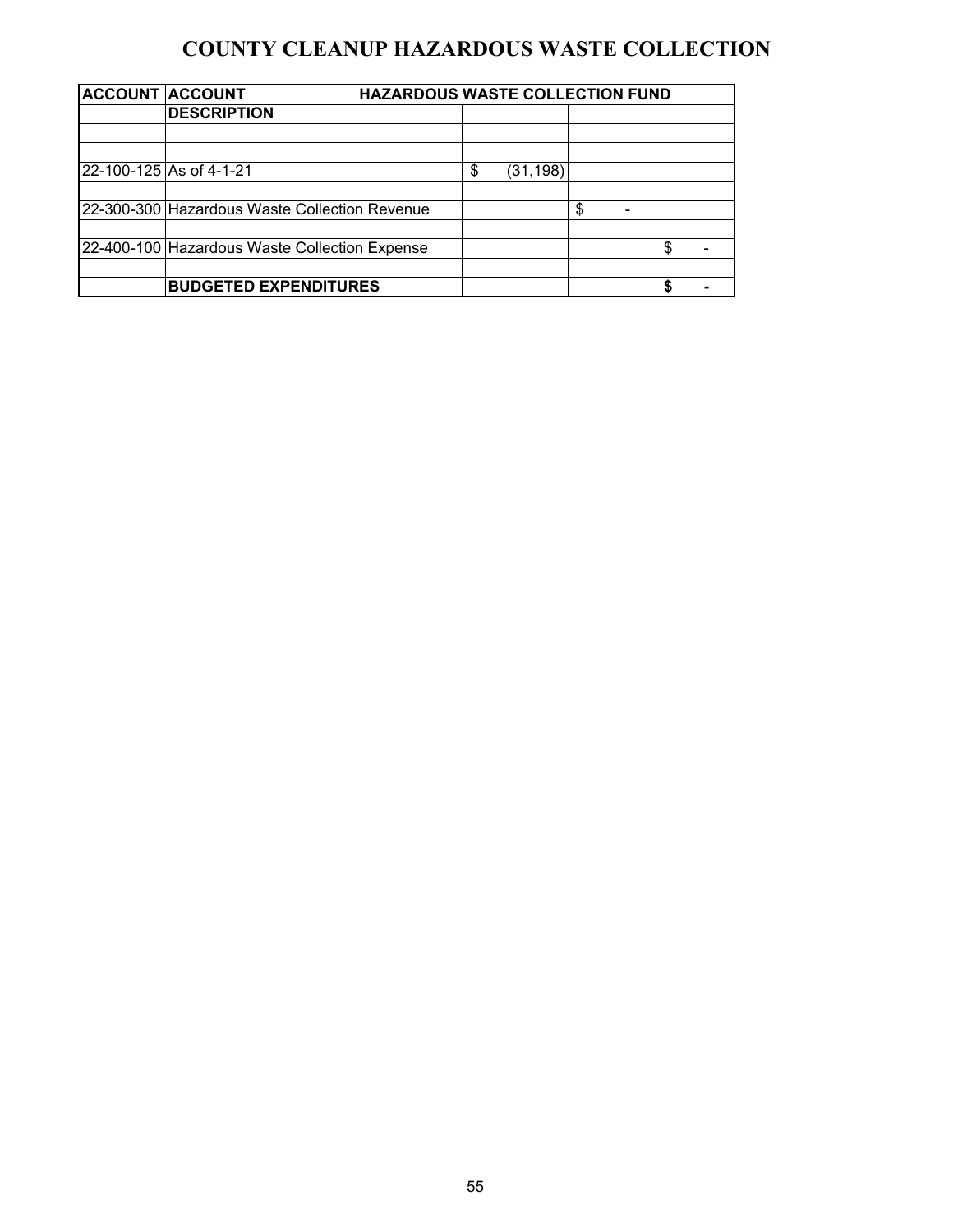## **DISTRICT RECORDS MANAGEMENT FUND**

| <b>ACCOUNT ACCOUNT</b> |                                           |    |       | <b>DISTRICT RECORDS MANAGEMENT</b> |   |       | 2021-22       |
|------------------------|-------------------------------------------|----|-------|------------------------------------|---|-------|---------------|
|                        | <b>DESCRIPTION</b>                        |    |       |                                    |   |       | <b>BUDGET</b> |
|                        |                                           |    |       |                                    |   |       |               |
|                        | As of 4-1-21                              |    |       |                                    |   |       |               |
|                        | 24-100-125 District Records Mgmt Clearing | \$ | 3,708 |                                    |   |       |               |
|                        | <b>Total Balance in fund</b>              | \$ | 3,708 |                                    |   |       |               |
|                        |                                           |    |       |                                    |   |       |               |
| 24-300-300 Revenues    |                                           |    |       |                                    |   |       | \$<br>750     |
| 24-400-100 Expenses    |                                           |    |       |                                    |   |       |               |
|                        | Misc                                      |    |       |                                    |   |       | \$<br>1,000   |
|                        |                                           |    |       |                                    |   |       |               |
|                        |                                           |    |       |                                    |   |       |               |
|                        | <b>TOTAL BUDGETED EXPENSES</b>            |    |       |                                    | S | 1,000 |               |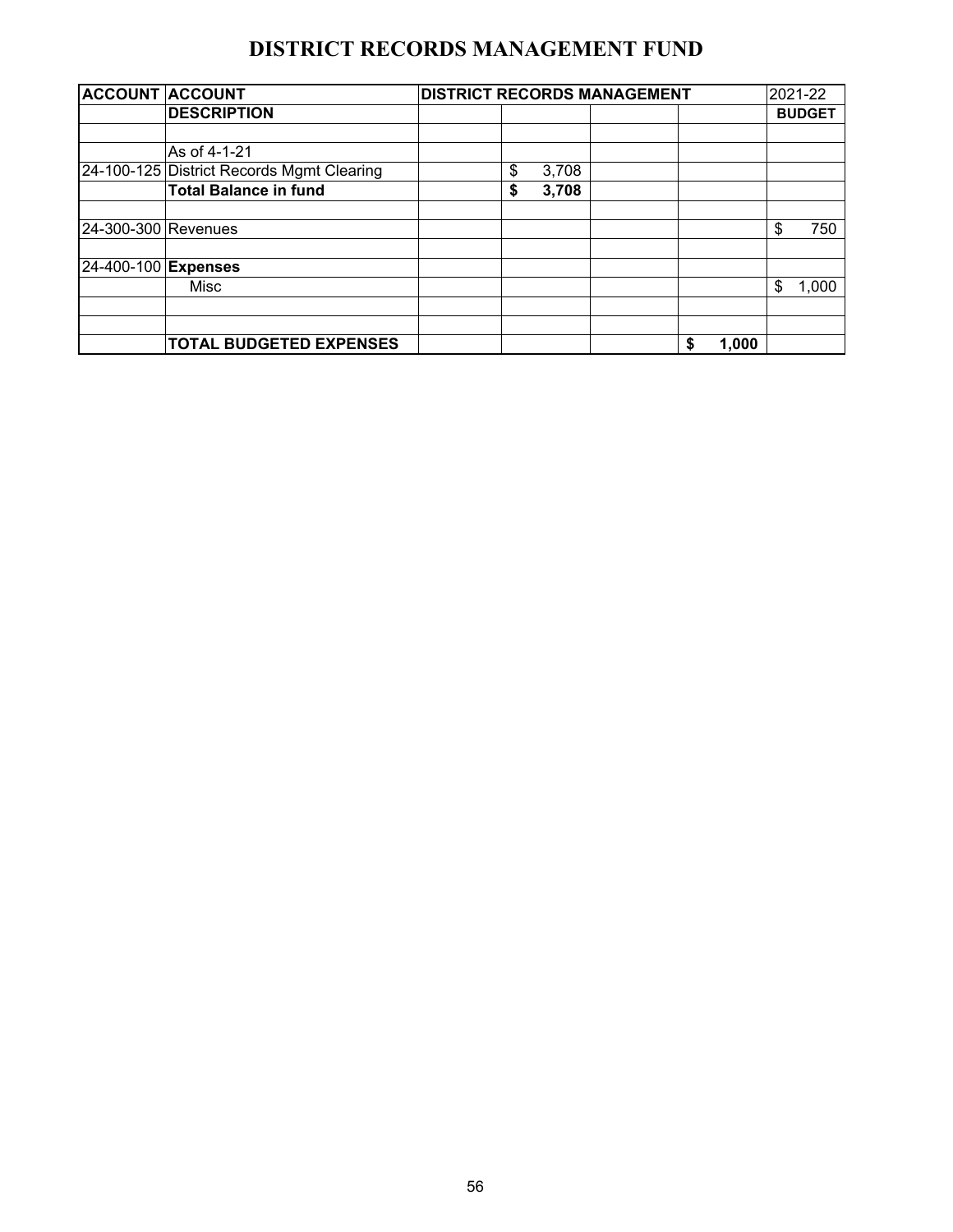# **JP #1 TECHNOLOGY FUND**

| <b>ACCOUNT ACCOUNT</b> |                                               | JP 1 TECHNOLOGY FUND |    |       |    |    |    | 2021-22       |  |  |
|------------------------|-----------------------------------------------|----------------------|----|-------|----|----|----|---------------|--|--|
|                        | <b>DESCRIPTION</b>                            |                      |    |       |    |    |    | <b>BUDGET</b> |  |  |
|                        |                                               |                      |    |       |    |    |    |               |  |  |
|                        | As of 4-1-21                                  |                      |    |       |    |    |    |               |  |  |
|                        | 25-100-125 JP 1 Technology Fund Clearing Acct |                      | \$ | 3,046 |    |    |    |               |  |  |
|                        | <b>Total Balance in Fund</b>                  |                      | \$ | 3,046 |    |    |    |               |  |  |
|                        |                                               |                      |    |       |    |    |    |               |  |  |
| 25-300-300 Revenues    |                                               |                      |    |       |    |    | \$ | 2,750         |  |  |
|                        | 25-400-100 Misc expense                       |                      |    |       |    |    | \$ | 1,000         |  |  |
|                        |                                               |                      |    |       |    |    |    |               |  |  |
|                        |                                               |                      |    |       |    |    |    |               |  |  |
|                        | <b>BUDGETED EXPENDITURES</b>                  |                      |    |       | \$ |    | \$ | 1,000         |  |  |
|                        |                                               |                      |    |       |    | Ξ. |    |               |  |  |
|                        |                                               |                      |    |       |    |    |    |               |  |  |
|                        |                                               |                      |    |       |    |    |    |               |  |  |
|                        |                                               |                      |    |       |    |    |    |               |  |  |
|                        |                                               |                      |    |       |    |    |    |               |  |  |
|                        |                                               |                      |    |       |    |    |    |               |  |  |
|                        |                                               |                      |    |       |    |    |    |               |  |  |
|                        |                                               |                      |    |       |    |    |    |               |  |  |
|                        |                                               |                      |    |       |    |    |    |               |  |  |
|                        |                                               |                      |    |       |    |    |    |               |  |  |
|                        |                                               |                      |    |       |    |    |    |               |  |  |
|                        |                                               |                      |    |       |    |    |    |               |  |  |
|                        |                                               |                      |    |       |    |    |    |               |  |  |
|                        |                                               |                      |    |       |    |    |    |               |  |  |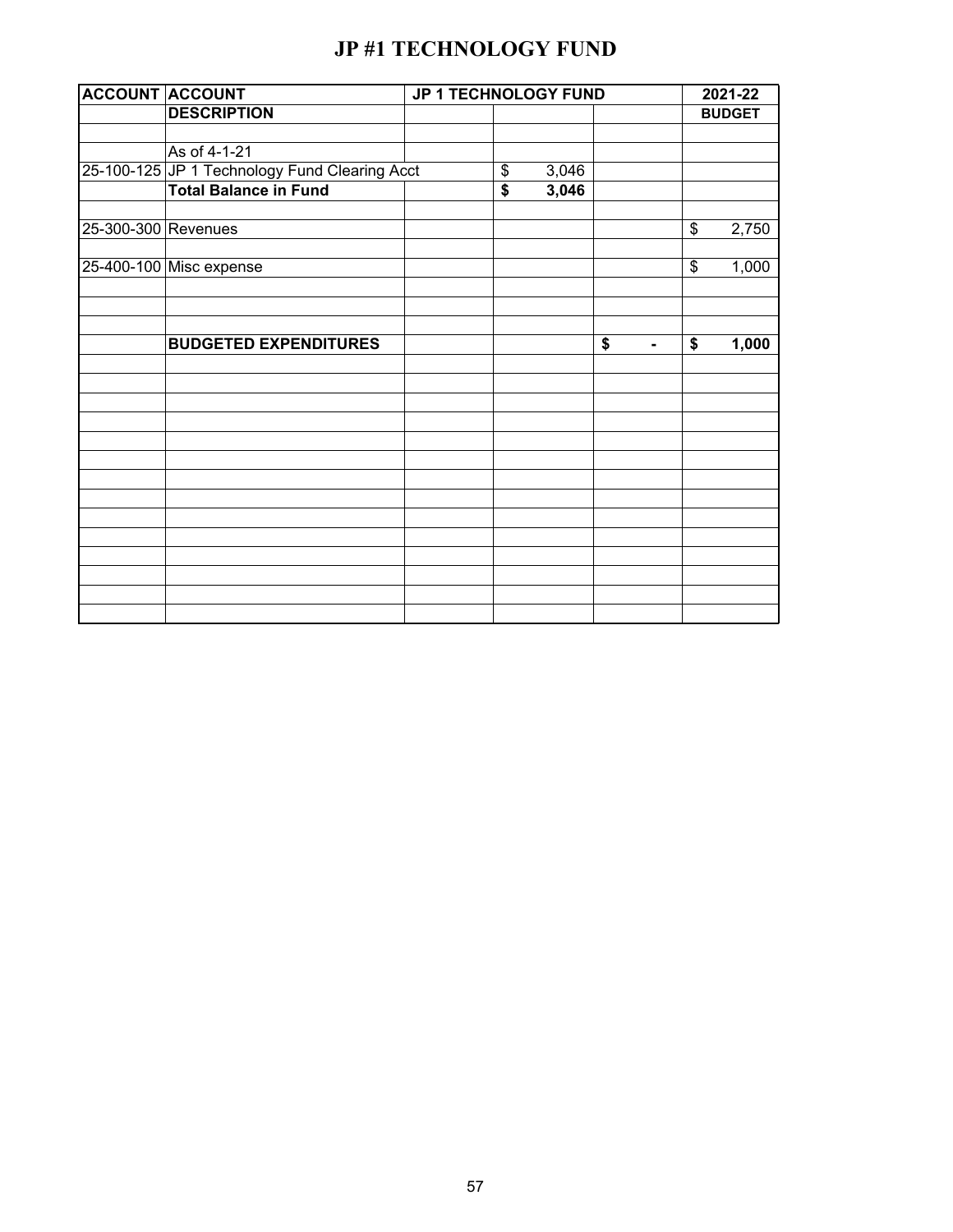### **JP #4 TECHNOLOGY FUND**

| <b>ACCOUNT ACCOUNT</b> |                                              | <b>JP 4 TECHNOLOGY FUND</b> |             |    | 2021-22       |
|------------------------|----------------------------------------------|-----------------------------|-------------|----|---------------|
|                        | <b>DESCRIPTION</b>                           |                             |             |    | <b>BUDGET</b> |
|                        |                                              |                             |             |    |               |
|                        | As of 4-1-21                                 |                             |             |    |               |
|                        | 26-100-125 JP4 Technology Fund Clearing Acct |                             | \$<br>3,544 |    |               |
|                        | <b>Total Balance in Fund</b>                 |                             | \$<br>3,544 |    |               |
| 26-300-100 Revenues    |                                              |                             |             | \$ | 1,200         |
| 26-400-100 Expenses    |                                              |                             |             | \$ | 1,000         |
|                        |                                              |                             |             |    |               |
|                        |                                              |                             |             |    |               |
|                        | <b>BUDGETED EXPENDITURES</b>                 |                             |             | \$ |               |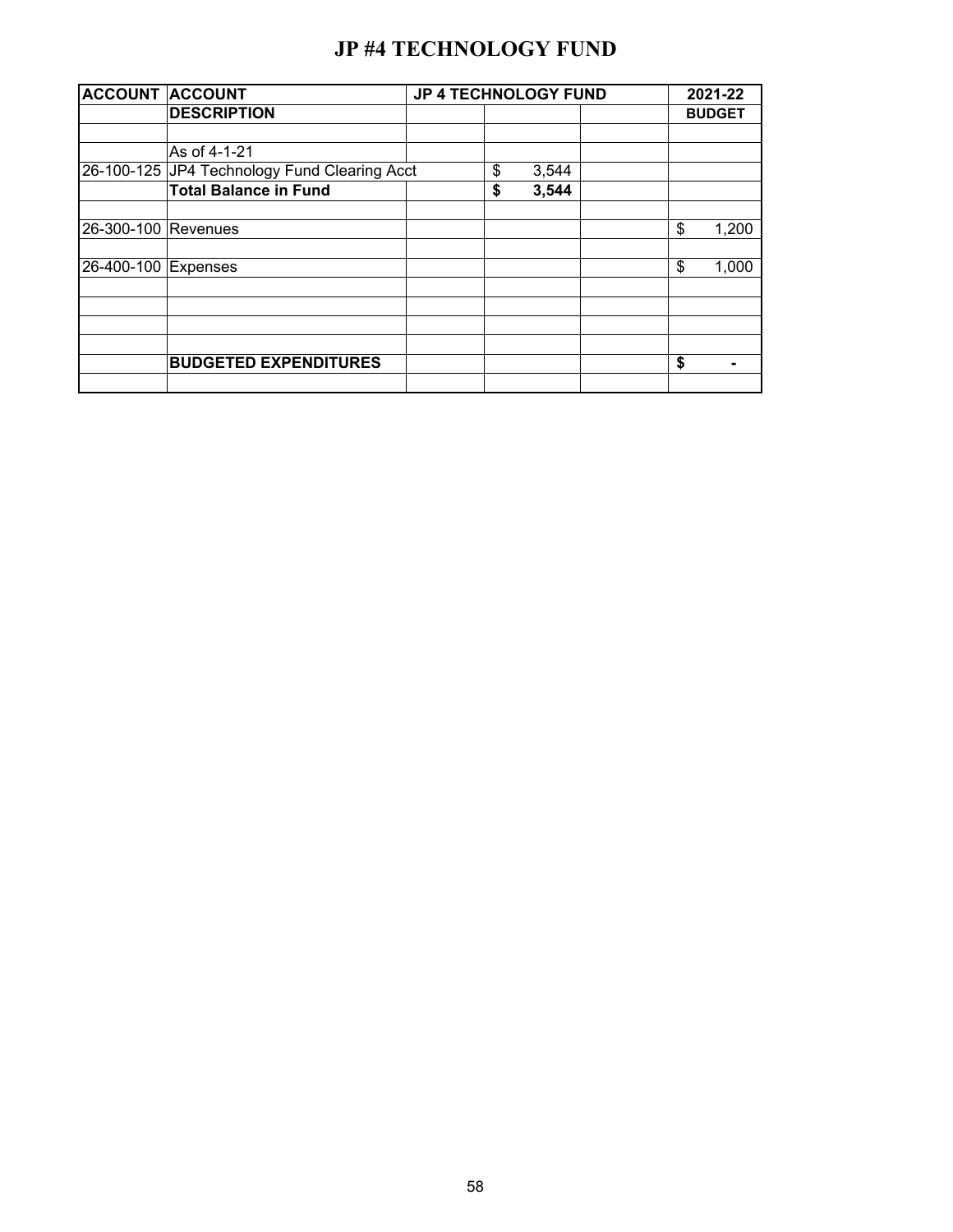### **COUNTY CLERK ARCHIVE FUND**

| <b>ACCOUNT ACCOUNT</b> |                              | <b>COUNTY CLERK ARCHIVE FUND</b> |         |  |    |               |  |  |  |
|------------------------|------------------------------|----------------------------------|---------|--|----|---------------|--|--|--|
|                        | <b>DESCRIPTION</b>           |                                  |         |  |    | <b>BUDGET</b> |  |  |  |
|                        |                              |                                  |         |  |    |               |  |  |  |
|                        | As of 4-1-21                 |                                  |         |  |    |               |  |  |  |
|                        | 27-100-125 Operating Account | \$                               | 135,481 |  |    |               |  |  |  |
|                        | <b>Total Balance in Fund</b> | \$                               | 135,481 |  |    |               |  |  |  |
| 27-300-300 Revenues    |                              |                                  |         |  | \$ | 17,500        |  |  |  |
|                        | Expenses                     |                                  |         |  |    |               |  |  |  |
|                        | 27-400-100 Misc expenses     |                                  |         |  | \$ | 5,000         |  |  |  |
| 27-400-103             | Kofile (payment 3 of 4)      |                                  |         |  | \$ | 53,376        |  |  |  |
|                        | <b>BUDGETED EXPENDITURES</b> |                                  |         |  | \$ | 58,376        |  |  |  |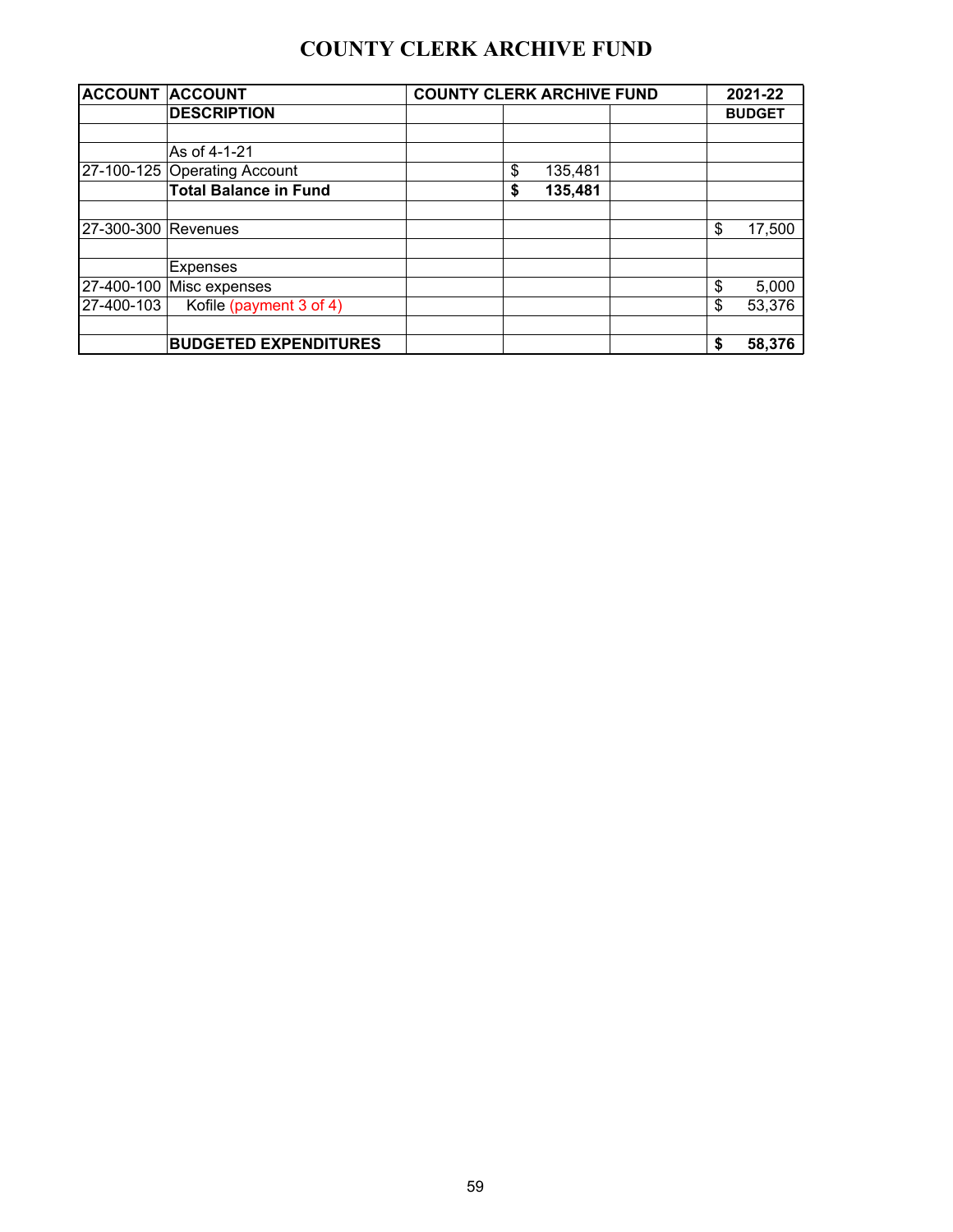# **COUNTY CLERK VITAL STATISTICS FUND**

| <b>ACCOUNT ACCOUNT</b> |                              | <b>COUNTY CLERK VITAL STATISTICS FUND</b> |  |    |                |    |               |  |  |  |  |  |
|------------------------|------------------------------|-------------------------------------------|--|----|----------------|----|---------------|--|--|--|--|--|
|                        | <b>DESCRIPTION</b>           |                                           |  |    |                |    | 2021-22       |  |  |  |  |  |
|                        |                              |                                           |  |    |                |    | <b>BUDGET</b> |  |  |  |  |  |
|                        | As of 4-1-21                 |                                           |  |    |                |    |               |  |  |  |  |  |
| 28-100-125 Cash Bank   |                              | \$<br>1,362                               |  |    |                |    |               |  |  |  |  |  |
|                        | <b>Total Balance in Fund</b> | \$<br>1,362                               |  |    |                |    |               |  |  |  |  |  |
| 28-300-100 Revenues    |                              |                                           |  |    |                | \$ | 300           |  |  |  |  |  |
| 28-400-100 Expenses    |                              |                                           |  |    |                |    |               |  |  |  |  |  |
|                        | Misc expenses                |                                           |  |    |                | \$ | 1,500         |  |  |  |  |  |
|                        |                              |                                           |  |    |                |    |               |  |  |  |  |  |
|                        |                              |                                           |  |    |                |    |               |  |  |  |  |  |
|                        | <b>TOTAL EXPENSES</b>        |                                           |  | \$ | $\blacksquare$ | \$ | 1,500         |  |  |  |  |  |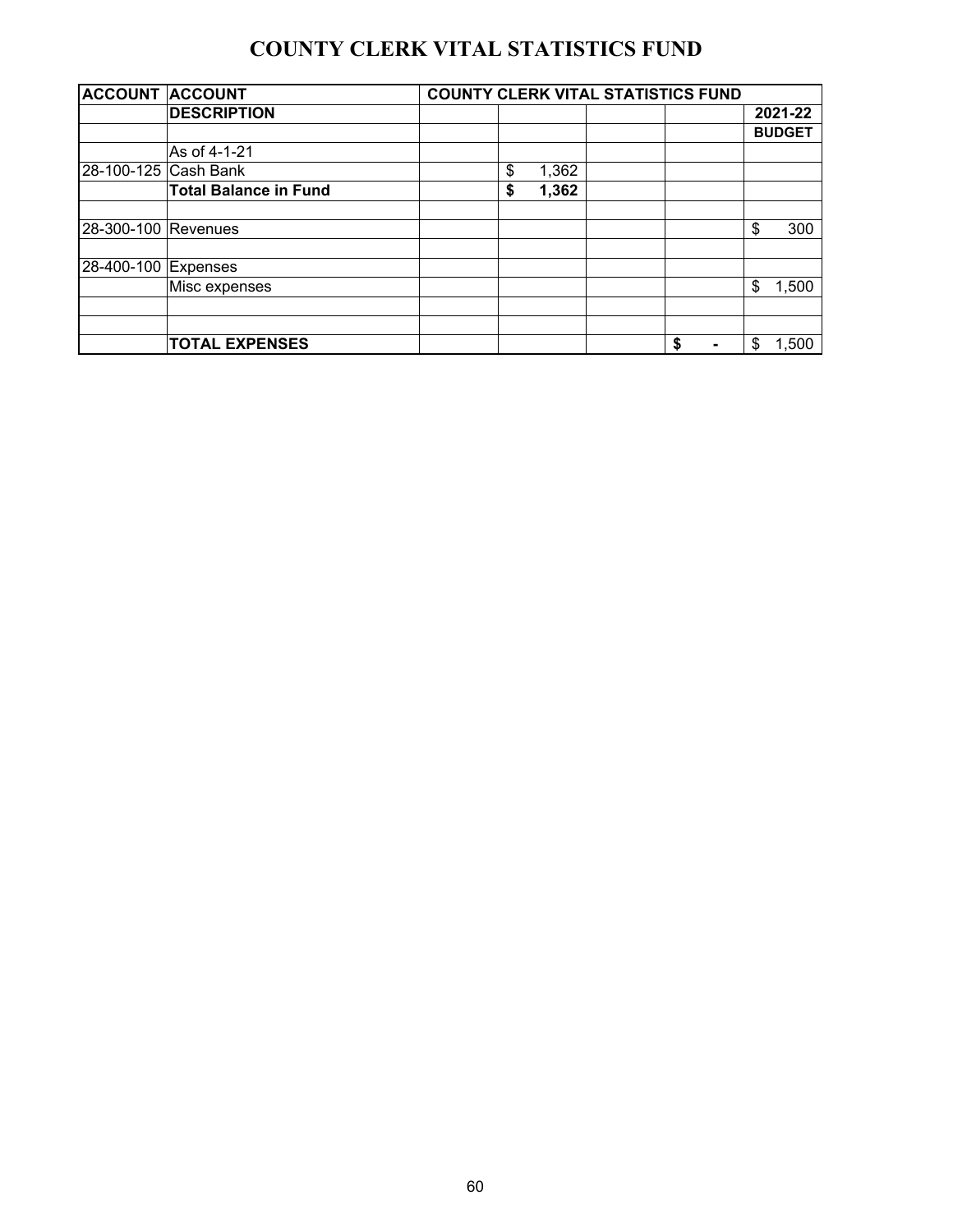### **THIRD COURT OF APPEALS FUND**

| <b>ACCOUNT ACCOUNT</b> |                                               | THIRD COURT OF APPEALS |  |    |  |   |               |  |
|------------------------|-----------------------------------------------|------------------------|--|----|--|---|---------------|--|
|                        | <b>DESCRIPTION</b>                            |                        |  |    |  |   | 2021-22       |  |
|                        |                                               |                        |  |    |  |   | <b>BUDGET</b> |  |
|                        | As of 4-1-21                                  |                        |  |    |  |   |               |  |
|                        | 29-100-125 3rd Court of Appeals Clearing Acct | \$<br>1,505            |  |    |  |   |               |  |
|                        | <b>Total Balance of Fund</b>                  | \$<br>1,505            |  |    |  |   |               |  |
| 29-300-300 Revenues    |                                               |                        |  |    |  | S | 700           |  |
| 29-400-100 Expenses    |                                               |                        |  |    |  | S | 1,000         |  |
|                        | <b>TOTAL EXPENSES</b>                         |                        |  | \$ |  |   | 1,000         |  |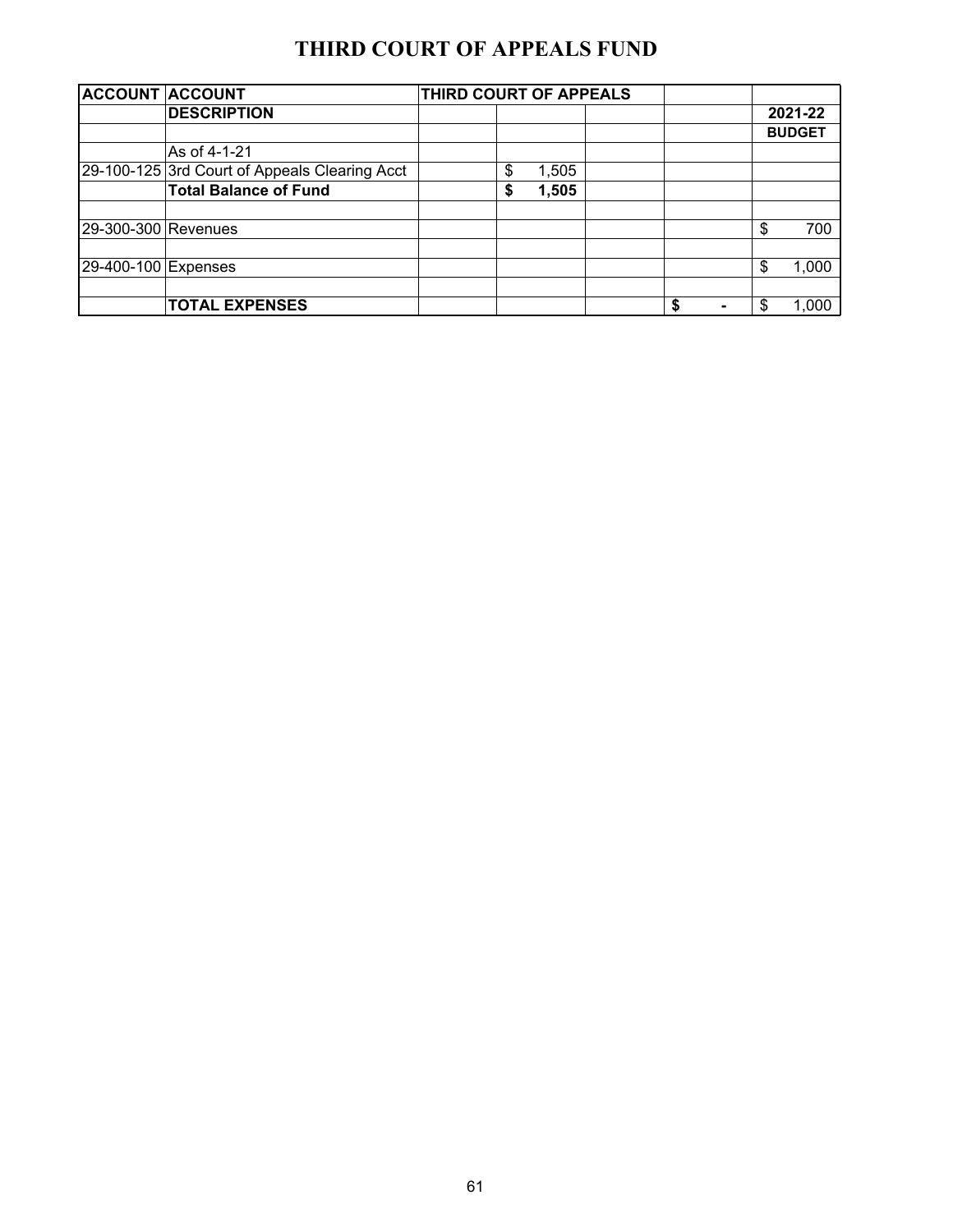# **FAMILY PROTECTION PLAN FUND**

| <b>ACCOUNT ACCOUNT</b> |                                                 | <b>FAMILY PROTECTION PLAN</b> |    |        |  |               |
|------------------------|-------------------------------------------------|-------------------------------|----|--------|--|---------------|
|                        | <b>DESCRIPTION</b>                              |                               |    |        |  | 2021-22       |
|                        |                                                 |                               |    |        |  | <b>BUDGET</b> |
|                        | As of 4-1-21                                    |                               |    |        |  |               |
|                        | 30-100-125 Family Protection Plan Clearing Acct |                               | \$ | 10,296 |  |               |
|                        | <b>Total Balance in Fund</b>                    |                               | S  | 10,296 |  |               |
|                        |                                                 |                               |    |        |  |               |
| 30-300-300 Revenues    |                                                 |                               |    |        |  | \$<br>500     |
|                        |                                                 |                               |    |        |  |               |
| 30-400-100 Expenses    |                                                 |                               |    |        |  | \$<br>1,000   |
|                        |                                                 |                               |    |        |  |               |
|                        | <b>TOTAL EXPENSES</b>                           |                               |    |        |  | \$<br>1,000   |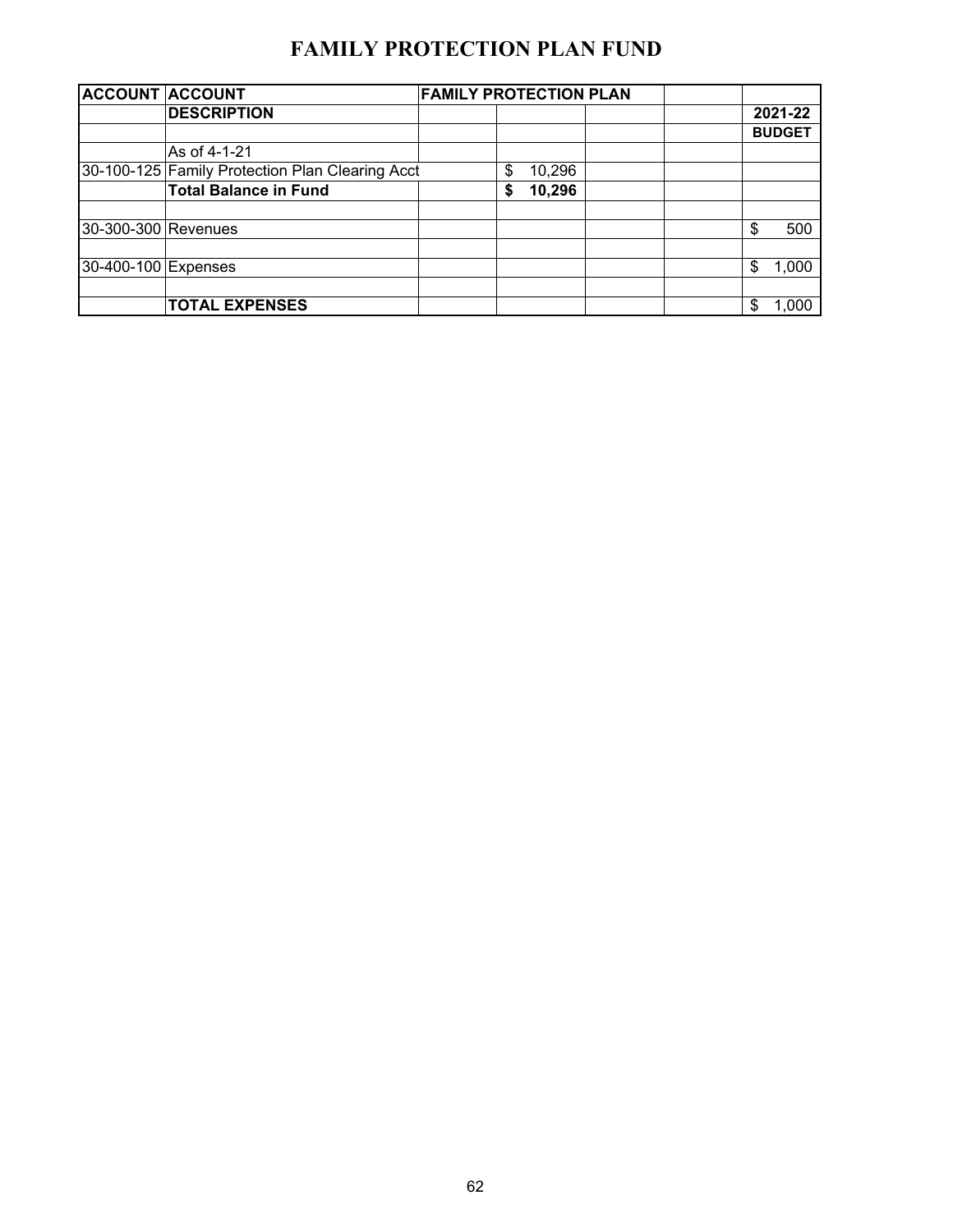#### **CHAPTER 19 FUND**

|                     | <b>ACCOUNT ACCOUNT</b>                    | <b>CHAPTER 19 FUNDS</b> |           | 2021-22             |
|---------------------|-------------------------------------------|-------------------------|-----------|---------------------|
|                     | <b>DESCRIPTION</b>                        |                         |           | <b>Budget</b>       |
|                     | As of 4-1-21                              |                         |           |                     |
|                     |                                           |                         |           |                     |
|                     | 31-100-125 Chapter 19 Funds Clearing Acct |                         | \$<br>203 |                     |
|                     | <b>Total Balance of Fund</b>              |                         | \$<br>203 |                     |
| 31-300-300 Revenues |                                           |                         |           |                     |
| 31-400-100 Expenses |                                           |                         |           |                     |
|                     | <b>TOTAL EXPENSES</b>                     |                         |           | S<br>$\blacksquare$ |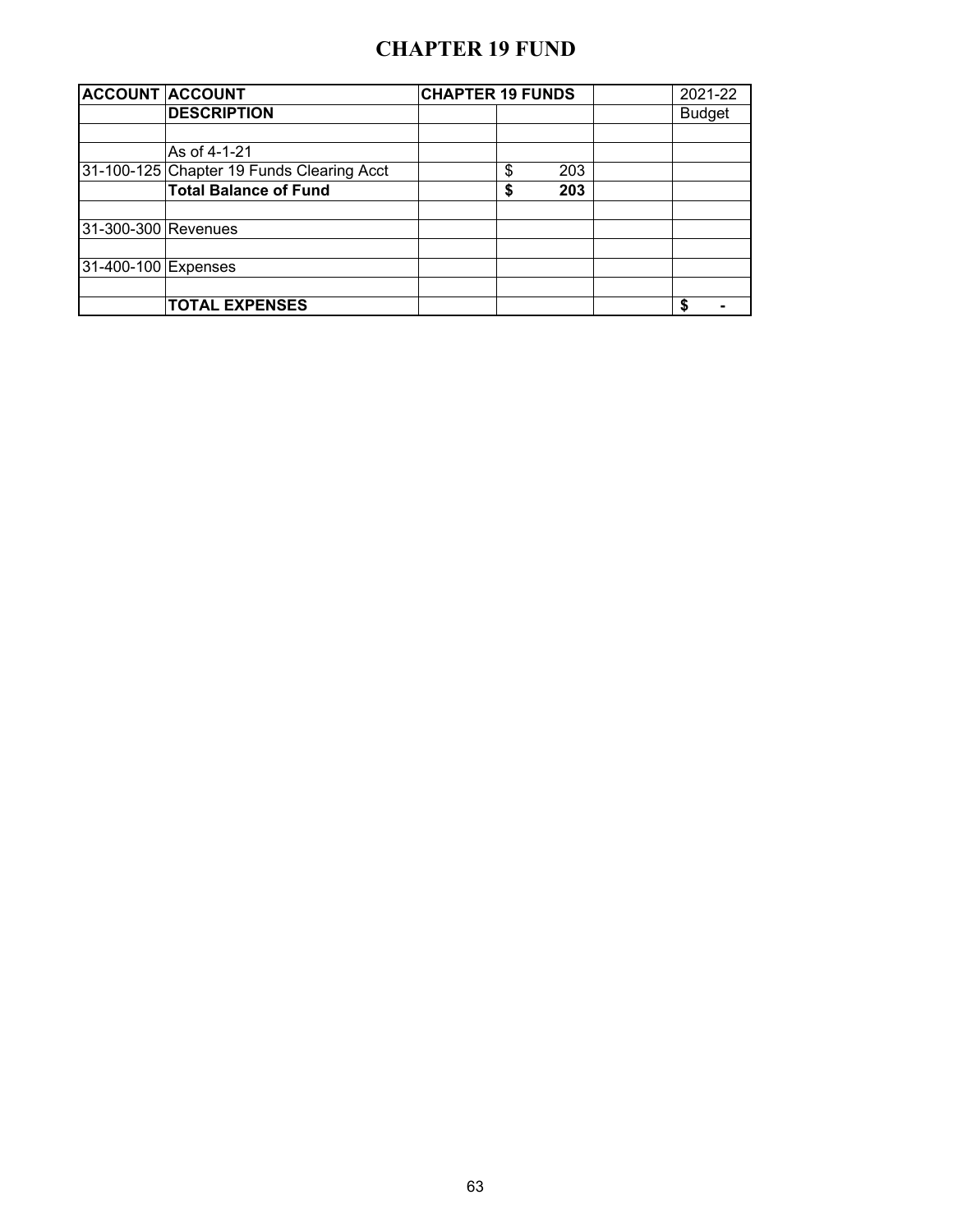#### **GUARDIANSHIP FEES FUND**

| <b>ACCOUNT ACCOUNT</b> |                                   | <b>GUARDIANSHIP FEES FUND</b> |               |
|------------------------|-----------------------------------|-------------------------------|---------------|
|                        | <b>DESCRIPTION</b>                |                               | 2021-22       |
|                        |                                   |                               | <b>BUDGET</b> |
|                        | As of 4-1-21                      |                               |               |
|                        | 34-100-125 Guardianship Fees Fund | 6,320<br>S                    |               |
|                        | <b>Total Balance of Fund</b>      | 6,320<br>\$                   |               |
| 34-300-300 Revenues    |                                   |                               | 1,000<br>\$   |
| 34-400-100 Expenses    |                                   |                               | 2,000<br>\$   |
|                        | <b>TOTAL EXPENSES</b>             |                               | 2,000<br>\$   |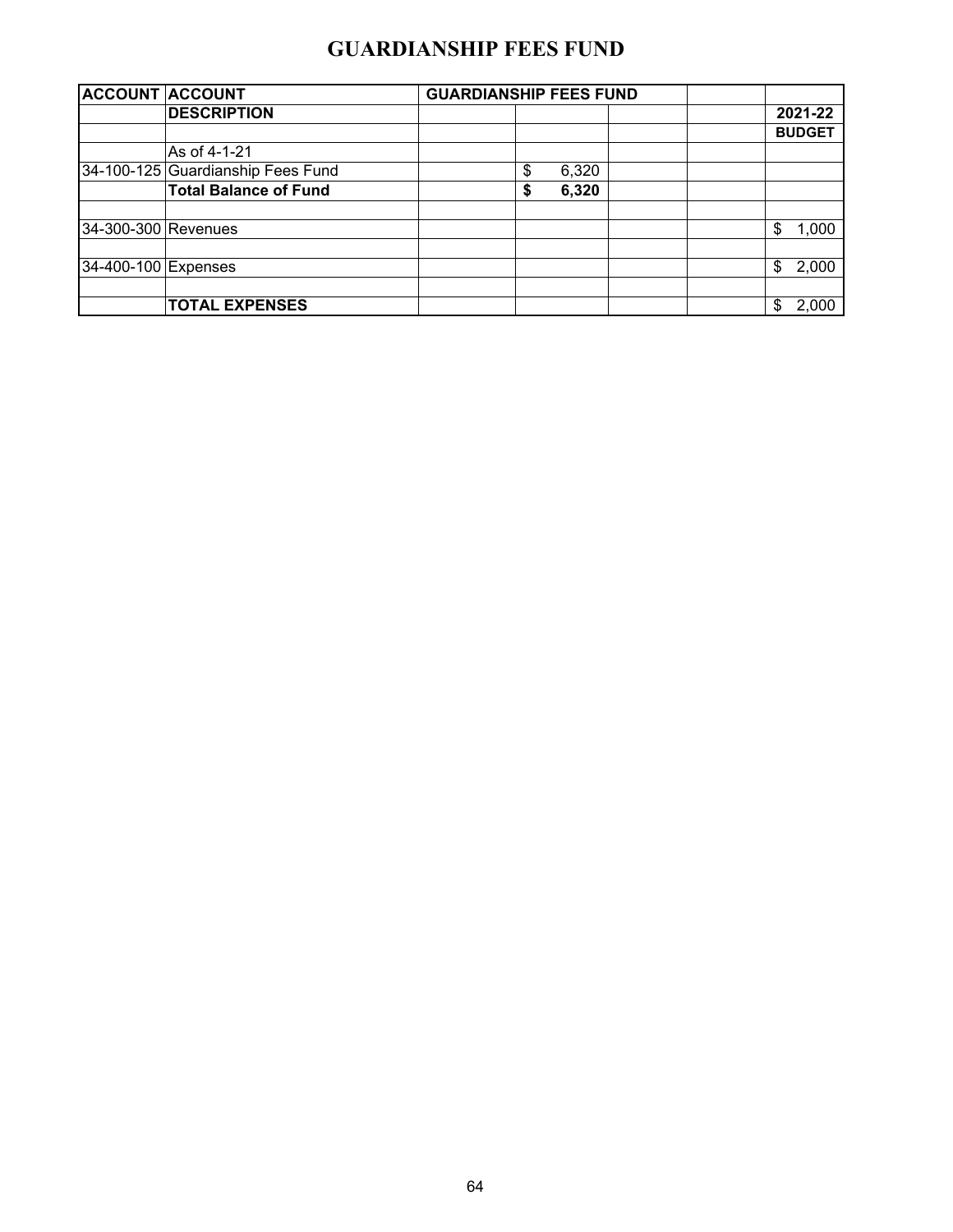# **CHILD ABUSE PREVENTION FUND**

| <b>ACCOUNT ACCOUNT</b> |                                        | <b>CHILD ABUSE PREVENTION FUND</b> |    |     |  |    |               |  |  |  |
|------------------------|----------------------------------------|------------------------------------|----|-----|--|----|---------------|--|--|--|
|                        | <b>DESCRIPTION</b>                     |                                    |    |     |  |    | 2021-22       |  |  |  |
|                        |                                        |                                    |    |     |  |    | <b>BUDGET</b> |  |  |  |
|                        | As of 4-1-21                           |                                    |    |     |  |    |               |  |  |  |
|                        | 38-100-125 Child Abuse Prevention Fund |                                    | \$ | 444 |  |    |               |  |  |  |
|                        | <b>Total Balance in Fund</b>           |                                    | \$ | 444 |  |    |               |  |  |  |
| 38-300-100 Revenues    |                                        |                                    |    |     |  | \$ | 100           |  |  |  |
| 38-400-100 Expenses    |                                        |                                    |    |     |  | \$ | 100           |  |  |  |
|                        |                                        |                                    |    |     |  |    |               |  |  |  |
|                        | <b>TOTAL EXPENSES</b>                  |                                    |    |     |  | \$ | 100           |  |  |  |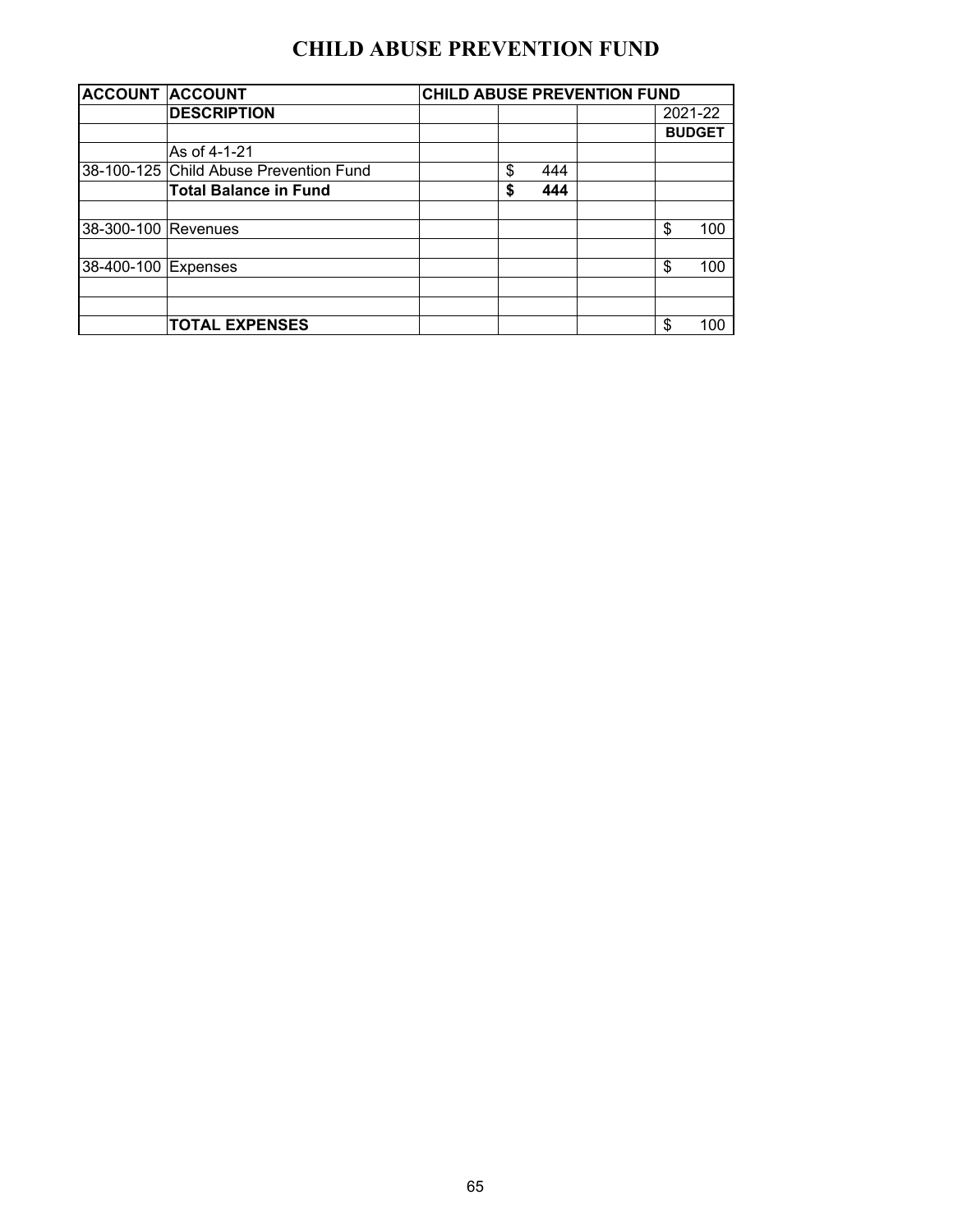## **DISTRICT COURT TECHNOLOGY FUND**

| <b>ACCOUNT ACCOUNT</b> |                                            |    |    | <b>DISTRICT COURT TECHNOLOGY FUND</b> |    |               |
|------------------------|--------------------------------------------|----|----|---------------------------------------|----|---------------|
|                        | <b>DESCRIPTION</b>                         |    |    |                                       |    |               |
|                        |                                            |    |    |                                       |    | 2021-22       |
|                        | As of 4-1-21                               |    |    |                                       |    | <b>BUDGET</b> |
|                        | 39-100-125 County & District Crt Tech Fund | \$ | 66 |                                       |    |               |
|                        | <b>Total Balance in Fund</b>               | \$ | 66 |                                       |    |               |
| 39-300-300 Revenues    |                                            |    |    |                                       | \$ | 80            |
| 39-400-100 Expenses    |                                            |    |    |                                       | \$ | 250           |
|                        |                                            |    |    |                                       |    |               |
|                        | <b>TOTAL EXPENSES</b>                      |    |    |                                       |    | 250           |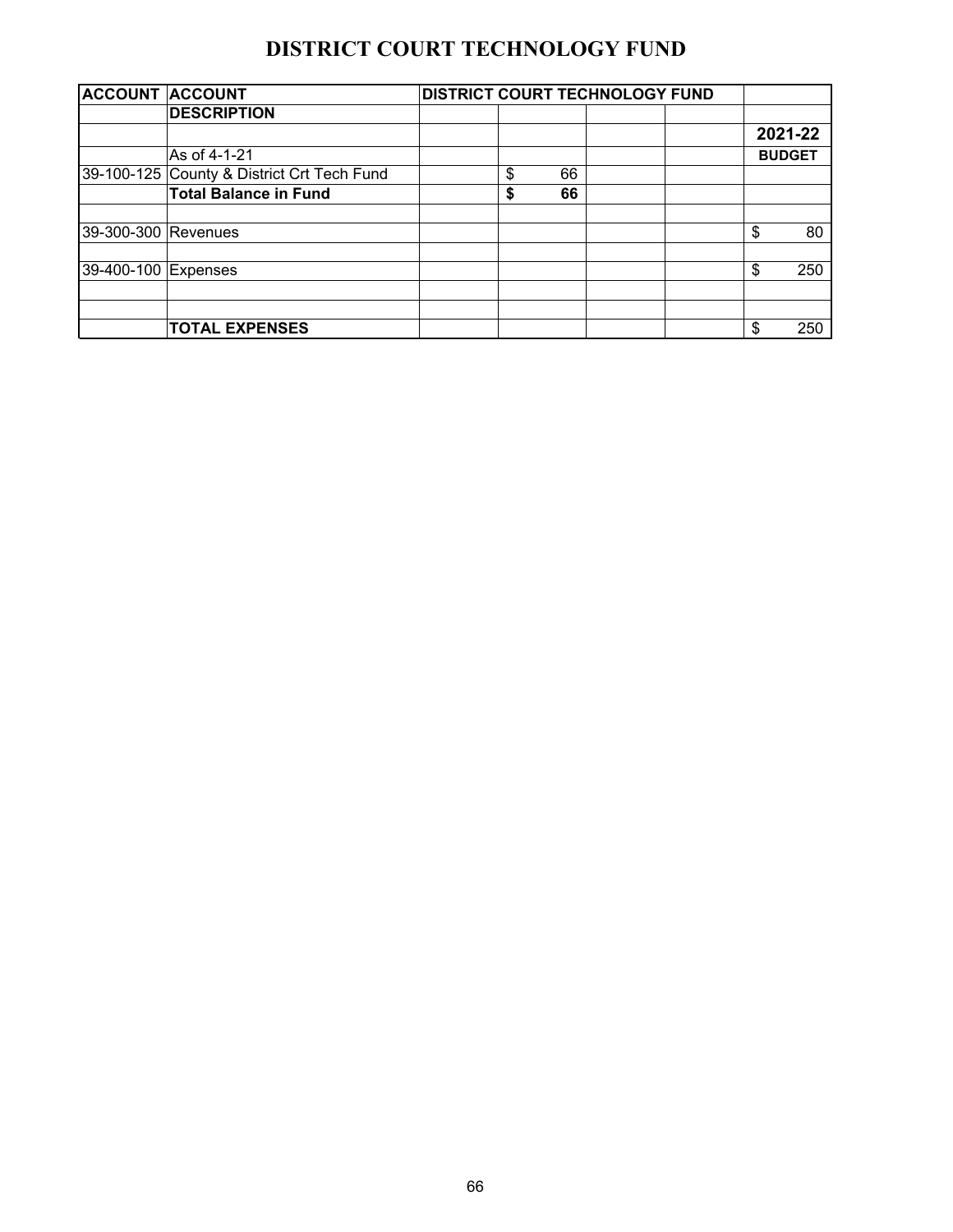# **COUNTY COURT TECHNOLOGY FUND**

| <b>ACCOUNT ACCOUNT</b> |                                   | <b>COUNTY COURT TECHNOLOGY FUND</b> |               |
|------------------------|-----------------------------------|-------------------------------------|---------------|
|                        | <b>DESCRIPTION</b>                |                                     | 2021-22       |
|                        |                                   |                                     | <b>BUDGET</b> |
|                        | As of 4-1-21                      |                                     |               |
|                        | 40-100-125 County Court Tech Fund | \$<br>1,267                         |               |
|                        | <b>Total Balance in Fund</b>      | 1,267<br>\$                         |               |
| 40-300-300 Revenues    |                                   |                                     | \$<br>75      |
|                        |                                   |                                     |               |
|                        | 40-400-100 Expenses (misc)        |                                     | \$<br>500     |
|                        |                                   |                                     |               |
|                        |                                   |                                     |               |
|                        | <b>TOTAL EXPENSES</b>             |                                     | \$<br>500     |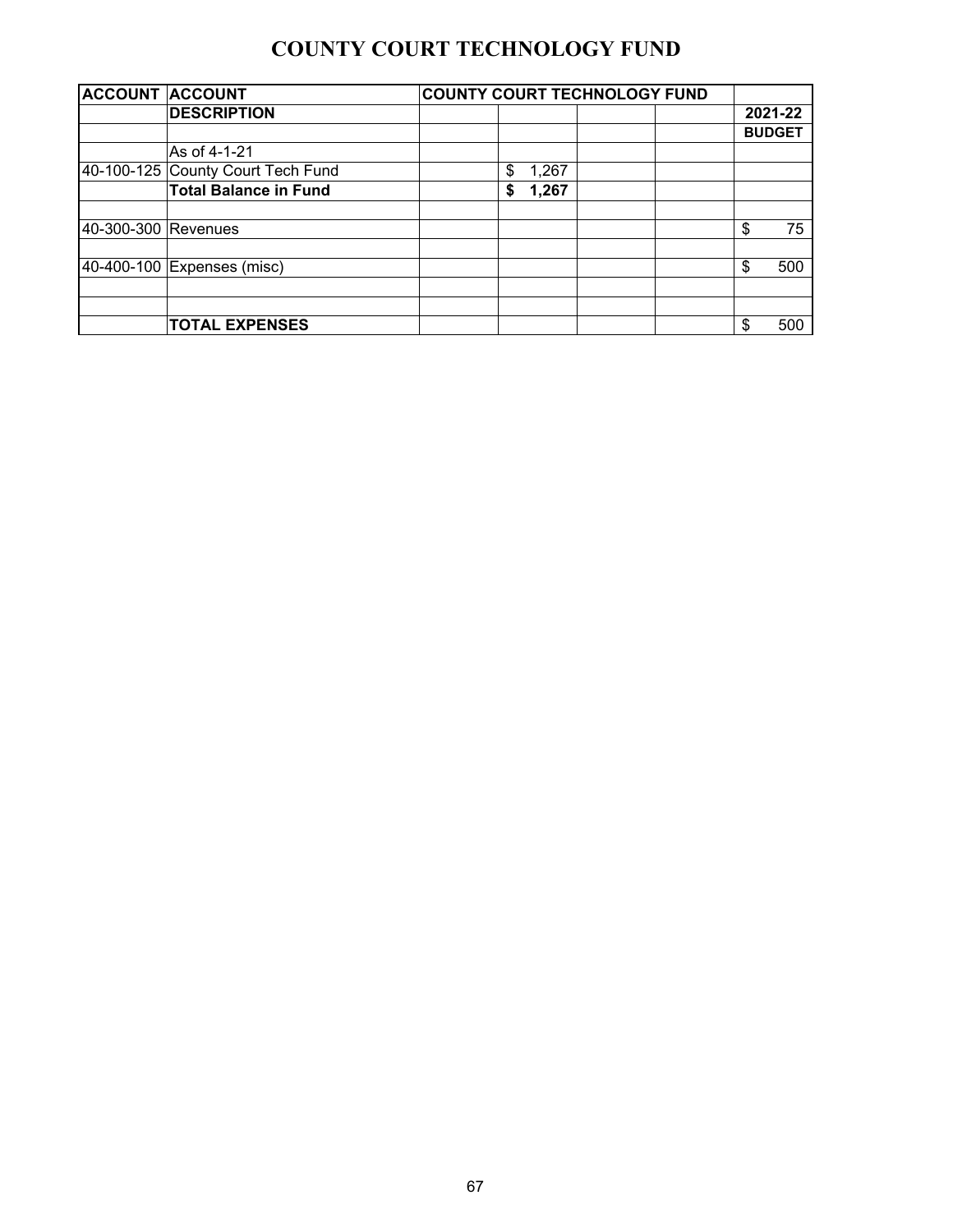### **DISTRICT COURT RECORDS PRESERVATION FUND**

| <b>ACCOUNT ACCOUNT</b> |                                               |    |       | DISTRICT COURT RECORD PRESERVATION FUND |               |
|------------------------|-----------------------------------------------|----|-------|-----------------------------------------|---------------|
|                        | <b>DESCRIPTION</b>                            |    |       |                                         | 2021-22       |
|                        |                                               |    |       |                                         | <b>BUDGET</b> |
|                        | As of 4-1-21                                  |    |       |                                         |               |
|                        | 41-100-125 District Court Record Preservation | \$ | 1,259 |                                         |               |
|                        | <b>Total Balance in Fund</b>                  | S  | 1,259 |                                         |               |
|                        |                                               |    |       |                                         |               |
| 41-300-300 Revenues    |                                               |    |       |                                         | \$<br>1,000   |
|                        |                                               |    |       |                                         |               |
| 41-400-100 Expenses    |                                               |    |       |                                         | \$<br>2,400   |
|                        |                                               |    |       |                                         |               |
|                        |                                               |    |       |                                         |               |
|                        |                                               |    |       |                                         |               |
|                        | <b>TOTAL EXPENSES</b>                         |    |       |                                         | \$<br>2,400   |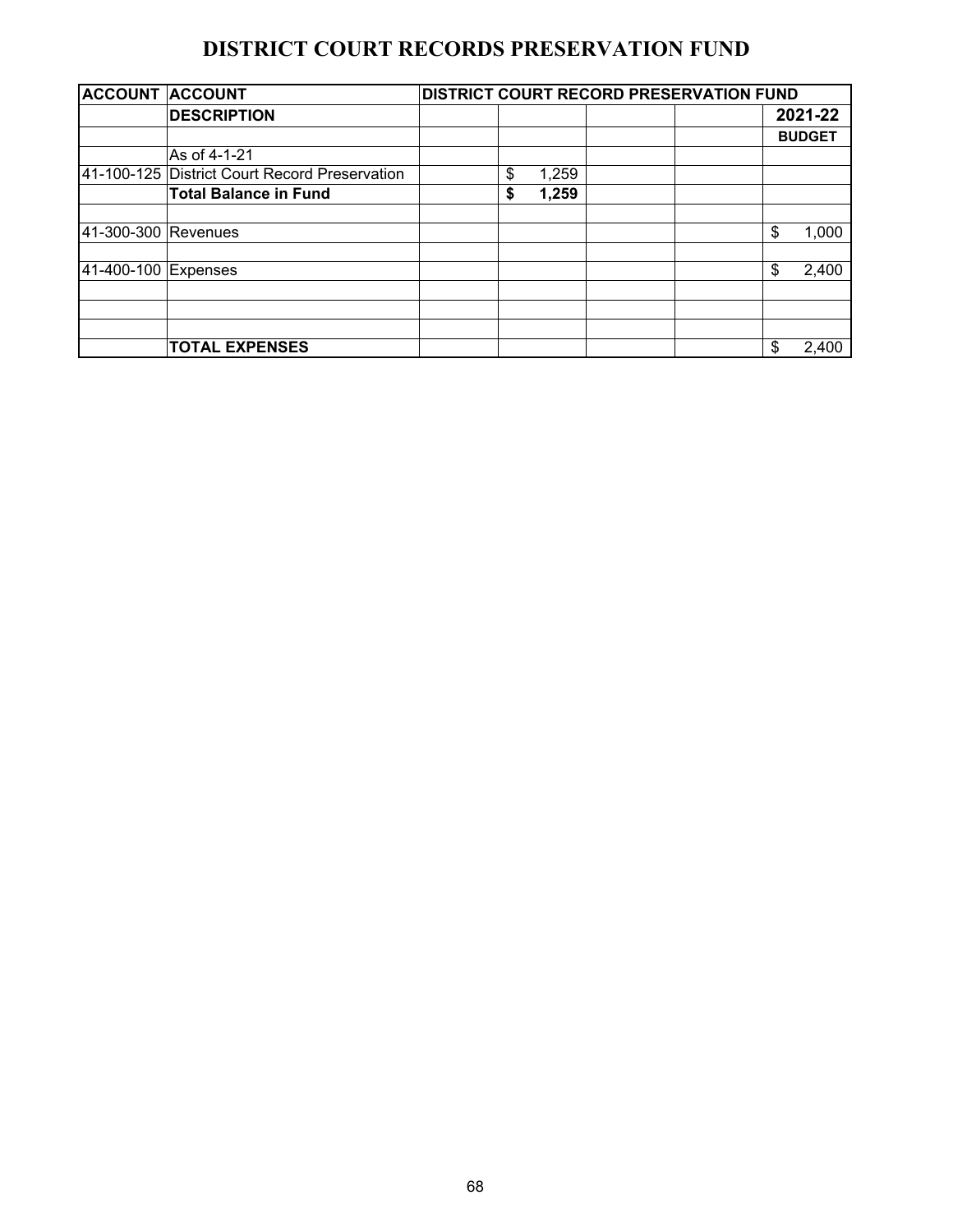### **COUNTY COURT RECORDS PRESERVATION FUND**

| <b>ACCOUNT ACCOUNT</b> |                                             |    |       | <b>COUNTY COURT RECORD PRESERVATION FUND</b> |               |               |
|------------------------|---------------------------------------------|----|-------|----------------------------------------------|---------------|---------------|
|                        | <b>DESCRIPTION</b>                          |    |       |                                              |               | 2021-22       |
|                        |                                             |    |       |                                              |               | <b>BUDGET</b> |
|                        | As of 4-1-21                                |    |       |                                              |               |               |
|                        | 42-100-125 County Court Record Preservation | \$ | 6,915 |                                              |               |               |
|                        | <b>Total Balance in Fund</b>                | \$ | 6,915 |                                              |               |               |
|                        |                                             |    |       |                                              |               |               |
| 42-300-300 Revenues    |                                             |    |       |                                              | \$            | 540           |
|                        |                                             |    |       |                                              |               |               |
| 42-400-100 Expenses    |                                             |    |       |                                              |               |               |
|                        | <b>Misc</b>                                 |    |       |                                              | $\frac{1}{2}$ | 3,000         |
|                        |                                             |    |       |                                              |               |               |
|                        |                                             |    |       |                                              |               |               |
|                        | <b>TOTAL EXPENSES</b>                       |    |       |                                              | \$            | 3,000         |
|                        |                                             |    |       |                                              |               |               |
|                        |                                             |    |       |                                              |               |               |
|                        |                                             |    |       |                                              |               |               |
|                        |                                             |    |       |                                              |               |               |
|                        |                                             |    |       |                                              |               |               |
|                        |                                             |    |       |                                              |               |               |
|                        |                                             |    |       |                                              |               |               |
|                        |                                             |    |       |                                              |               |               |
|                        |                                             |    |       |                                              |               |               |
|                        |                                             |    |       |                                              |               |               |
|                        |                                             |    |       |                                              |               |               |
|                        |                                             |    |       |                                              |               |               |
|                        |                                             |    |       |                                              |               |               |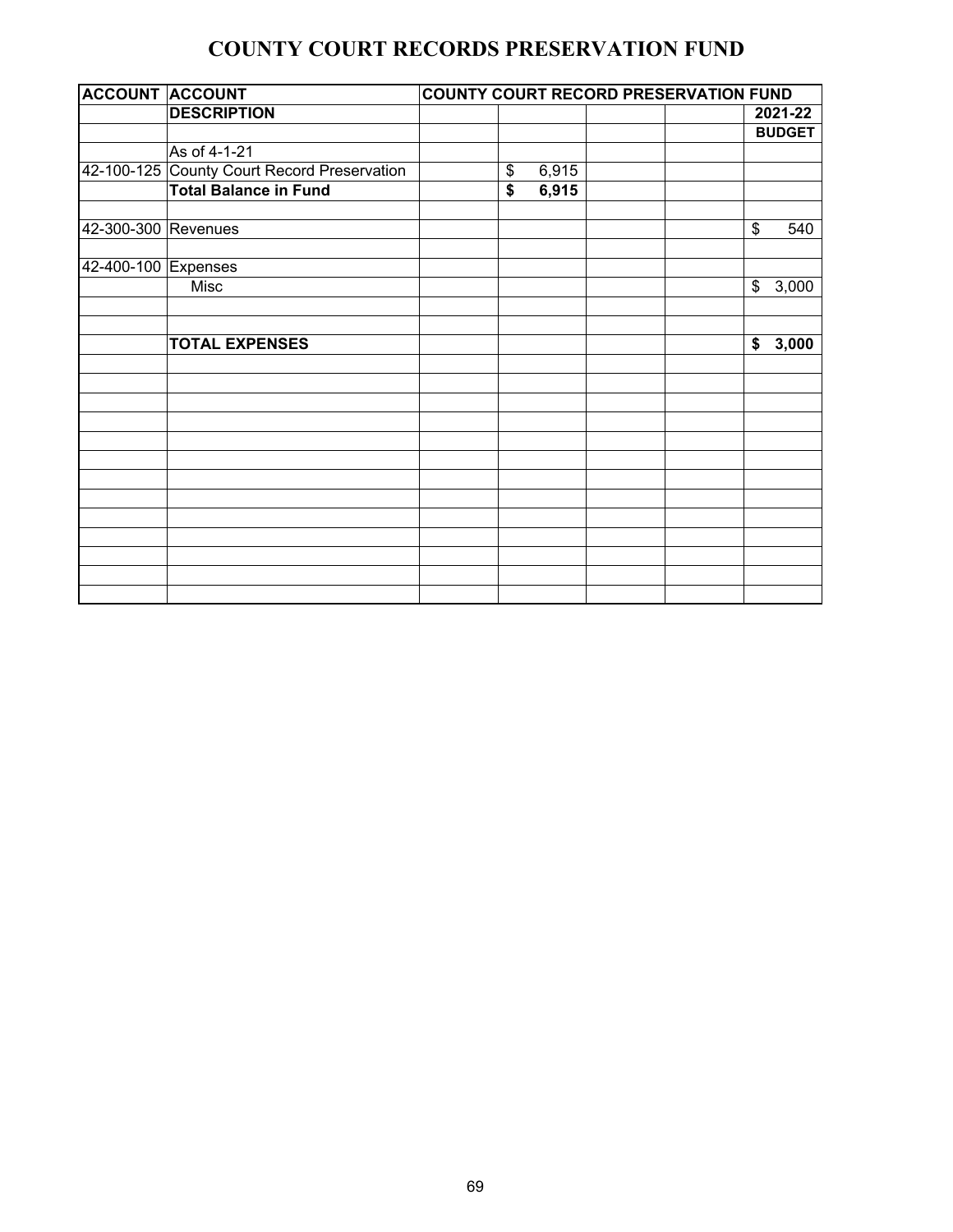# **DISTRICT COURT CIVIL TECHNOLOGY FUND**

| <b>ACCOUNT ACCOUNT</b> |                                             |    |       | <b>DISTRICT COURT CIVIL TECH FEE</b> |               |
|------------------------|---------------------------------------------|----|-------|--------------------------------------|---------------|
|                        | <b>DESCRIPTION</b>                          |    |       |                                      | 2021-22       |
|                        |                                             |    |       |                                      | <b>BUDGET</b> |
|                        | As of 4-1-21                                |    |       |                                      |               |
|                        | 43-100-125 District Crt Record Preservation | \$ | 9,108 |                                      |               |
|                        | <b>Total Balance in Fund</b>                | \$ | 9,108 |                                      |               |
|                        |                                             |    |       |                                      |               |
| 43-300-300 Revenues    |                                             |    |       |                                      | \$<br>750     |
| 43-400-100 Expenses    |                                             |    |       |                                      | \$<br>5,000   |
|                        |                                             |    |       |                                      |               |
|                        |                                             |    |       |                                      |               |
|                        |                                             |    |       |                                      |               |
|                        | <b>TOTAL EXPENSES</b>                       |    |       |                                      | 5,000         |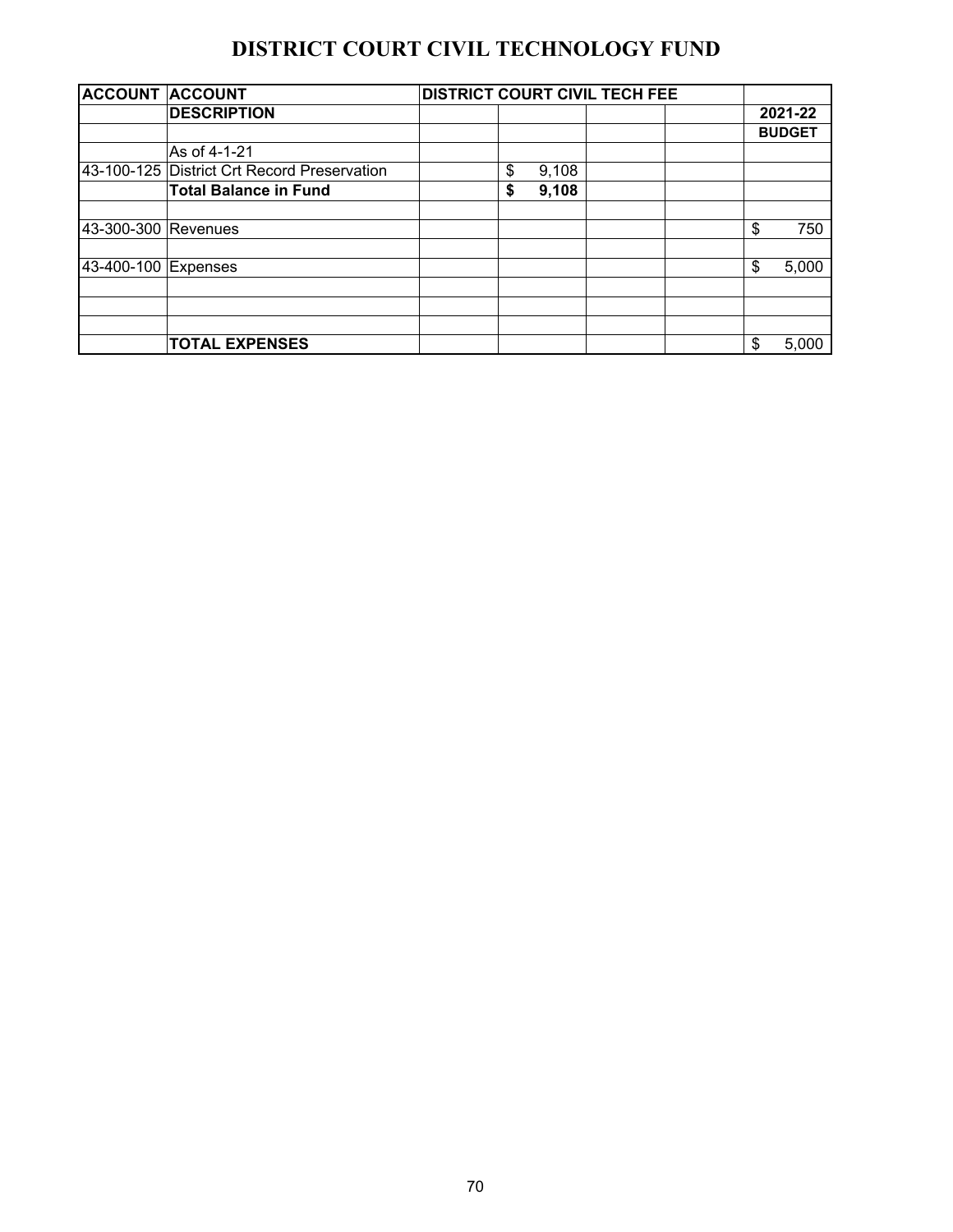# **BLANCO COUNTY HISTORICAL COMMISSION FUND**

| <b>ACCOUNT</b>      | <b>ACCOUNT</b>                                      | BLANCO COUNTY HISTORICAL COMMISSION FUND |    |     |   |    |               |
|---------------------|-----------------------------------------------------|------------------------------------------|----|-----|---|----|---------------|
|                     | <b>DESCRIPTION</b>                                  |                                          |    |     |   |    | 2021-22       |
|                     |                                                     |                                          |    |     |   |    | <b>BUDGET</b> |
|                     | As of 4-1-21                                        |                                          |    |     |   |    |               |
|                     | 44-100-125 Blanco County Historical Commission Fund |                                          | \$ | 936 |   |    |               |
|                     | <b>Total Balance in Fund</b>                        |                                          | S  | 936 |   |    |               |
|                     |                                                     |                                          |    |     |   |    |               |
| 44-300-300 Revenues |                                                     |                                          |    |     |   | \$ |               |
|                     |                                                     |                                          |    |     |   |    |               |
| 44-400-100 Expenses |                                                     |                                          |    |     |   | \$ | 1,500         |
|                     |                                                     |                                          |    |     |   |    |               |
|                     |                                                     |                                          |    |     |   |    |               |
|                     | <b>TOTAL EXPENSES</b>                               |                                          |    |     | S | \$ | 1,500         |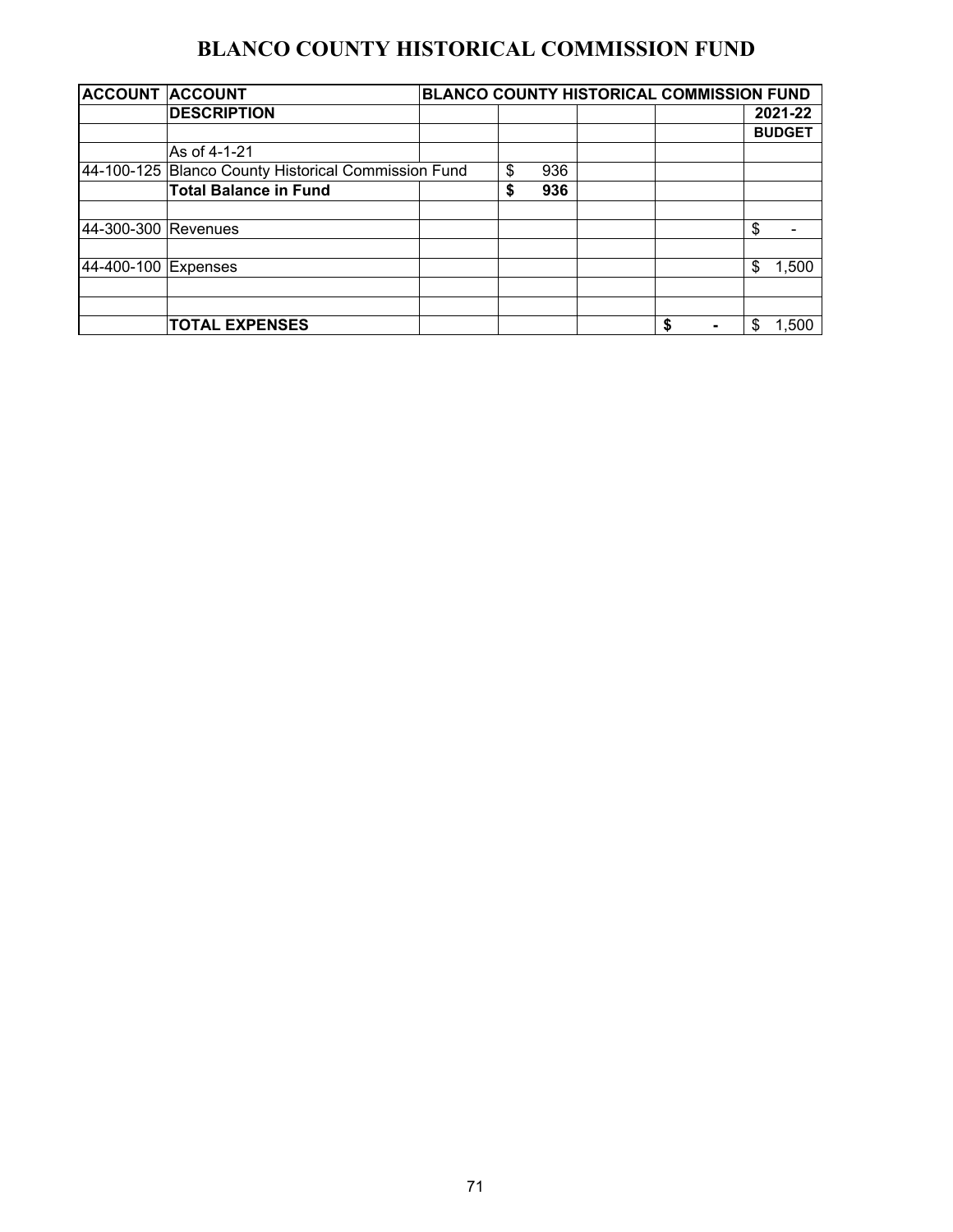#### **JAIL COMMISSARY FUND**

| <b>ACCOUNT ACCOUNT</b> |                                               |              | BLANCO COUNTY JAIL COMMISSARY FUND |    |               |
|------------------------|-----------------------------------------------|--------------|------------------------------------|----|---------------|
|                        | <b>DESCRIPTION</b>                            |              |                                    |    | 2021-22       |
|                        |                                               |              |                                    |    | <b>BUDGET</b> |
|                        | As of 4-1-21                                  |              |                                    |    |               |
|                        | 45-100-125 Blanco County Jail Commissary Fund | 20,532<br>\$ |                                    |    |               |
|                        | <b>Total Balance in Fund</b>                  | 20,532<br>\$ |                                    |    |               |
| 45-300-300 Revenues    |                                               |              |                                    | \$ | 9,000         |
| 45-400-100 Expenses    |                                               |              |                                    | \$ | 7,200         |
|                        |                                               |              |                                    | S  |               |
|                        |                                               |              |                                    | S  |               |
|                        | <b>TOTAL EXPENSES</b>                         |              |                                    |    | 7,200         |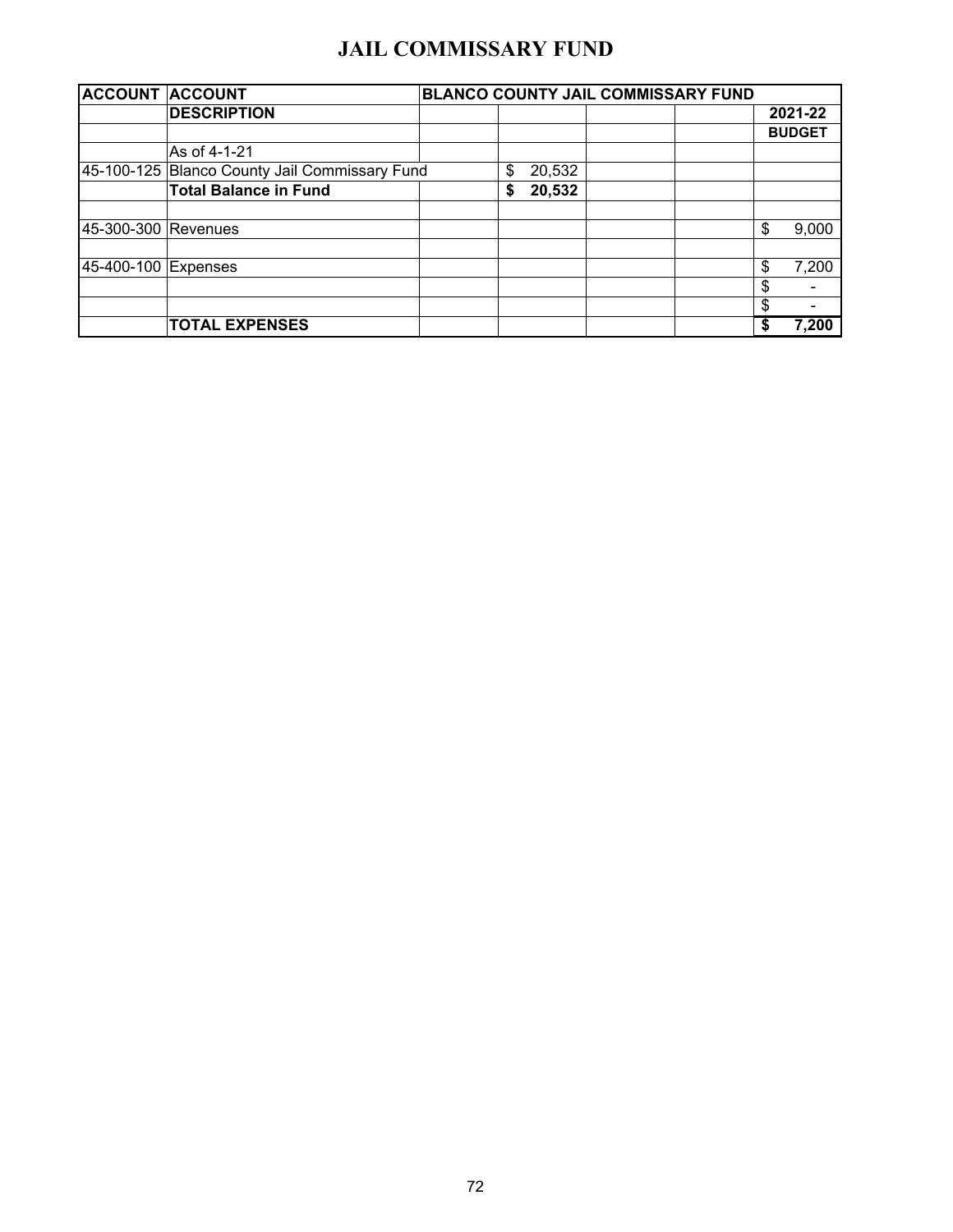### **COUNTYWIDE ROAD BRIDGE IMPROVEMENT FUND**

| <b>ACCOUNT ACCOUNT</b> |                                                       |  | <b>COUNTY WIDE ROAD &amp; BRIDGE</b> |               |
|------------------------|-------------------------------------------------------|--|--------------------------------------|---------------|
|                        | <b>DESCRIPTION</b>                                    |  | <b>IMPROVEMENT FUND</b>              |               |
|                        |                                                       |  |                                      |               |
|                        | As of 4-1-21                                          |  |                                      |               |
|                        | 46-100-125 County Wide Road & Bridge Improvement Fund |  |                                      | \$<br>697,280 |
|                        | <b>Total Balance in Fund</b>                          |  |                                      | \$<br>697,280 |
| 46-300-300 Revenues    |                                                       |  |                                      | \$            |
|                        | <b>Expenses</b>                                       |  |                                      |               |
| 46-400-401 Pct. 1      |                                                       |  | \$                                   |               |
| 46-400-402 Pct. 2      |                                                       |  | \$                                   |               |
| 46-400-403 Pct. 3      |                                                       |  | \$                                   |               |
| 46-400-404 Pct. 4      |                                                       |  | \$                                   |               |
|                        |                                                       |  |                                      |               |
|                        |                                                       |  |                                      |               |
|                        | <b>TOTAL EXPENSES</b>                                 |  |                                      |               |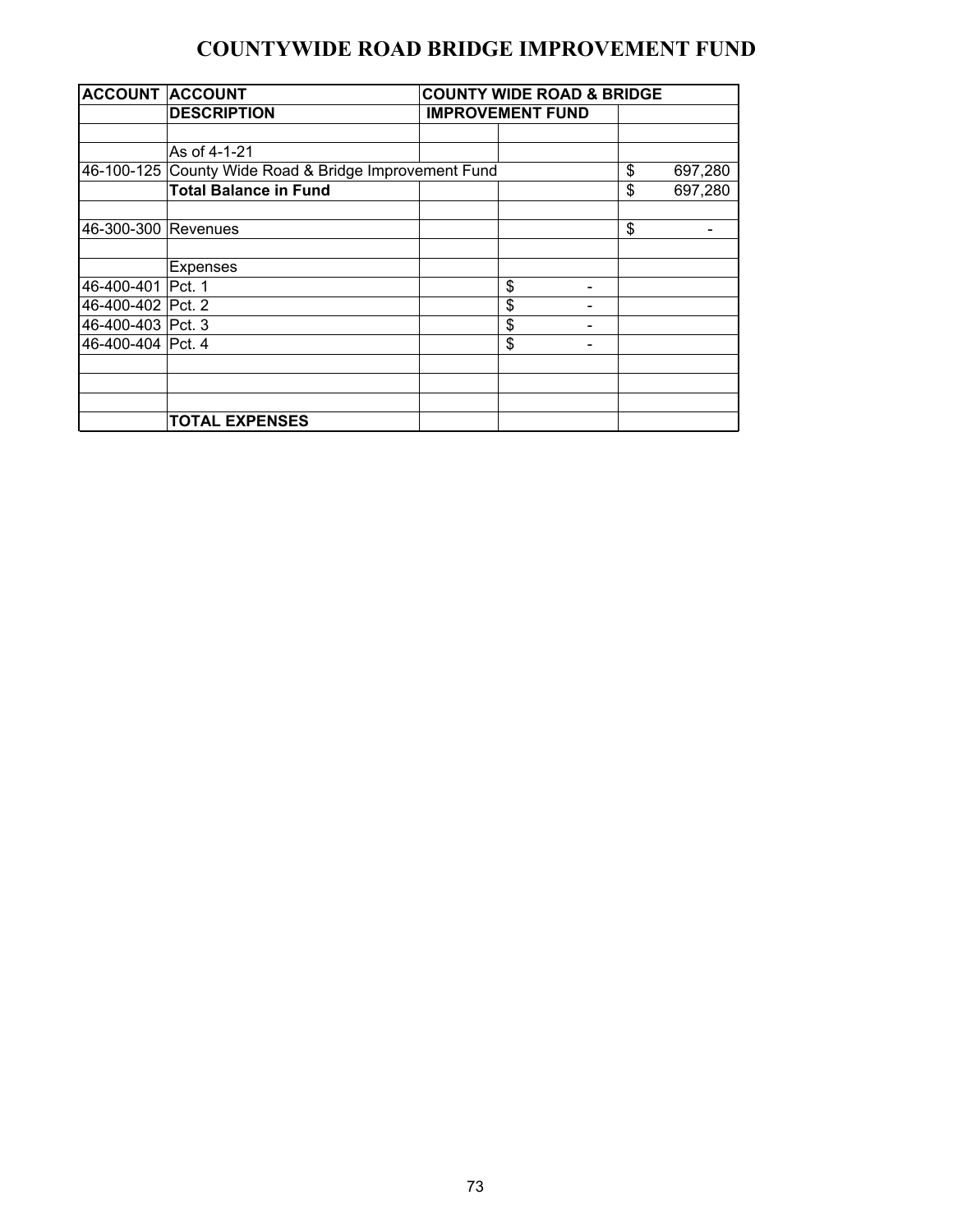## **E-FILING SERVICE FEE FUND**

|                     | <b>ACCOUNT ACCOUNT</b>            | <b>E FILING SERVICE FEE</b> | 2021-22       |
|---------------------|-----------------------------------|-----------------------------|---------------|
|                     | <b>DESCRIPTION</b>                |                             | <b>BUDGET</b> |
|                     |                                   |                             |               |
|                     | As of 4-1-21                      |                             |               |
|                     | $47-100-125$ e Filing service fee |                             |               |
|                     | <b>Total Balance in Fund</b>      | 1,010<br>\$                 |               |
| 47-300-300 Revenues |                                   |                             | \$0           |
|                     |                                   |                             |               |
| 47-100-100 Expenses |                                   |                             | \$1,000       |
|                     |                                   |                             |               |
|                     | <b>TOTAL EXPENSES</b>             |                             | \$1,000       |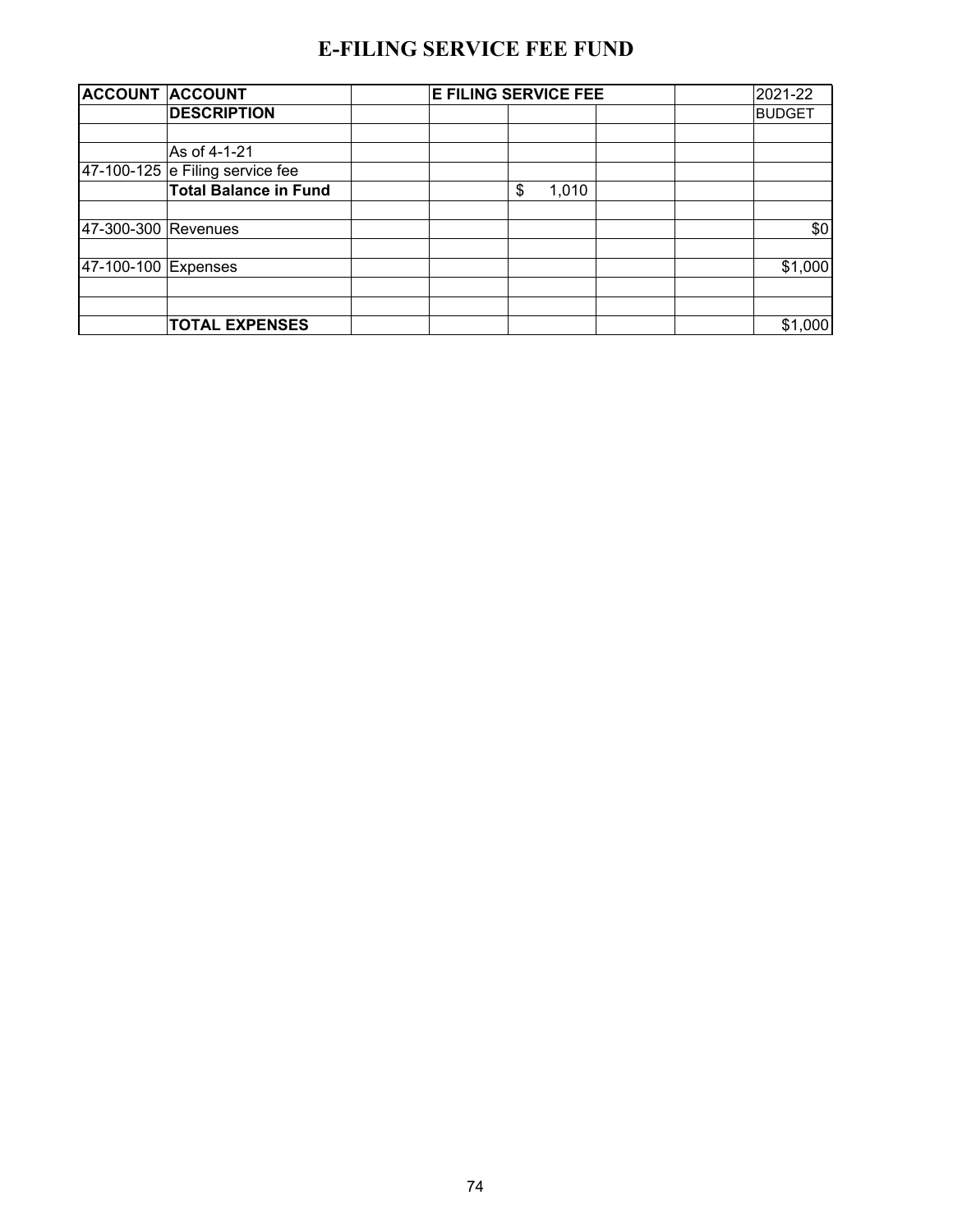#### **VHF TRUNKING CAPITAL IMPROVEMENT REPLACEMENT FUND**

| <b>ACCOUNT ACCOUNT</b> |                                                                  |  |  | VHF TRUNKING CAPITAL IMPROVEMENT AND REPLACEMENT FUND |    |  |  |  |
|------------------------|------------------------------------------------------------------|--|--|-------------------------------------------------------|----|--|--|--|
|                        | <b>DESCRIPTION</b>                                               |  |  |                                                       |    |  |  |  |
|                        |                                                                  |  |  |                                                       |    |  |  |  |
|                        | As of 4-1-21                                                     |  |  |                                                       |    |  |  |  |
|                        | 48-100-125 County Wide Trunking Improvement and Replacement Fund |  |  |                                                       |    |  |  |  |
|                        | <b>Total Balance in Fund</b>                                     |  |  | \$5,311.00                                            |    |  |  |  |
|                        |                                                                  |  |  |                                                       |    |  |  |  |
| 48-300-300 Revenues    |                                                                  |  |  | \$<br>$\overline{\phantom{a}}$                        |    |  |  |  |
|                        |                                                                  |  |  |                                                       |    |  |  |  |
| 48-100-100 Expenses    |                                                                  |  |  |                                                       | \$ |  |  |  |
|                        |                                                                  |  |  |                                                       |    |  |  |  |
|                        |                                                                  |  |  |                                                       |    |  |  |  |
|                        | <b>TOTAL EXPENSES</b>                                            |  |  |                                                       | \$ |  |  |  |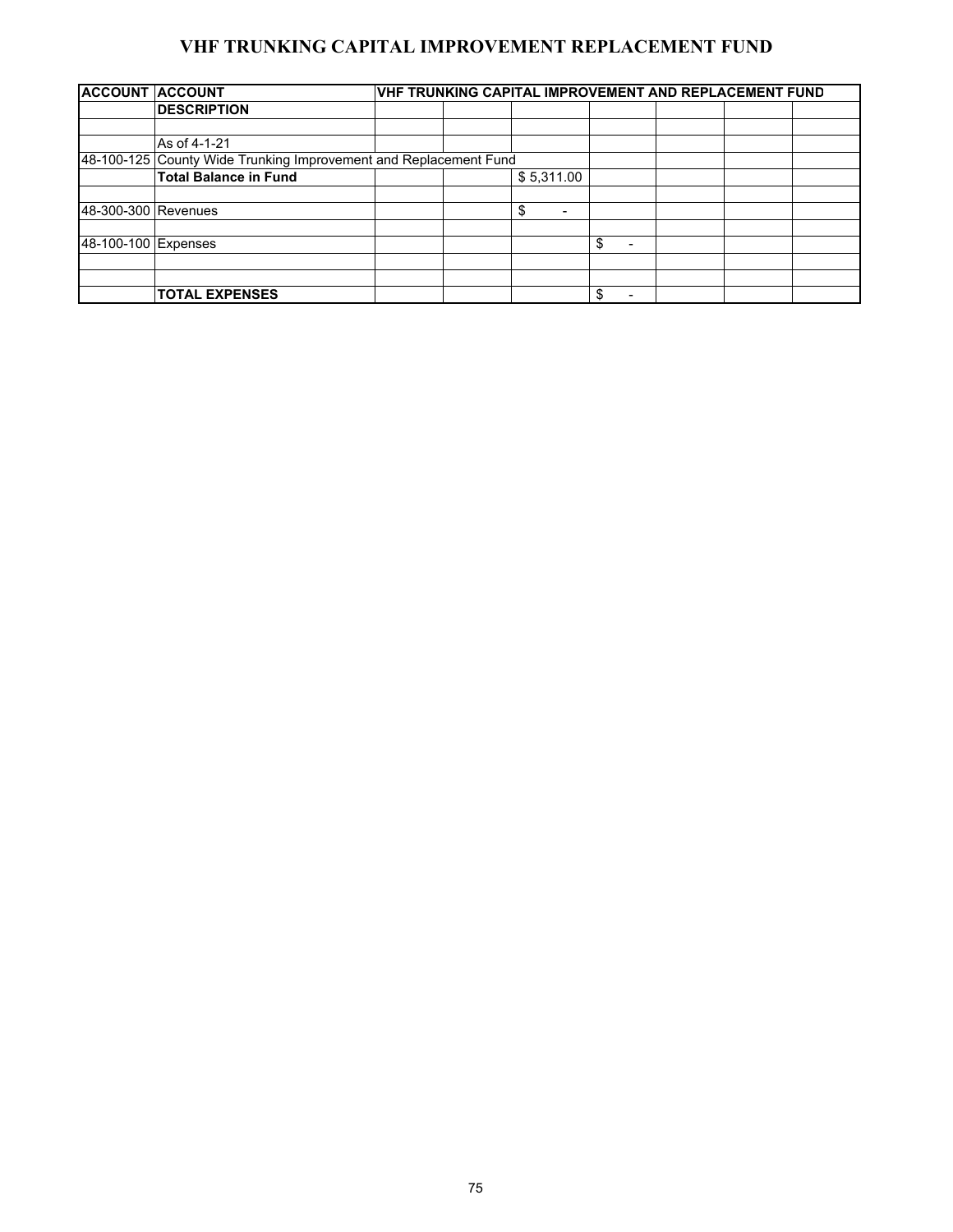#### **2017 TAX NOTE FUND**

| <b>ACCOUNT ACCOUNT</b> |                                    | 2017 TAX NOTE |    |       |    |
|------------------------|------------------------------------|---------------|----|-------|----|
|                        | <b>DESCRIPTION</b>                 |               |    |       |    |
|                        |                                    |               |    |       |    |
|                        | As of 4-1-21                       |               |    |       |    |
|                        | 50-100-125 2017 Tax Note           |               |    |       |    |
|                        | <b>Total Balance in Fund</b>       |               | \$ | 1,894 |    |
|                        |                                    |               |    |       |    |
| 50-300-300 Revenues    |                                    |               |    |       |    |
|                        |                                    |               |    |       |    |
| 50-100-100 Expenses    |                                    |               |    |       |    |
| 50-400-100 Legal Fees  |                                    |               |    |       |    |
|                        | 50-400-101 Financial Advisor Fees  |               |    |       |    |
|                        | 50-400-102 So Annex Project        |               |    |       |    |
|                        | 50-400-103 CAD System              |               |    |       |    |
|                        | 50-400-104 Pct 2 Dump Truck        |               |    |       |    |
|                        | 50-400-105 R&B Dept Skid Steer     |               |    |       |    |
|                        | 50-400-106 So Annex Other Expenses |               |    |       |    |
|                        |                                    |               |    |       |    |
|                        | <b>TOTAL EXPENSES</b>              |               |    |       | \$ |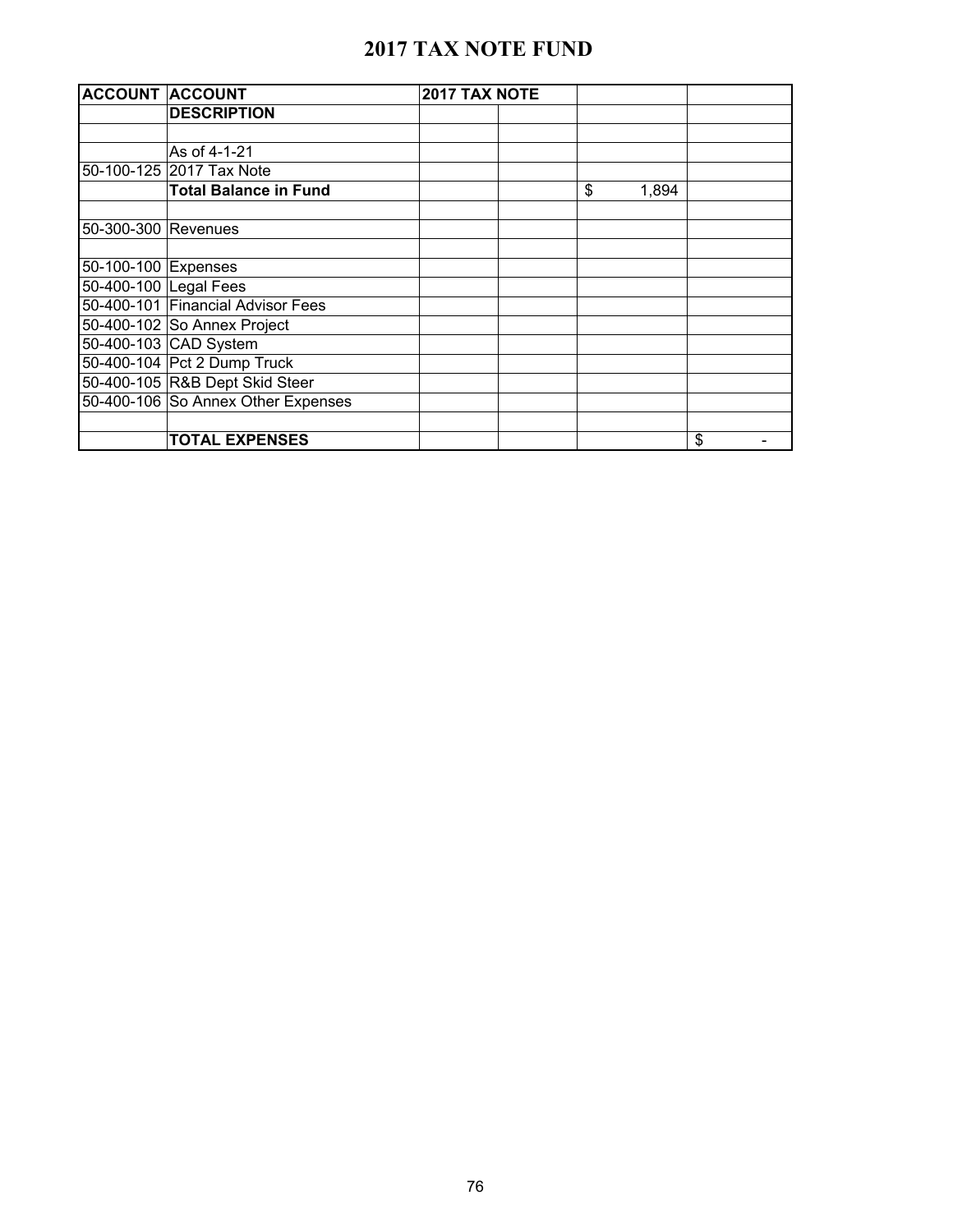#### **2021 TAX NOTE FUND**

| <b>ACCOUNT</b>           | <b>ACCOUNT</b>                       | 2021 TAX NOTE |                 |                 |
|--------------------------|--------------------------------------|---------------|-----------------|-----------------|
|                          | <b>DESCRIPTION</b>                   |               |                 |                 |
|                          |                                      |               |                 |                 |
|                          | As of                                |               |                 |                 |
| new line item            | 2021 Tax Note                        |               |                 |                 |
|                          | <b>Total Balance in Fund</b>         |               | \$<br>٠         |                 |
| new line item            | Revenues                             |               | 1,585,000<br>\$ |                 |
|                          | new line item Financial Advisor Fees |               |                 |                 |
| new line item Legal Fees |                                      |               |                 |                 |
|                          | new line item   Old Jail Renovation  |               |                 | 1,185,000<br>\$ |
|                          | new line item So Annex Addition      |               |                 | \$<br>400,000   |
|                          | new line item Other Expenses         |               |                 |                 |
|                          |                                      |               |                 |                 |
|                          |                                      |               |                 |                 |
|                          | <b>TOTAL EXPENSES</b>                |               |                 | \$<br>1,585,000 |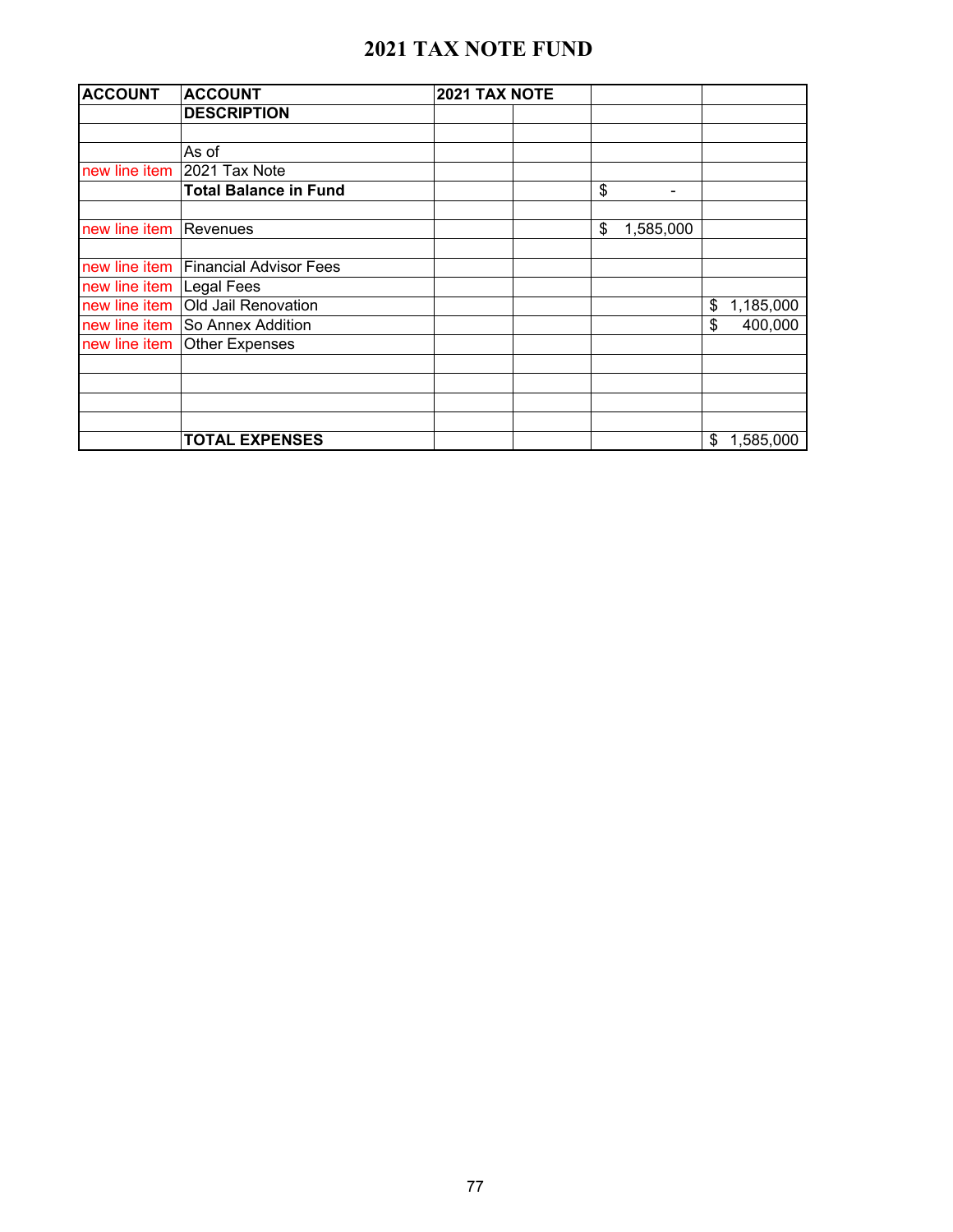### **TRUANCY PREVENTION DIVERSION FUND**

| <b>ACCOUNT ACCOUNT</b> |                                                | <b>LOCAL TRUANCY PREVENTION AND DIVERSION</b> |            |               |  |
|------------------------|------------------------------------------------|-----------------------------------------------|------------|---------------|--|
|                        | <b>DESCRIPTION</b>                             |                                               |            |               |  |
|                        |                                                |                                               |            | 2021-22       |  |
|                        | As of 4-1-21                                   |                                               |            | <b>BUDGET</b> |  |
|                        | 51-100-125 Local Truancy Prevention and Divers |                                               |            |               |  |
|                        | <b>Total Balance in Fund</b>                   |                                               | \$2,143.00 |               |  |
|                        |                                                |                                               |            |               |  |
| 51-300-300 Revenues    |                                                |                                               | \$1,500.00 |               |  |
|                        |                                                |                                               |            |               |  |
| 51-100-100 Expenses    |                                                |                                               |            | \$1,500.00    |  |
|                        |                                                |                                               |            |               |  |
|                        |                                                |                                               |            |               |  |
|                        | <b>TOTAL EXPENSES</b>                          |                                               |            | \$1,500.00    |  |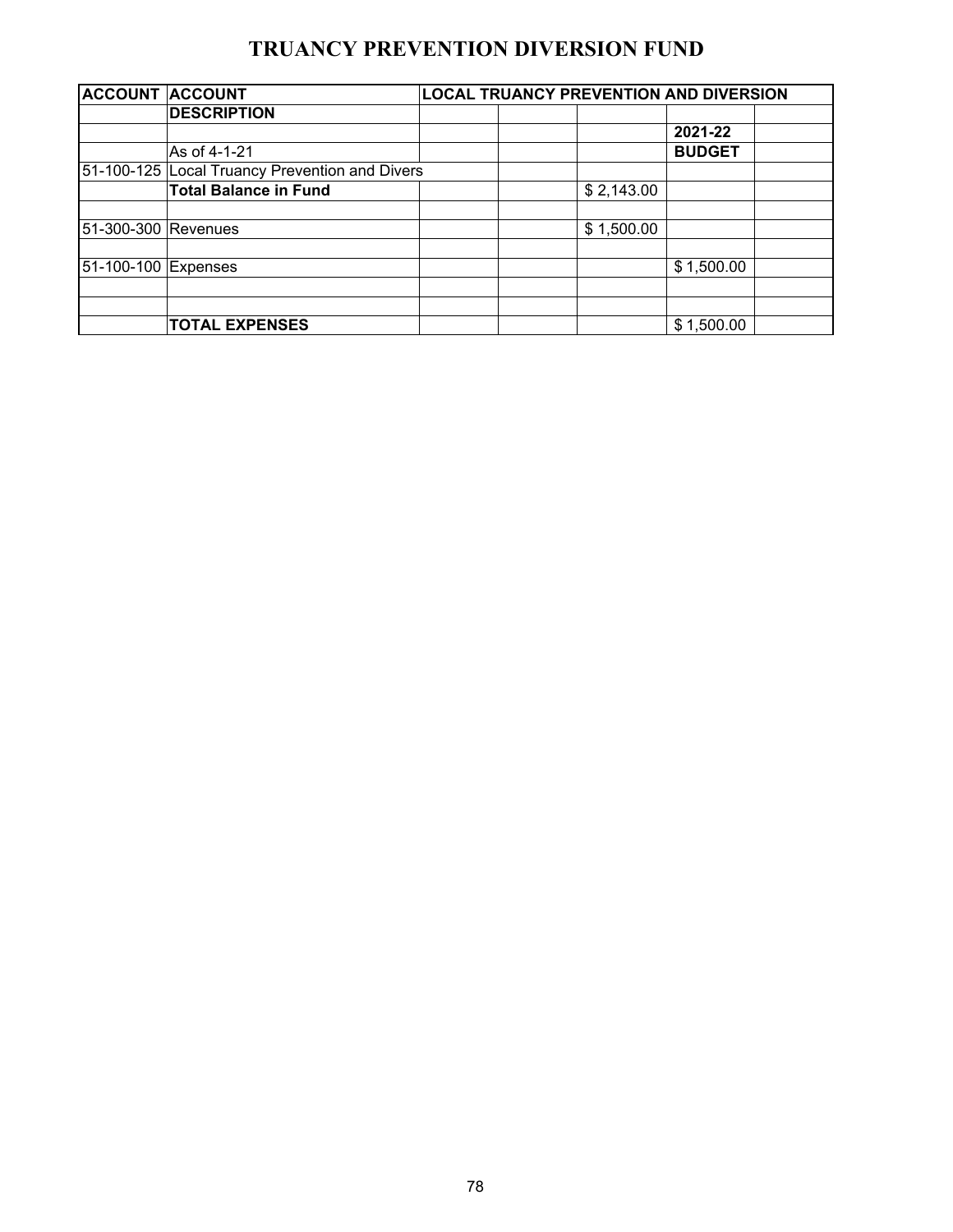# **AMERICAN RESCUE PLAN FUND**

| <b>ACCOUNT ACCOUNT</b> |                                        | <b>AMERICAN RESCUE GRANT</b> |    |           |    |           |
|------------------------|----------------------------------------|------------------------------|----|-----------|----|-----------|
|                        | <b>DESCRIPTION</b>                     |                              |    |           |    |           |
|                        |                                        |                              |    |           |    |           |
|                        | As of 6-5-20                           |                              |    |           |    |           |
|                        | 56-100-125 American Resue Plan Account |                              |    |           |    |           |
|                        | <b>Total Balance in Fund</b>           |                              | \$ | 1,158,728 |    |           |
|                        |                                        |                              |    |           |    |           |
| 56-300-300 Revenues    |                                        |                              | \$ |           |    |           |
|                        |                                        |                              |    |           |    |           |
| 56-100-100 Expenses    |                                        |                              |    |           | \$ | 1,158,728 |
|                        |                                        |                              |    |           |    |           |
|                        |                                        |                              |    |           |    |           |
|                        | <b>TOTAL EXPENSES</b>                  |                              |    |           | \$ | 1,158,728 |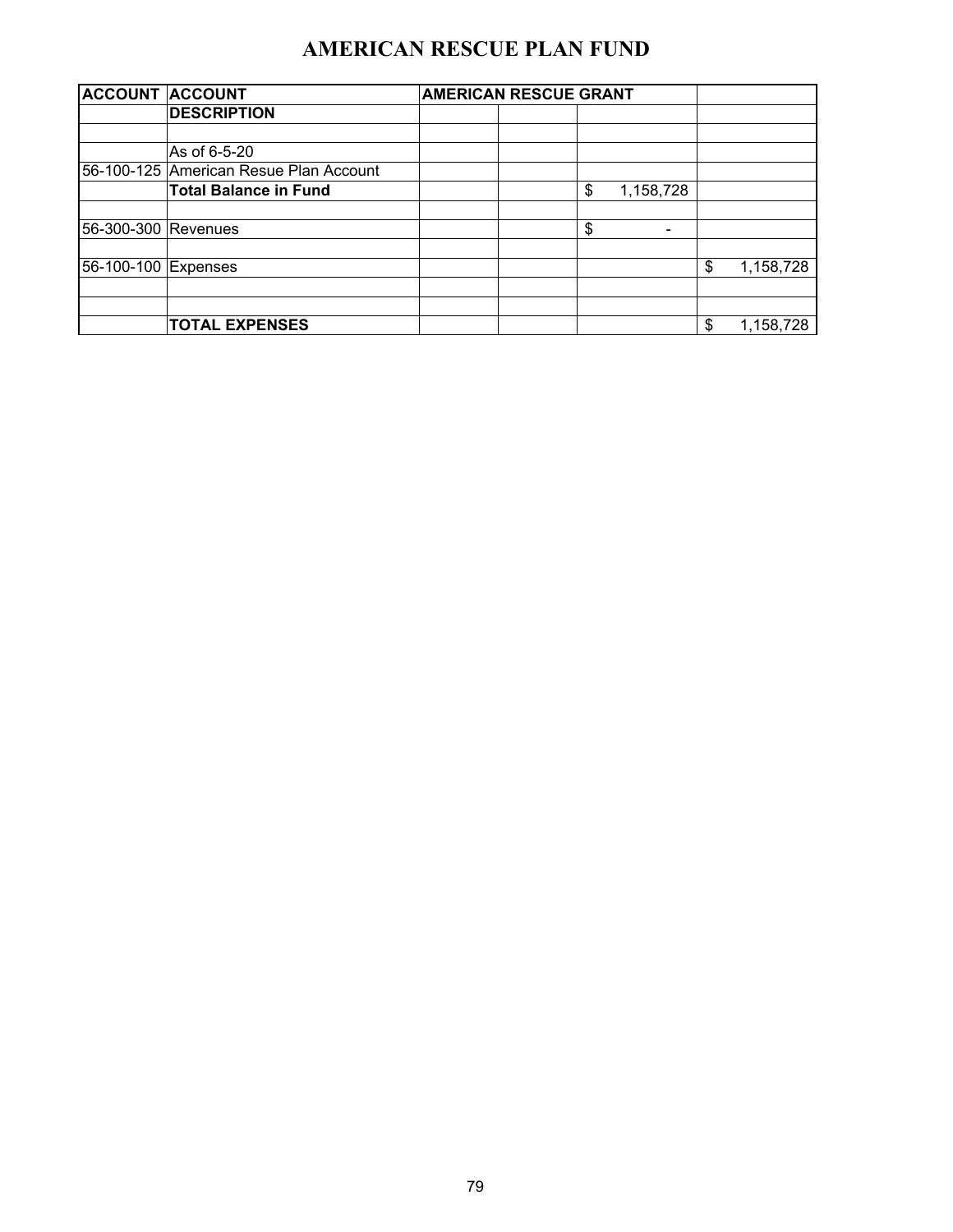### **BLANCO COUNTY SHERIFF'S OFFICE SPECIAL FUND**

| <b>ACCOUNT ACCOUNT</b> |                              | <b>BLANCO COUNTY SHERIFF OFFICE SPECIAL FUND</b> |              |              |  |
|------------------------|------------------------------|--------------------------------------------------|--------------|--------------|--|
|                        | <b>DESCRIPTION</b>           |                                                  |              |              |  |
|                        |                              |                                                  |              |              |  |
|                        | As of 4-1-21                 |                                                  |              |              |  |
|                        | 55-100-125 BCSO Special Fund |                                                  |              |              |  |
|                        | <b>Total Balance in Fund</b> |                                                  | \$<br>86,405 |              |  |
|                        |                              |                                                  |              |              |  |
| 55-300-300 Revenues    |                              |                                                  | \$<br>-      |              |  |
|                        |                              |                                                  |              |              |  |
| 55-100-100 Expenses    |                              |                                                  |              | \$<br>86,405 |  |
|                        |                              |                                                  |              |              |  |
|                        |                              |                                                  |              |              |  |
|                        | <b>TOTAL EXPENSES</b>        |                                                  |              | \$<br>86,405 |  |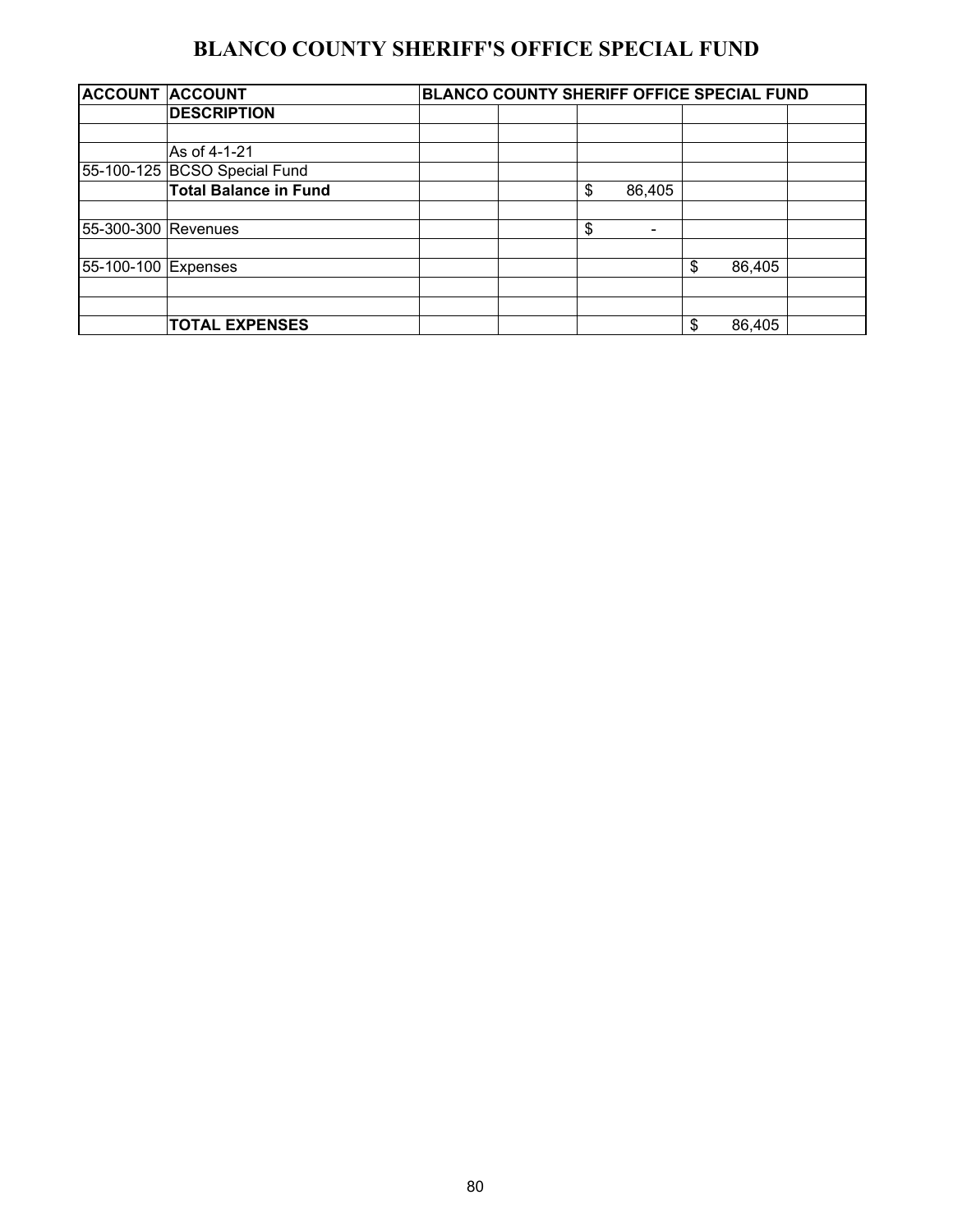### **COUNTY JURY FUND**

| <b>ACCOUNT ACCOUNT</b>                     |                              | <b>COUNTY JURY FUND</b> |          |               |
|--------------------------------------------|------------------------------|-------------------------|----------|---------------|
|                                            | <b>DESCRIPTION</b>           |                         |          | 2021-22       |
|                                            |                              |                         |          | <b>BUDGET</b> |
|                                            | As of 4-1-21                 |                         |          |               |
|                                            | 52-100-125 County Jury Fund  |                         |          |               |
|                                            | <b>Total Balance in Fund</b> |                         | \$<br>43 |               |
|                                            |                              |                         | \$<br>20 |               |
| 52-300-300 Revenues<br>52-100-100 Expenses |                              |                         |          | \$<br>20      |
|                                            |                              |                         |          |               |
|                                            | <b>TOTAL EXPENSES</b>        |                         |          | \$<br>20      |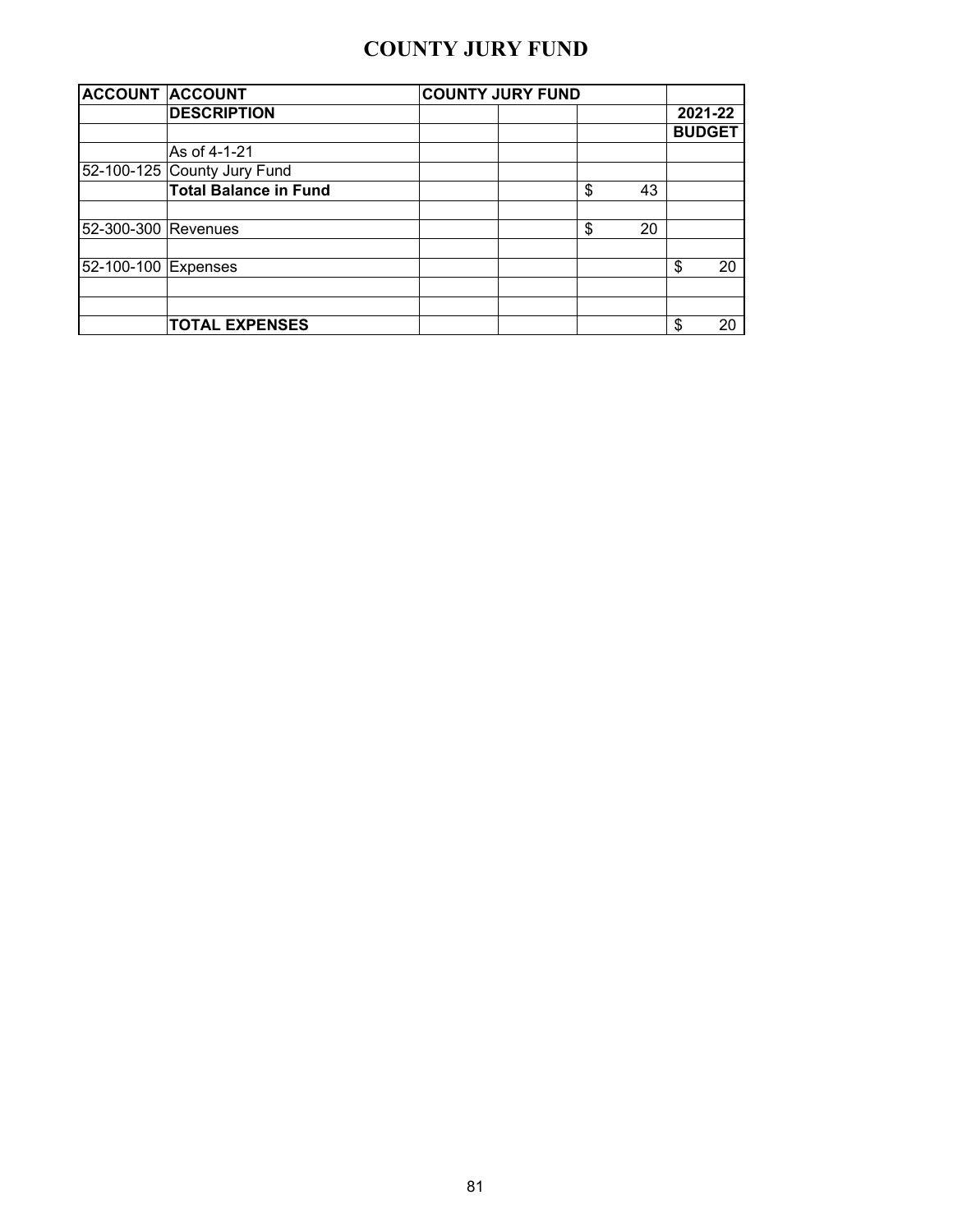# **DISTRICT CLERK FUND**

| <b>ACCOUNT ACCOUNT</b> |                                   | <b>DISTRICT CLERK ACCOUNT</b> |    |     |    |               |
|------------------------|-----------------------------------|-------------------------------|----|-----|----|---------------|
|                        | <b>DESCRIPTION</b>                |                               |    |     |    | 2021-22       |
|                        |                                   |                               |    |     |    | <b>BUDGET</b> |
|                        | As of 4-1-21                      |                               |    |     |    |               |
|                        | 53-100-125 District Clerk Account |                               |    |     |    |               |
|                        | <b>Total Balance in Fund</b>      |                               | \$ | 255 |    |               |
| 53-300-300 Revenues    |                                   |                               | \$ | 80  |    |               |
| 53-100-100 Expenses    |                                   |                               |    |     | \$ | 80            |
|                        |                                   |                               |    |     |    |               |
|                        | <b>TOTAL EXPENSES</b>             |                               |    |     | \$ | 80            |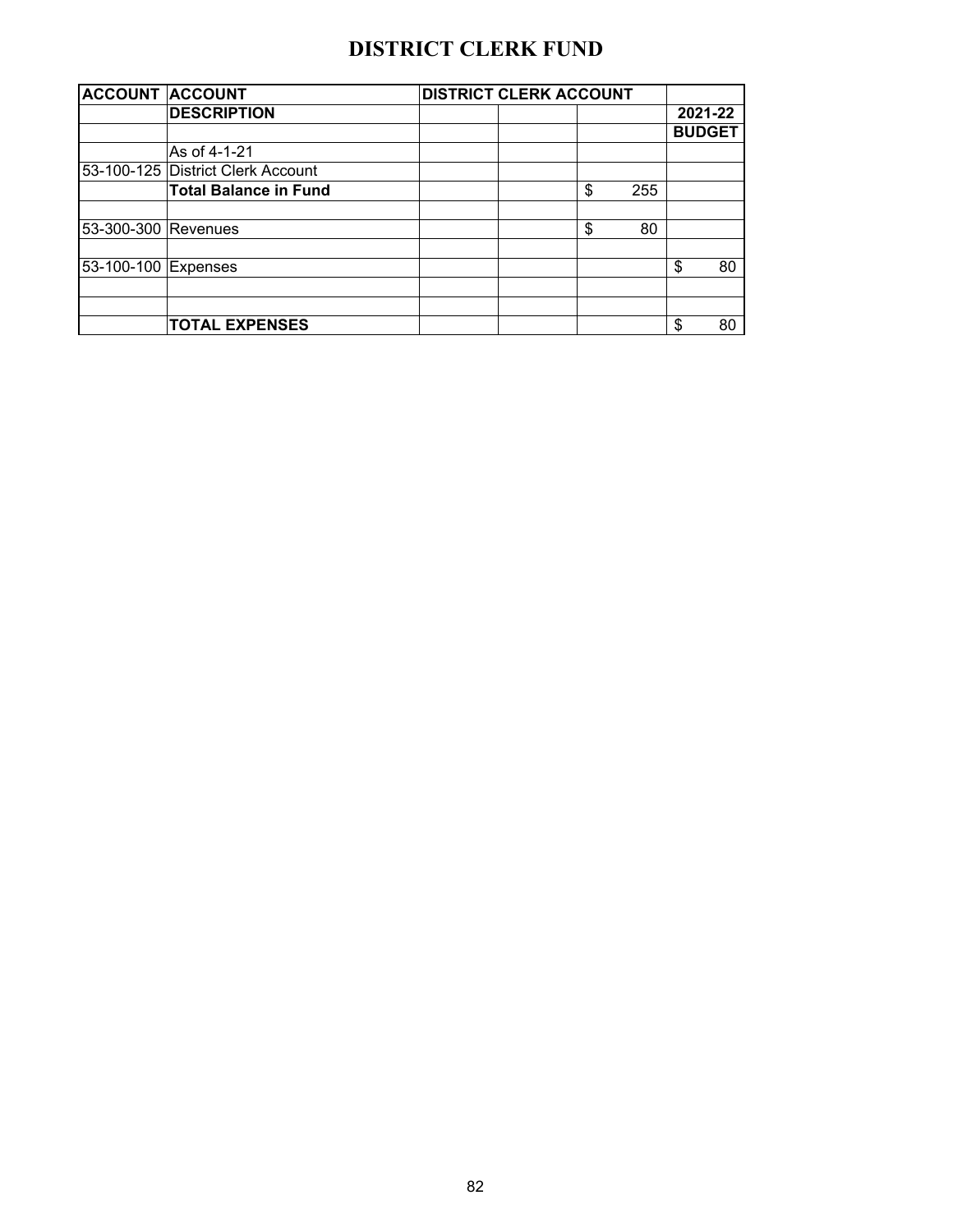## **SPECIALTY COURT FUND**

| <b>ACCOUNT ACCOUNT</b>                     |                                    | <b>SPECIALTY COURT ACCOUNT</b> |     |    |               |  |
|--------------------------------------------|------------------------------------|--------------------------------|-----|----|---------------|--|
|                                            | <b>DESCRIPTION</b>                 |                                |     |    | 2021-22       |  |
|                                            |                                    |                                |     |    | <b>BUDGET</b> |  |
|                                            | As of 4-1-21                       |                                |     |    |               |  |
| 54-300-300 Revenues<br>54-100-100 Expenses | 54-100-125 Specialty Court Account |                                |     |    |               |  |
|                                            | <b>Total Balance in Fund</b>       | \$                             | 178 |    |               |  |
|                                            |                                    | \$                             | 300 |    |               |  |
|                                            |                                    |                                |     | \$ | 250           |  |
|                                            |                                    |                                |     |    |               |  |
|                                            | <b>TOTAL EXPENSES</b>              |                                |     | S  | 250           |  |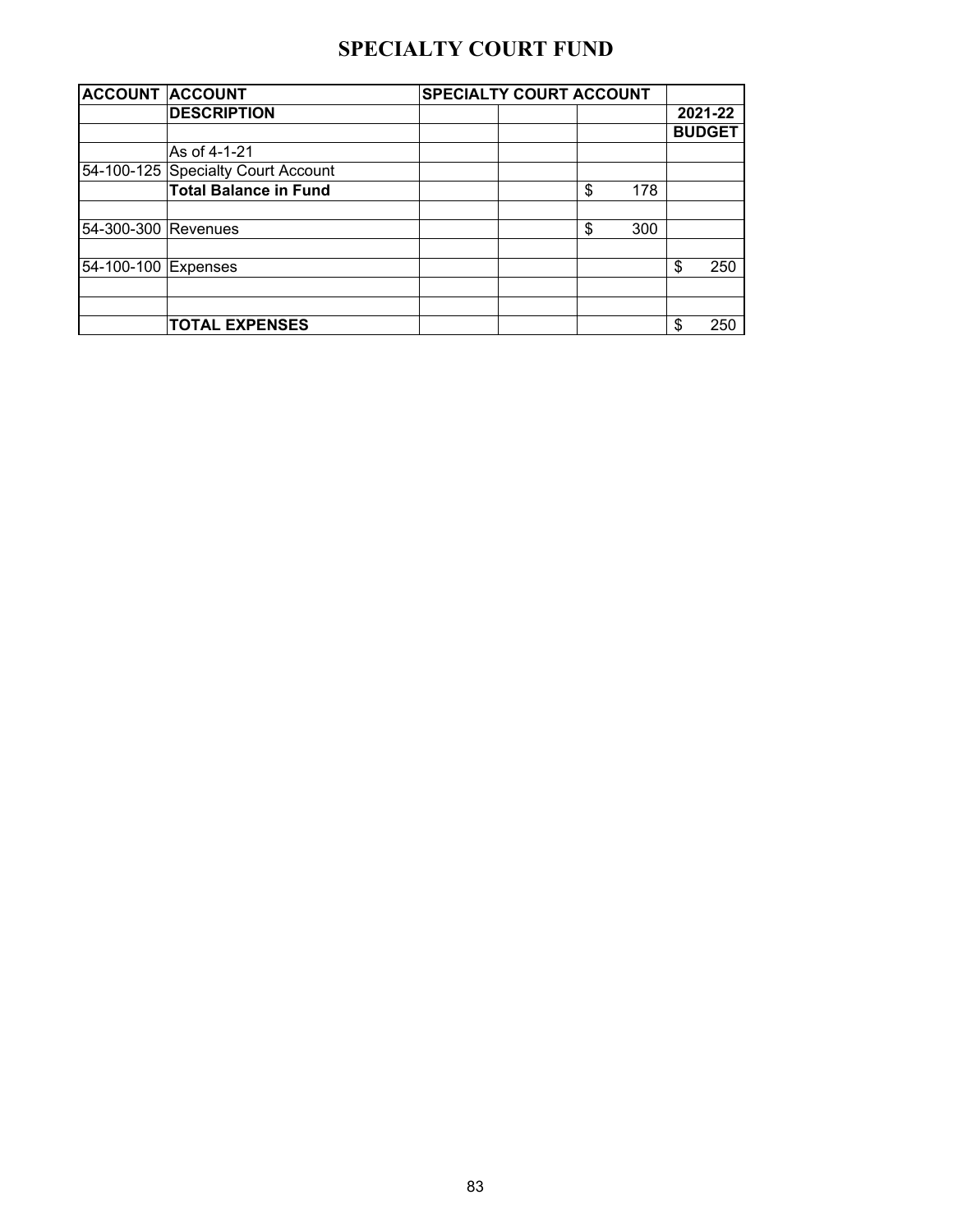### **EMERGENCY MANAGEMENT GRAND FUND**

| <b>ACCOUNT ACCOUNT</b>            |  | <b>EMERGENCY MANAGEMENT GRANT FUND</b> | 2021-22 |               |
|-----------------------------------|--|----------------------------------------|---------|---------------|
| <b>DESCRIPTION</b>                |  |                                        |         | <b>BUDGET</b> |
|                                   |  |                                        |         |               |
| As of 4-2-20                      |  |                                        |         |               |
| <b>Emergency Management Grant</b> |  |                                        |         |               |
| <b>Total Balance in Fund</b>      |  | \$<br>۰                                |         |               |
| Revenues                          |  |                                        |         |               |
| <b>Expenses</b>                   |  |                                        |         |               |
|                                   |  |                                        |         |               |
| <b>TOTAL EXPENSES</b>             |  |                                        |         | \$0           |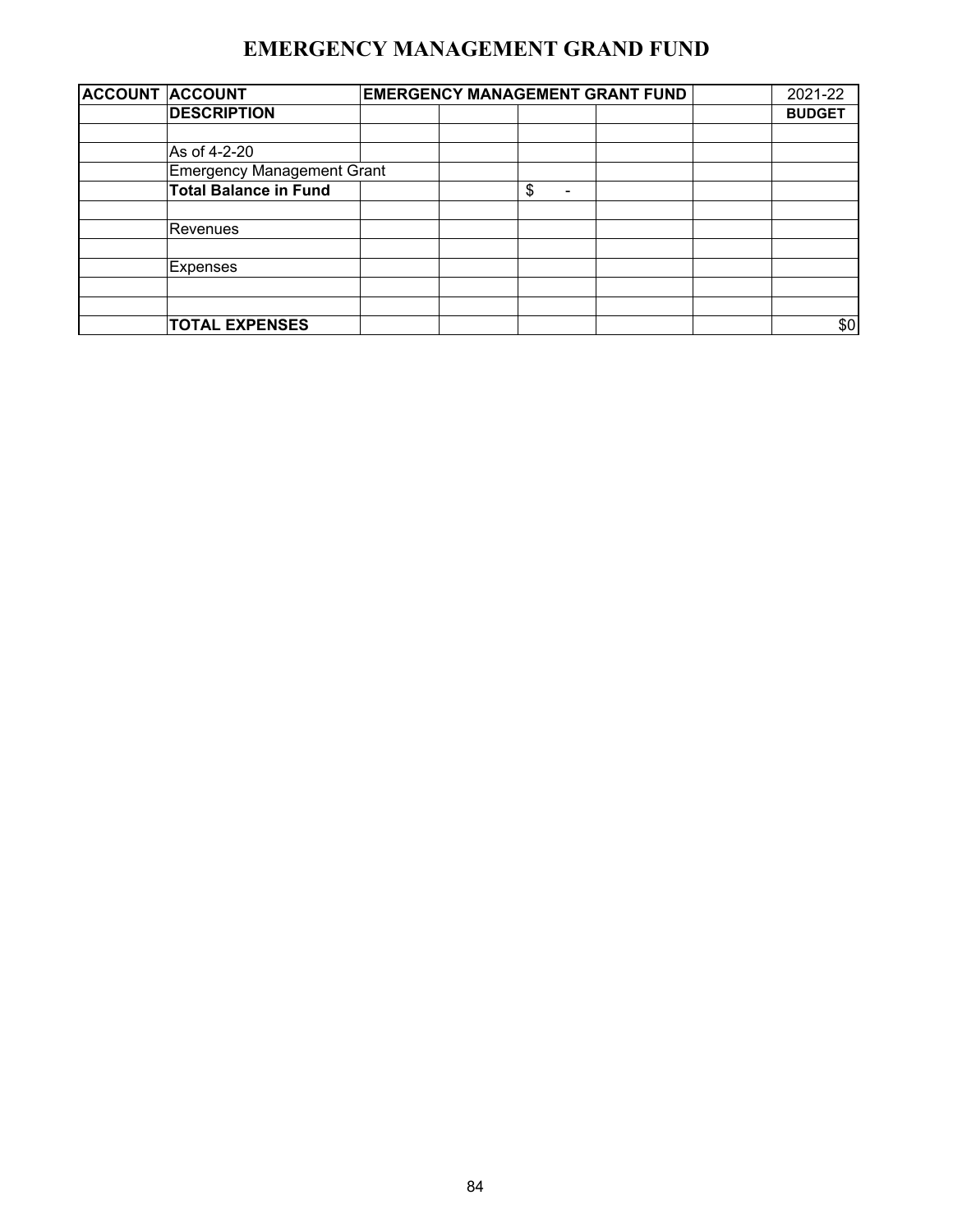#### **SUMMARY SHEET PROPOSED BLANCO COUNTY BUDGET 2020-21**

|                                               |  |  | 2019-20 |            |                                      | 2020-21    | 2021-22                              |               |  |
|-----------------------------------------------|--|--|---------|------------|--------------------------------------|------------|--------------------------------------|---------------|--|
|                                               |  |  |         |            |                                      |            |                                      | <b>BUDGET</b> |  |
| <b>GENERAL FUND REVENUES</b>                  |  |  | \$      | 7,577,586  | \$                                   | 8,307,749  | \$                                   | 9,072,930     |  |
| TRANSFERRED TO GENERAL FUND                   |  |  | \$      | 763,500    | \$                                   | 1,358,500  | \$                                   | 1,432,000     |  |
| <b>TOTAL GENERAL FUND REVENUES</b>            |  |  | \$      | 8,341,086  | \$                                   | 9,666,249  | \$                                   | 10,504,930    |  |
|                                               |  |  |         |            |                                      |            |                                      |               |  |
| <b>GENERAL FUND EXPENDITURES</b>              |  |  | \$      | 7,448,570  | \$                                   | 8,040,049  | \$                                   | 8,748,558     |  |
| <b>GENERAL FUND CAPITAL EQUIPMENT</b>         |  |  | \$      | 434,273    | $\overline{\mathcal{S}}$             | 591,099    | $\overline{\boldsymbol{\theta}}$     | 678,337       |  |
| <b>TRANSFERRED TO ROAD &amp; BRIDGE</b>       |  |  | \$      | 457,770    | $\overline{\mathcal{S}}$             | 1,034,607  | $\overline{\$}$                      | 1,077,814     |  |
| <b>TOTAL GENERAL FUND EXPENDITURES</b>        |  |  | \$      | 8,340,613  | \$                                   | 9,665,755  | \$                                   | 10,504,709    |  |
| <b>BALANCE</b>                                |  |  | \$      | 473        | $\overline{\boldsymbol{\mathsf{s}}}$ | 494        | $\overline{\boldsymbol{\mathsf{s}}}$ | 221           |  |
|                                               |  |  |         |            |                                      |            |                                      |               |  |
| ROAD AND BRIDGE REVENUES                      |  |  | \$      | 536,000    | \$                                   | 536,000    | \$                                   | 536,000       |  |
| TRANSFERRED FROM GENERAL FUND                 |  |  |         |            |                                      |            |                                      |               |  |
| (Payroll transfer to cover ins., retirement,) |  |  |         |            |                                      |            |                                      |               |  |
| TRANSFERRED FROM GENERAL FUND                 |  |  |         |            |                                      |            |                                      |               |  |
| (Capital Equipment)                           |  |  |         |            |                                      |            |                                      |               |  |
| TRANSFERRED FROM GENERAL FUND                 |  |  |         |            |                                      |            |                                      |               |  |
| (Road & Bridge Tax)                           |  |  | \$      | 457,770    | \$                                   | 1,034,607  | \$                                   | 1,077,814     |  |
| TRANSFERRED FROM GENERAL FUND                 |  |  |         |            |                                      |            |                                      |               |  |
| (Pct. 1 & 4 office bldg)                      |  |  |         |            |                                      |            |                                      |               |  |
| TRANSFERRED FROM RESERVES                     |  |  |         |            |                                      |            |                                      |               |  |
| <b>TOTAL ROAD &amp; BRIDGE REVENUES</b>       |  |  | \$      | 993,770    | \$                                   | 1,570,607  | \$                                   | 1,613,814     |  |
|                                               |  |  |         |            |                                      |            |                                      |               |  |
| <b>ROAD &amp; BRIDGE EXPENDITURES</b>         |  |  | \$      | 993,770    | \$                                   | 1,570,607  | \$                                   | 1,613,814     |  |
| ROAD & BRIDGE CAPITAL EQUIPMENT               |  |  |         |            |                                      |            |                                      |               |  |
| <b>TOTAL ROAD &amp; BRIDGE EXPENDITURES</b>   |  |  | \$      | 993,770    | \$                                   | 1,570,607  | \$                                   | 1,613,814     |  |
| <b>BALANCE</b>                                |  |  | \$      |            | \$                                   |            | \$                                   |               |  |
|                                               |  |  |         |            |                                      |            |                                      |               |  |
| <b>DEBT SERVICES REVENUE</b>                  |  |  |         |            |                                      |            |                                      |               |  |
| <b>I&amp;S TAX</b>                            |  |  | \$      | 521,143    | \$                                   | 752,438    | \$                                   | 1,010,819     |  |
| TRANSFERRED FROM I&S                          |  |  | \$      | 210,412    | \$                                   | (10,062)   | \$                                   | (17, 571)     |  |
| <b>TOTAL DEBT SERVICE REVENUE</b>             |  |  | \$      | 731,555    | \$                                   | 742,376    | \$                                   | 993,248       |  |
| <b>TOTAL DEBT SERVICES EXPENDITURES</b>       |  |  | \$      | 731,555    | \$                                   | 743,276    | \$                                   | 993,248       |  |
|                                               |  |  |         |            |                                      |            |                                      |               |  |
| <b>TOTAL REVENUES</b>                         |  |  | \$      | 10,066,411 | \$                                   | 11,979,232 | \$                                   | 13,111,992    |  |
| <b>TOTAL EXPENDITURES</b>                     |  |  | \$      | 9,631,665  | \$                                   | 11,387,639 | \$                                   | 12,433,434    |  |
| <b>TOTAL CAPITAL EQUIPMENT</b>                |  |  | \$      | 434,273    | \$                                   | 591,099    | \$                                   | 678,337       |  |
| <b>TOTAL BUDGET</b>                           |  |  | \$      | 10,065,938 | \$                                   | 11,978,738 | \$                                   | 13,111,771    |  |
|                                               |  |  | \$      | 473        | \$                                   | 494        | \$                                   | 221           |  |
|                                               |  |  |         |            |                                      |            |                                      |               |  |
|                                               |  |  |         |            |                                      |            |                                      |               |  |
|                                               |  |  |         |            |                                      |            |                                      |               |  |
|                                               |  |  |         |            |                                      |            |                                      |               |  |
|                                               |  |  |         |            |                                      |            |                                      |               |  |
| pending approved                              |  |  |         |            |                                      |            |                                      |               |  |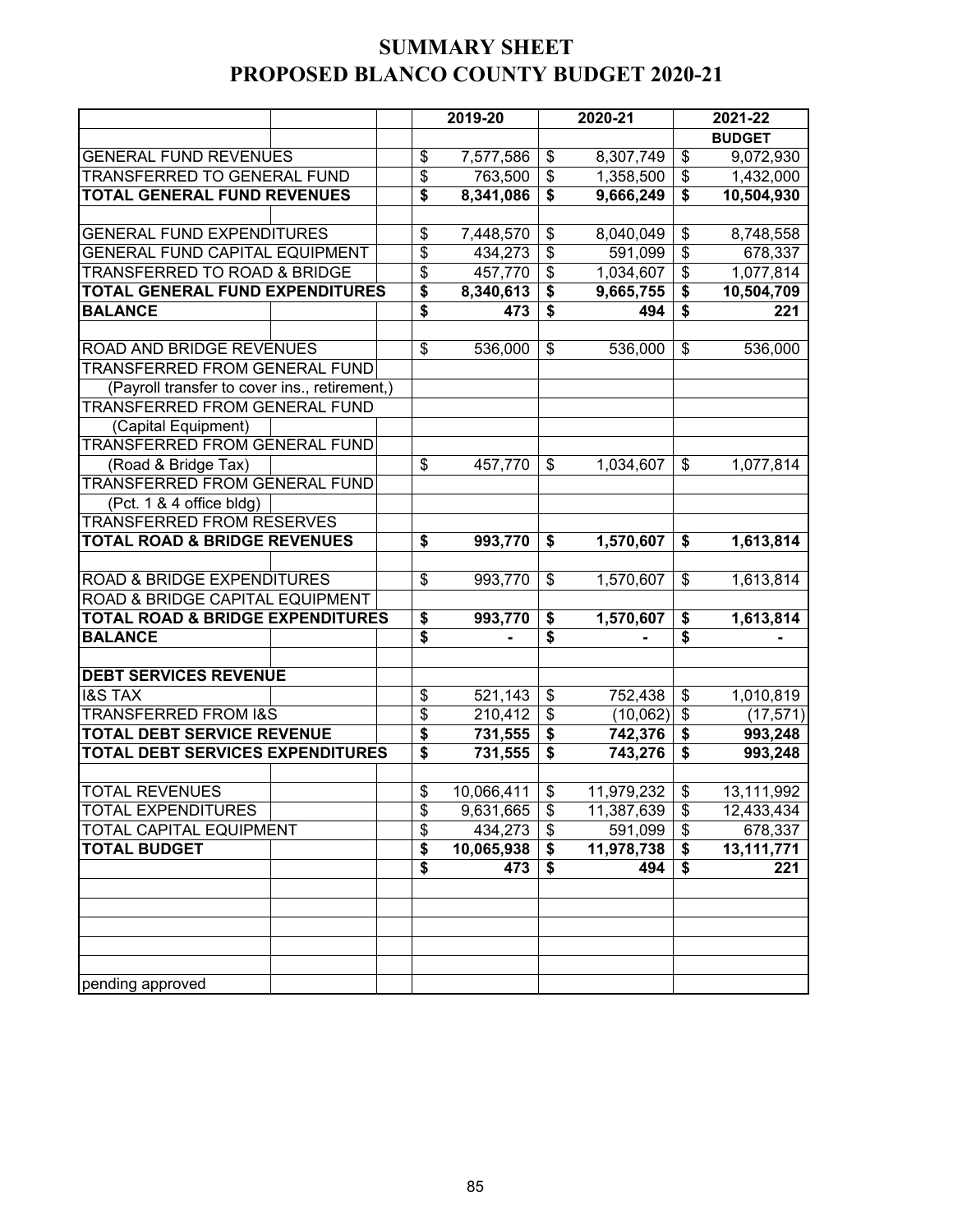## **FUND BALANCES - ACCRUAL BASIS ALL GOVERNMENT FUND TYPES**

|                                    |                                    |                                      | <b>YEAR</b>   |                                      | <b>YEAR</b>   |                                      | <b>YEAR</b>   |  |
|------------------------------------|------------------------------------|--------------------------------------|---------------|--------------------------------------|---------------|--------------------------------------|---------------|--|
|                                    |                                    |                                      | <b>ENDING</b> |                                      | <b>ENDING</b> |                                      | <b>ENDING</b> |  |
|                                    |                                    |                                      | 9/30/2018     |                                      | 9/30/2019     |                                      | 9/30/2020     |  |
|                                    |                                    |                                      |               |                                      |               |                                      | unaudited     |  |
| <b>GENERAL FUND</b>                |                                    |                                      | \$4,288,634   |                                      | \$3,254,316   |                                      | \$5,688,762   |  |
| <b>TEXPOOL</b>                     |                                    |                                      | inc w/general |                                      | 3,361,394     |                                      | 3,392,026     |  |
|                                    | CAPITAL PROJECTS FUND              | \$                                   | 59,894        | \$                                   | 59,894        |                                      |               |  |
|                                    | PERMANENT SCHOOL FUND              | $\overline{\$}$                      | 97,660        | $\overline{\$}$                      | 97,660        | $\overline{\mathbf{S}}$<br>141,572   |               |  |
| <b>HOT CHECK FUND</b>              |                                    | $\overline{\mathbf{S}}$              | 7,076         | \$                                   | 7,156         | $\overline{\mathbf{S}}$              | 7,171         |  |
|                                    | RECORDS MGMT FUND CO CLERK         | $\overline{\mathbf{S}}$              | 8,989         | \$                                   | 7,660         | \$                                   | 8,100         |  |
|                                    | RECORDS PRESERVATION FUND          | \$                                   | 118,840       | \$                                   | 120,242       | \$                                   | 153,010       |  |
|                                    | <b>COURTHOUSE SECURITY FUND</b>    | \$                                   | 51,355        | \$                                   | 38,962        | \$                                   | 43,458        |  |
| CHILD SAFETY FUND                  |                                    | $\overline{\$}$                      | 91,897        | $\overline{\boldsymbol{\mathsf{S}}}$ | 81,427        | \$                                   | 86,982        |  |
|                                    | RECORDS MGMT DIST CLERK            | \$                                   | 694           | $\overline{\boldsymbol{\theta}}$     | 734           | \$                                   |               |  |
| <b>RECORDS MGMT DIST</b>           |                                    | $\overline{\$}$                      | 1,301         | $\overline{\boldsymbol{\mathsf{s}}}$ | 2,500         | $\overline{\mathbf{S}}$              |               |  |
|                                    | JP1 TECHNOLOGY FUND                | \$                                   | 12,533        | \$                                   | 8,423         | \$                                   | 2,516         |  |
|                                    | JP4 TECHNOLOGY FUND                | \$                                   | 3,295         | \$                                   | 5,956         | \$                                   | 3,445         |  |
|                                    | <b>COUNTY CLERK ARCHIVE</b>        | $\overline{\mathbf{S}}$              | 187,694       | \$                                   | 212,306       | \$                                   | 179, 115      |  |
| <b>VITAL STATISTICS</b>            |                                    | $\overline{\$}$                      | 2,088         | $\overline{\$}$                      | 1,881         | $\overline{\boldsymbol{\mathsf{S}}}$ | 1,231         |  |
|                                    | THIRD COURT OF APPEALS             | \$                                   | 1,980         | \$                                   | 1,370         | \$                                   | 1,150         |  |
|                                    | <b>FAMILY PROTECTION PLAN</b>      | \$                                   | 8,946         | \$                                   | 9,501         | \$                                   | 10,101        |  |
| <b>CHAPTER 19 FUNDS</b>            |                                    | \$                                   | 803           | \$                                   | 312           | \$                                   | 653           |  |
|                                    | <b>INDIGENT HEALTH CARE</b>        |                                      | inc w/general |                                      | inc w/general |                                      |               |  |
|                                    | CERTIFICATE OF OBLIGATION PROJECT  | $\overline{\mathcal{S}}$             |               | \$                                   |               |                                      |               |  |
|                                    | CERTIFICATE OF OBLIGATION INTEREST |                                      |               |                                      |               |                                      |               |  |
|                                    | <b>AND SINKING</b>                 | $\overline{\boldsymbol{\theta}}$     | 783,236       | $\overline{\boldsymbol{\epsilon}}$   | 232,834       | $\overline{\mathcal{S}}$             | 37,928        |  |
|                                    | <b>ROAD AND BRIDGE FUND</b>        | $\overline{\$}$                      | 160,635       | \$                                   | 195,093       |                                      |               |  |
|                                    | SUPPLEMENTAL GUARDIANSHIP FUND     | $\overline{\$}$                      | 5,300         | \$                                   | 6,400         | \$                                   | 5,800         |  |
|                                    | CHILD ABUSE PREVENTION FUND        | $\overline{\$}$                      | 389           | $\overline{\$}$                      | 389           | $\overline{\$}$                      | 389           |  |
|                                    | CO. & DIST. COURT TECHNOLOGY FUND  | $\overline{\$}$                      | 821           | $\overline{\$}$                      | 961           | $\overline{\$}$                      | 34            |  |
|                                    | COUNTY COURT TECHNOLOGY FUND       | $\overline{\$}$                      | 1,034         | $\overline{\boldsymbol{\mathsf{s}}}$ | 1,189         | $\overline{\mathbf{S}}$              | 1,249         |  |
|                                    | DIST.COURT RECORDS PRESERVATION    | \$                                   | 1,948         | \$                                   | 3,998         | \$                                   | 3,175         |  |
|                                    | CO. COURT RECORDS PRESERVATION     | \$<br>$\overline{\mathbf{S}}$        | 5,355         | \$                                   | 5,965         | \$                                   | 6,625         |  |
| DIST. COURT TECHNOLOGY FEE - CIVIL |                                    |                                      | 6,847         | $\overline{\boldsymbol{\mathsf{s}}}$ | 7,973         | \$                                   | 8,783         |  |
|                                    | HISTORICAL COMMISSION FUND         | $\overline{\$}$                      | 238           | $\overline{\$}$                      | 937           | $\overline{\boldsymbol{\mathsf{S}}}$ | 937           |  |
| E-FILE                             |                                    | $\overline{\mathcal{G}}$             | 1,312         | \$                                   | 1,006         | \$                                   | 1,008         |  |
|                                    | SHERIFF OFFICE SEIZURE             | $\overline{\boldsymbol{\mathsf{S}}}$ | 346           | \$                                   | 8,236         |                                      |               |  |
| <b>TCEQ GRANT</b>                  |                                    | \$                                   |               | \$                                   |               |                                      |               |  |
|                                    | COUNTYWIDE EMERGENCY RADIO         | $\overline{\mathbb{S}}$              | 5,000         | $\overline{\$}$                      | 5,000         | \$                                   | 47,062        |  |
|                                    |                                    |                                      |               |                                      |               |                                      |               |  |
| <b>TOTALS</b>                      |                                    |                                      | \$5,916,140   |                                      | \$7,741,675   |                                      | \$9,832,282   |  |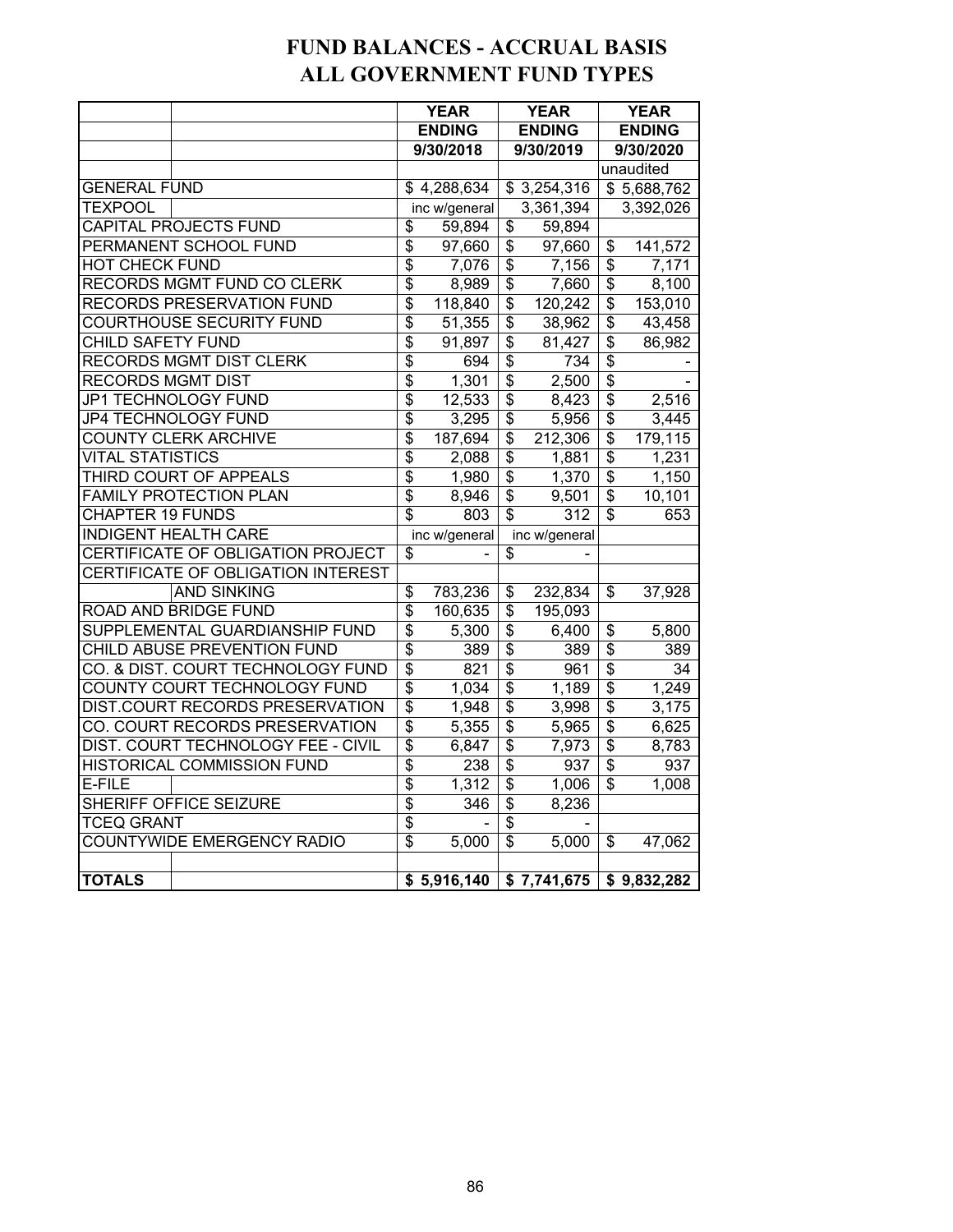## **CASH ON HAND**

| <b>CURRENT ASSETS: AS OF April 1, 2021</b> |                                             |               |                  |
|--------------------------------------------|---------------------------------------------|---------------|------------------|
|                                            |                                             |               |                  |
| 10-100-010                                 | <b>GENERAL FUND</b>                         |               | \$<br>9,977,507  |
| 10-100-100                                 | <b>PAYROLL</b>                              |               | \$<br>20,592     |
|                                            | ROAD AND BRIDGE FUND                        |               | \$<br>310,724    |
| 10-100-150                                 | CERTIFICATE OF DEPOSIT                      |               | \$<br>3,213,321  |
|                                            | CASH/PERMANENT SCHOOL FUND                  | \$<br>139,682 |                  |
|                                            | PERMANENT SCHOOL FUND/CERT. DEP             | \$            |                  |
|                                            | <b>TAX NOTES</b>                            |               | \$<br>1,894      |
| 10-100-180                                 | CERTIFICATE OF OBLIGATION INTEREST & SINKIN |               | \$<br>448        |
|                                            |                                             |               | \$               |
|                                            |                                             |               |                  |
| <b>TOTALS</b>                              |                                             |               | \$<br>13,664,168 |